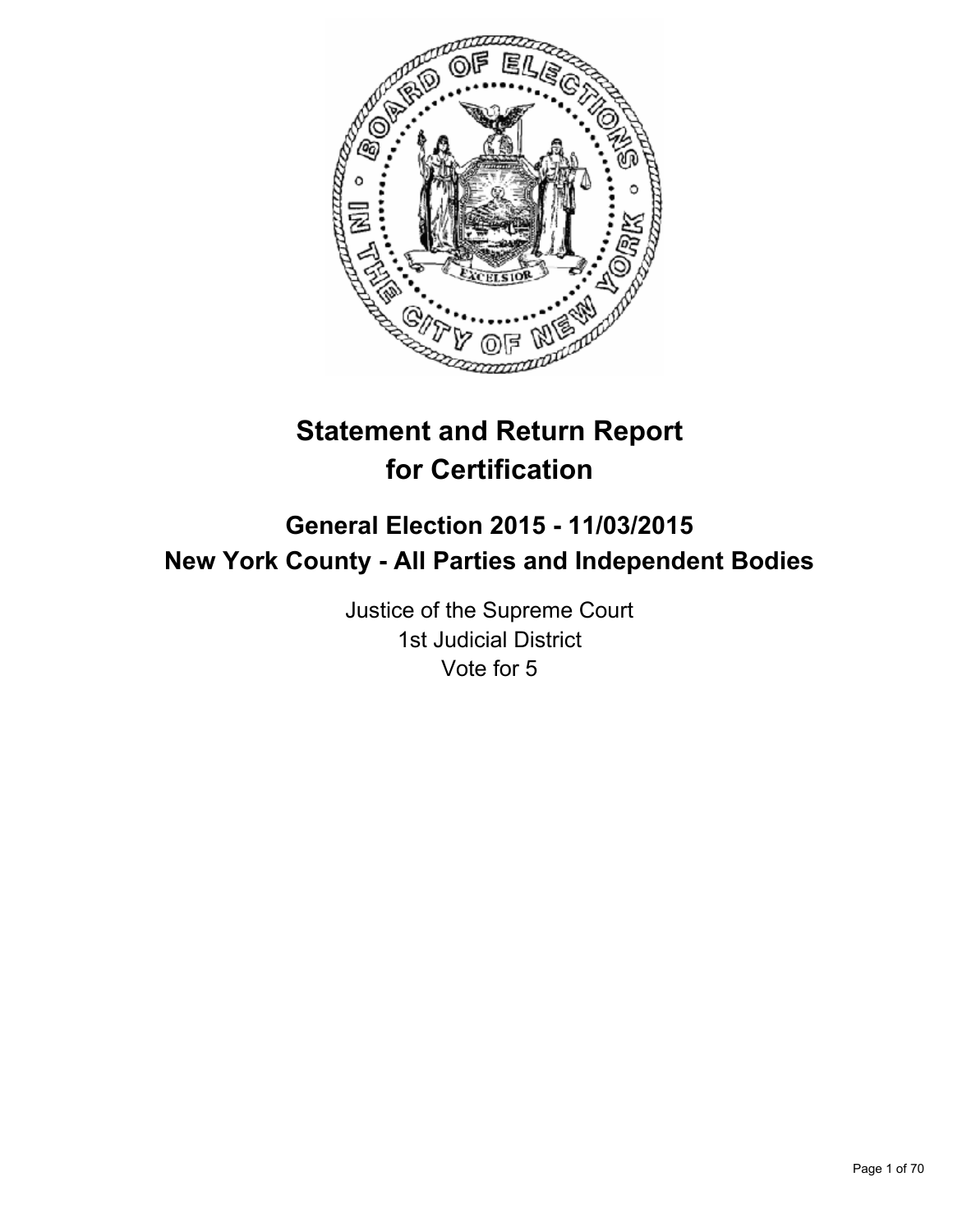

| PUBLIC COUNTER                                           | 3,138 |
|----------------------------------------------------------|-------|
| <b>EMERGENCY</b>                                         | 0     |
| ABSENTEE/MILITARY                                        | 107   |
| <b>AFFIDAVIT</b>                                         | 39    |
| <b>Total Ballots</b>                                     | 3,284 |
| Less - Inapplicable Federal/Special Presidential Ballots | 0     |
| <b>Total Applicable Ballots</b>                          | 3,284 |
| TANYA KENNEDY (DEMOCRATIC)                               | 2,602 |
| RAYMOND BRUCE (DEMOCRATIC)                               | 2,206 |
| ARTHUR ENGORON (DEMOCRATIC)                              | 2,175 |
| ARLENE BLUTH (DEMOCRATIC)                                | 2,251 |
| BARBARA KAPNICK (DEMOCRATIC)                             | 2,301 |
| AHMED TIGHANI (WRITE-IN)                                 | 1     |
| AL FAGEE (WRITE-IN)                                      | 1     |
| ALFRED E. NEWMAN (WRITE-IN)                              | 1     |
| ANTHONY WEINER (WRITE-IN)                                | 1     |
| ARMANDO MARTINEZ (WRITE-IN)                              | 1     |
| BARBARA JAFFE (WRITE-IN)                                 | 1     |
| BARRY ALLEN (WRITE-IN)                                   | 1     |
| BILL BRADLEY (WRITE-IN)                                  | 1     |
| BILL DE BLASIO (WRITE-IN)                                | 1     |
| BLAIR FENSTERSTOCK (WRITE-IN)                            | 1     |
| <b>BRUCE WAYNE (WRITE-IN)</b>                            | 1     |
| CARL MCCALL (WRITE-IN)                                   | 1     |
| CAROL EDMEAD (WRITE-IN)                                  | 1     |
| CLARK KENT (WRITE-IN)                                    | 2     |
| CLAUDE MILLMAN (WRITE-IN)                                | 1     |
| DANIEL SQUADRON (WRITE-IN)                               | 1     |
| DAVID CASAVIS (WRITE-IN)                                 | 2     |
| DENNISON YOUNG (WRITE-IN)                                | 1     |
| DIANA PRINCE (WRITE-IN)                                  | 1     |
| DONALD HAY (WRITE-IN)                                    | 1     |
| EARL AERETOLA (WRITE-IN)                                 | 1     |
| EARL MONROE (WRITE-IN)                                   | 1     |
| ED FACCIO (WRITE-IN)                                     | 1     |
| EILEEN BUDD (WRITE-IN)                                   | 1     |
| EPHRAIM ROSENBAUM (WRITE-IN)                             | 1     |
| <b>GEORGE CLOONEY (WRITE-IN)</b>                         | 1     |
| <b>GEORGE WASHINGTON (WRITE-IN)</b>                      | 1     |
| GIL SANTAMORIUM (WRITE-IN)                               | 1     |
| HAL JORDAN (WRITE-IN)                                    | 1     |
| HANK SPALLONE (WRITE-IN)                                 | 1     |
| HELENE JNANE (WRITE-IN)                                  | 3     |
| HERB LONDON (WRITE-IN)                                   | 1     |
| INES ROSALES (WRITE-IN)                                  | 1     |
| JAMES MADISON (WRITE-IN)                                 | 1     |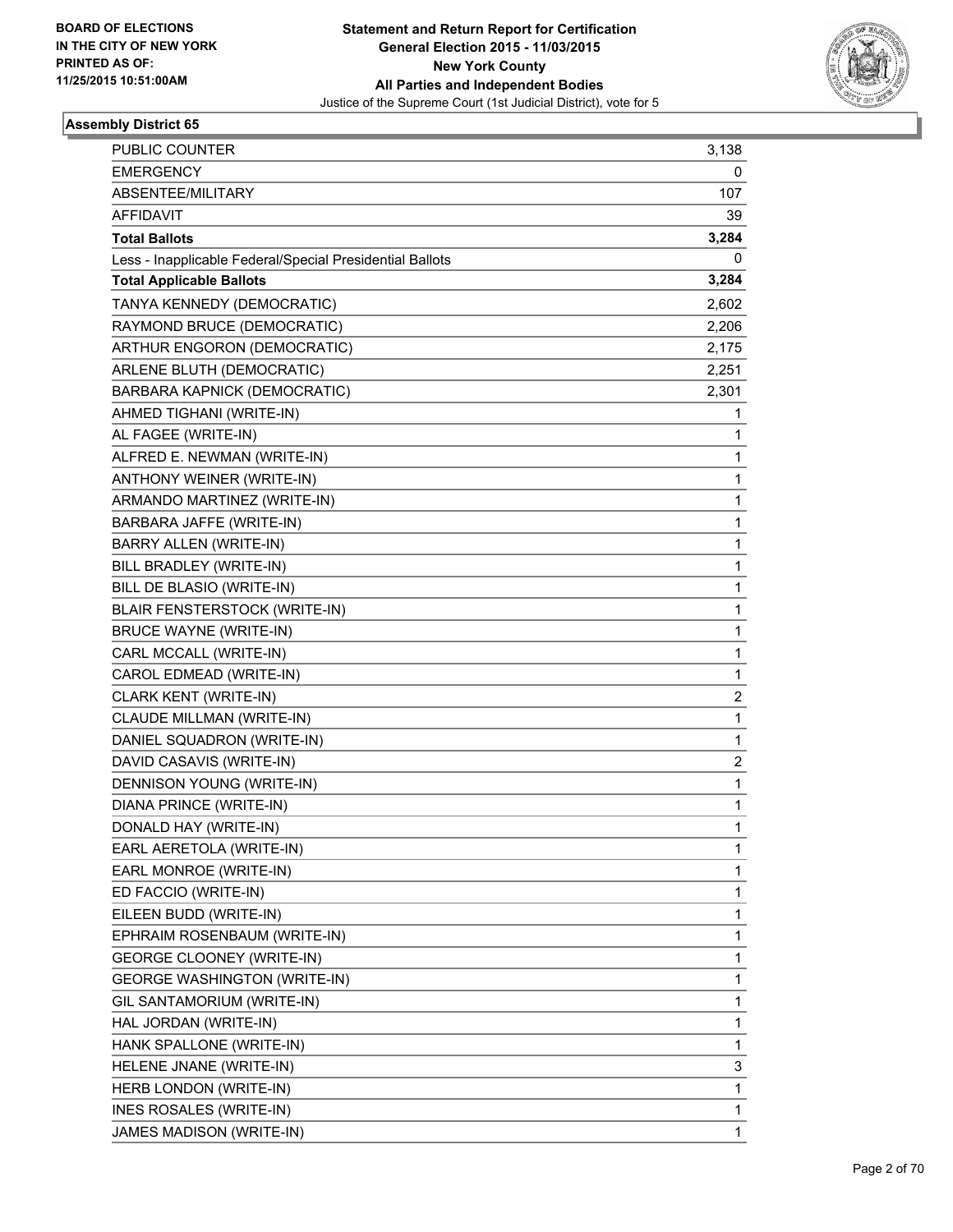

| JAMES MONROE (WRITE-IN)          | 1           |
|----------------------------------|-------------|
| JAMES RHODES (WRITE-IN)          | $\mathbf 1$ |
| JEFFRERY B. PETIGROW (WRITE-IN)  | 1           |
| JEREMY SCHIFFRES (WRITE-IN)      | 1           |
| JOE LHOTA (WRITE-IN)             | 1           |
| JOE MASSE (WRITE-IN)             | 1           |
| JOG FARRALL (WRITE-IN)           | 1           |
| JOHN ADAM (WRITE-IN)             | 1           |
| JOHN BURNETT (WRITE-IN)          | 2           |
| JOHN LIU (WRITE-IN)              | 1           |
| JOHN SMITH (WRITE-IN)            | 1           |
| JOHN TEITZ (WRITE-IN)            | 1           |
| JORDAN AUSTANDER (WRITE-IN)      | 1           |
| JOSEPH E. VAUGHAN JR. (WRITE-IN) | 1           |
| JOSEPH L. MCELVEE (WRITE-IN)     | 1           |
| JOSHUA ABOODY (WRITE-IN)         | 1           |
| JUDAH SIFF (WRITE-IN)            | 1           |
| KALVIN LEE (WRITE-IN)            | 1           |
| KENNETH A. WIND ESQ. (WRITE-IN)  | 1           |
| KENNETH TREPETA (WRITE-IN)       | 1           |
| KEVIN KIM (WRITE-IN)             | 1           |
| KID JAVA (WRITE-IN)              | 1           |
| KIM MOSCARITOLO (WRITE-IN)       | 1           |
| LAUREN JONES (WRITE-IN)          | 1           |
| LAWRENCE WU (WRITE-IN)           | 1           |
| LENNY DAUBER (WRITE-IN)          | 1           |
| LOIS LANE (WRITE-IN)             | 1           |
| MARC AGNIFILO (WRITE-IN)         | 1           |
| MARC KAPNICK (WRITE-IN)          | 1           |
| MARC LEWICKI (WRITE-IN)          | 1           |
| MARGARET CHAN (WRITE-IN)         | 1           |
| MARIA MARTINEZ (WRITE-IN)        | 1           |
| MARK LEVIN (WRITE-IN)            | 1           |
| MATTHEW GRIECO (WRITE-IN)        | 1           |
| MAUREEN KOETZ (WRITE-IN)         | 1           |
| MICHAEL BLOOMBERG (WRITE-IN)     | 3           |
| MICHAEL ZUMBLUSKAS (WRITE-IN)    | 2           |
| MIKE WOODS (WRITE-IN)            | 1           |
| MOHAMED OURAIS (WRITE-IN)        | 1           |
| NANCY WANN (WRITE-IN)            | 1           |
| NICK LUNGO (WRITE-IN)            | 1           |
| NICK WUSICZKO (WRITE-IN)         | 1           |
| NOEL BRENNAN (WRITE-IN)          | 1           |
| PAUL CORRADI (WRITE-IN)          | 1           |
| PAUL NIEHAUS (WRITE-IN)          | 4           |
| PETER C. HEIN (WRITE-IN)         | 1           |
|                                  |             |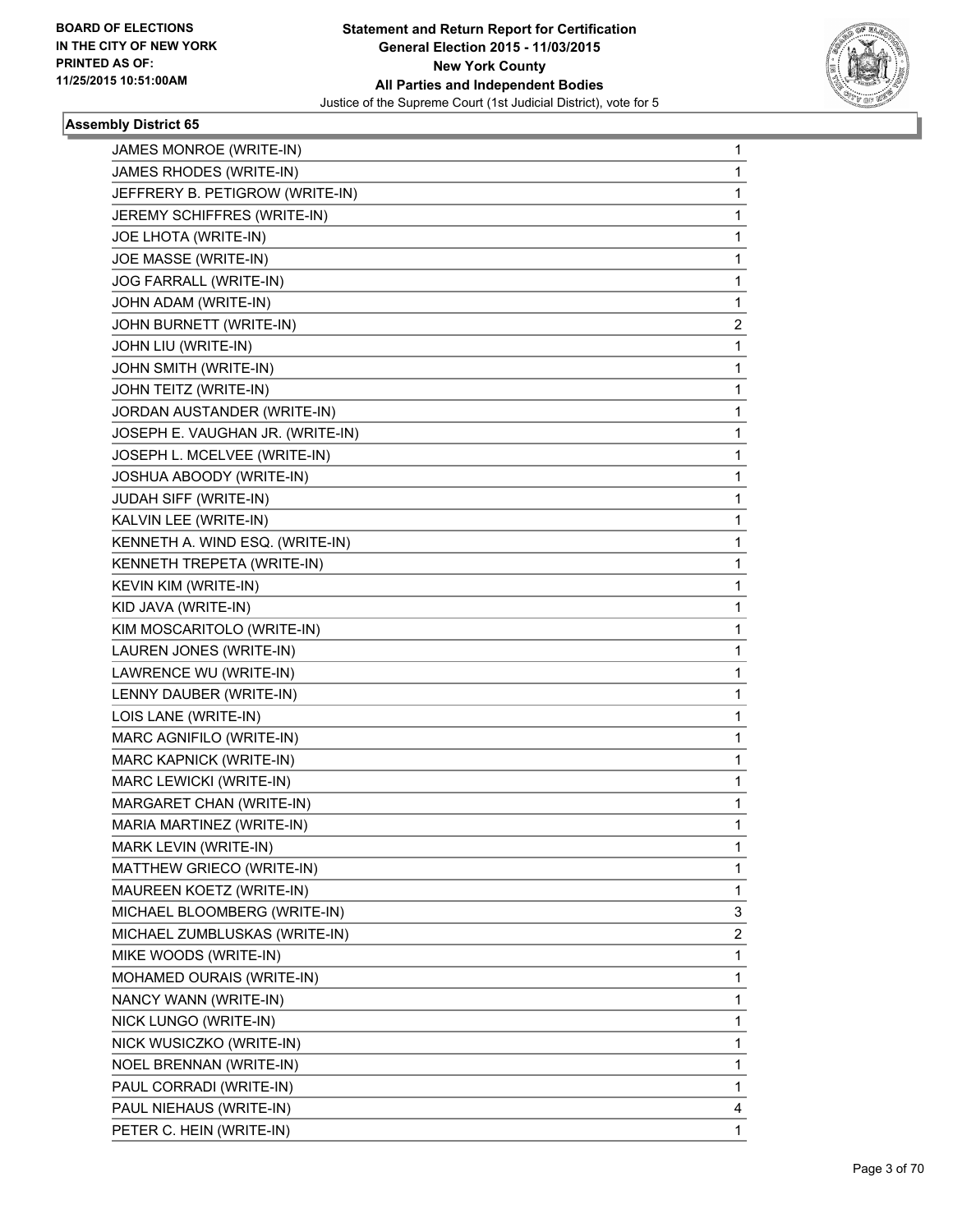

| RACHEL SCHILLER (WRITE-IN)         | 1              |
|------------------------------------|----------------|
| RANDY ENG (WRITE-IN)               | 1              |
| RANDY MASTRO (WRITE-IN)            | 1              |
| RAYMOND KELLY (WRITE-IN)           | $\mathbf 1$    |
| REGINA ESTELA (WRITE-IN)           | 1              |
| RICHARD MARK (WRITE-IN)            | 1              |
| ROBERT CANNATA (WRITE-IN)          | $\mathbf{1}$   |
| ROBERT HARDING (WRITE-IN)          | 1              |
| ROBERT MORGAN (WRITE-IN)           | $\overline{c}$ |
| ROSANNA SCOTTO (WRITE-IN)          | $\mathbf 1$    |
| RUDOLPH GIULIANI (WRITE-IN)        | 2              |
| SARA LEVINE (WRITE-IN)             | $\mathbf{1}$   |
| SETH GORDON (WRITE-IN)             | 1              |
| SEYMORE SCHORN (WRITE-IN)          | 1              |
| SHELDON SILVER (WRITE-IN)          | 2              |
| SHLOMO HAGLER (WRITE-IN)           | 1              |
| SONA JHO (WRITE-IN)                | $\mathbf{1}$   |
| STEPHANIE ZYCWSKI (WRITE-IN)       | 1              |
| STEVEN E. GREER (WRITE-IN)         | 1              |
| SUSAN HARRIET MILLER (WRITE-IN)    | $\mathbf 1$    |
| SUZANNAH COLE CALLAHAN (WRITE-IN)  | $\mathbf 1$    |
| TANDRA DAWSON (WRITE-IN)           | $\mathbf 1$    |
| THOMAS E. MCGRATH III (WRITE-IN)   | 1              |
| THOMAS JEFFERSON (WRITE-IN)        | 1              |
| THOMAS PAOLICELLI (WRITE-IN)       | 1              |
| UNATTRIBUTABLE WRITE-IN (WRITE-IN) | 211            |
| VINNI RESTIANO (WRITE-IN)          | 1              |
| WALT FRAZIER (WRITE-IN)            | 1              |
| WILLAM J. TATE (WRITE-IN)          | 1              |
| WILLIAM RAPFOGEL (WRITE-IN)        | 1              |
| WILLIS REED (WRITE-IN)             | 1              |
| <b>Total Votes</b>                 | 11,870         |
| Unrecorded                         | 4,550          |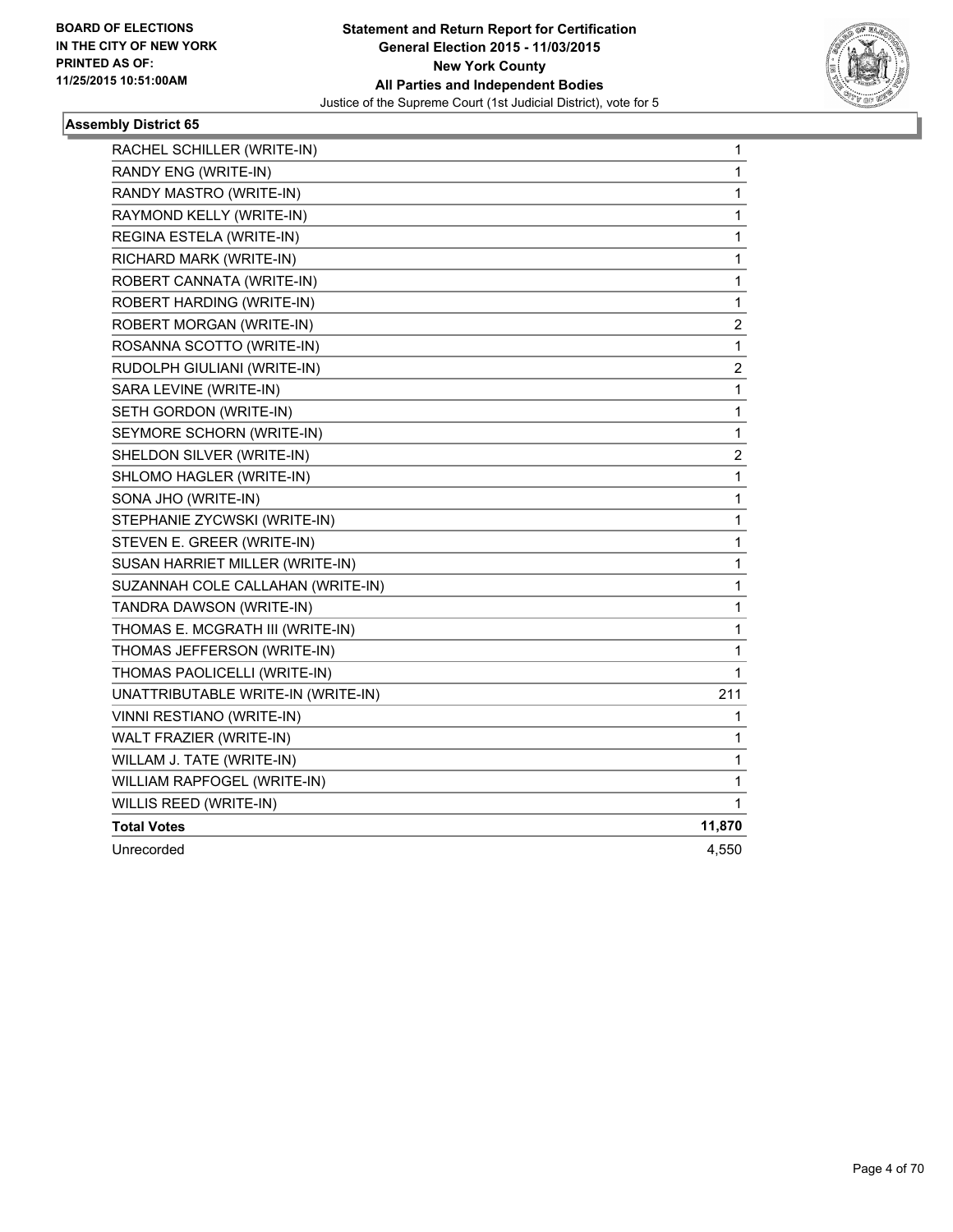

| <b>PUBLIC COUNTER</b>                                    | 2,300 |
|----------------------------------------------------------|-------|
| <b>EMERGENCY</b>                                         | 0     |
| ABSENTEE/MILITARY                                        | 156   |
| <b>AFFIDAVIT</b>                                         | 15    |
| <b>Total Ballots</b>                                     | 2,471 |
| Less - Inapplicable Federal/Special Presidential Ballots | 0     |
| <b>Total Applicable Ballots</b>                          | 2,471 |
| TANYA KENNEDY (DEMOCRATIC)                               | 2,150 |
| RAYMOND BRUCE (DEMOCRATIC)                               | 1,964 |
| ARTHUR ENGORON (DEMOCRATIC)                              | 1,987 |
| ARLENE BLUTH (DEMOCRATIC)                                | 2,072 |
| BARBARA KAPNICK (DEMOCRATIC)                             | 2,077 |
| ALESSANDRO OLIVIEM (WRITE-IN)                            | 1     |
| ALLISON KHEDARIAN (WRITE-IN)                             | 1     |
| AMY FRITZ (WRITE-IN)                                     | 1     |
| ANDREW P. NAPOLITANO (WRITE-IN)                          | 1     |
| ANGELA HUA (WRITE-IN)                                    | 1     |
| ANTHONY LORD (WRITE-IN)                                  | 1     |
| ARTHUR LEONARD (WRITE-IN)                                | 1     |
| ARTHUR SCHWARTZ (WRITE-IN)                               | 3     |
| ASLEY WINTERS (WRITE-IN)                                 | 1     |
| AUBREY LEES (WRITE-IN)                                   | 1     |
| <b>BARACK OBAMA (WRITE-IN)</b>                           | 1     |
| BARBARA ROETNER (WRITE-IN)                               | 1     |
| BEN CARSON (WRITE-IN)                                    | 1     |
| BERNIE SANDERS (WRITE-IN)                                | 1     |
| BILL BRATTON (WRITE-IN)                                  | 1     |
| BILL SALSZO (WRITE-IN)                                   | 1     |
| <b>BRANDT GOLDSTEIN (WRITE-IN)</b>                       | 1     |
| BRIAN DAVID MOONEY (WRITE-IN)                            | 1     |
| BRIAN LEHRER (WRITE-IN)                                  | 1     |
| <b>BUD MCKALE (WRITE-IN)</b>                             | 1     |
| CHRIS BARLOW (WRITE-IN)                                  | 1     |
| CHRIS STEIN (WRITE-IN)                                   | 1     |
| DANIEL ALTERMAN (WRITE-IN)                               | 1     |
| DANIEL CONVISER (WRITE-IN)                               | 1     |
| DAVID BOWIE (WRITE-IN)                                   | 1     |
| DAVID J. FAULKNER (WRITE-IN)                             | 1     |
| DEANNA BARLOW (WRITE-IN)                                 | 1     |
| DEBBIE HARRY (WRITE-IN)                                  | 1     |
| DON FAGGEN (WRITE-IN)                                    | 1     |
| DONALD TRUMP (WRITE-IN)                                  | 4     |
| DORENE MALLON (WRITE-IN)                                 | 1     |
| DORIS LING-COHAN (WRITE-IN)                              | 1     |
| ELIZABETH TERRELL (WRITE-IN)                             | 1     |
| EMILIE HEDAYU (WRITE-IN)                                 | 1     |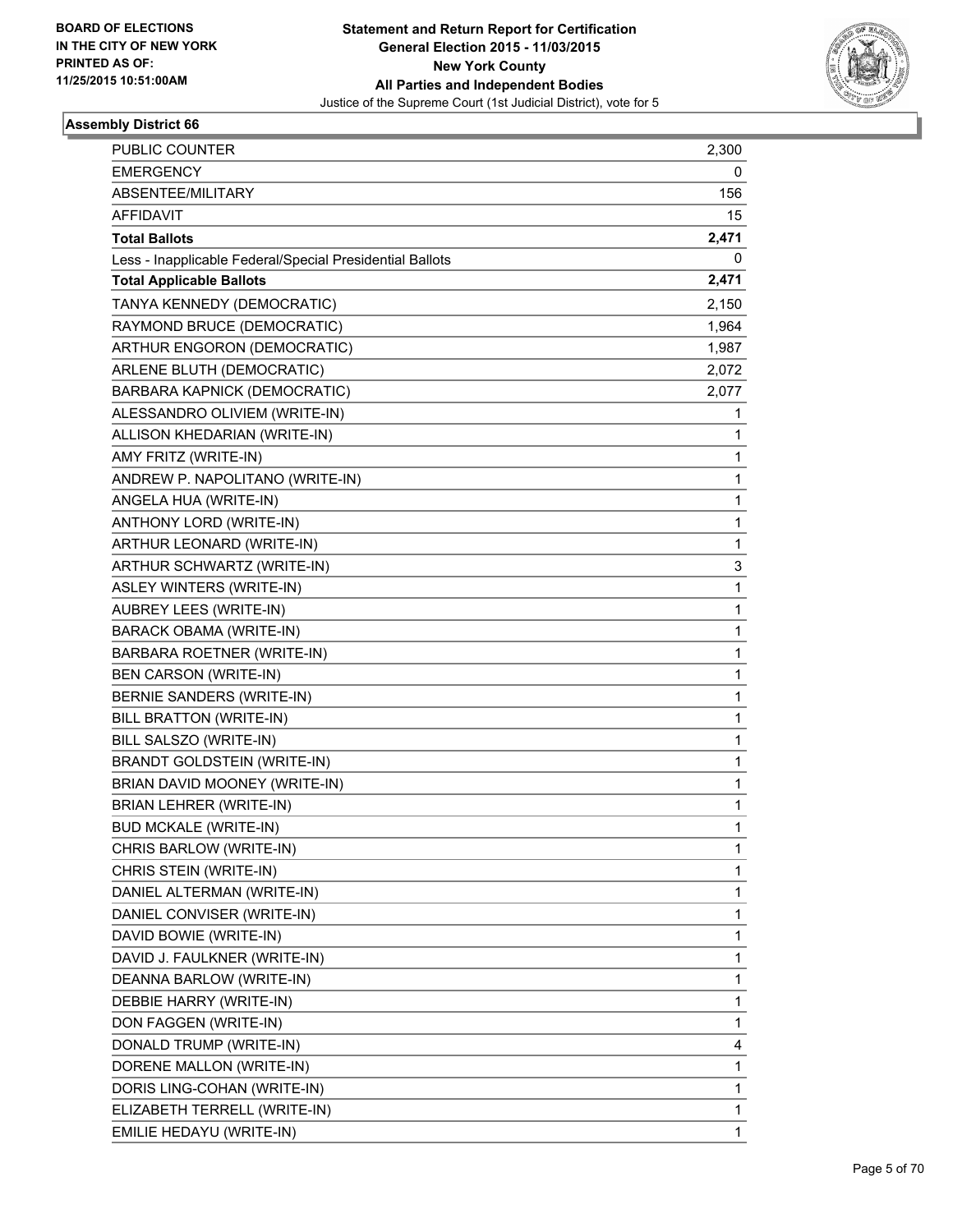

| EVAN MCNALLY (WRITE-IN)              | 1 |
|--------------------------------------|---|
| EVAN ROLK (WRITE-IN)                 | 1 |
| FERNANDO BOQUEZ (WRITE-IN)           | 1 |
| FRANK NERVO (WRITE-IN)               | 1 |
| <b>GARY FERTMAN (WRITE-IN)</b>       | 1 |
| <b>GARY POPKIN (WRITE-IN)</b>        | 1 |
| GILLIAN KRAMER (WRITE-IN)            | 1 |
| <b>GREG BERMAN (WRITE-IN)</b>        | 1 |
| <b>GREG MATTEDON (WRITE-IN)</b>      | 1 |
| HEATHER STRUCK (WRITE-IN)            | 1 |
| HELENE JNANE (WRITE-IN)              | 1 |
| HELENE ZERA (WRITE-IN)               | 1 |
| HOWARD K. AGRAN (WRITE-IN)           | 1 |
| IGGY POP (WRITE-IN)                  | 1 |
| IRA DEMBROW (WRITE-IN)               | 1 |
| JAMES AMLER ESQ. (WRITE-IN)          | 1 |
| JAMES FOORATT (WRITE-IN)             | 1 |
| JAMES O'NEIL (WRITE-IN)              | 1 |
| JAMES P. GRAY (WRITE-IN)             | 1 |
| JANE BLOW (WRITE-IN)                 | 1 |
| JANE DOE (WRITE-IN)                  | 1 |
| JANE SMITH (WRITE-IN)                | 1 |
| JAY DANKBERG (WRITE-IN)              | 1 |
| JEFF LICHTSTEIN (WRITE-IN)           | 1 |
| JEFF STRYKER (WRITE-IN)              | 1 |
| JEFFREY DAHMER (WRITE-IN)            | 1 |
| JEFFREY ROWLAND (WRITE-IN)           | 1 |
| JEFFREY S. GOLDENBERG (WRITE-IN)     | 1 |
| JEREMY RICHARDSON (WRITE-IN)         | 1 |
| JERRY NADLER (WRITE-IN)              | 1 |
| JIMMY MCMILLAN (WRITE-IN)            | 1 |
| JOANNA SHEERS SEIDENSTEIN (WRITE-IN) | 1 |
| JOE BLOW (WRITE-IN)                  | 1 |
| JOE ESPESITO (WRITE-IN)              | 1 |
| JOE REZNIK (WRITE-IN)                | 1 |
| JOEL GREENBERG (WRITE-IN)            | 1 |
| JOHN MORIN (WRITE-IN)                | 1 |
| JOHN SANCHEZ (WRITE-IN)              | 1 |
| JOHN TATLOCK (WRITE-IN)              | 2 |
| JOSEPH GRANCIO (WRITE-IN)            | 1 |
| JOSEPH SASSON (WRITE-IN)             | 1 |
| JOSEPH STALIN (WRITE-IN)             | 1 |
| KAREN SENKO (WRITE-IN)               | 1 |
| KATY PERRY (WRITE-IN)                | 1 |
| KEVIN A. KLEPPER (WRITE-IN)          | 1 |
| KRISTA TIPPETT (WRITE-IN)            | 1 |
|                                      |   |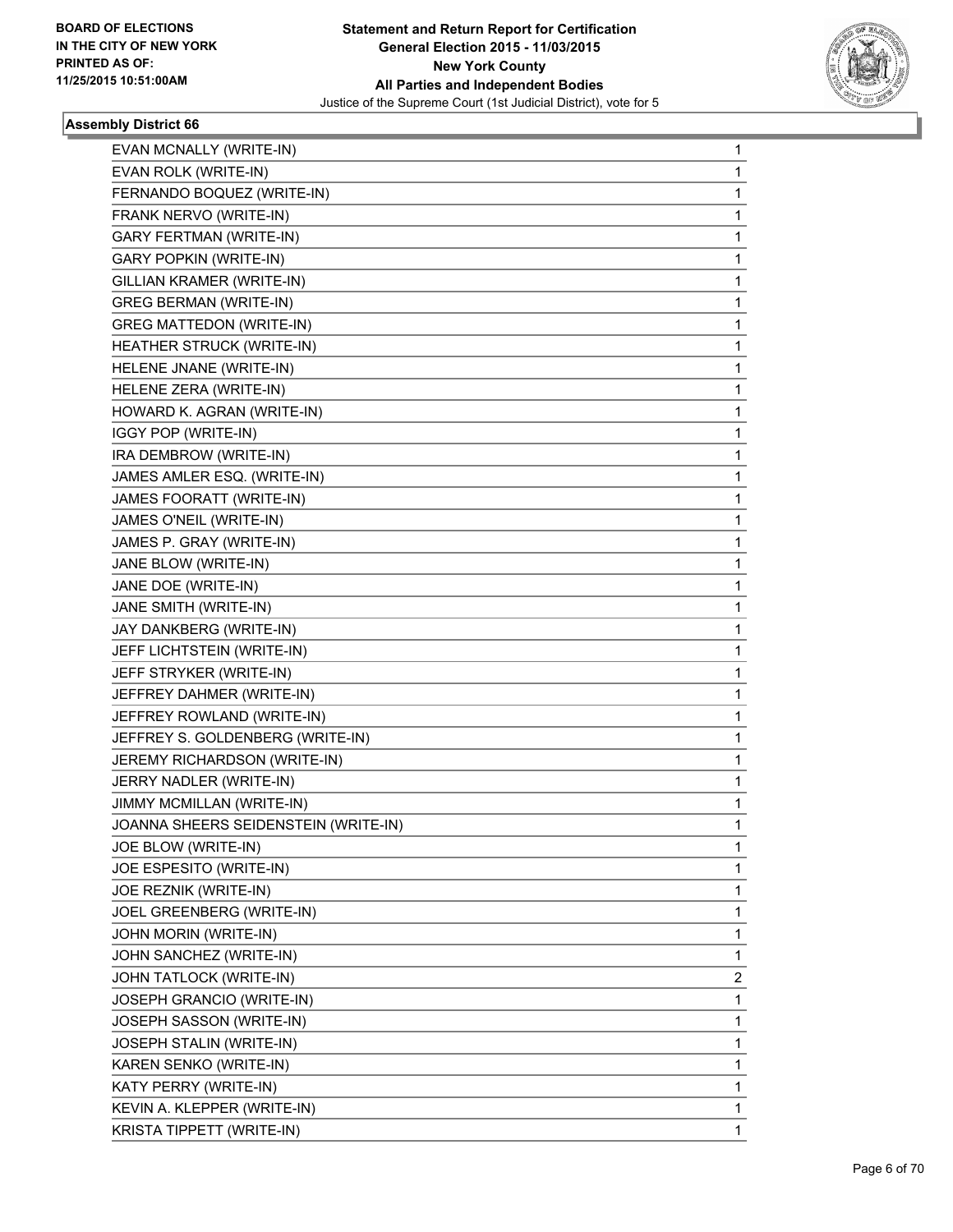

| LAURA DRAGER (WRITE-IN)               | 1            |
|---------------------------------------|--------------|
| LAURIE LESNIAK (WRITE-IN)             | 1            |
| LOUIS CIKI (WRITE-IN)                 | 1            |
| LUBOS KOHOUTEK (WRITE-IN)             | $\mathbf{1}$ |
| LYNDON BAYNES JOHNSON (WRITE-IN)      | 1            |
| LYNNE STEWART (WRITE-IN)              | 1            |
| M. OREN EPSTEIN ESQ. (WRITE-IN)       | 1            |
| MAO TSE TUNG (WRITE-IN)               | 1            |
| MARCY FRIEDMAN (WRITE-IN)             | 1            |
| MARIAIN COLLUSO (WRITE-IN)            | $\mathbf{1}$ |
| MARK AXINN (WRITE-IN)                 | 1            |
| MARK GREEN (WRITE-IN)                 | 1            |
| MARK LEVIN (WRITE-IN)                 | 2            |
| MATTHEW TUCKER (WRITE-IN)             | 1            |
| MICHAEL GURAL-MAIELLO (WRITE-IN)      | 2            |
| MIKE BLOOMBERG (WRITE-IN)             | 2            |
| MIKE NEWTON (WRITE-IN)                | 1            |
| MOSHE SASSON (WRITE-IN)               | 1            |
| MUFFIN LIPSKY (WRITE-IN)              | 1            |
| NATASHA GURAL-MAIELLO (WRITE-IN)      | 2            |
| NICK BARNABY (WRITE-IN)               | 1            |
| PASSANANTE-DERR (WRITE-IN)            | 1            |
| PATRICK DALY (WRITE-IN)               | 1            |
| PATRICK MCELHONE (WRITE-IN)           | 1            |
| PAUL NIEHAUS (WRITE-IN)               | 1            |
| PETER C. HEIN (WRITE-IN)              | 1            |
| PHYLLIS DAYBACH (WRITE-IN)            | 1            |
| PROF. MATTHEW STEILEN ESQ. (WRITE-IN) | 1            |
| RAYMOND KELLY (WRITE-IN)              | 1            |
| RICHARD KRAMER (WRITE-IN)             | 1            |
| RICHARD NIXON (WRITE-IN)              | 1            |
| RICHARD TSAI (WRITE-IN)               | 1            |
| ROBERT JOHNSON (WRITE-IN)             | 1            |
| ROBERT L. MORGAN (WRITE-IN)           | 1            |
| ROBERT REED (WRITE-IN)                | 1            |
| ROBERT RODRIGUEZ (WRITE-IN)           | 1            |
| ROBERT STEPAMEK (WRITE-IN)            | 1            |
| ROBIN D. WEAVER (WRITE-IN)            | 1            |
| ROCKET J. SQUIRREL (WRITE-IN)         | 1            |
| RON PAUL (WRITE-IN)                   | 1            |
| RUDOLPH GIULIANI (WRITE-IN)           | 1            |
| SAUNDRA BERMAN (WRITE-IN)             | 1            |
| SETH SHELDEN ESQ. (WRITE-IN)          | 1            |
| SONALI BOSE (WRITE-IN)                | 1            |
| STEVEN HEDAYU (WRITE-IN)              | 1            |
| SUSAN SCHRIVER (WRITE-IN)             | 1            |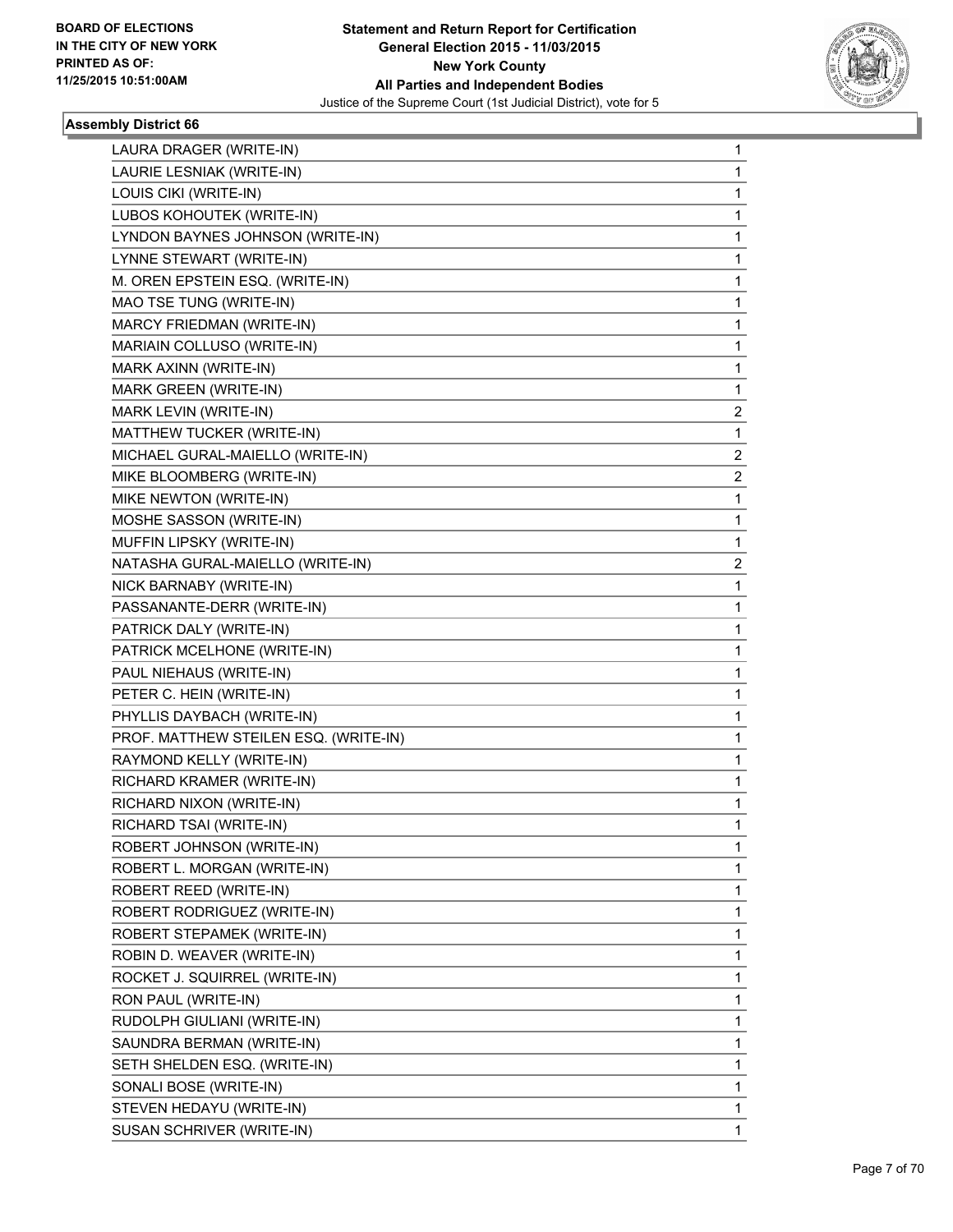

| TAMMY OLER (WRITE-IN)              |        |
|------------------------------------|--------|
| TOM STEIN (WRITE-IN)               |        |
| TRISHA MCHALE (WRITE-IN)           |        |
| UNATTRIBUTABLE WRITE-IN (WRITE-IN) | 154    |
| VAUNE TRACHTMAN (WRITE-IN)         |        |
| <b>VLADMIR PUTIN (WRITE-IN)</b>    |        |
| WALLY LOMDO (WRITE-IN)             |        |
| WILLIAM BARLOW (WRITE-IN)          |        |
| WILLIAM J. HIBSHEN (WRITE-IN)      |        |
| WILLIAM J. THOMASHOWER (WRITE-IN)  |        |
| WILLIAM M. HINEZEN (WRITE-IN)      |        |
| YETA VURLAND (WRITE-IN)            |        |
| ZACHARY BARKER (WRITE-IN)          |        |
| ZEHAVA GAL-ON (WRITE-IN)           |        |
| <b>Total Votes</b>                 | 10,553 |
| Unrecorded                         | 1,802  |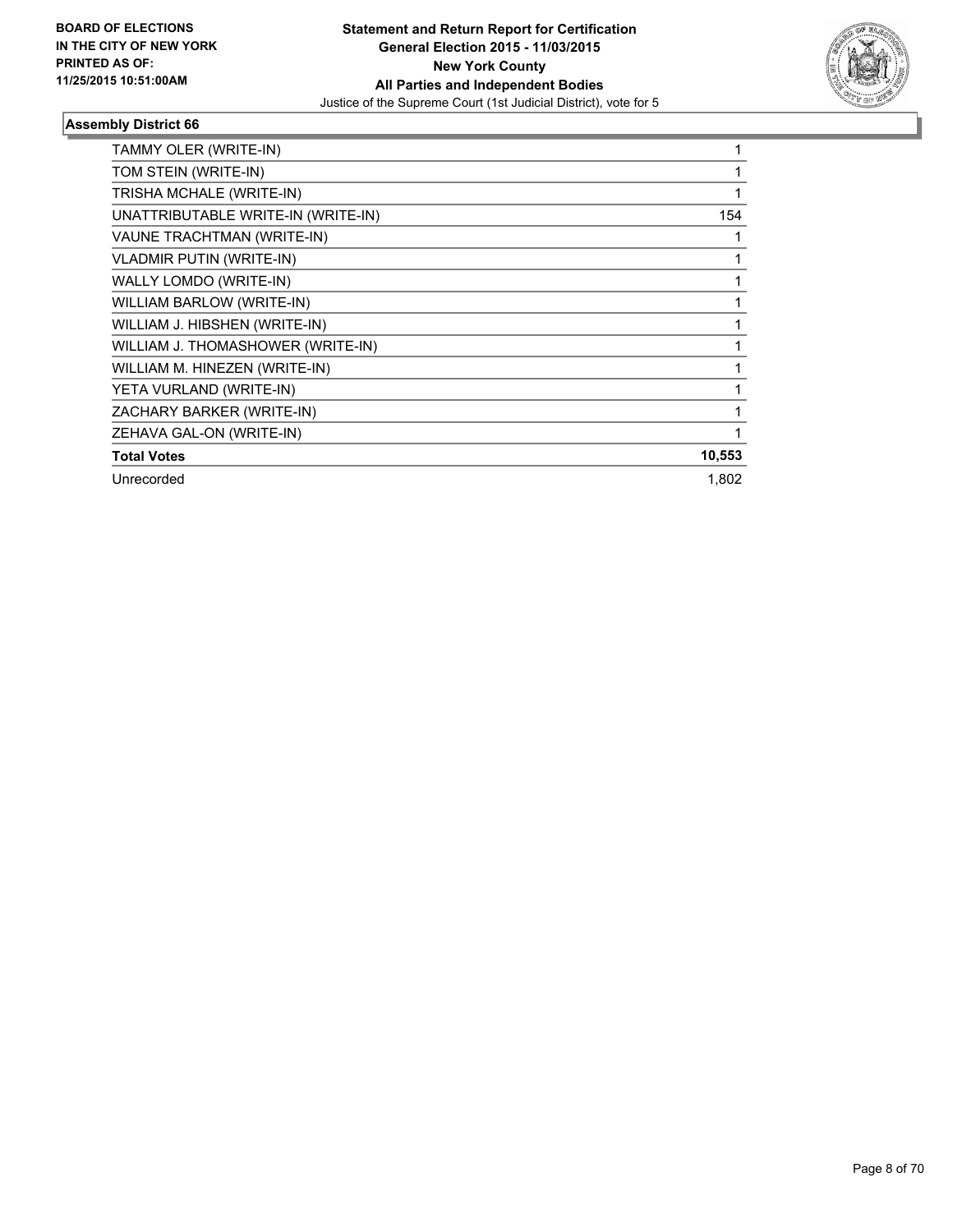

| PUBLIC COUNTER                                           | 3,314 |
|----------------------------------------------------------|-------|
| <b>EMERGENCY</b>                                         | 1     |
| ABSENTEE/MILITARY                                        | 218   |
| <b>AFFIDAVIT</b>                                         | 46    |
| <b>Total Ballots</b>                                     | 3,579 |
| Less - Inapplicable Federal/Special Presidential Ballots | 0     |
| <b>Total Applicable Ballots</b>                          | 3,579 |
| TANYA KENNEDY (DEMOCRATIC)                               | 3,007 |
| RAYMOND BRUCE (DEMOCRATIC)                               | 2,784 |
| ARTHUR ENGORON (DEMOCRATIC)                              | 2,768 |
| ARLENE BLUTH (DEMOCRATIC)                                | 2,882 |
| BARBARA KAPNICK (DEMOCRATIC)                             | 2,903 |
| ABE FORTAS (WRITE-IN)                                    | 1     |
| ABEL GANCE (WRITE-IN)                                    | 1     |
| ADAM OUSTATCHER (WRITE-IN)                               | 1     |
| ADAM WALDMAN (WRITE-IN)                                  | 1     |
| ALTON H. MADDOX JR. (WRITE-IN)                           | 1     |
| AMY STONE (WRITE-IN)                                     | 1     |
| ANDREA GONZALEZ (WRITE-IN)                               | 1     |
| ANDREW ARONS (WRITE-IN)                                  | 1     |
| ANDREW NAPOLITANO (WRITE-IN)                             | 1     |
| ANDREW PADELIN (WRITE-IN)                                | 1     |
| ANNA HAYES LEVIN (WRITE-IN)                              | 1     |
| ARI LUPKIS (WRITE-IN)                                    | 1     |
| AYRAM SHAPIRO (WRITE-IN)                                 | 1     |
| <b>BANSKY GREEN (WRITE-IN)</b>                           | 1     |
| BANSKY I. MISS GREEN (WRITE-IN)                          | 1     |
| BARBARA ADVOCATE (WRITE-IN)                              | 1     |
| <b>BEN SHIN (WRITE-IN)</b>                               | 1     |
| BENJAMIN WOODRUFF (WRITE-IN)                             | 1     |
| BETHANY JENKINS (WRITE-IN)                               | 1     |
| BILL DE BLASIO (WRITE-IN)                                | 1     |
| BILL KATCHER (WRITE-IN)                                  | 1     |
| BILL SHORT (WRITE-IN)                                    | 1     |
| <b>BOBBIE SUE DUTCH (WRITE-IN)</b>                       | 1     |
| BRIAN LEVY (WRITE-IN)                                    | 1     |
| BRIAN QUILTER (WRITE-IN)                                 | 1     |
| <b>BRUCE ROSEN (WRITE-IN)</b>                            | 1     |
| <b>BRUCE WAYNE (WRITE-IN)</b>                            | 1     |
| CAMILE FLETCHER (WRITE-IN)                               | 1     |
| CAS HOLLOWAY (WRITE-IN)                                  | 1     |
| CHARLIE HEBDO (WRITE-IN)                                 | 1     |
| CHRIS G. MURRAY (WRITE-IN)                               | 1     |
| CHRIS STAPLES (WRITE-IN)                                 | 1     |
| CHRISTIAN BECKER (WRITE-IN)                              | 1     |
| CHRISTINE ANNECHINO (WRITE-IN)                           | 2     |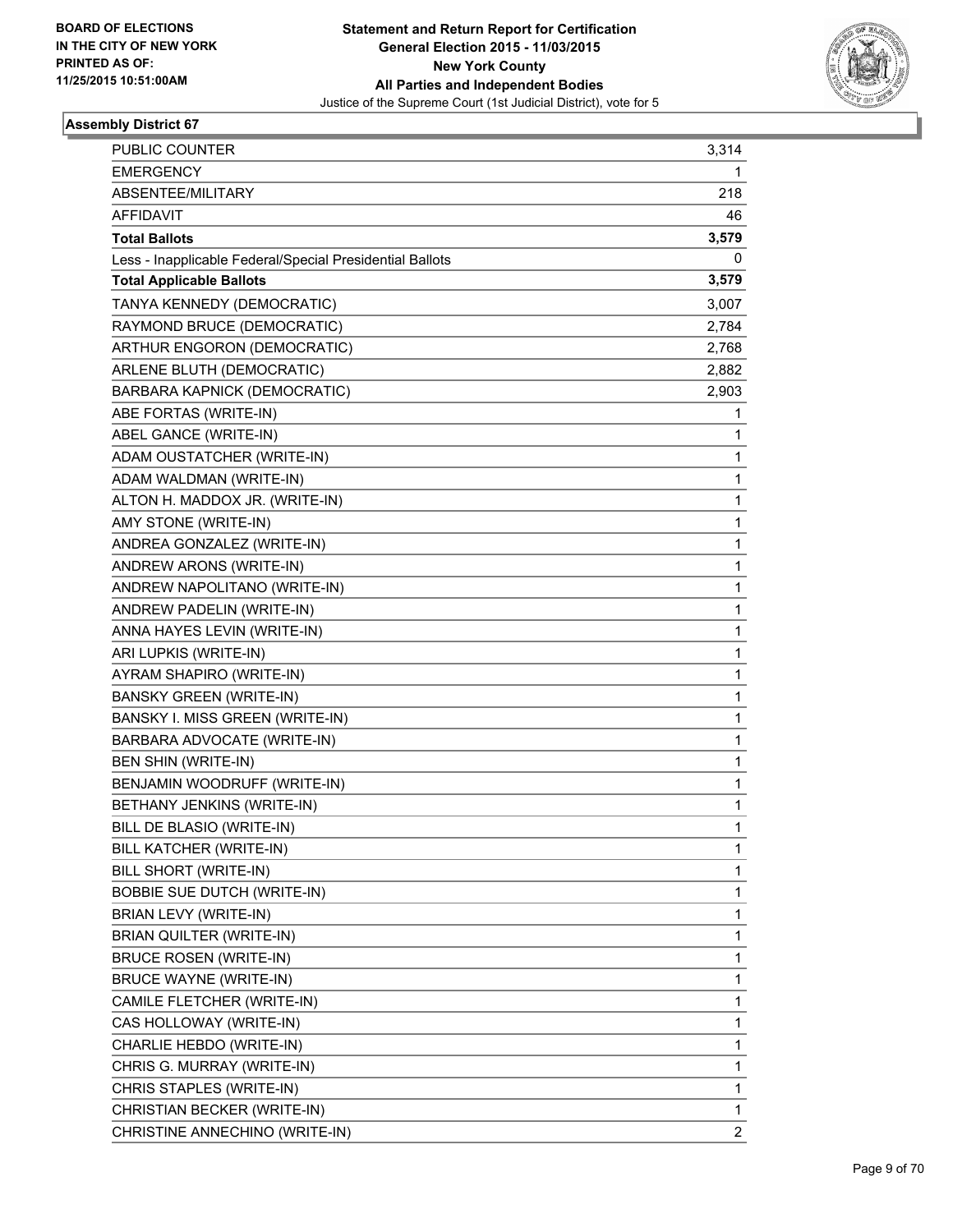

| CHRISTINE QUINN (WRITE-IN)        | 1 |
|-----------------------------------|---|
| CLAIRE STOTTLEMYER (WRITE-IN)     | 1 |
| CLARA CHUNG (WRITE-IN)            | 1 |
| CLARE BRODY (WRITE-IN)            | 1 |
| DANIEL J. KOOB (WRITE-IN)         | 1 |
| DARROW WOOD (WRITE-IN)            | 1 |
| DAVID CASAVIS (WRITE-IN)          | 1 |
| DAVID SACK (WRITE-IN)             | 2 |
| DENNIS GEISEL (WRITE-IN)          | 1 |
| DON MCAUOY (WRITE-IN)             | 1 |
| DONALD TRUMP (WRITE-IN)           | 3 |
| EARL WARREN (WRITE-IN)            | 1 |
| ED COX (WRITE-IN)                 | 1 |
| ED JONES (WRITE-IN)               | 1 |
| ED KROUITY (WRITE-IN)             | 1 |
| ELIOT SPITZER (WRITE-IN)          | 1 |
| ELMER FRAZEE (WRITE-IN)           | 5 |
| EMILY RUBEN (WRITE-IN)            | 1 |
| ERIC STIEGLITZ (WRITE-IN)         | 2 |
| ERIKA MCDANIEL EDWARDS (WRITE-IN) | 1 |
| ESTELLE LAZARSON (WRITE-IN)       | 1 |
| ESTER LAZARSON (WRITE-IN)         | 1 |
| ETHAN GOLDSTEIN (WRITE-IN)        | 1 |
| ETHAN V. FINNERAN (WRITE-IN)      | 1 |
| EVAN DRUTMAN (WRITE-IN)           | 1 |
| EVE MOSKOWITZ (WRITE-IN)          | 1 |
| FELIX FRANKFURT (WRITE-IN)        | 1 |
| FRANCIS MARTINE III (WRITE-IN)    | 1 |
| FRANK FERRARO (WRITE-IN)          | 1 |
| FRANK HANDLEMAN (WRITE-IN)        | 1 |
| FRED WISTOW (WRITE-IN)            | 1 |
| GARY MINDLIN (WRITE-IN)           | 1 |
| <b>GATES MCFADDEN (WRITE-IN)</b>  | 1 |
| <b>GEORGE WHITE (WRITE-IN)</b>    | 1 |
| <b>GEORGE WILL (WRITE-IN)</b>     | 1 |
| GINNY EDWARDS (WRITE-IN)          | 1 |
| HAROLD DERINGO (WRITE-IN)         | 1 |
| HELEN ONEHALL (WRITE-IN)          | 1 |
| HELENE JNANE (WRITE-IN)           | 3 |
| INNA AVRASINA (WRITE-IN)          | 1 |
| JAMES JOHNSON (WRITE-IN)          | 1 |
| JAMES SINAR (WRITE-IN)            | 1 |
| JAYNE KIM (WRITE-IN)              | 1 |
| JEAN SCHNEIDER (WRITE-IN)         | 1 |
|                                   |   |
| JEANETTE MORRISON (WRITE-IN)      | 1 |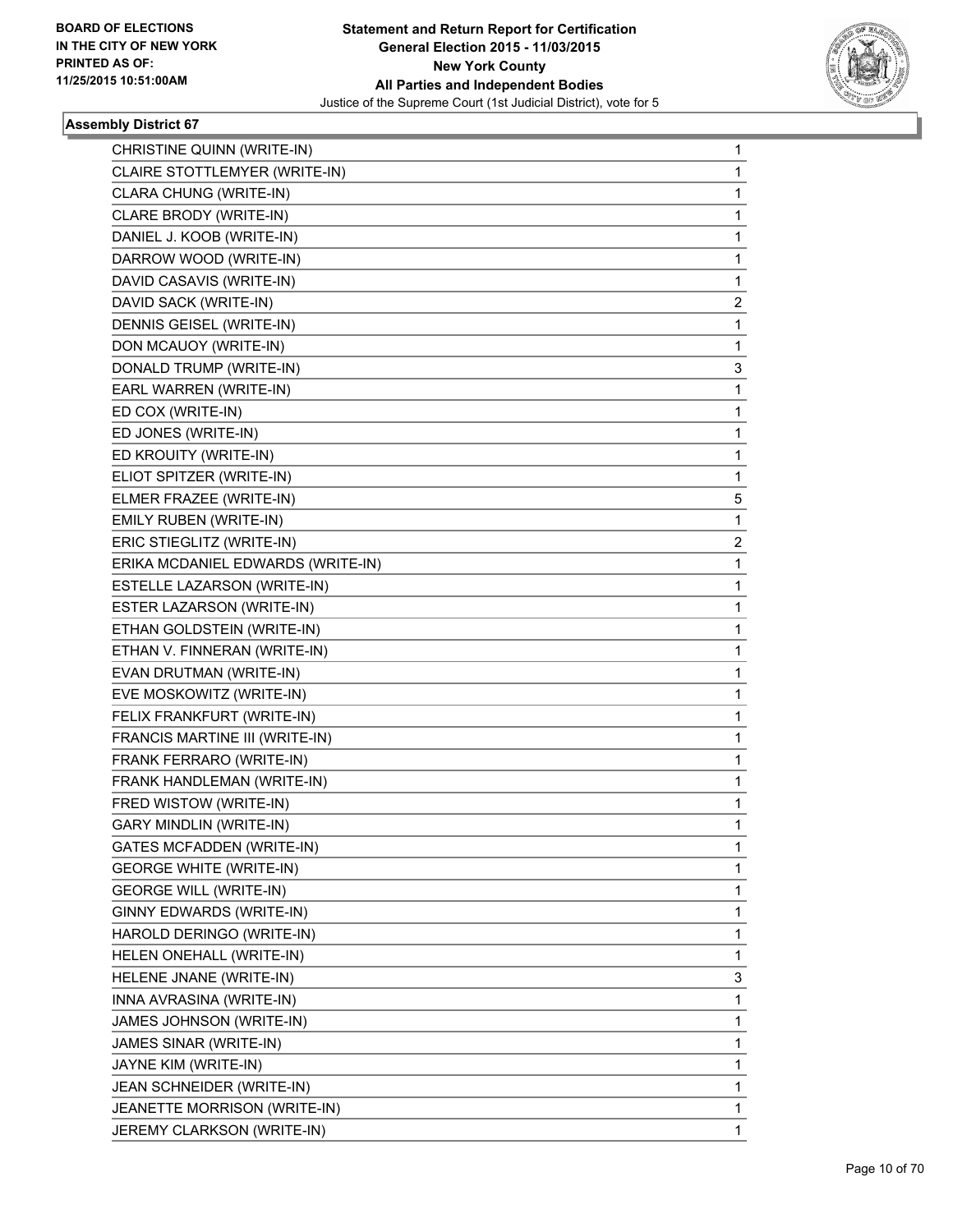

| JILL STEIN (WRITE-IN)             | 1            |
|-----------------------------------|--------------|
| JIN KIM (WRITE-IN)                | 1            |
| JOE BROWN (WRITE-IN)              | 1            |
| JOE SULLIVAN (WRITE-IN)           | 1            |
| JOHN ALLEN (WRITE-IN)             | 1            |
| JOHN BRODERICK (WRITE-IN)         | 1            |
| JOHN BURNETT (WRITE-IN)           | 1            |
| JOHN KASICH (WRITE-IN)            | 1            |
| JOHN MCCABA (WRITE-IN)            | 1            |
| JOHN STAMOS (WRITE-IN)            | 1            |
| JONATHAN FRANKES (WRITE-IN)       | 1            |
| JONATHAN GOLDIN (WRITE-IN)        | 1            |
| JOSEPH S TOECI (WRITE-IN)         | 1            |
| JOSEPH TORES (WRITE-IN)           | 1            |
| JOSIAH BARTLET (WRITE-IN)         | 1            |
| JUDITH SCHEINDLIN (WRITE-IN)      | 1            |
| JUDITH WOOD (WRITE-IN)            | 1            |
| <b>KEN BIALKIN (WRITE-IN)</b>     | 1            |
| KEVIN MCGRATH (WRITE-IN)          | 1            |
| KONSTANTINUS PERTSAS (WRITE-IN)   | 1            |
| LARRY MILLER (WRITE-IN)           | 1            |
| LARRY SORKIN (WRITE-IN)           | 1            |
| LAURA SACK (WRITE-IN)             | 1            |
| LAURA WOOD (WRITE-IN)             | 1            |
| LAURENCE LEUNG (WRITE-IN)         | 1            |
| LAURIE PETERSON (WRITE-IN)        | 1            |
| LAVERNE DECKER (WRITE-IN)         | 1            |
| LEVAR BURTON (WRITE-IN)           | 1            |
| LINDA LECOUNTE (WRITE-IN)         | 1            |
| LISPET ROLAND (WRITE-IN)          | 1            |
| LOTA SCOTT (WRITE-IN)             | 1            |
| LPONCE P. DANIELL (WRITE-IN)      | 1            |
| LUPITA TOVAR KOHNER (WRITE-IN)    | 1            |
| MACK SCHLEFER (WRITE-IN)          | 1            |
| MAGALLY GOMILLA (WRITE-IN)        | 1            |
| MARGARITA LOPEZ-TORRES (WRITE-IN) | 2            |
| MARIA VALLO (WRITE-IN)            | 1            |
| MARIAH CAREY (WRITE-IN)           | 1            |
| MARILYN MILIAN (WRITE-IN)         | 1            |
| MARINA SILIS (WRITE-IN)           | 1            |
| MARK GURDERSON (WRITE-IN)         | 1            |
| MARK MIX (WRITE-IN)               | 1            |
| MARK RZEPECKI (WRITE-IN)          | 1            |
| MARY GAIL LEARNS (WRITE-IN)       | 1            |
| MARY ROSADO (WRITE-IN)            | 1            |
| MATTHEW DE CLEREQ (WRITE-IN)      | $\mathbf{1}$ |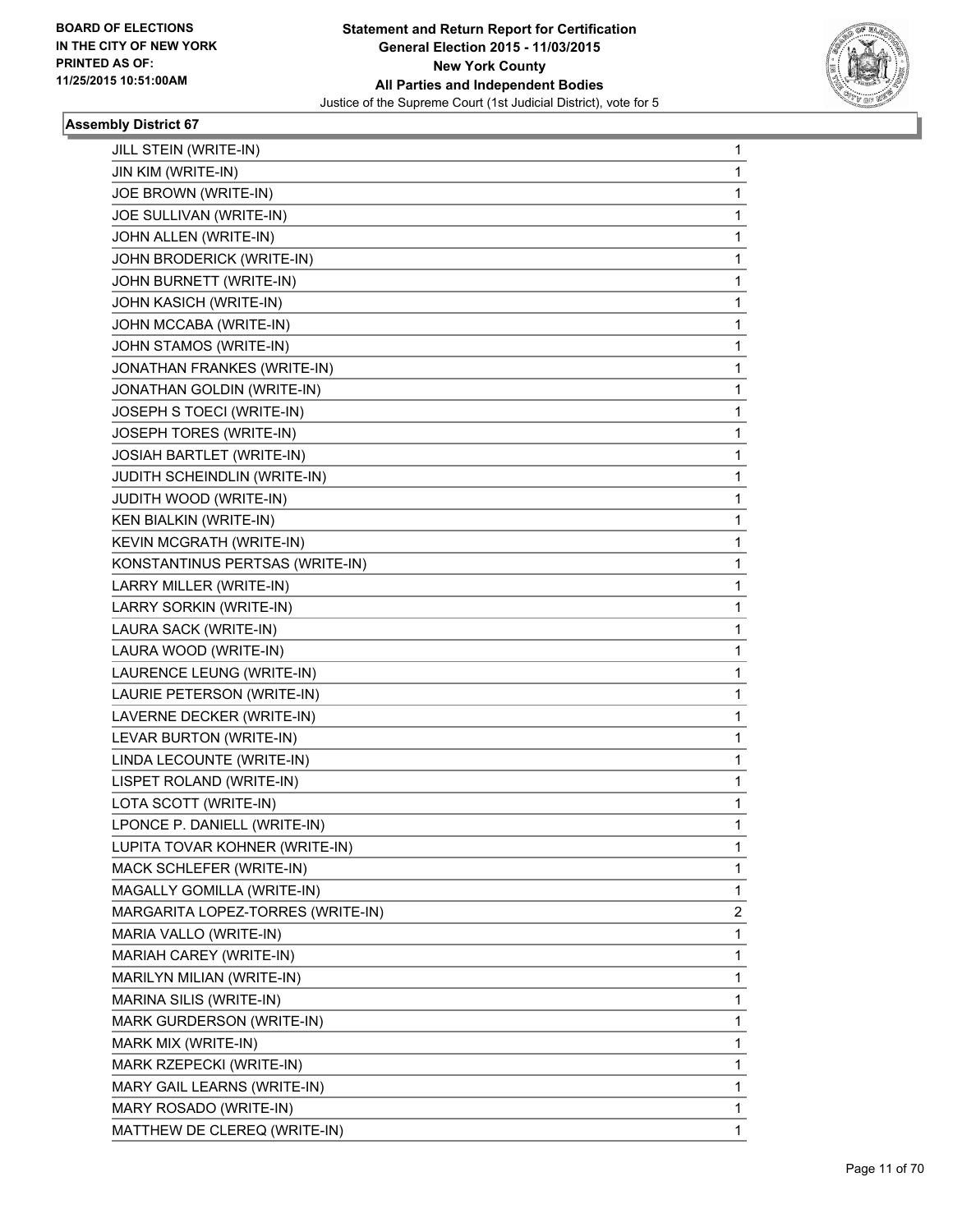

| MELITA SCOTT (WRITE-IN)        | 2              |
|--------------------------------|----------------|
| MICHAEL BLOOMBERG (WRITE-IN)   | 1              |
| MICHAEL S. DANIELL (WRITE-IN)  | 1              |
| MICHAEL ZUMBLUSKAS (WRITE-IN)  | 1              |
| MICHELLE DA SAVIGNY (WRITE-IN) | 1              |
| MICHELLE SCHREIDER (WRITE-IN)  | 1              |
| MIKE HUANG (WRITE-IN)          | 1              |
| MILTON TINGLING (WRITE-IN)     | 1              |
| MIRIAN SACK (WRITE-IN)         | $\overline{2}$ |
| MIRIANA LISANTI (WRITE-IN)     | 1              |
| MITT ROMNEY (WRITE-IN)         | 1              |
| MYNA BUCHHOLZ (WRITE-IN)       | 1              |
| NEIL RISS (WRITE-IN)           | 1              |
| NORMAN SIEGAL (WRITE-IN)       | 1              |
| NUN BASES (WRITE-IN)           | 1              |
| <b>OGHEN GOELET (WRITE-IN)</b> | 1              |
| PAT HOUG-ERTY (WRITE-IN)       | 1              |
| PATRICIA DIMANGO (WRITE-IN)    | 1              |
| PATRICK STEWART (WRITE-IN)     | 1              |
| PAUL BLART (WRITE-IN)          | 1              |
| PAUL NIEHAUS (WRITE-IN)        | 3              |
| PETER BIENSTOCK (WRITE-IN)     | 1              |
| PETER C. HEIN (WRITE-IN)       | 3              |
| PETER EVANGELISTA (WRITE-IN)   | 1              |
| PETER HALASZ (WRITE-IN)        | 1              |
| PETER MILLIGAN (WRITE-IN)      | 1              |
| PHYLLIS MINTZ (WRITE-IN)       | 1              |
| RAND PAUL (WRITE-IN)           | 1              |
| REBECCA SACK (WRITE-IN)        | 2              |
| REBECCA WALDMAN (WRITE-IN)     | 1              |
| RICHARD M. NIXON (WRITE-IN)    | 1              |
| RICHARD TSAI (WRITE-IN)        | 1              |
| ROBERT CLARKE (WRITE-IN)       | 1              |
| ROBERT DELLOFF (WRITE-IN)      | 1              |
| ROBERT KLAPPER (WRITE-IN)      | 1              |
| ROBERT L. MORGAN (WRITE-IN)    | 2              |
| ROBIN D. WEAVER (WRITE-IN)     | $\mathbf{2}$   |
| ROGER FINE (WRITE-IN)          | 1              |
| RON COHEN (WRITE-IN)           | 1              |
| RONALD REAGAN (WRITE-IN)       | 1              |
| ROSANNA SCOTTO (WRITE-IN)      | 1              |
| ROY BEAN (WRITE-IN)            | 1              |
| ROY COHN (WRITE-IN)            | 1              |
| RUDOLPH GIULIANI (WRITE-IN)    | 3              |
| SABRINA CHOSEN (WRITE-IN)      | 1              |
| SARA SWISHER (WRITE-IN)        | 1              |
|                                |                |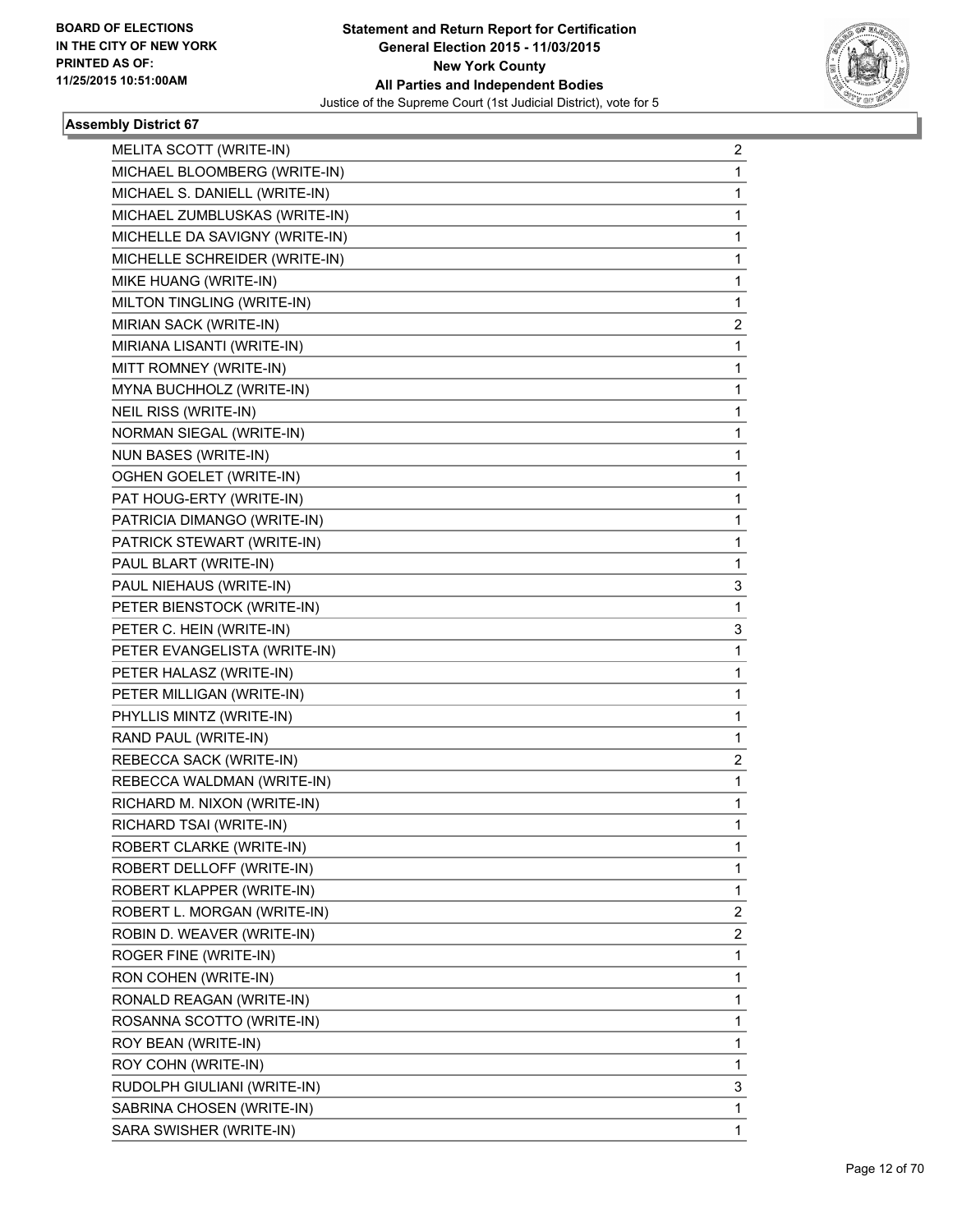

| SARAH LUPKIS (WRITE-IN)            | 1      |
|------------------------------------|--------|
| SCOTT SPITZER (WRITE-IN)           | 1      |
| SEBASTIAN ADDOMO (WRITE-IN)        | 1      |
| SOYC DANIELL (WRITE-IN)            | 1      |
| STEVE DURNS (WRITE-IN)             | 1      |
| SUSAN KEIU (WRITE-IN)              | 1      |
| SUSAN WALTERS (WRITE-IN)           | 1      |
| TAMIR ROSENBLUM (WRITE-IN)         | 1      |
| TAYLOR SWIFT (WRITE-IN)            | 1      |
| TED CRUZ (WRITE-IN)                | 1      |
| THOMAS MULLEN (WRITE-IN)           | 1      |
| THURGOOD MARSHAL (WRITE-IN)        | 1      |
| TIERRA OLIVER (WRITE-IN)           | 1      |
| UNATTRIBUTABLE WRITE-IN (WRITE-IN) | 259    |
| VITZHAK ROBIN (WRITE-IN)           | 1      |
| WILLIAM FITZPATRICK (WRITE-IN)     | 1      |
| WILLIAM PURDY (WRITE-IN)           | 1      |
| WILLIAM R. OBERING (WRITE-IN)      | 1      |
| WILLIAM TAYLOR (WRITE-IN)          | 1      |
| YASMINE DWEDAN (WRITE-IN)          | 1      |
| <b>Total Votes</b>                 | 14,817 |
| Unrecorded                         | 3,078  |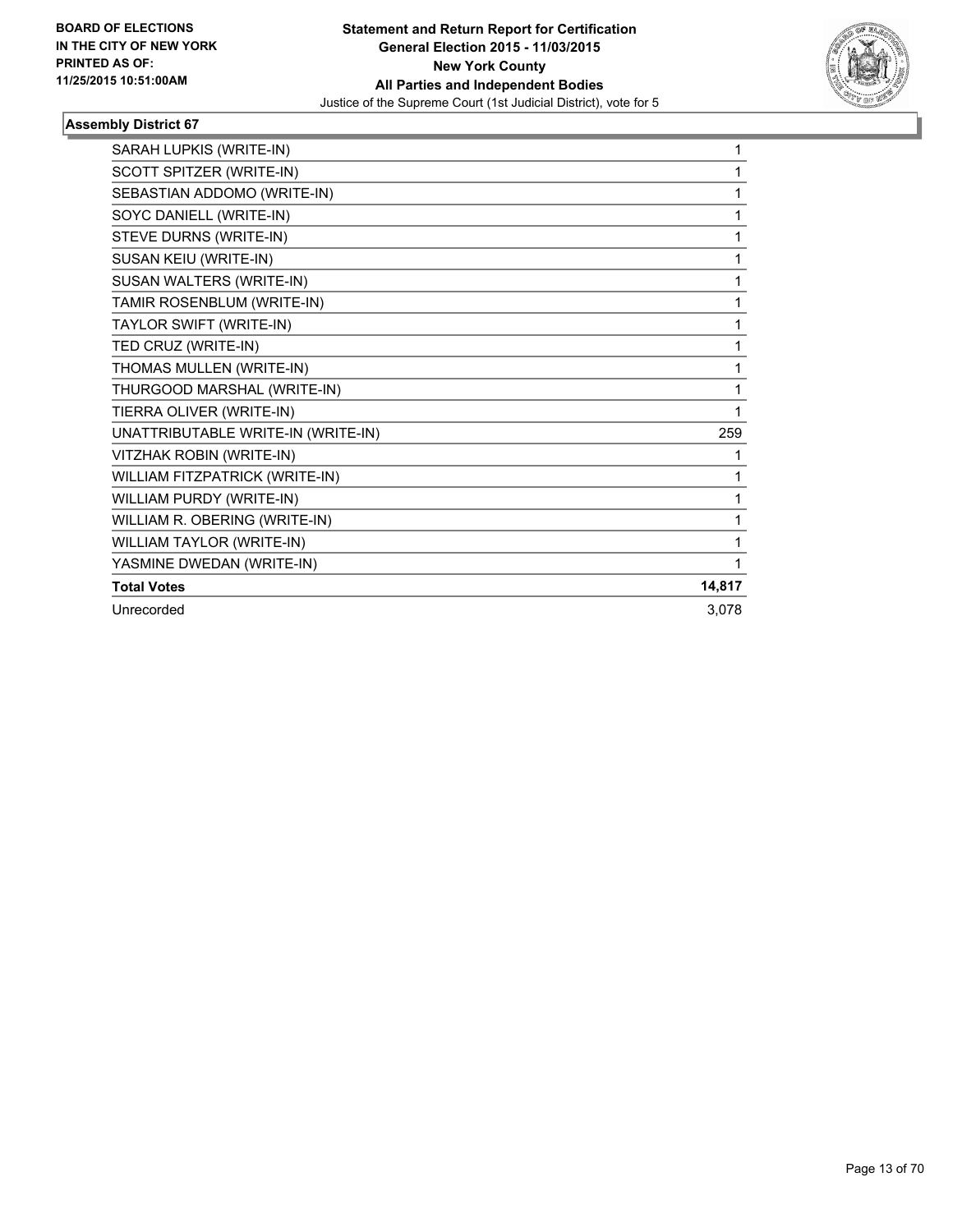

| PUBLIC COUNTER                                           | 2,967                   |
|----------------------------------------------------------|-------------------------|
| <b>EMERGENCY</b>                                         | 10                      |
| ABSENTEE/MILITARY                                        | 264                     |
| AFFIDAVIT                                                | 44                      |
| <b>Total Ballots</b>                                     | 3,285                   |
| Less - Inapplicable Federal/Special Presidential Ballots | 0                       |
| <b>Total Applicable Ballots</b>                          | 3,285                   |
| TANYA KENNEDY (DEMOCRATIC)                               | 2,549                   |
| RAYMOND BRUCE (DEMOCRATIC)                               | 1,717                   |
| ARTHUR ENGORON (DEMOCRATIC)                              | 1,499                   |
| ARLENE BLUTH (DEMOCRATIC)                                | 1,622                   |
| BARBARA KAPNICK (DEMOCRATIC)                             | 1,667                   |
| ARAM GUMUSYAN (WRITE-IN)                                 | 1                       |
| BARBARA C. WALSH (WRITE-IN)                              | 1                       |
| BENJAMAN CALEV (WRITE-IN)                                | 2                       |
| BIG MIKE (WRITE-IN)                                      | 1                       |
| <b>BOBBIE BATISTA (WRITE-IN)</b>                         | 1                       |
| CAILLEY FRANK- LEHRCA (WRITE-IN)                         | 1                       |
| CATHY STEXYART (WRITE-IN)                                | 1                       |
| CINDY WADE (WRITE-IN)                                    | 1                       |
| DAVID CASAVIS (WRITE-IN)                                 | 1                       |
| DONALD TRUMP (WRITE-IN)                                  | $\overline{\mathbf{c}}$ |
| ED COX (WRITE-IN)                                        | 1                       |
| EDWARD M. BRADY (WRITE-IN)                               | 1                       |
| GEORGE T. PETERS (WRITE-IN)                              | 1                       |
| HARRY KRESKY (WRITE-IN)                                  | 1                       |
| HELENE JNANE (WRITE-IN)                                  | 1                       |
| JABRI M. VAUGHN (WRITE-IN)                               | 1                       |
| JACKIE SALIT (WRITE-IN)                                  | 1                       |
| JAMES BURKE (WRITE-IN)                                   | 1                       |
| JENEIL BAMBERG (WRITE-IN)                                | 1                       |
| JESSICA BAEZ (WRITE-IN)                                  | 1                       |
| JOHN B. COFFEY (WRITE-IN)                                | 1                       |
| JOHN BURNETT (WRITE-IN)                                  | 1                       |
| JOHN JONES (WRITE-IN)                                    | 1                       |
| JOHN MIRAS (WRITE-IN)                                    | 1                       |
| JOHN YOU (WRITE-IN)                                      | 1                       |
| KEREEN MCKAY (WRITE-IN)                                  | 1                       |
| KRVIN MCGRATH (WRITE-IN)                                 | 1                       |
| LIA PRUITT (WRITE-IN)                                    | 1                       |
| LOUIS A. MALAVE (WRITE-IN)                               | 1                       |
| MADALINE SABINO (WRITE-IN)                               | 1                       |
| MARC LANDIS (WRITE-IN)                                   | 1                       |
| MARIAN RICH (WRITE-IN)                                   | 1                       |
| MARK LEVIN (WRITE-IN)                                    | 1                       |
| MARTIN BRAUN (WRITE-IN)                                  | $\mathbf{1}$            |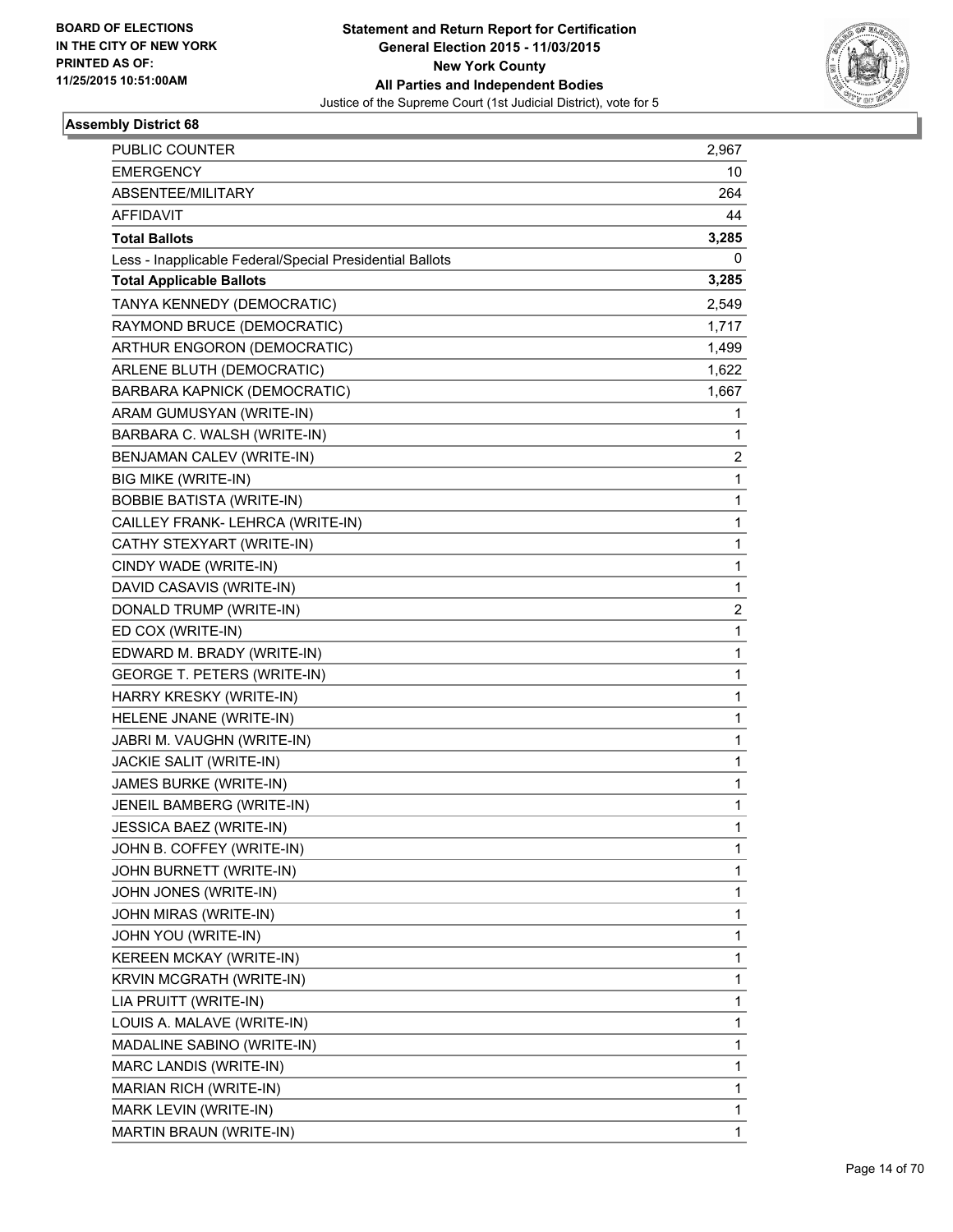

| MAX REGINALD SARINSKY (WRITE-IN)   | 1     |
|------------------------------------|-------|
| MEAGAN GARLAND STERLING (WRITE-IN) | 1     |
| MICHAEL WALDRONE (WRITE-IN)        | 1     |
| MICHAEL XYEINSTEN (WRITE-IN)       | 1     |
| MICHAEL ZUMBLUSKAS (WRITE-IN)      | 1     |
| MICHELLE FRANCIS (WRITE-IN)        | 1     |
| MICKEE FANST (WRITE-IN)            | 1     |
| NORTHWEST BEE (WRITE-IN)           | 1     |
| P.O. STEVEN MCDONALD (WRITE-IN)    | 1     |
| PAUL NIEHAUS (WRITE-IN)            | 1     |
| PETER PATTAKOS (WRITE-IN)          | 1     |
| RAFAEL L. HERNANDEZ (WRITE-IN)     | 1     |
| RAYMOND C. TEIATUM (WRITE-IN)      | 1     |
| RAYMOND LEWIS (WRITE-IN)           | 1     |
| ROBERT KIRK (WRITE-IN)             | 1     |
| ROMICA SINGH (WRITE-IN)            | 1     |
| SAMANTHA CAMBRELEN (WRITE-IN)      | 2     |
| SHAWNISE LESSINGTON (WRITE-IN)     | 1     |
| SUSANNE WASSON (WRITE-IN)          | 1     |
| TARA NEWMAN (WRITE-IN)             | 1     |
| TA-TANISHA JAMES (WRITE-IN)        | 1     |
| UNATTRIBUTABLE WRITE-IN (WRITE-IN) | 124   |
| VINCENT VANN (WRITE-IN)            | 1     |
| WEST AVE (WRITE-IN)                | 1     |
| <b>Total Votes</b>                 | 9,238 |
| Unrecorded                         | 7,187 |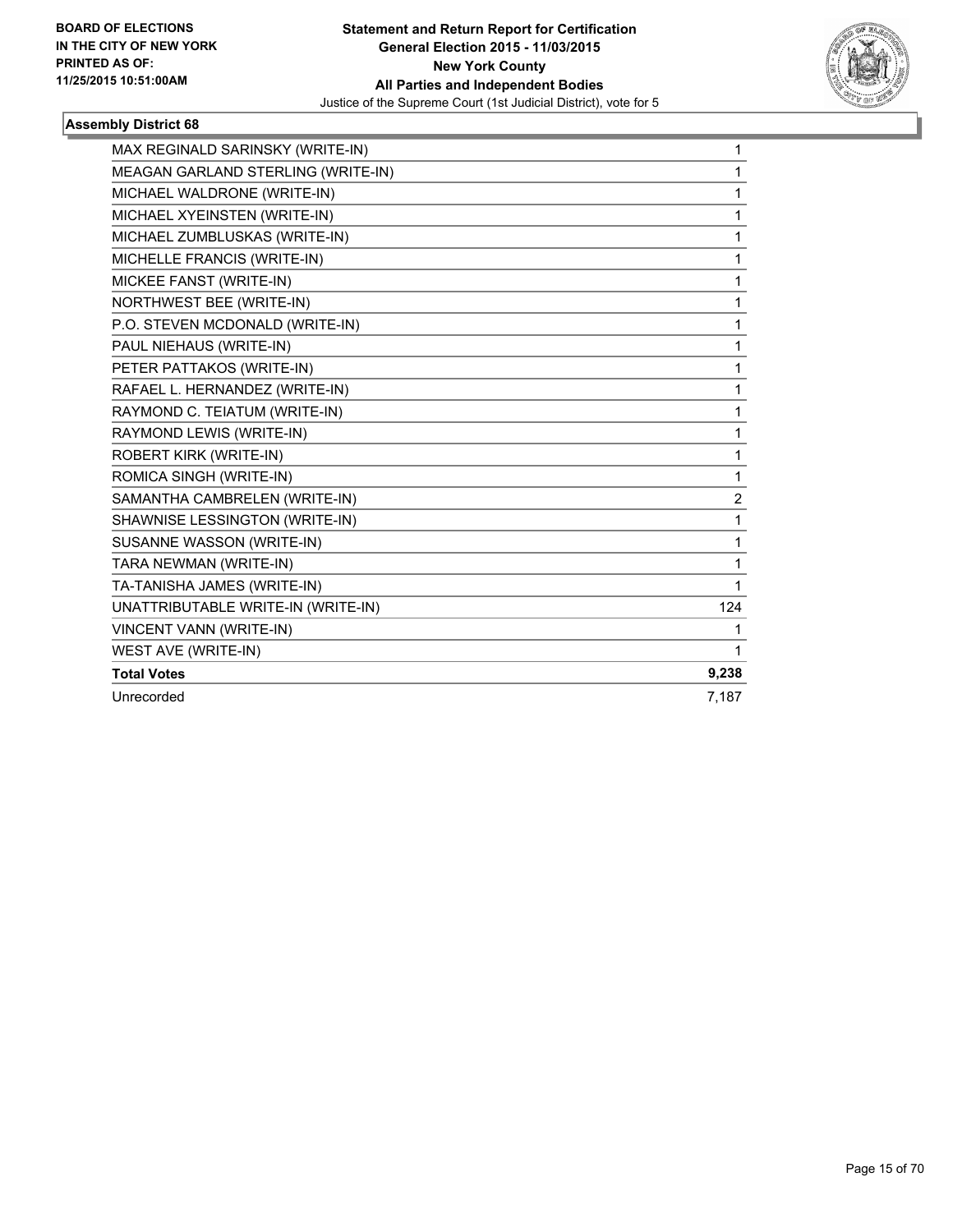

| PUBLIC COUNTER                                           | 3,204 |
|----------------------------------------------------------|-------|
| <b>EMERGENCY</b>                                         | 0     |
| ABSENTEE/MILITARY                                        | 258   |
| <b>AFFIDAVIT</b>                                         | 28    |
| <b>Total Ballots</b>                                     | 3,490 |
| Less - Inapplicable Federal/Special Presidential Ballots | 0     |
| <b>Total Applicable Ballots</b>                          | 3,490 |
| TANYA KENNEDY (DEMOCRATIC)                               | 3,016 |
| RAYMOND BRUCE (DEMOCRATIC)                               | 2,572 |
| ARTHUR ENGORON (DEMOCRATIC)                              | 2,516 |
| ARLENE BLUTH (DEMOCRATIC)                                | 2,626 |
| BARBARA KAPNICK (DEMOCRATIC)                             | 2,653 |
| ABRAHAM JANOS (WRITE-IN)                                 | 1     |
| ALAN FLACKS (WRITE-IN)                                   | 5.    |
| ALEX MEDWEDEW (WRITE-IN)                                 | 1     |
| ALEXANDER YELLOU (WRITE-IN)                              | 1     |
| ALFRED E. NEWMAN (WRITE-IN)                              | 1     |
| ALLEN MELLEN (WRITE-IN)                                  | 1     |
| ALLISON SWIHART (WRITE-IN)                               | 1     |
| ALON SASSON (WRITE-IN)                                   | 1     |
| ALTON H. MADDOX, JR. (WRITE-IN)                          | 1     |
| AMANDA DENARO (WRITE-IN)                                 | 1     |
| ANGELA DAVIS (WRITE-IN)                                  | 1     |
| ANNE EDEUSTEIN (WRITE-IN)                                | 1     |
| ANTON MIKOFSKY (WRITE-IN)                                | 1     |
| ARIELLA GOLDSTEIN (WRITE-IN)                             | 1     |
| ARLYNE ZWYER (WRITE-IN)                                  | 1     |
| BERNIE SANDERS (WRITE-IN)                                | 1     |
| <b>BONNIE GOULD (WRITE-IN)</b>                           | 1     |
| <b>BRETT AIKEN (WRITE-IN)</b>                            | 1     |
| <b>BRUCE DICICCO (WRITE-IN)</b>                          | 1     |
| CATHERINE GRAD (WRITE-IN)                                | 1     |
| CATHERINE LEWIS MCMILLAN (WRITE-IN)                      | 1     |
| CHRIS CLARK (WRITE-IN)                                   | 1     |
| CHRIS REID (WRITE-IN)                                    | 1     |
| CHRISTOPHER BASTARDI (WRITE-IN)                          | 1     |
| CHRISTOPHER BERG (WRITE-IN)                              | 1     |
| CURTIS SLIWA (WRITE-IN)                                  | 1     |
| DAISY DANG (WRITE-IN)                                    | 1     |
| DAN ARSHACK (WRITE-IN)                                   | 1     |
| DAN SOULELES (WRITE-IN)                                  | 1     |
| DANIEL PAUL-MARTIN (WRITE-IN)                            | 1     |
| DAVID CASAVIS (WRITE-IN)                                 | 1     |
| DAVID GETZ (WRITE-IN)                                    | 1     |
| DENISE HAYWARD (WRITE-IN)                                | 1     |
| DIANE LACEY-WINLEY (WRITE-IN)                            | 1     |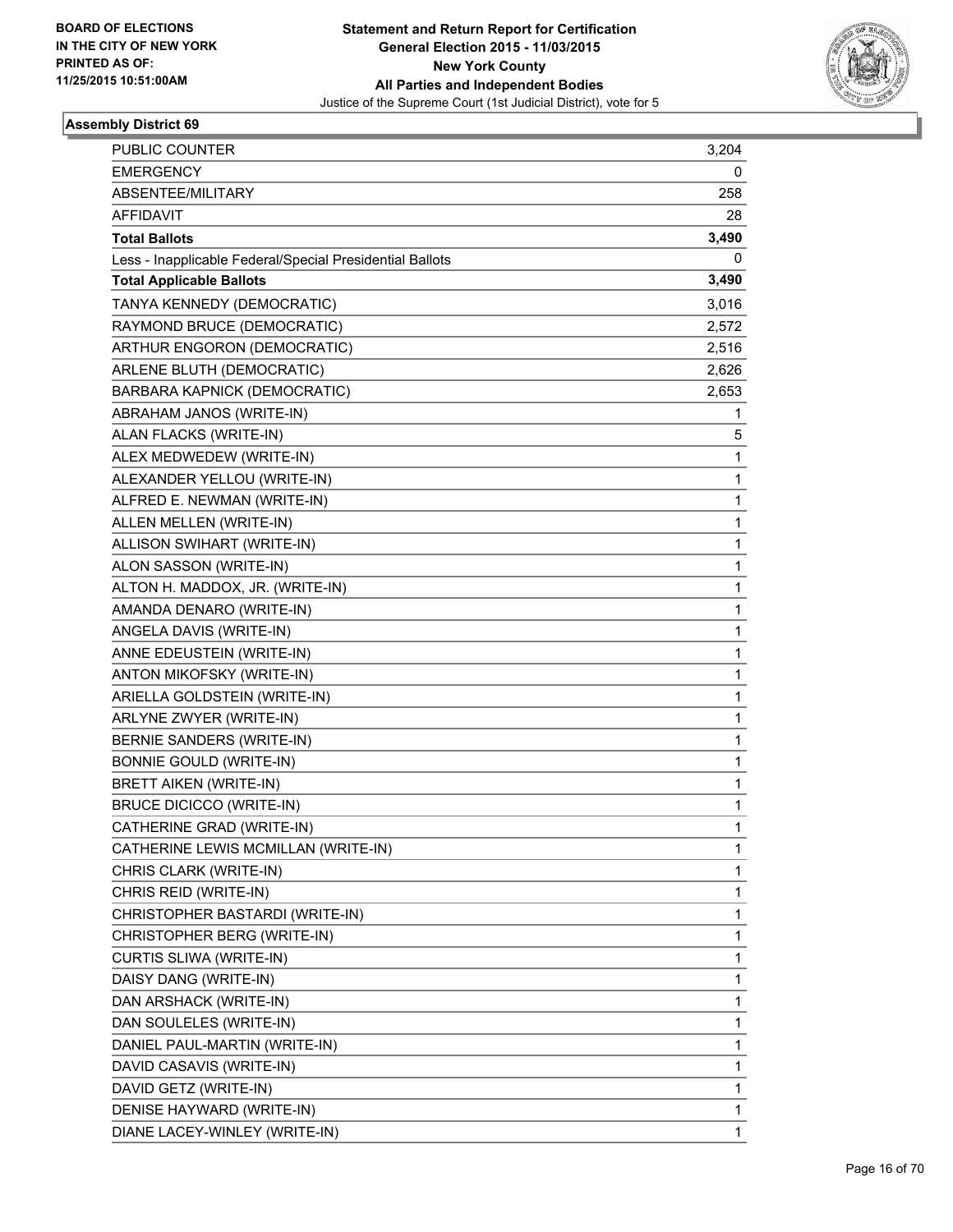

| DOE REIM (WRITE-IN)                  | $\mathbf{1}$ |
|--------------------------------------|--------------|
| DONALD TRUMP (WRITE-IN)              | 1            |
| DOUGLAS KELLNER (WRITE-IN)           | 1            |
| EDWARD MISHUAN (WRITE-IN)            | 1            |
| EDWARD RUEDA (WRITE-IN)              | 1            |
| EDWARD SNOWDEN (WRITE-IN)            | 1            |
| EDWINA HAYWARD (WRITE-IN)            | 1            |
| ELIZABETH EILENDER (WRITE-IN)        | 1            |
| FAITH SCHANER (WRITE-IN)             | 1            |
| FLO KENNEDY (WRITE-IN)               | 1            |
| FRANCOS BRENNAN (WRITE-IN)           | 1            |
| FRUIDA YOLHAVED FRIEDMAN (WRITE-IN)  | 1            |
| GEORGE W. BUSH (WRITE-IN)            | 1            |
| <b>GREGORIO MORALES (WRITE-IN)</b>   | 1            |
| HELEN HERMAN (WRITE-IN)              | 1            |
| HELENE JNANE (WRITE-IN)              | 2            |
| HENRY MASS (WRITE-IN)                | 1            |
| JACOB SHER (WRITE-IN)                | 4            |
| JACQUELINE BLUALAQUA (WRITE-IN)      | 1            |
| JACQUELINE CAROL THOMPSON (WRITE-IN) | 1            |
| JAMES A. GOLDSTEIN (WRITE-IN)        | 1            |
| JANE DOE (WRITE-IN)                  | 1            |
| JASON LOWE (WRITE-IN)                | 1            |
| JEFF COLLINS (WRITE-IN)              | 1            |
| JEREMY GOULD (WRITE-IN)              | 1            |
| JO ANN H. WHITEHORN (WRITE-IN)       | 1            |
| JOAN LEVIN (WRITE-IN)                | 1            |
| JOHN BURNETT (WRITE-IN)              | 1            |
| JOHN DOE (WRITE-IN)                  | 1            |
| JOHN JAY (WRITE-IN)                  | 1            |
| JOHN JULES STEIN (WRITE-IN)          | 1            |
| JOHN MCMAHON (WRITE-IN)              | $\mathbf{1}$ |
| JONATHAN GUNZALSKI (WRITE-IN)        | 1            |
| JONATHAN LUPKIN (WRITE-IN)           | 1            |
| JOSEF STALIN (WRITE-IN)              | 1            |
| JOSEPH FORCE CRATER (WRITE-IN)       | 1            |
| JUSTINE HAYWARD (WRITE-IN)           | 1            |
| KAREN CORRIE (WRITE-IN)              | $\mathbf{1}$ |
| KARL MARX (WRITE-IN)                 | 2            |
| KATHARONE ALFORD (WRITE-IN)          | 1            |
| KATHERINE B. HARRISON (WRITE-IN)     | 1            |
| KATHERINE HAYWARD (WRITE-IN)         | 1            |
| KEN FRIEDMAN (WRITE-IN)              | 1            |
| KENNITH HOLDEN (WRITE-IN)            | $\mathbf{1}$ |
| LEWIS C. TAISMOFF (WRITE-IN)         | 1            |
| LOUIS BRANDERS (WRITE-IN)            | 1            |
|                                      |              |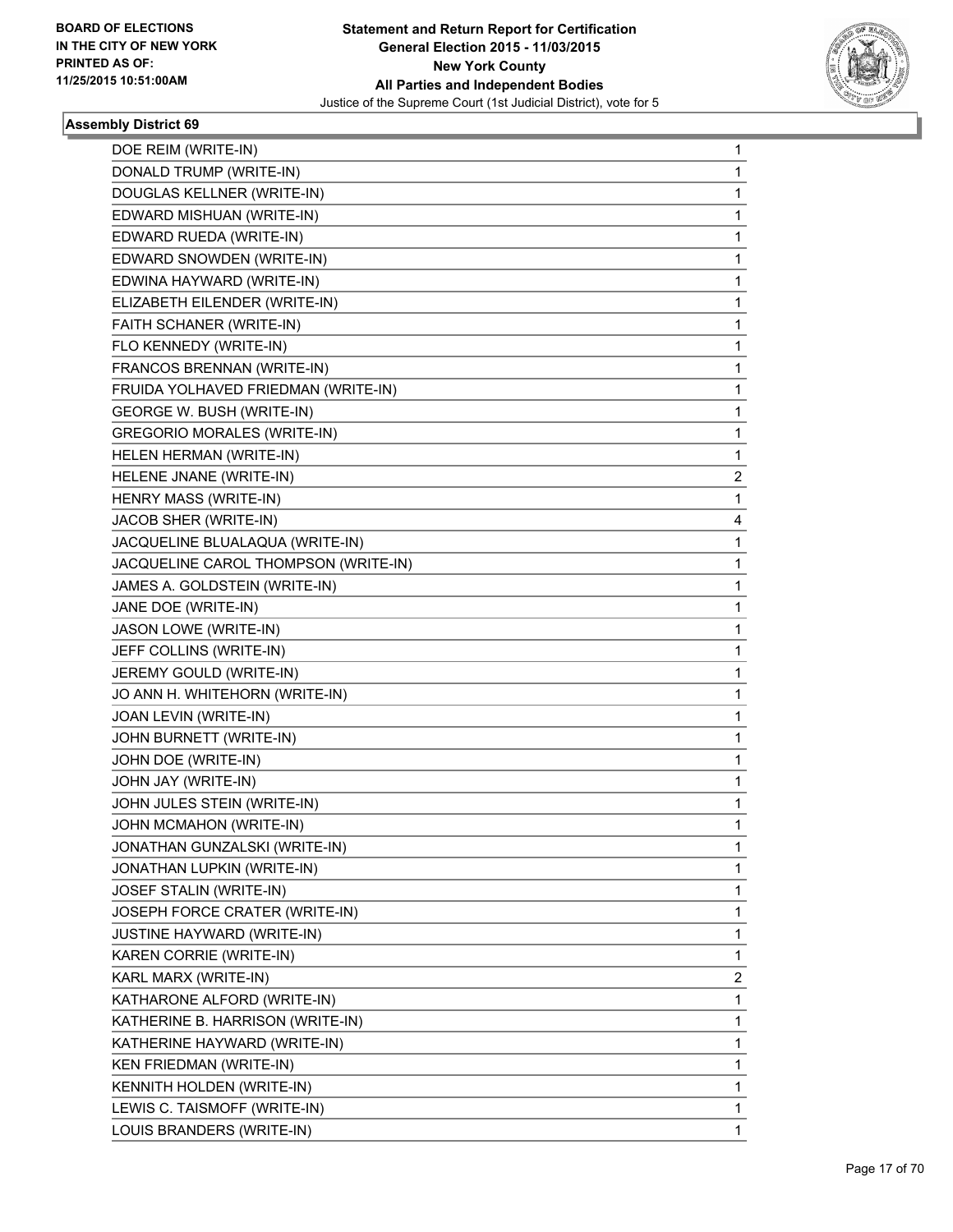

| LUIS ROMAN (WRITE-IN)                | 1   |
|--------------------------------------|-----|
| MARA NULL (WRITE-IN)                 | 1   |
| MARC MELZER (WRITE-IN)               | 1   |
| MARCO RUBIO (WRITE-IN)               | 1   |
| MARGARET CHAN (WRITE-IN)             | 1   |
| MARK LANDIS (WRITE-IN)               | 1   |
| MICHAEL NADLER (WRITE-IN)            | 1   |
| MICHAEL SANCHEZ (WRITE-IN)           | 1   |
| MICHAEL TITOWSKY (WRITE-IN)          | 1   |
| MICHAEL ZUMBLUSKAS (WRITE-IN)        | 1   |
| NATHAN GEBERT (WRITE-IN)             | 1   |
| NELSON C. DARLING, III (WRITE-IN)    | 1   |
| NEVA D. STROM (WRITE-IN)             | 1   |
| NICOLAS HAYWARD (WRITE-IN)           | 1   |
| NORMAN SIEGAL (WRITE-IN)             | 1   |
| PAUL NIEHAUS (WRITE-IN)              | 2   |
| PAULA DIAMOND-ROMAN (WRITE-IN)       | 1   |
| PETER HEIN (WRITE-IN)                | 1   |
| PHOEBE YU (WRITE-IN)                 | 1   |
| RAYMOND KELLY (WRITE-IN)             | 2   |
| RICHARD MCCORMICK (WRITE-IN)         | 1   |
| RICHARD NERSESIAN (WRITE-IN)         | 1   |
| ROBERT BRILL (WRITE-IN)              | 1   |
| ROBERT JORDAN (WRITE-IN)             | 1   |
| ROBERT M. BRILL (WRITE-IN)           | 1   |
| ROBERT MORGAN (WRITE-IN)             | 1   |
| ROBERT S. JOHNSON (WRITE-IN)         | 1   |
| ROBIN WEAVER (WRITE-IN)              | 2   |
| ROMAN PAPNOKI (WRITE-IN)             | 1   |
| ROY MUSRAITZ (WRITE-IN)              | 1   |
| RUDOLPH GIULIANI (WRITE-IN)          | 2   |
| SAHIL KHERA (WRITE-IN)               | 1   |
| SCOTT MCELVEEN (WRITE-IN)            | 1   |
| SEBASTIEN MARTINEZ (WRITE-IN)        | 1   |
| SHARI UNGAR (WRITE-IN)               | 1   |
| STETSON KENNEDY (WRITE-IN)           | 1   |
| STEVEN P. MOSKOWITZ, ESQ. (WRITE-IN) | 1   |
| TAYIE KENNEDY (WRITE-IN)             | 1   |
| THOMAS BRENNAN (WRITE-IN)            | 1   |
| THOMAS F. BRENNAN (WRITE-IN)         | 1   |
| UNATTRIBUTABLE WRITE-IN (WRITE-IN)   | 167 |
| WESLEY S. CLARK (WRITE-IN)           | 1   |
| WILLIAM BRATTON (WRITE-IN)           | 1   |
| YOKO ONO (WRITE-IN)                  | 1   |
| ZACHARY JACOBS (WRITE-IN)            | 1   |
| ZEN PARNAGS (WRITE-IN)               | 1   |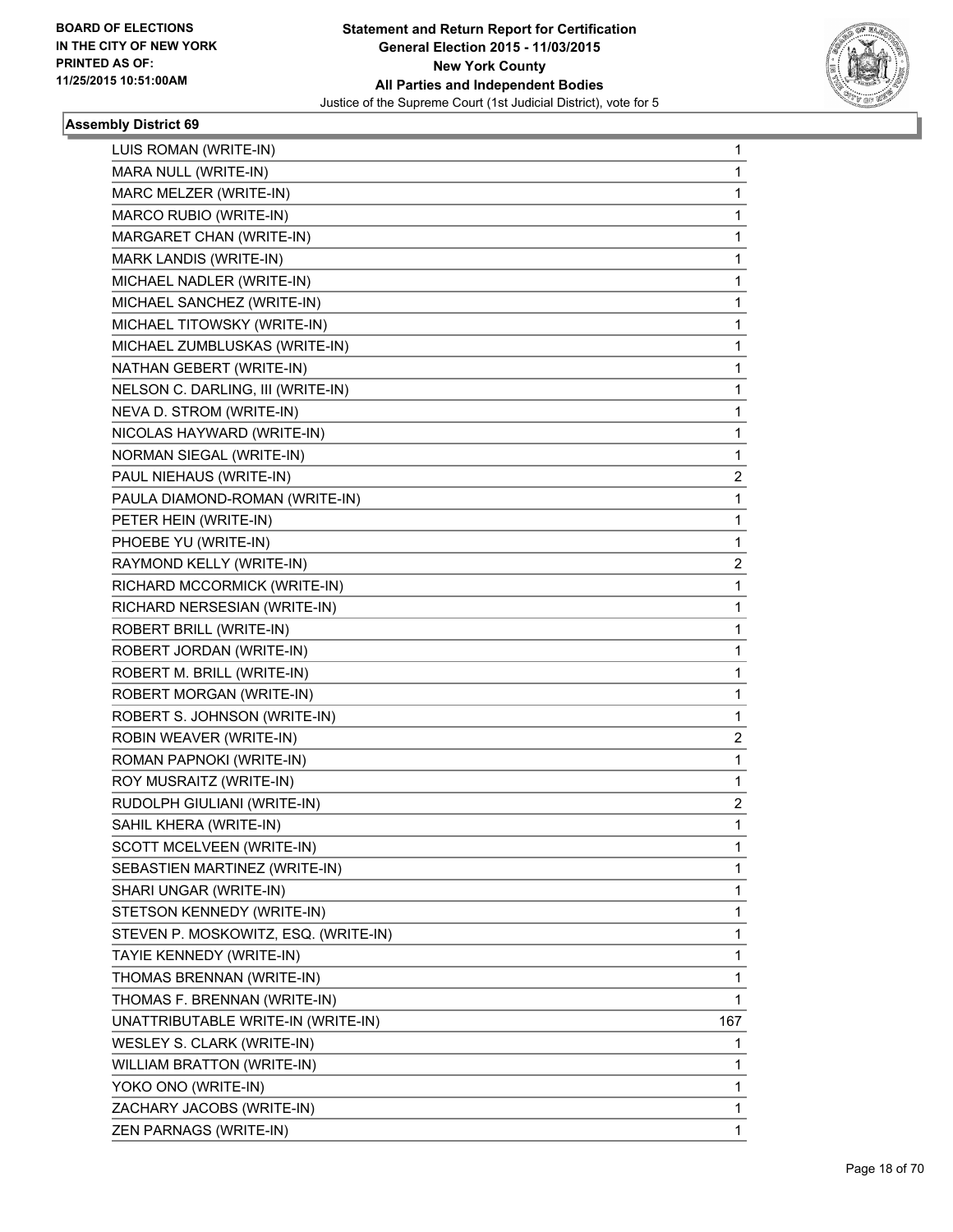

| <b>Total Votes</b> | 688 |
|--------------------|-----|
| Unrecorded         | ◡∠  |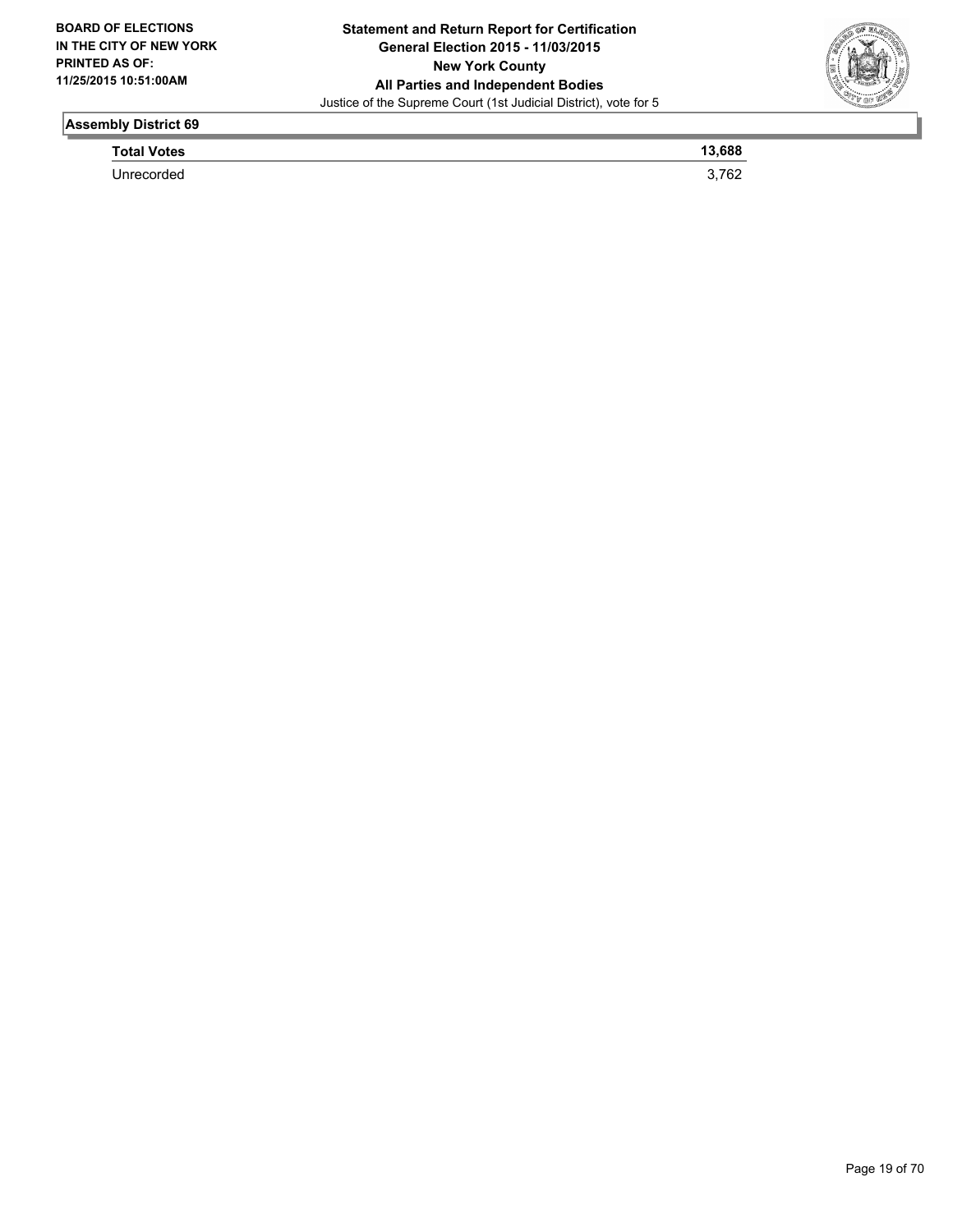

| <b>PUBLIC COUNTER</b>                                    | 3,521 |
|----------------------------------------------------------|-------|
| <b>EMERGENCY</b>                                         | 0     |
| ABSENTEE/MILITARY                                        | 344   |
| AFFIDAVIT                                                | 63    |
| <b>Total Ballots</b>                                     | 3,928 |
| Less - Inapplicable Federal/Special Presidential Ballots | 0     |
| <b>Total Applicable Ballots</b>                          | 3,928 |
| TANYA KENNEDY (DEMOCRATIC)                               | 3,367 |
| RAYMOND BRUCE (DEMOCRATIC)                               | 2,367 |
| ARTHUR ENGORON (DEMOCRATIC)                              | 2,124 |
| ARLENE BLUTH (DEMOCRATIC)                                | 2,303 |
| BARBARA KAPNICK (DEMOCRATIC)                             | 2,237 |
| ADAM V. SUSSMAN (WRITE-IN)                               | 1     |
| AFUE ALTA MERON (WRITE-IN)                               | 1     |
| ANAIS FLORES (WRITE-IN)                                  | 1     |
| ANDREA PSORAS (WRITE-IN)                                 | 1     |
| ANDREW B. LEIDER (WRITE-IN)                              | 1     |
| ANDREW CLAY (WRITE-IN)                                   | 1     |
| AYESHA GRICE (WRITE-IN)                                  | 1     |
| BERNARD TARVER (WRITE-IN)                                | 1     |
| BEYONCE KNOWLES (WRITE-IN)                               | 1     |
| BILL PERKINS (WRITE-IN)                                  | 1     |
| BLOSSOM CORYAT (WRITE-IN)                                | 1     |
| CAMILLE WILLIAMS (WRITE-IN)                              | 1     |
| CHARLES RANGEL (WRITE-IN)                                | 1     |
| CHRIS RHODENBAUGH (WRITE-IN)                             | 1     |
| CHRISTOPHER A. JETER (WRITE-IN)                          | 1     |
| CUTLIN BRONNER (WRITE-IN)                                | 1     |
| DAVID DINKINS (WRITE-IN)                                 | 3     |
| DAVID PATTERSON (WRITE-IN)                               | 1     |
| DENISE MIRANDA (WRITE-IN)                                | 1     |
| DIOGENES MEJ (WRITE-IN)                                  | 1     |
| EDWARD SNOWDEN (WRITE-IN)                                | 1     |
| ELLIOTT SPITZER (WRITE-IN)                               | 1     |
| FATIMA JIHADA (WRITE-IN)                                 | 1     |
| GIFTY ASOMAH (WRITE-IN)                                  | 1     |
| GILARY CLINTON (WRITE-IN)                                | 1     |
| GINA COSTANZA (WRITE-IN)                                 | 1     |
| <b>GREGORY BRONNER (WRITE-IN)</b>                        | 1     |
| INEZ DICKENS (WRITE-IN)                                  | 1     |
| JAMILAH CLARK (WRITE-IN)                                 | 1     |
| JAVIER R. TAPIA (WRITE-IN)                               | 1     |
| JOB BLUTH (WRITE-IN)                                     | 1     |
| JULIAN CLAYTON (WRITE-IN)                                | 1     |
| JULIAN M. HILL (WRITE-IN)                                | 1     |
| KEITH WRIGHT (WRITE-IN)                                  | 3     |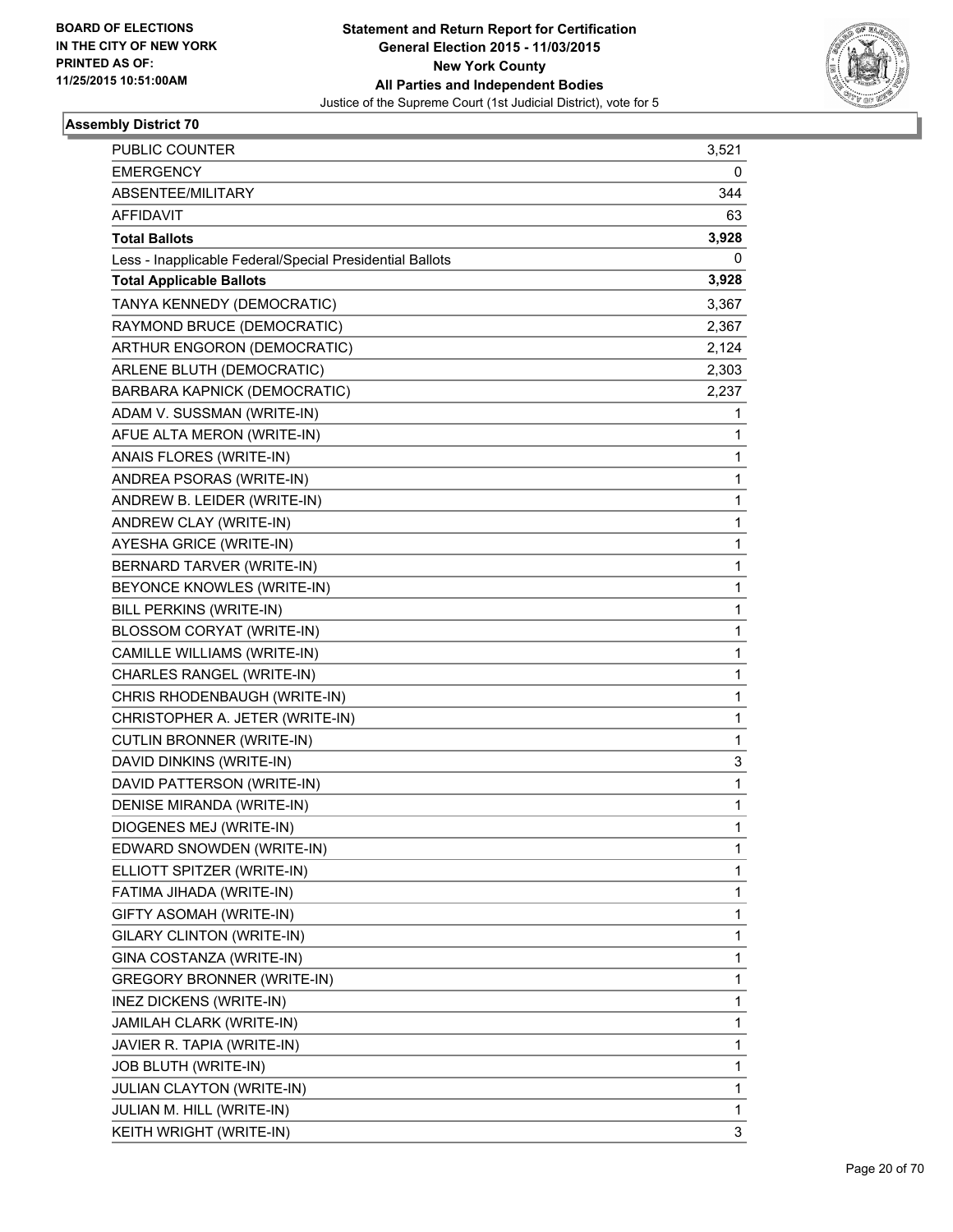

| KIETH DENNIS (WRITE-IN)            | 1      |
|------------------------------------|--------|
| LANDON DAIS (WRITE-IN)             | 1      |
| LARRY DAIS (WRITE-IN)              | 1      |
| LETICIA JAMES (WRITE-IN)           | 1      |
| LIMOR TOMER (WRITE-IN)             | 1      |
| LYNNE STEWART (WRITE-IN)           | 1      |
| MADONNA NIANWAN (WRITE-IN)         | 1      |
| MALAIKA BLANEL (WRITE-IN)          | 1      |
| MARISSA JOUHSUN (WRITE-IN)         | 1      |
| MARK BUTLER (WRITE-IN)             | 1      |
| MATHEW PROBASCO (WRITE-IN)         | 1      |
| MATT HARVEY (WRITE-IN)             | 1      |
| MELLIE BRONNER (WRITE-IN)          | 1      |
| MELVIN ALSTON (WRITE-IN)           | 1      |
| MICHAEL ROBINSON (WRITE-IN)        | 1      |
| NANCY BLOOMGARDA (WRITE-IN)        | 1      |
| OLGA CARTER DAIS (WRITE-IN)        | 1      |
| RICKY JONES (WRITE-IN)             | 1      |
| ROBERT L. MORGAN (WRITE-IN)        | 1      |
| RONALD CLARK (WRITE-IN)            | 1      |
| SUSAN WATSON (WRITE-IN)            | 1      |
| TOURE STRONG (WRITE-IN)            | 1      |
| UNATTRIBUTABLE WRITE-IN (WRITE-IN) | 99     |
| WILLIAM BRONNER (WRITE-IN)         | 1      |
| <b>Total Votes</b>                 | 12,558 |
| Unrecorded                         | 7,082  |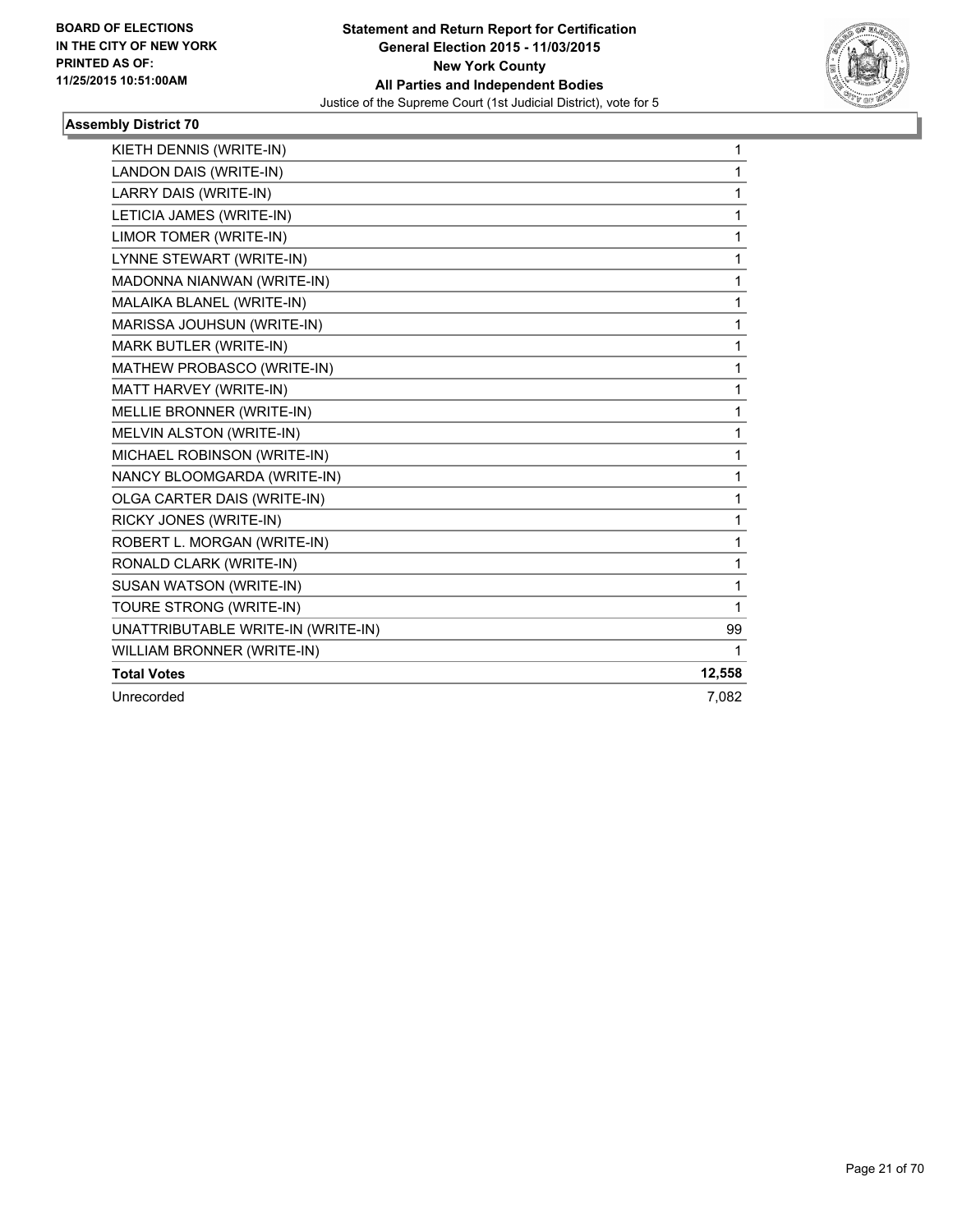

| PUBLIC COUNTER                                           | 3,225        |
|----------------------------------------------------------|--------------|
| <b>EMERGENCY</b>                                         | 0            |
| ABSENTEE/MILITARY                                        | 289          |
| AFFIDAVIT                                                | 62           |
| <b>Total Ballots</b>                                     | 3,576        |
| Less - Inapplicable Federal/Special Presidential Ballots | 0            |
| <b>Total Applicable Ballots</b>                          | 3,576        |
| TANYA KENNEDY (DEMOCRATIC)                               | 2,962        |
| RAYMOND BRUCE (DEMOCRATIC)                               | 2,166        |
| ARTHUR ENGORON (DEMOCRATIC)                              | 1,968        |
| ARLENE BLUTH (DEMOCRATIC)                                | 2,114        |
| BARBARA KAPNICK (DEMOCRATIC)                             | 2,092        |
| ABRAHAM JANOS (WRITE-IN)                                 | 1            |
| ADAM SHLAHET (WRITE-IN)                                  | 1            |
| ANDREW E LEHRER (WRITE-IN)                               | 1            |
| ANNE ELIOT (WRITE-IN)                                    | 1            |
| ARMIN VANBUUREN (WRITE-IN)                               | 1            |
| <b>AUSTIN RUSE (WRITE-IN)</b>                            | 1            |
| BARBARA JAFFE (WRITE-IN)                                 | $\mathbf{1}$ |
| BENJAMIN PRED (WRITE-IN)                                 | 1            |
| BRADLEY ELI (WRITE-IN)                                   | 1            |
| <b>BRUCE MOND (WRITE-IN)</b>                             | 1            |
| CHIRIS MILES (WRITE-IN)                                  | 1            |
| COREY SHOOCK (WRITE-IN)                                  | 2            |
| DAVID JAROSCAWICZ (WRITE-IN)                             | $\mathbf{1}$ |
| DAVID TOLCHIN (WRITE-IN)                                 | 1            |
| DJ SNAKE (WRITE-IN)                                      | 1            |
| DONALD TRUMP (WRITE-IN)                                  | 1            |
| EDWARD J. FILEMYR IV (WRITE-IN)                          | 1            |
| ELISABETH BENNET (WRITE-IN)                              | 1            |
| ELISON DASHWOOD (WRITE-IN)                               | $\mathbf{1}$ |
| ELIZABETH EILENDER (WRITE-IN)                            | 1            |
| ELIZABETH LORRIS RITTER (WRITE-IN)                       | 1            |
| EMMA WOODHOUSE (WRITE-IN)                                | 1            |
| EUSIAH GRAY (WRITE-IN)                                   | 1            |
| <b>GUILIARA CLINTO (WRITE-IN)</b>                        | 1            |
| HARD WELL (WRITE-IN)                                     | 1            |
| HEATHER CANNADY (WRITE-IN)                               | 1            |
| HEATHER FLYNN (WRITE-IN)                                 | 1            |
| HELDENS OLIVER (WRITE-IN)                                | 1            |
| HENRI BRESSON (WRITE-IN)                                 | 1            |
| HILLARY CLINTON (WRITE-IN)                               | 2            |
| HOWARD BAUM (WRITE-IN)                                   | 1            |
| JEFF PRIORE (WRITE-IN)                                   | 1            |
| JERRY GOKLMAN (WRITE-IN)                                 | 1            |
| JIMMY CARTER (WRITE-IN)                                  | 1            |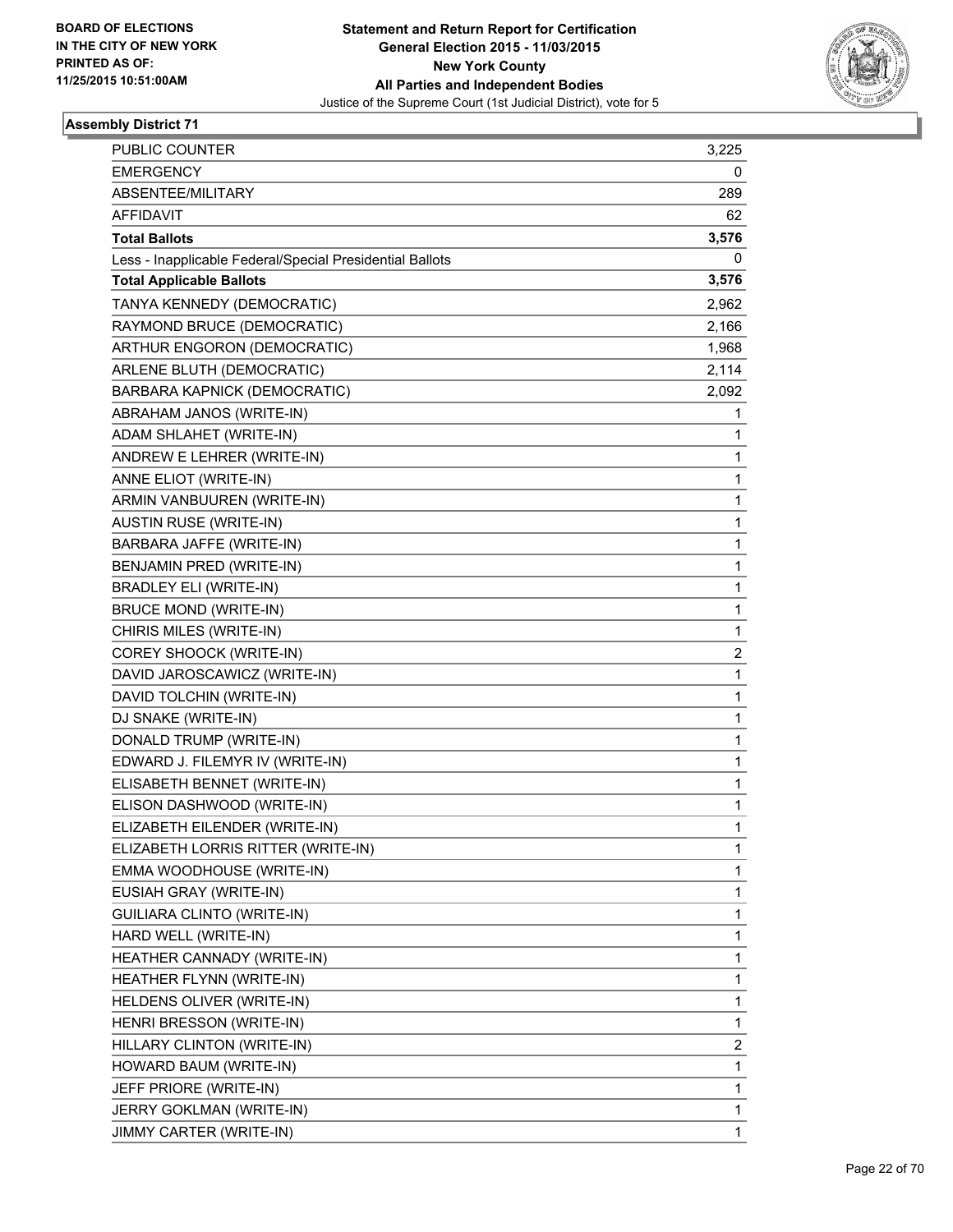

| LORY BARKOFF (WRITE-IN)                       | $\mathbf{1}$ |
|-----------------------------------------------|--------------|
| LUIS TEJADA (WRITE-IN)                        | 1            |
| MARIANNE DASHWOOD (WRITE-IN)                  | 1            |
| MARLENE JACKSON (WRITE-IN)                    | 1            |
| MARTIN GARRIX (WRITE-IN)                      | 1            |
| MATTHEW FUTORTI (WRITE-IN)                    | 1            |
| MAURICE OWEN-MICHANE (WRITE-IN)               | $\mathbf 1$  |
| MICHAEL WORRIS (WRITE-IN)                     | 1            |
| MICHELLE HOCMAU SHOOK (WRITE-IN)              | 1            |
| NATHAN BROWN (WRITE-IN)                       | 1            |
| RAMAND BRUCE (WRITE-IN)                       | 1            |
| REGGIE WHITE (WRITE-IN)                       | $\mathbf{1}$ |
| ROBERT JACKSON FORMER CITY COUNCIL (WRITE-IN) | 1            |
| ROBERT JOHNSON (WRITE-IN)                     | 1            |
| ROGER E SMITH (WRITE-IN)                      | 1            |
| RYAN FITZ GELPAID (WRITE-IN)                  | 1            |
| SALLIE MANZANET DANIELS (WRITE-IN)            | 1            |
| SHLOMIT AROUBAS (WRITE-IN)                    | 1            |
| STAR JONES (WRITE-IN)                         | 1            |
| SUSIE GREENBERG FELDSTEIN (WRITE-IN)          | $\mathbf{1}$ |
| THOMAS LALA (WRITE-IN)                        | 1            |
| TODD VAL CONSOLAZIO (WRITE-IN)                | 1            |
| UNATTRIBUTABLE WRITE-IN (WRITE-IN)            | 95           |
| ZAIRE HARRIS (WRITE-IN)                       | 1            |
| ZELE SAKALAMA (WRITE-IN)                      | 1            |
| <b>Total Votes</b>                            | 11,457       |
| Unrecorded                                    | 6.423        |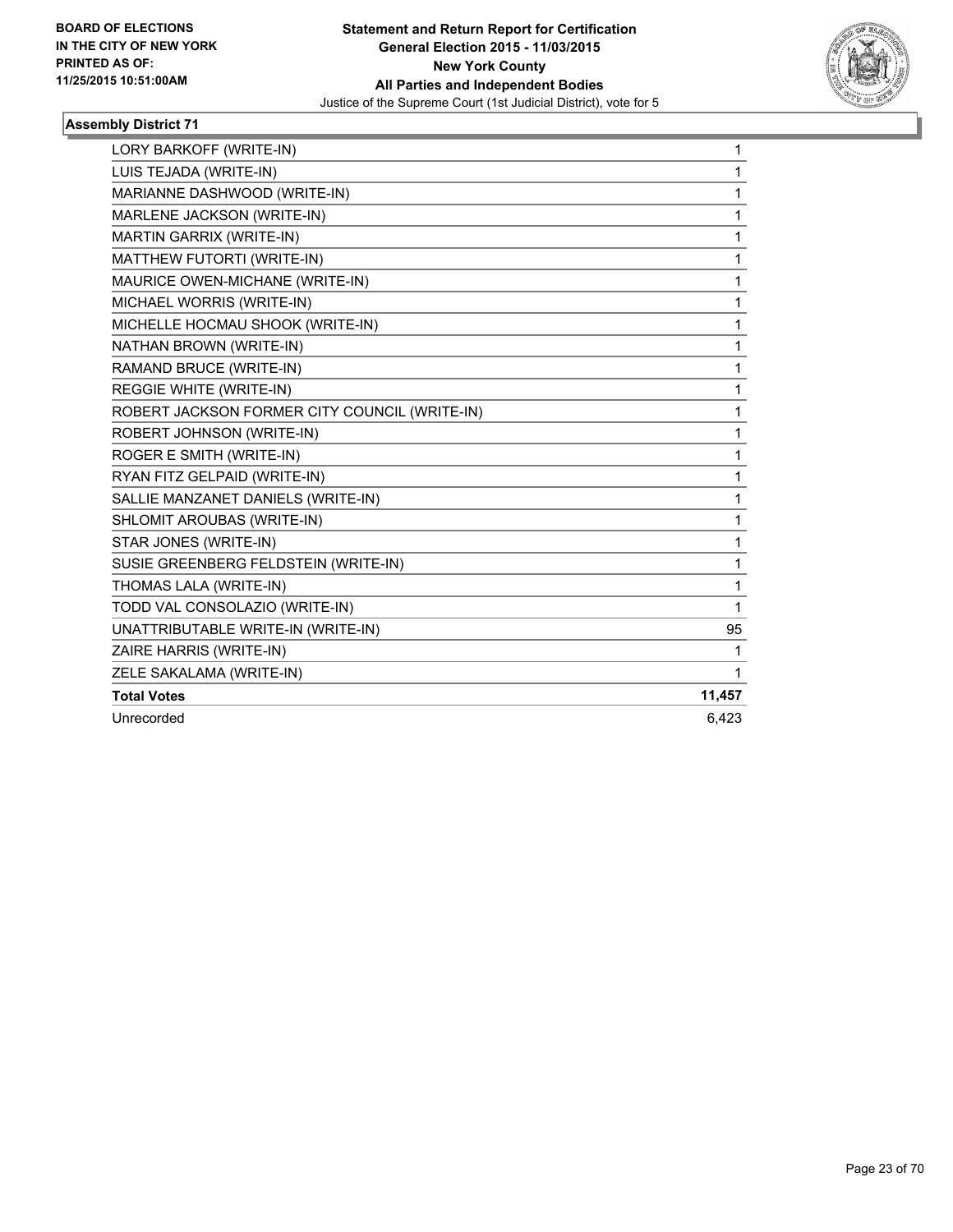

| PUBLIC COUNTER                                           | 2,705        |
|----------------------------------------------------------|--------------|
| <b>EMERGENCY</b>                                         | 0            |
| ABSENTEE/MILITARY                                        | 93           |
| AFFIDAVIT                                                | 40           |
| <b>Total Ballots</b>                                     | 2,838        |
| Less - Inapplicable Federal/Special Presidential Ballots | 0            |
| <b>Total Applicable Ballots</b>                          | 2,838        |
| TANYA KENNEDY (DEMOCRATIC)                               | 2,168        |
| RAYMOND BRUCE (DEMOCRATIC)                               | 1,476        |
| ARTHUR ENGORON (DEMOCRATIC)                              | 1,369        |
| ARLENE BLUTH (DEMOCRATIC)                                | 1,450        |
| BARBARA KAPNICK (DEMOCRATIC)                             | 1,486        |
| ANDREW NAPOLITANO (WRITE-IN)                             | 1            |
| ANTHONY JARA (WRITE-IN)                                  | 1            |
| ANTHONY WALKER (WRITE-IN)                                | 1            |
| ANTONIN SCALIA (WRITE-IN)                                | 1            |
| <b>BEN CARSON (WRITE-IN)</b>                             | 1            |
| BERNIE SANDERS (WRITE-IN)                                | 1            |
| CARL PARRAN (WRITE-IN)                                   | 1            |
| CHARLE UDOTT (WRITE-IN)                                  | 1            |
| CHARLIE RANGEL (WRITE-IN)                                | 1            |
| DANA HOCKENBURG - BING (WRITE-IN)                        | 1            |
| DANIEL LIPSMAN (WRITE-IN)                                | 1            |
| DARSHANE G. LOPEZ (WRITE-IN)                             | 1            |
| DAVID BAILY (WRITE-IN)                                   | 1            |
| DAWN SANDOW (WRITE-IN)                                   | 1            |
| DON VAN VLIET (WRITE-IN)                                 | 1            |
| DONALD TRUMP (WRITE-IN)                                  | 1            |
| ELIZABETH SALAZAR (WRITE-IN)                             | 1            |
| FRANK ZAPPA (WRITE-IN)                                   | 1            |
| <b>GLENN MITCHELL (WRITE-IN)</b>                         | $\mathbf{1}$ |
| HEATH M. SHERMAN (WRITE-IN)                              | 1            |
| HILLARY CLINTON (WRITE-IN)                               | 1            |
| IRA SAIGER (WRITE-IN)                                    | 1            |
| JAMES FRYER (WRITE-IN)                                   | 1            |
| JAMES KUSHNER (WRITE-IN)                                 | 1            |
| JANIS JOPLIN (WRITE-IN)                                  | $\mathbf 1$  |
| JASIEL MEJIA (WRITE-IN)                                  | 1            |
| JIM COLE (WRITE-IN)                                      | 1            |
| JIMI HENDRIX (WRITE-IN)                                  | 1            |
| JOHANNA GARCIA (WRITE-IN)                                | 1            |
| JOHN BURNETT (WRITE-IN)                                  | 1            |
| JOHN HIGGINS (WRITE-IN)                                  | $\mathbf 1$  |
| KATNISS EVERDEEN (WRITE-IN)                              | 1            |
| LECRIEG J. WAGNER WELNER (WRITE-IN)                      | 1            |
| LENNY BRUCE (WRITE-IN)                                   | 1            |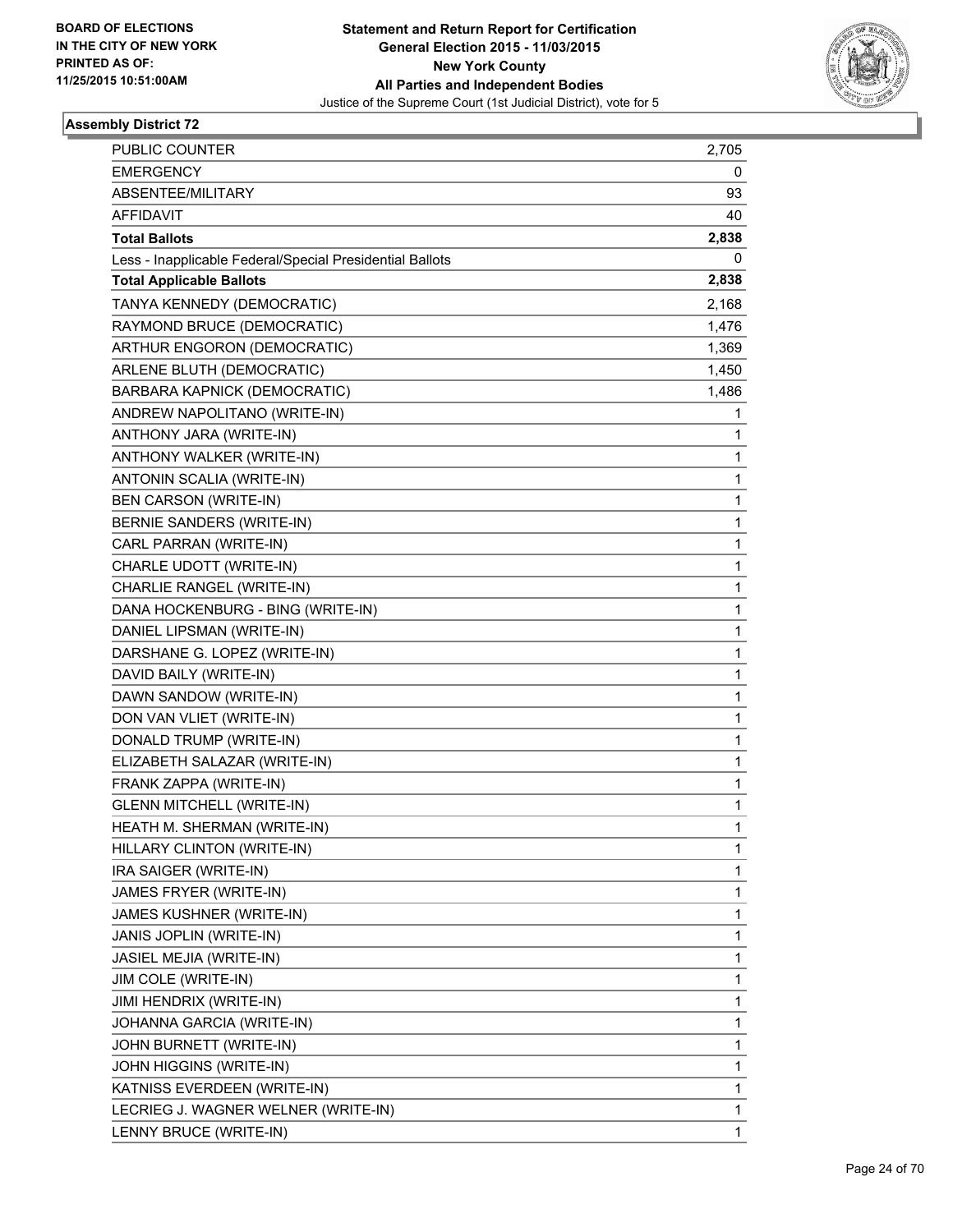

| LYNNE STEWART (WRITE-IN)           | $\mathbf{1}$ |
|------------------------------------|--------------|
| MANUEL MENDEZ (WRITE-IN)           | $\mathbf{1}$ |
| MARCO RUBIO (WRITE-IN)             | 1            |
| MARGIE BECHARA (WRITE-IN)          | 1            |
| MARIA CASTIO (WRITE-IN)            | 1            |
| <b>MAURICE MATHIS (WRITE-IN)</b>   | 1            |
| MICHAEL RATNER (WRITE-IN)          | 1            |
| MICHAEL TALLEY (WRITE-IN)          | 1            |
| MICHAEL ZUMBLUSKAS (WRITE-IN)      | $\mathbf 1$  |
| OBIE BING (WRITE-IN)               | 1            |
| PAUL NIEHAUS (WRITE-IN)            | 1            |
| RAYMOND BROWN (WRITE-IN)           | 1            |
| ROBERT JACKSON (WRITE-IN)          | 1            |
| ROBERT MENKEN (WRITE-IN)           | 1            |
| RONALD GOODMAN (WRITE-IN)          | 1            |
| ROSEMARIE WYMAN (WRITE-IN)         | $\mathbf{1}$ |
| SAMUEL LEWIS (WRITE-IN)            | 1            |
| SEANA WYMAN (WRITE-IN)             | 1            |
| TA-TANISHA JAMES (WRITE-IN)        | 1            |
| TED CRUZ (WRITE-IN)                | $\mathbf{1}$ |
| TERRI DRAKE (WRITE-IN)             | 1            |
| TROY JOHNSON (WRITE-IN)            | 1            |
| UNATTRIBUTABLE WRITE-IN (WRITE-IN) | 135          |
| <b>VINCE WARREN (WRITE-IN)</b>     | 1            |
| WILLIAM A. BLACKMAN (WRITE-IN)     | 1            |
| WILLIAM R. ATKINSON (WRITE-IN)     | 1            |
| YEFRI ALVAREZ (WRITE-IN)           | 1            |
| <b>Total Votes</b>                 | 8,144        |
| Unrecorded                         | 6,046        |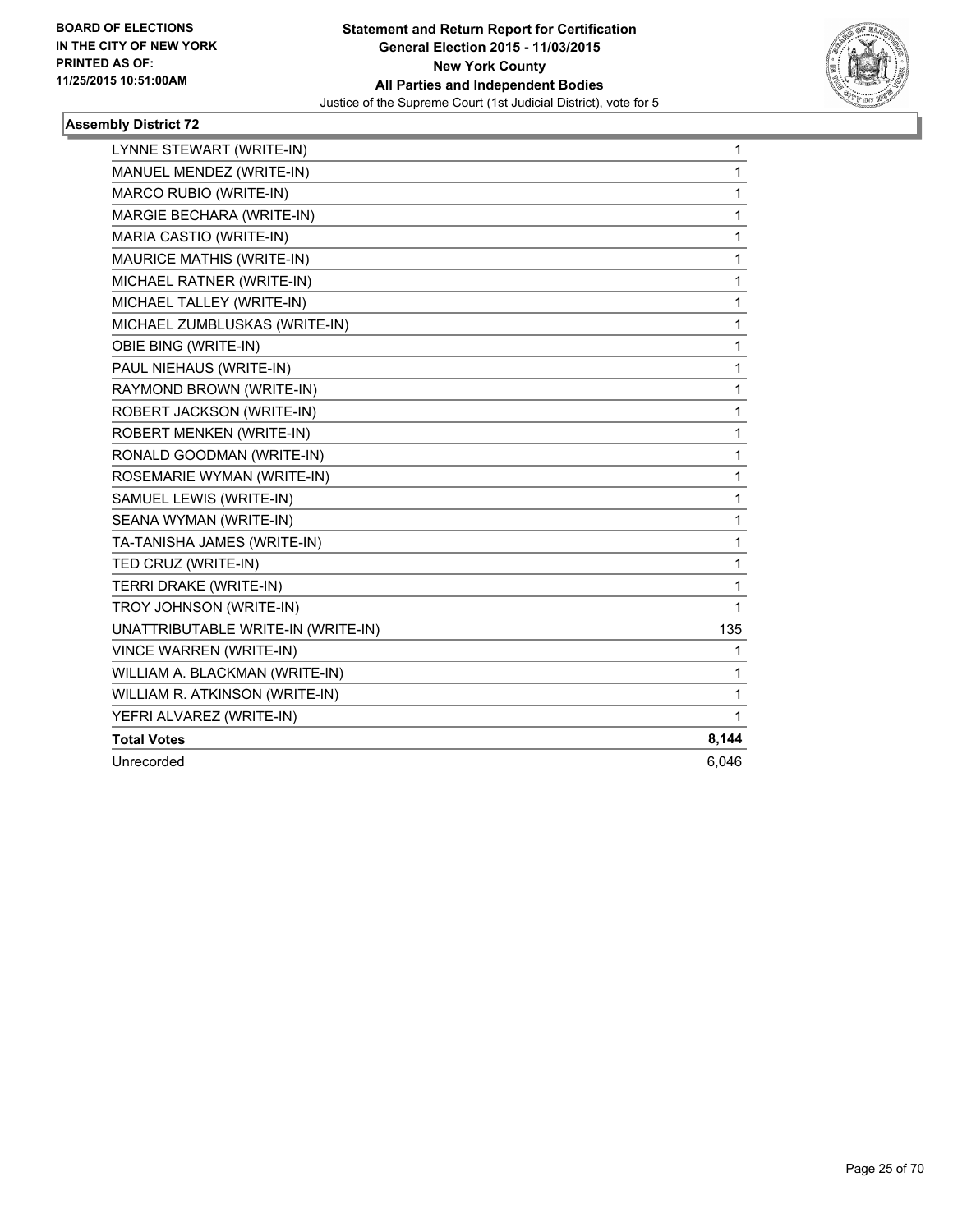

| PUBLIC COUNTER                                           | 1,920        |
|----------------------------------------------------------|--------------|
| <b>EMERGENCY</b>                                         | 0            |
| ABSENTEE/MILITARY                                        | 263          |
| AFFIDAVIT                                                | 13           |
| <b>Total Ballots</b>                                     | 2,196        |
| Less - Inapplicable Federal/Special Presidential Ballots | 0            |
| <b>Total Applicable Ballots</b>                          | 2,196        |
| TANYA KENNEDY (DEMOCRATIC)                               | 1,825        |
| RAYMOND BRUCE (DEMOCRATIC)                               | 1,712        |
| ARTHUR ENGORON (DEMOCRATIC)                              | 1,711        |
| ARLENE BLUTH (DEMOCRATIC)                                | 1,770        |
| BARBARA KAPNICK (DEMOCRATIC)                             | 1,797        |
| AARON HASPEL (WRITE-IN)                                  | 1            |
| ABE LINCOLN (WRITE-IN)                                   | 1            |
| ADAM SUSSMAN (WRITE-IN)                                  | 1            |
| ALEKSANDER POWIETREYNSKI (WRITE-IN)                      | 1            |
| ALEXIS CIREL (WRITE-IN)                                  | 1            |
| ALFRED E. NEWMAN (WRITE-IN)                              | 1            |
| ALPHONSE D'AMATO (WRITE-IN)                              | $\mathbf{1}$ |
| AMANDA OBERMAN (WRITE-IN)                                | 1            |
| ANDREA SHAPIRO DAVIS (WRITE-IN)                          | 1            |
| ANDREW NAPOLITANO (WRITE-IN)                             | 1            |
| ANDREW WOLLINSKY (WRITE-IN)                              | 1            |
| ANTHONY BOURDAIN (WRITE-IN)                              | 1            |
| ANTHONY CROWELL (WRITE-IN)                               | $\mathbf{1}$ |
| ANTONIN SCALIA (WRITE-IN)                                | 2            |
| ARTHUR SILVERMOON (WRITE-IN)                             | 1            |
| AUSTIN BRAMWELL (WRITE-IN)                               | 1            |
| BARBARA JAFFE (WRITE-IN)                                 | 2            |
| BEJAMIN SEMEL (WRITE-IN)                                 | 1            |
| BENAMIN SEMEL (WRITE-IN)                                 | $\mathbf{1}$ |
| BETSY MCCAUGHY ROSS (WRITE-IN)                           | 1            |
| BILL BRATTON (WRITE-IN)                                  | 1            |
| BILL DE BLASIO (WRITE-IN)                                | 1            |
| BILL TAZOR (WRITE-IN)                                    | 1            |
| BLAKE FINTZ (WRITE-IN)                                   | 2            |
| <b>BOB TURNER (WRITE-IN)</b>                             | 1            |
| <b>BONNIE HARPER (WRITE-IN)</b>                          | 1            |
| BRAYDEN SERPHOS (WRITE-IN)                               | 1            |
| CHARLES COLEMAN III (WRITE-IN)                           | $\mathbf{1}$ |
| CHRISTINA DJORDJEVICH (WRITE-IN)                         | 1            |
| CHUCK BARTELT (WRITE-IN)                                 | 1            |
| CLARENCE THOMAS (WRITE-IN)                               | 2            |
| CRAIG DORAN (WRITE-IN)                                   | 1            |
| DAMIEN KERAN (WRITE-IN)                                  | 1            |
| DAN DONOVAN (WRITE-IN)                                   | 1            |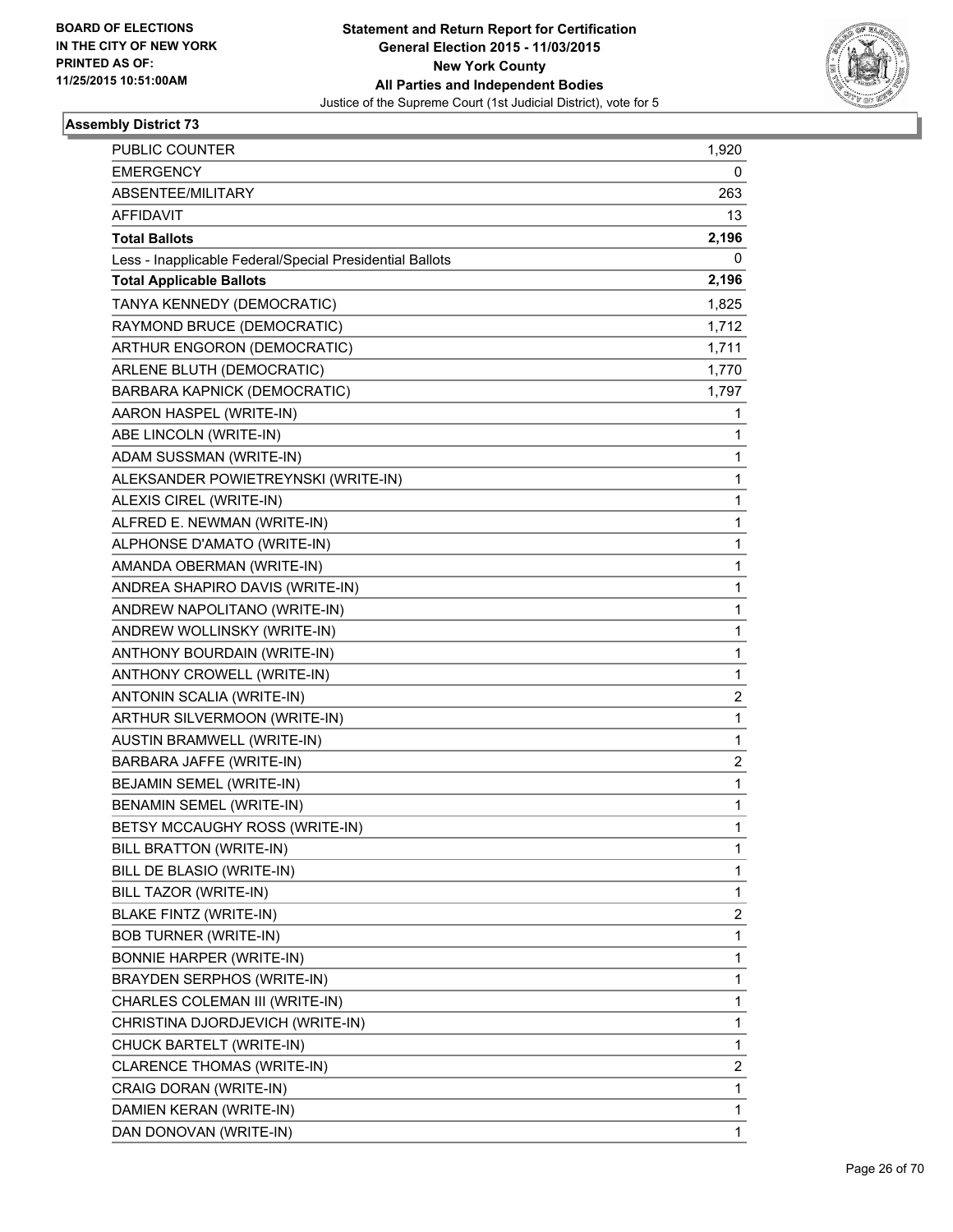

| DANIEL A PETROFF (WRITE-IN)     | 1              |
|---------------------------------|----------------|
| DANIEL M SEMEL (WRITE-IN)       | 1              |
| DAVID CASAVIS (WRITE-IN)        | 1              |
| DAVID ROSA (WRITE-IN)           | 1              |
| DAVID SINOA (WRITE-IN)          | 1              |
| DAVID SPIES (WRITE-IN)          | 1              |
| DAVID WALLACE (WRITE-IN)        | 1              |
| DENNIS WEINER (WRITE-IN)        | 1              |
| DENNISON YOUNG, JR. (WRITE-IN)  | 1              |
| DEREK JETER (WRITE-IN)          | 1              |
| DONALD J. TOUMEY (WRITE-IN)     | 1              |
| DONALD TRUMP (WRITE-IN)         | 5              |
| EDWARD MCNALLY (WRITE-IN)       | 2              |
| ELIZABETH HIGGINS (WRITE-IN)    | 1              |
| ELMORE LEONARD (WRITE-IN)       | 1              |
| EMILY HIGGINS (WRITE-IN)        | 1              |
| ERIC HATZIMEUNOS (WRITE-IN)     | 1              |
| ERIK CASPERSON (WRITE-IN)       | 1              |
| FRAN HALPER (WRITE-IN)          | 1              |
| FREDRICK HAYEK (WRITE-IN)       | 1              |
| <b>GAIL R GREMS (WRITE-IN)</b>  | 1              |
| GHITA SCHWARZ (WRITE-IN)        | 1              |
| HAROLD ZOID (WRITE-IN)          | 1              |
| HELEN LUKIEVIC (WRITE-IN)       | 1              |
| HELENE JNANE (WRITE-IN)         | $\overline{c}$ |
| HENRY CORNELL (WRITE-IN)        | 1              |
| HILARY HASSLER (WRITE-IN)       | 1              |
| HOWARD STEVN (WRITE-IN)         | 1              |
| HYMAN SILVERPLAD (WRITE-IN)     | 1              |
| JACK RUCKER (WRITE-IN)          | 1              |
| JACOB DEGROM (WRITE-IN)         | $\overline{c}$ |
| JAMES BERMAN (WRITE-IN)         | 1              |
| JAMES JORDAN (WRITE-IN)         | 1              |
| JAN ESCHWIND (WRITE-IN)         | 1              |
| JANA LEVIN (WRITE-IN)           | 1              |
| JANE SULLIVAN (WRITE-IN)        | 1              |
| JANET HAYES (WRITE-IN)          | 1              |
| JASPER VAN SANTEN (WRITE-IN)    | 1              |
| JIMMY FALLON (WRITE-IN)         | 2              |
| JOEL S. HIRSCHTRITTI (WRITE-IN) | 1              |
| JOHN B GRIFFIN (WRITE-IN)       | 1              |
| JOHN DOE (WRITE-IN)             | 1              |
| JOHN KLINE (WRITE-IN)           | 1              |
| JOHN MCKERVEY (WRITE-IN)        | 1              |
| JOSEPH DORMAN (WRITE-IN)        | 1              |
| JUDITH JACOBSON (WRITE-IN)      | 1              |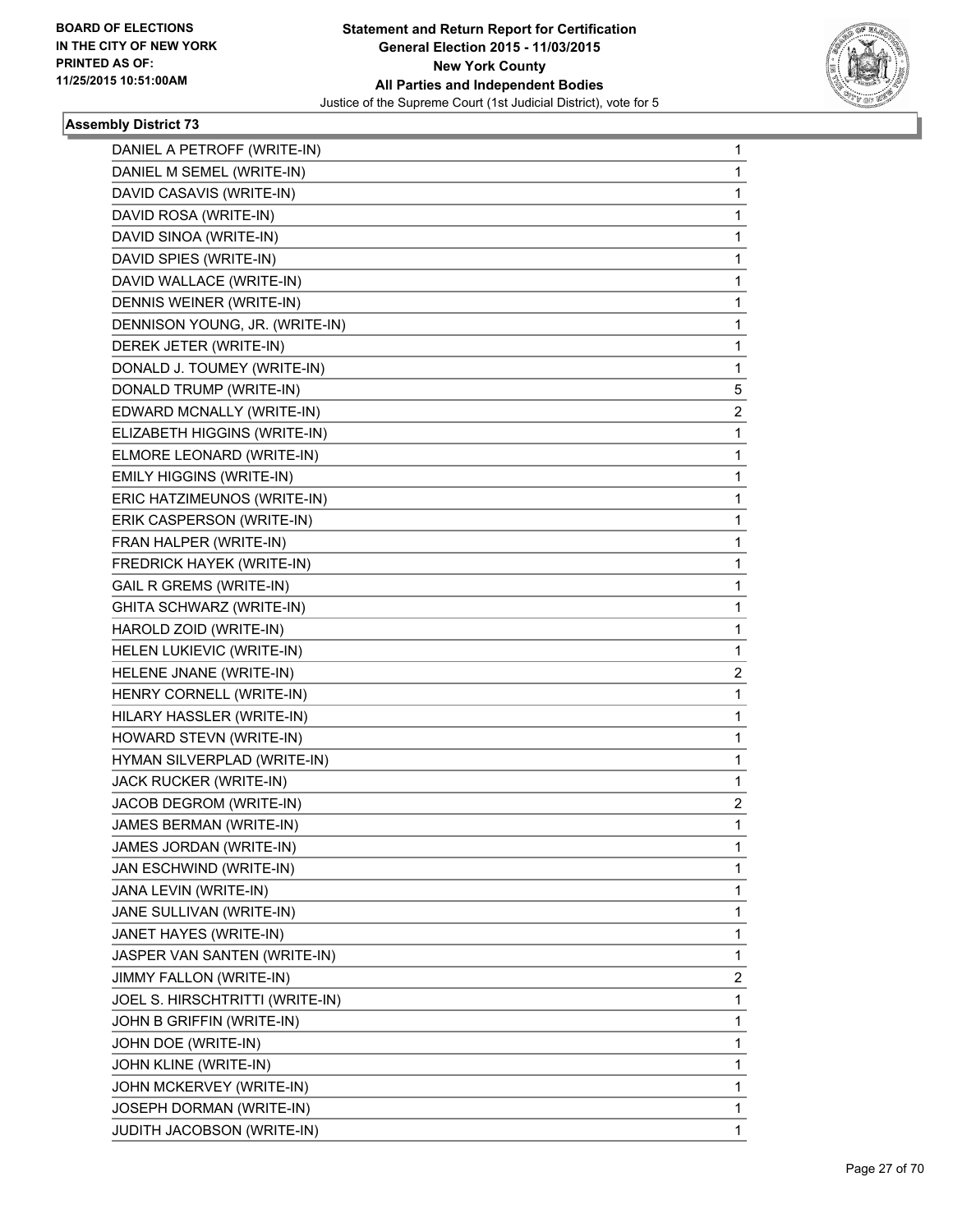

| JUDY SINCLAIR (WRITE-IN)       | 1           |
|--------------------------------|-------------|
| JUSTIN MODEL (WRITE-IN)        | 1           |
| JUSTIN MOSSEL (WRITE-IN)       | 1           |
| KARA DUNN (WRITE-IN)           | 2           |
| KATE SERPHOS (WRITE-IN)        | 1           |
| KEVIN HANRATTY (WRITE-IN)      | 1           |
| KIMBERLY GUILFOYLE (WRITE-IN)  | 2           |
| LANCE KLEINBERG (WRITE-IN)     | 1           |
| LAWRENCE S. GOLDMAN (WRITE-IN) | 1           |
| LEE ZELDIN (WRITE-IN)          | 1           |
| LOIS HIGGINS (WRITE-IN)        | 1           |
| LORI S SMITH (WRITE-IN)        | 1           |
| LORI SATTLER (WRITE-IN)        | 1           |
| LOUIS STONE (WRITE-IN)         | 1           |
| MARC KAPNICK (WRITE-IN)        | 1           |
| MARC MUKASAY (WRITE-IN)        | 1           |
| MARIO COUMO (WRITE-IN)         | 1           |
| MARK CALLOWAY (WRITE-IN)       | 1           |
| MARK HERSENBERG (WRITE-IN)     | 1           |
| MARY FARLEY (WRITE-IN)         | 1           |
| MATT HARVEY (WRITE-IN)         | 2           |
| MELISSA TOTH (WRITE-IN)        | 1           |
| MELITA SCOTT (WRITE-IN)        | 1           |
| MICHAEL BLOOMBERG (WRITE-IN)   | 1           |
| MICHAEL MUKASAY (WRITE-IN)     | 1           |
| MILTON FRIEDMAN (WRITE-IN)     | 1           |
| MITCHELL TENZER (WRITE-IN)     | 1           |
| MOLLY HOAGLAND (WRITE-IN)      | 1           |
| NICK MOYNE (WRITE-IN)          | 1           |
| NICK SPANOS (WRITE-IN)         | 1           |
| NICOLE JORDAN (WRITE-IN)       | 1           |
| NORMAN MASSRY (WRITE-IN)       | 1           |
| PAT TURNER (WRITE-IN)          | 1           |
| PATRICIA JORDAN (WRITE-IN)     | 1           |
| PATRICK SINCLAIR (WRITE-IN)    | 1           |
| PAUL KINGSBERG (WRITE-IN)      | $\mathbf 1$ |
| PAUL KUPPICH (WRITE-IN)        | 1           |
| PAUL LEVESQUE (WRITE-IN)       | 1           |
| PAUL NIEHAUS (WRITE-IN)        | 2           |
| PETER C. HEIN (WRITE-IN)       | 1           |
| PETER HEIN (WRITE-IN)          | 1           |
| PETER LUBITZ (WRITE-IN)        | $\mathbf 1$ |
| PETER POWERS (WRITE-IN)        | 1           |
| RANDY MACOTRO (WRITE-IN)       | 1           |
| RANDY MASTRO (WRITE-IN)        | 1           |
|                                |             |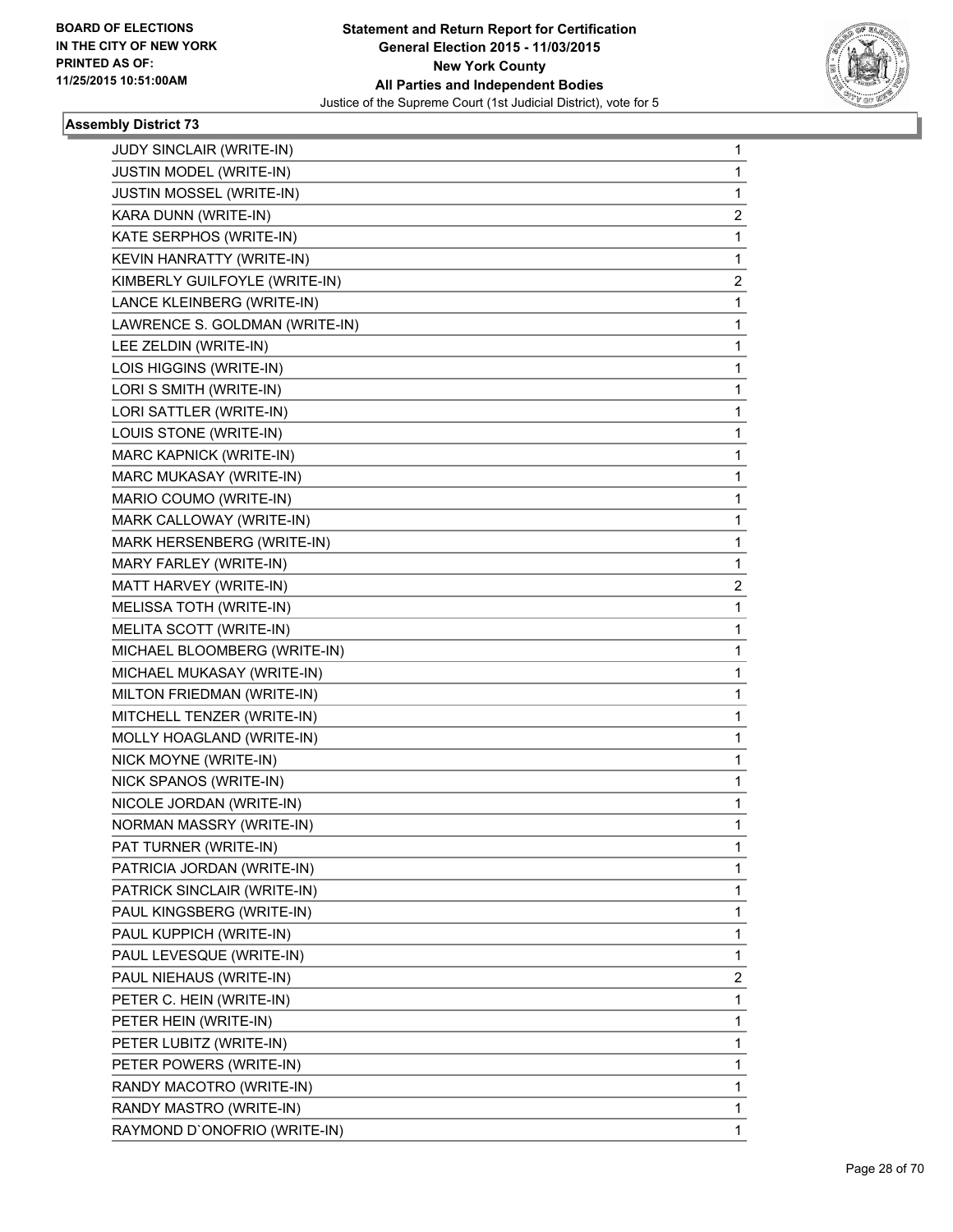

| RAYMOND KELLY (WRITE-IN)           | 3     |
|------------------------------------|-------|
| RICHARD CHEN (WRITE-IN)            | 1     |
| ROBERT DOLE (WRITE-IN)             | 1     |
| ROBERT L MORGAN (WRITE-IN)         | 1     |
| ROBERT L. MORGAN (WRITE-IN)        | 1     |
| ROBERT PHANSALKAR (WRITE-IN)       | 1     |
| ROBIN D.WEAVER (WRITE-IN)          | 1     |
| RONALD D HARIRI (WRITE-IN)         | 1     |
| RUDOLPH GIULIANI (WRITE-IN)        | 8     |
| RUTH MESSINGER (WRITE-IN)          | 1     |
| SAM JONES (WRITE-IN)               | 1     |
| SAMUEL ALITO (WRITE-IN)            | 1     |
| SCOTT FINTZ (WRITE-IN)             | 2     |
| SCOTT RUESTERHOLZ (WRITE-IN)       | 1     |
| SEAN HANNITY (WRITE-IN)            | 1     |
| SHAWN T. KELLY (WRITE-IN)          | 1     |
| SHAWNN HIGGINS (WRITE-IN)          | 1     |
| SHEA FINK (WRITE-IN)               | 1     |
| SOPHIE JACOBI-PARISI (WRITE-IN)    | 1     |
| STEPHEN COLBERT (WRITE-IN)         | 2     |
| TANYA WARREN (WRITE-IN)            | 1     |
| TOM WERBLIN (WRITE-IN)             | 1     |
| TREVOR WORRELL (WRITE-IN)          | 1     |
| UNATTRIBUTABLE WRITE-IN (WRITE-IN) | 170   |
| <b>VINCENT TORNA (WRITE-IN)</b>    | 1     |
| WALLY BOLTGOR (WRITE-IN)           | 1     |
| WILLIAM SPOLLEN HOPKINS (WRITE-IN) | 1     |
| WILSON GALLAGHER (WRITE-IN)        | 1     |
| YANA CROLMAN (WRITE-IN)            | 1     |
| <b>Total Votes</b>                 | 9,166 |
| Unrecorded                         | 1,814 |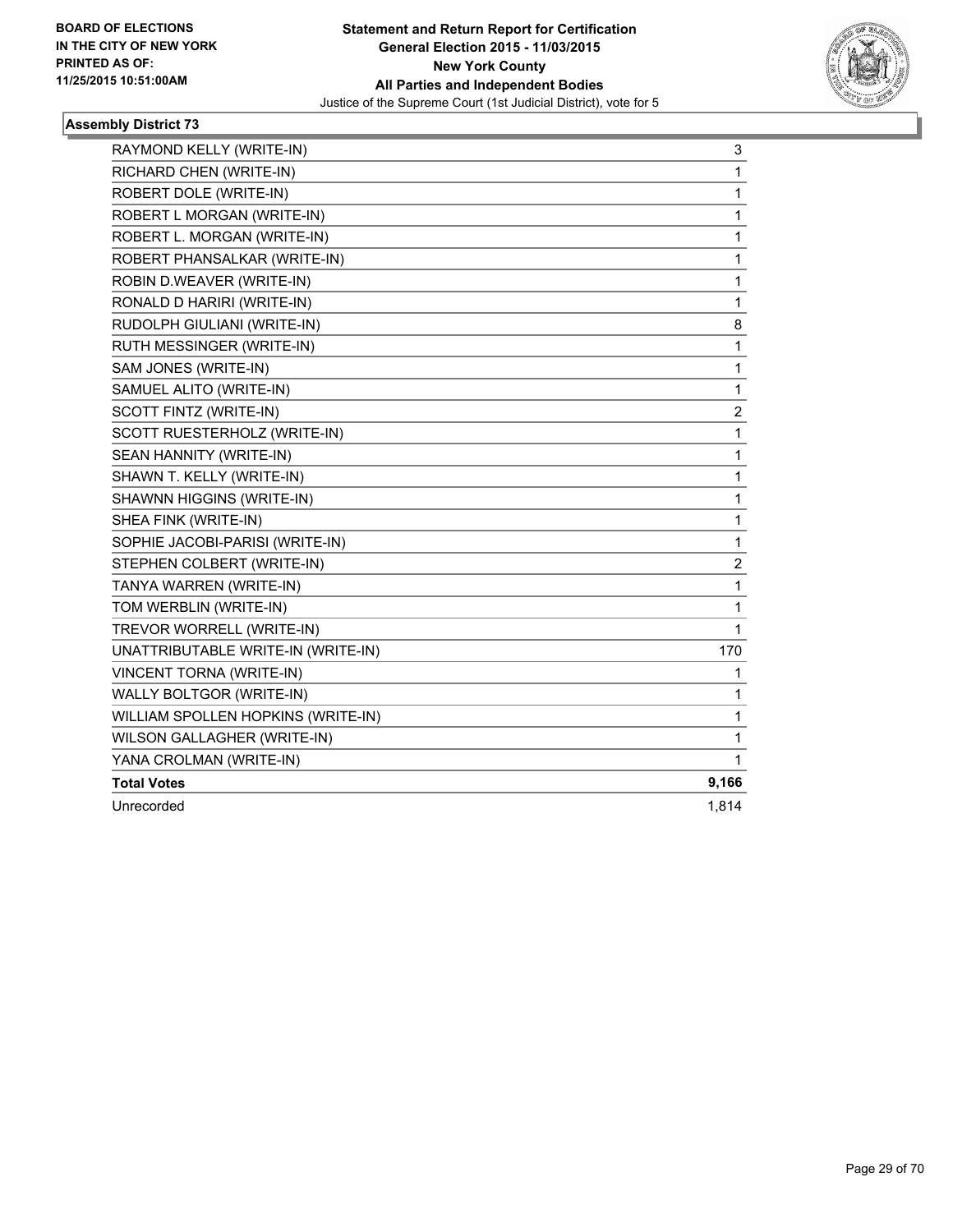

| <b>PUBLIC COUNTER</b>                                    | 2,889 |
|----------------------------------------------------------|-------|
| <b>EMERGENCY</b>                                         | 0     |
| ABSENTEE/MILITARY                                        | 189   |
| <b>AFFIDAVIT</b>                                         | 23    |
| <b>Total Ballots</b>                                     | 3,101 |
| Less - Inapplicable Federal/Special Presidential Ballots | 0     |
| <b>Total Applicable Ballots</b>                          | 3,101 |
| TANYA KENNEDY (DEMOCRATIC)                               | 2,496 |
| RAYMOND BRUCE (DEMOCRATIC)                               | 2,098 |
| ARTHUR ENGORON (DEMOCRATIC)                              | 2,016 |
| ARLENE BLUTH (DEMOCRATIC)                                | 2,109 |
| BARBARA KAPNICK (DEMOCRATIC)                             | 2,167 |
| ADAM BENBASSAT (WRITE-IN)                                | 1     |
| ADAM JACOBSON (WRITE-IN)                                 | 1     |
| ALAN FLACKS (WRITE-IN)                                   | 1     |
| ALESSAND J. OLIVIAN (WRITE-IN)                           | 1     |
| ALEXANDE KRAN III (WRITE-IN)                             | 1     |
| ALICE COOPER (WRITE-IN)                                  | 1     |
| ALICE D. WEINER (WRITE-IN)                               | 1     |
| ALICE LEMOS (WRITE-IN)                                   | 1     |
| ANDRE J. BAJUK (WRITE-IN)                                | 1     |
| ANDREA MAISLEY (WRITE-IN)                                | 1     |
| ANDREW FREIFELD, ESQ (WRITE-IN)                          | 1     |
| ANGELA CAUANG (WRITE-IN)                                 | 1     |
| ANNIE SHI (WRITE-IN)                                     | 1     |
| ANTHONY CARONNA (WRITE-IN)                               | 1     |
| <b>AUSTIN RAMME (WRITE-IN)</b>                           | 1     |
| BARRY ELIAS (WRITE-IN)                                   | 1     |
| BERNIE SANDERS (WRITE-IN)                                | 1     |
| <b>BOBA FETT (WRITE-IN)</b>                              | 1     |
| <b>BOBBY KOLIN (WRITE-IN)</b>                            | 1     |
| BRAD VOGEL (WRITE-IN)                                    | 1     |
| BRETT JOSHPE (WRITE-IN)                                  | 2     |
| <b>BRIAN KROGMAN (WRITE-IN)</b>                          | 1     |
| CAROLYN CONABOY (WRITE-IN)                               | 1     |
| CASEY ANIS (WRITE-IN)                                    | 1     |
| CHARLES SCHUMER (WRITE-IN)                               | 1     |
| CHARLES STURCKEN (WRITE-IN)                              | 1     |
| CHRISTOPHER B. GARVEY (WRITE-IN)                         | 1     |
| DANIEL GARODNICK (WRITE-IN)                              | 1     |
| DAVID CASAVIS (WRITE-IN)                                 | 1     |
| DAVID D. STRACHAN JR. (WRITE-IN)                         | 1     |
| DAVID SILVA (WRITE-IN)                                   | 1     |
| DEBORAH POULOS (WRITE-IN)                                | 1     |
| DIANE KINNERET GRAYSON (WRITE-IN)                        | 1     |
| DINO LAVERGHETTA (WRITE-IN)                              | 1     |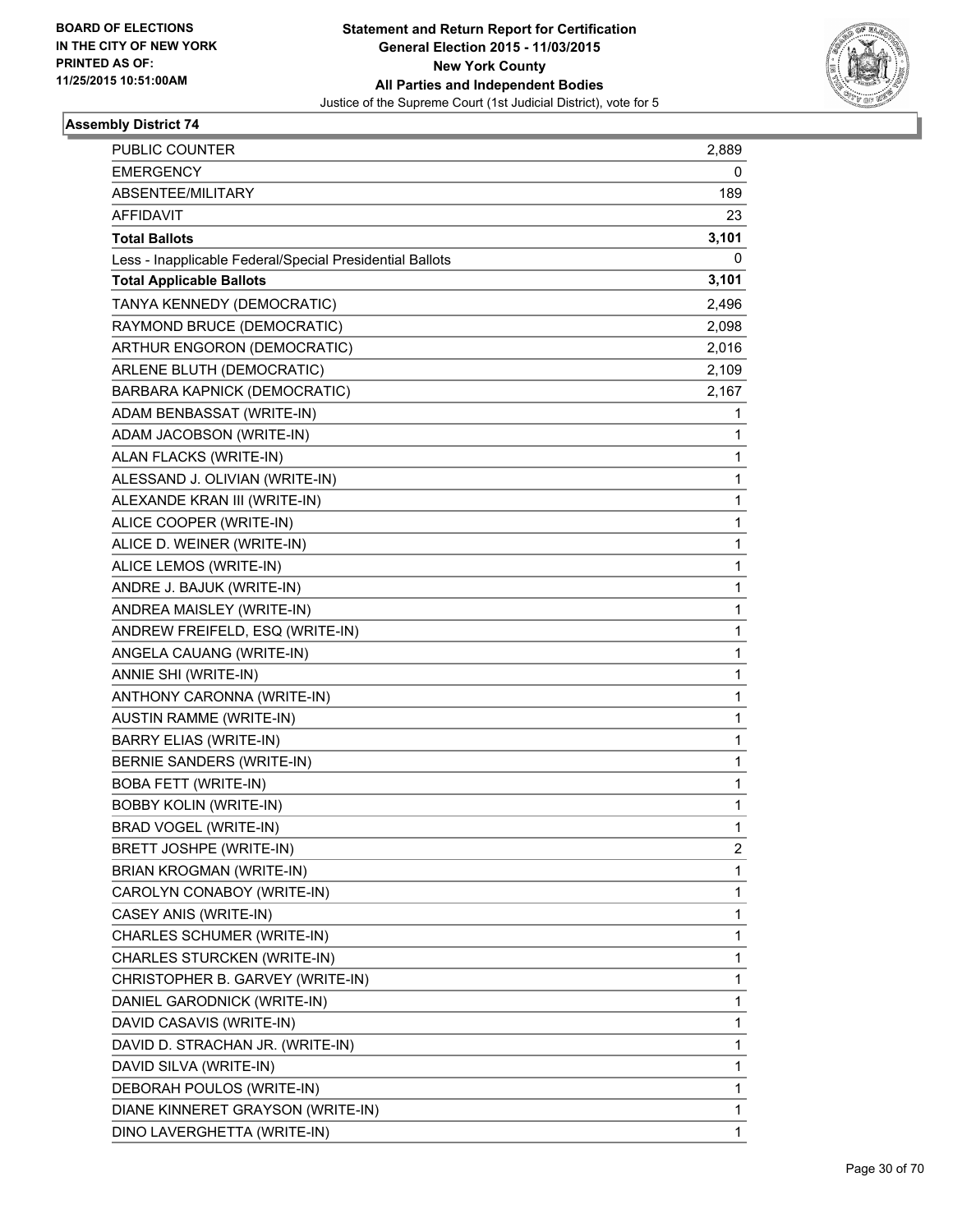

| DONALD TRUMP (WRITE-IN)                | 1  |
|----------------------------------------|----|
| DONALD V. MURRAY (WRITE-IN)            | 1  |
| EMANUEL CHOSAK (WRITE-IN)              | 1  |
| EMANUEL J. CHOSAK (WRITE-IN)           | 1  |
| ERIC EICHENHOLTZ (WRITE-IN)            | 1  |
| FILEEN HOLMES HAGGARDY (WRITE-IN)      | 1  |
| FRANCIS J. LONGOBARDI, III (WRITE-IN)  | 1  |
| <b>GABRIEL AUGUST PANEK (WRITE-IN)</b> | 1  |
| GINA HAWLEY (WRITE-IN)                 | 1  |
| HELENE JNANE (WRITE-IN)                | 13 |
| HILLARY CLINTON (WRITE-IN)             | 1  |
| <b>ISAAK DUZUTSKY (WRITE-IN)</b>       | 1  |
| JAMES C. MOSELY (WRITE-IN)             | 1  |
| JAMES GUIDA (WRITE-IN)                 | 1  |
| JAMIE E. CHOSAK (WRITE-IN)             | 1  |
| JARED EVANS (WRITE-IN)                 | 1  |
| JIM WEBB (WRITE-IN)                    | 1  |
| JOE MASSE (WRITE-IN)                   | 1  |
| JOHN BURNETT (WRITE-IN)                | 1  |
| JOHN J. CASLIN (WRITE-IN)              | 1  |
| JOHN LENNON (WRITE-IN)                 | 1  |
| JOHN MUDDEN (WRITE-IN)                 | 1  |
| JOSEPH CONZA (WRITE-IN)                | 1  |
| JOSEPH E. VAUGHAN JR. (WRITE-IN)       | 1  |
| JOSEPH M. RESNICK (WRITE-IN)           | 1  |
| JOSEPH TRAVER (WRITE-IN)               | 1  |
| JOSHUA D. CHOSAK (WRITE-IN)            | 1  |
| JOSHUA REVESZ (WRITE-IN)               | 1  |
| JUANITA DIAZ (WRITE-IN)                | 1  |
| JUDGE HAROLD J. LYNCH (WRITE-IN)       | 1  |
| JUDITH L. SILVER (WRITE-IN)            | 1  |
| KAREN FUNK (WRITE-IN)                  | 1  |
| KATHERINE MCCLAUGHLIN (WRITE-IN)       | 1  |
| KEVIN HANRATTY (WRITE-IN)              | 1  |
| KEVIN M MCGRATH JR. (WRITE-IN)         | 2  |
| KIETH RICHARDS (WRITE-IN)              | 1  |
| LARRY CAPICI (WRITE-IN)                | 1  |
| LAWRENCE FREDERICKS (WRITE-IN)         | 1  |
| LINCOLN CHAFEE (WRITE-IN)              | 1  |
| MARIE DONOHUE (WRITE-IN)               | 1  |
| MARIE VAS (WRITE-IN)                   | 1  |
| MARK BLOOM (WRITE-IN)                  | 1  |
| MARTIN O'MALLEY (WRITE-IN)             | 1  |
| MATTHEW CLINE (WRITE-IN)               | 1  |
| MATTHEW G. SMITH (WRITE-IN)            | 1  |
| MEVIA COFFINAS, ESQ (WRITE-IN)         | 1  |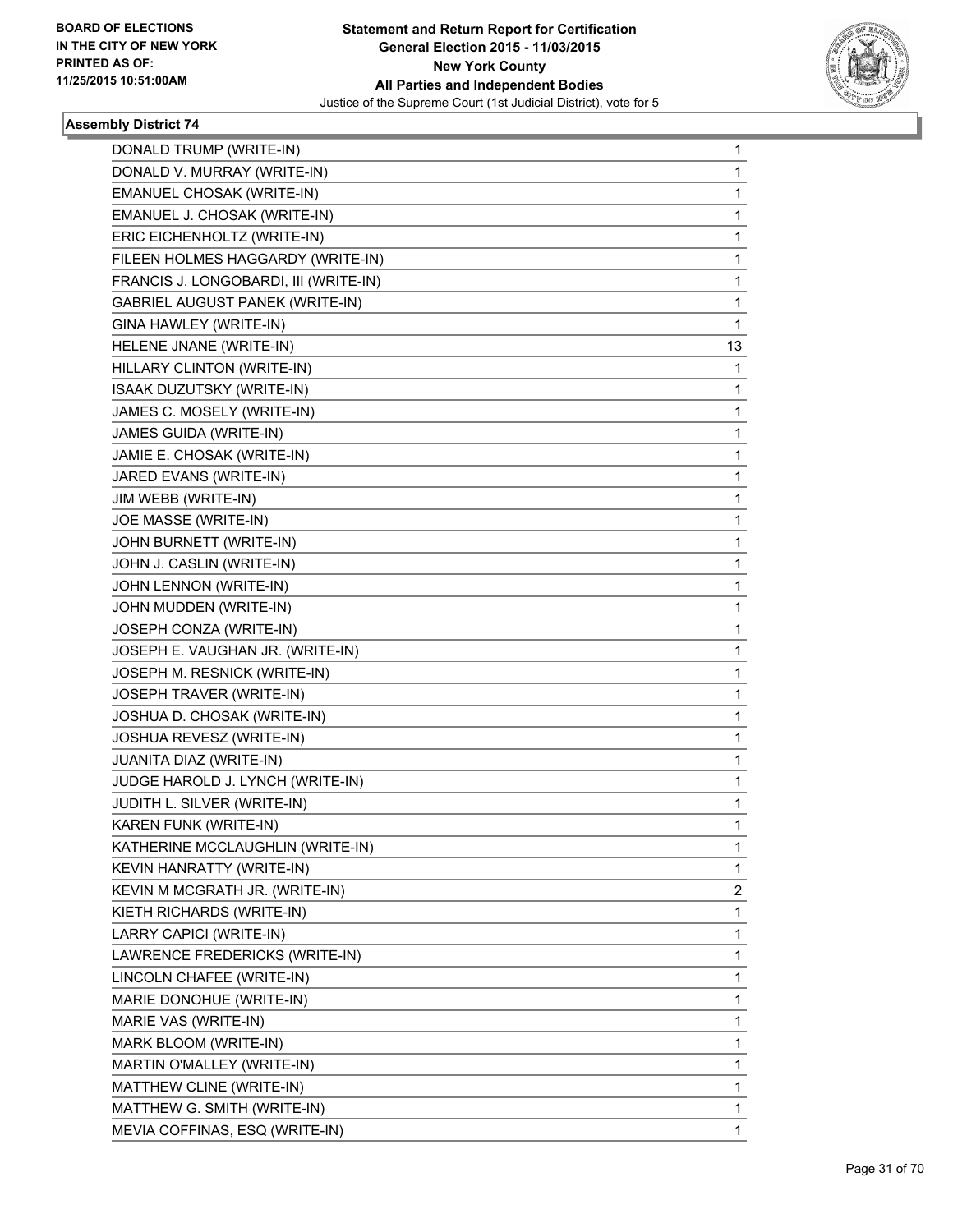

| MICHAEL BLOOMBERG (WRITE-IN)       | $\mathbf{2}$   |
|------------------------------------|----------------|
| MICHAEL ZUMBLUSKAS (WRITE-IN)      | $\mathbf{1}$   |
| MICHELLE OBAMA (WRITE-IN)          | 2              |
| MIKAYLA R. THOMPSON (WRITE-IN)     | 1              |
| MILES BUDDE (WRITE-IN)             | 1              |
| MONTGOMERY DELANEY (WRITE-IN)      | 1              |
| NAOMI ABRANOWITZ (WRITE-IN)        | 1              |
| NATHANIEL BOTWINICK (WRITE-IN)     | 2              |
| NICHOLAS C. MINERVA (WRITE-IN)     | 1              |
| PATRICIA M. SAWICKI (WRITE-IN)     | 1              |
| PAUL NIEHAUS (WRITE-IN)            | 14             |
| PETER B. SULLIVAN (WRITE-IN)       | 1              |
| PETER C. HEIN (WRITE-IN)           | 11             |
| PETER HEIN (WRITE-IN)              | $\overline{2}$ |
| PETER J. LAVIANO (WRITE-IN)        | 1              |
| PETER VALLONE JR. (WRITE-IN)       | 1              |
| RALPH A. FABIRIZZO JR (WRITE-IN)   | 1              |
| RALPH FABRIZIO (WRITE-IN)          | 1              |
| RHODEE LELINA (WRITE-IN)           | 1              |
| ROBERT EVANS (WRITE-IN)            | $\mathbf{1}$   |
| <b>ROBERT KANTER (WRITE-IN)</b>    | 1              |
| ROBERT L. MORGAN (WRITE-IN)        | 11             |
| ROBERT MORGAN (WRITE-IN)           | 2              |
| ROBIN D. WEANER (WRITE-IN)         | 1              |
| ROBIN D. WEAVER (WRITE-IN)         | 10             |
| ROBIN WEAVER (WRITE-IN)            | $\overline{2}$ |
| ROGER F. LOMENZO (WRITE-IN)        | 1              |
| RON MAYER (WRITE-IN)               | 1              |
| ROSANNA SCOTTO (WRITE-IN)          | 1              |
| ROY REARDON (WRITE-IN)             | 1              |
| RUDOLPH GIULIANI (WRITE-IN)        | 3              |
| SARA PURVIN (WRITE-IN)             | $\mathbf{1}$   |
| SIOBHAN NEVILLE (WRITE-IN)         | 1              |
| SURESH SENEVIRATNE (WRITE-IN)      | 1              |
| TAL KEDEM (WRITE-IN)               | 1              |
| THOMAS ERANE (WRITE-IN)            | 1              |
| THOMAS MCGRATH III (WRITE-IN)      | 1              |
| TIM BROWN (WRITE-IN)               | 1              |
| TREVOR WORRELL (WRITE-IN)          | 1              |
| UNATTRIBUTABLE WRITE-IN (WRITE-IN) | 208            |
| VAL BOGART (WRITE-IN)              | 1              |
| VICTOR CASTELLI, ESQ (WRITE-IN)    | 1              |
| WAREN J. MURRAY, ESQ (WRITE-IN)    | 1              |
| WILLIAM H. HENZEN (WRITE-IN)       | 1              |
| WILMA LOOSEN (WRITE-IN)            | 1              |
| <b>Total Votes</b>                 | 11,282         |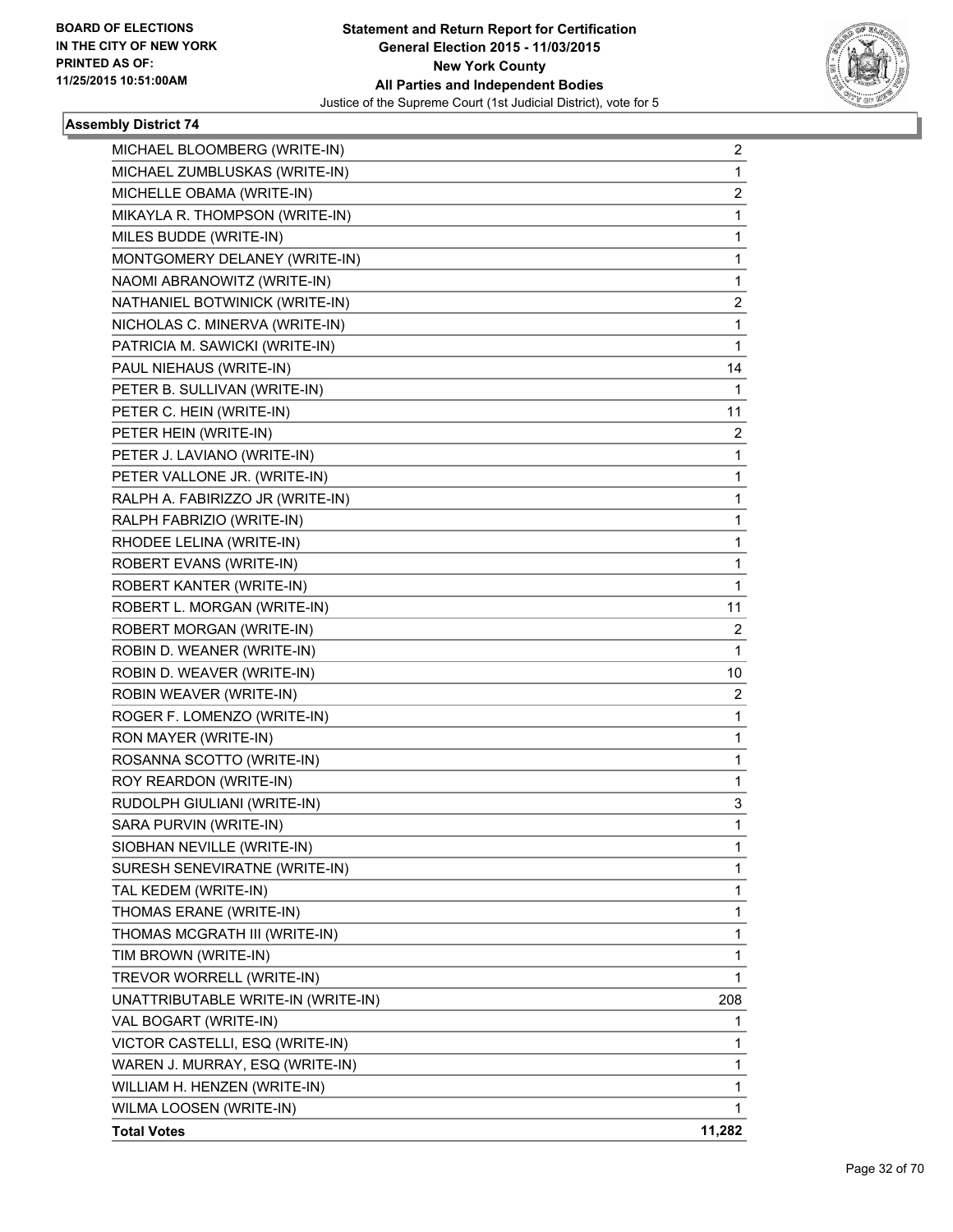

Unrecorded 4,223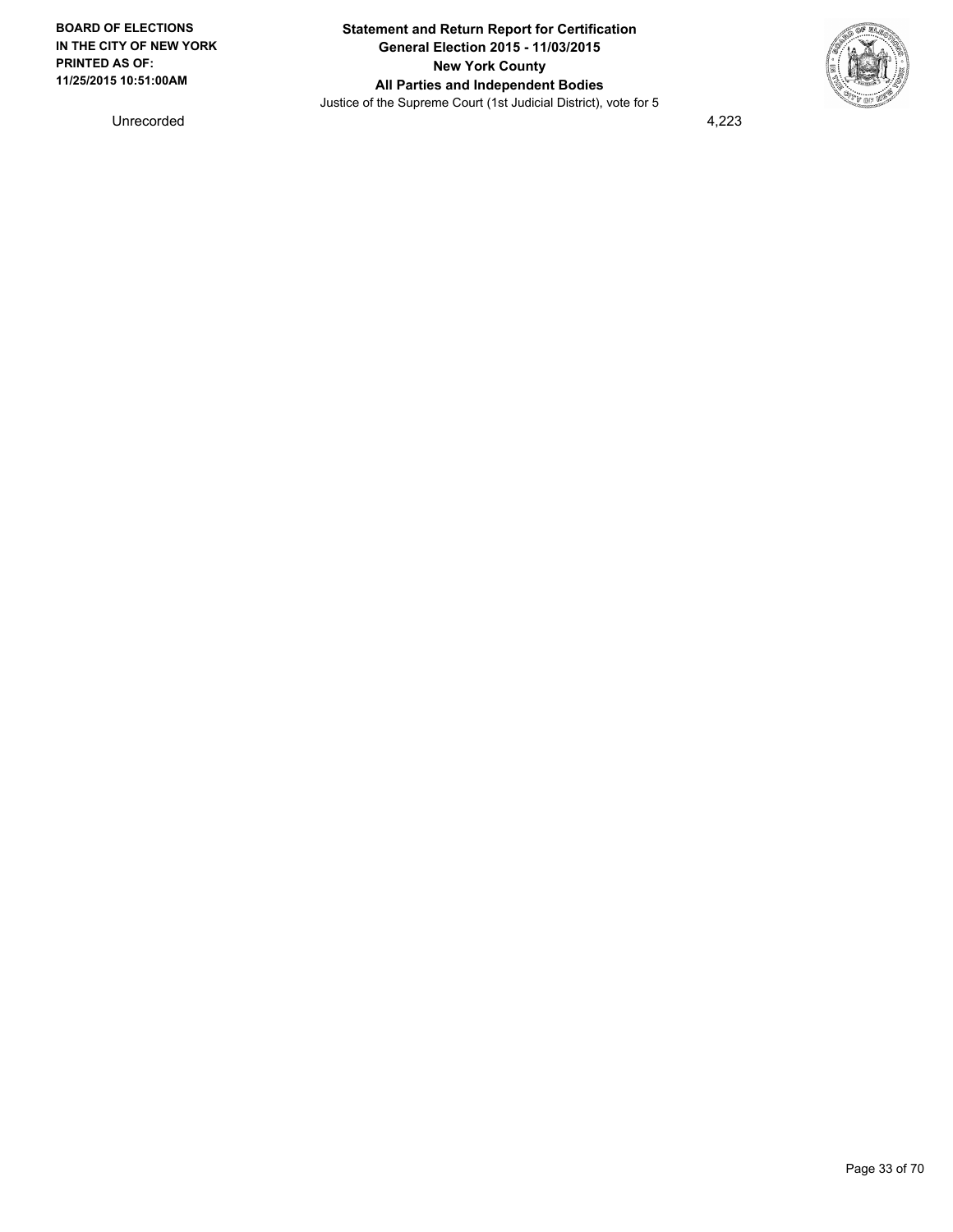

| PUBLIC COUNTER                                           | 2,525 |
|----------------------------------------------------------|-------|
| <b>EMERGENCY</b>                                         | 0     |
| ABSENTEE/MILITARY                                        | 226   |
| <b>AFFIDAVIT</b>                                         | 26    |
| <b>Total Ballots</b>                                     | 2,777 |
| Less - Inapplicable Federal/Special Presidential Ballots | 0     |
| <b>Total Applicable Ballots</b>                          | 2,777 |
| TANYA KENNEDY (DEMOCRATIC)                               | 2,323 |
| RAYMOND BRUCE (DEMOCRATIC)                               | 2,100 |
| ARTHUR ENGORON (DEMOCRATIC)                              | 2,055 |
| ARLENE BLUTH (DEMOCRATIC)                                | 2,145 |
| BARBARA KAPNICK (DEMOCRATIC)                             | 2,149 |
| AIMEE SAGINAW (WRITE-IN)                                 | 1     |
| ALAN FLACKS (WRITE-IN)                                   | 1     |
| ALAN OLMSTED (WRITE-IN)                                  | 1     |
| ALBERT LEWITINN (WRITE-IN)                               | 1     |
| ALEXANDRA COPPEL (WRITE-IN)                              | 1     |
| ALLEN ROSTOFF (WRITE-IN)                                 | 1     |
| ALPHONSE D'AMATO (WRITE-IN)                              | 1     |
| ANDREA MITCHELL (WRITE-IN)                               | 1     |
| ANGELA DINGER (WRITE-IN)                                 | 1     |
| ANN COULTER (WRITE-IN)                                   | 1     |
| ANTHONY WEINER (WRITE-IN)                                | 1     |
| ARTHUR SMYLES (WRITE-IN)                                 | 1     |
| AUSTIN CHU (WRITE-IN)                                    | 1     |
| BELINDA SCHWATZ (WRITE-IN)                               | 1     |
| BERNARD R. BLOCK (WRITE-IN)                              | 1     |
| BERNIE SANDERS (WRITE-IN)                                | 1     |
| BERT NEUBORNE (WRITE-IN)                                 | 1     |
| BETTY ANN FALLETTA (WRITE-IN)                            | 1     |
| BILL CLINTON (WRITE-IN)                                  | 1     |
| BILL MOROZ (WRITE-IN)                                    | 1     |
| BRAULIO VILLAR (WRITE-IN)                                | 1     |
| CAROL DEMECH (WRITE-IN)                                  | 1     |
| CAROLE SCLAR (WRITE-IN)                                  | 1     |
| CAROLYN RICHMOND (WRITE-IN)                              | 1     |
| CHARLES E. DORKEY III (WRITE-IN)                         | 1     |
| CHARLES EDWARD CASE (WRITE-IN)                           | 1     |
| CHARLES TAIBI (WRITE-IN)                                 | 1     |
| CHRISTOPHER CANTWELL (WRITE-IN)                          | 1     |
| CURTIS SLIWA (WRITE-IN)                                  | 1     |
| DALE ROBERTS (WRITE-IN)                                  | 1     |
| DANIEL PETROFF (WRITE-IN)                                | 1     |
| DAVID ARCEMENT (WRITE-IN)                                | 1     |
| DAVID FRIEDMAN (WRITE-IN)                                | 1     |
| DAVID GODIN (WRITE-IN)                                   | 1     |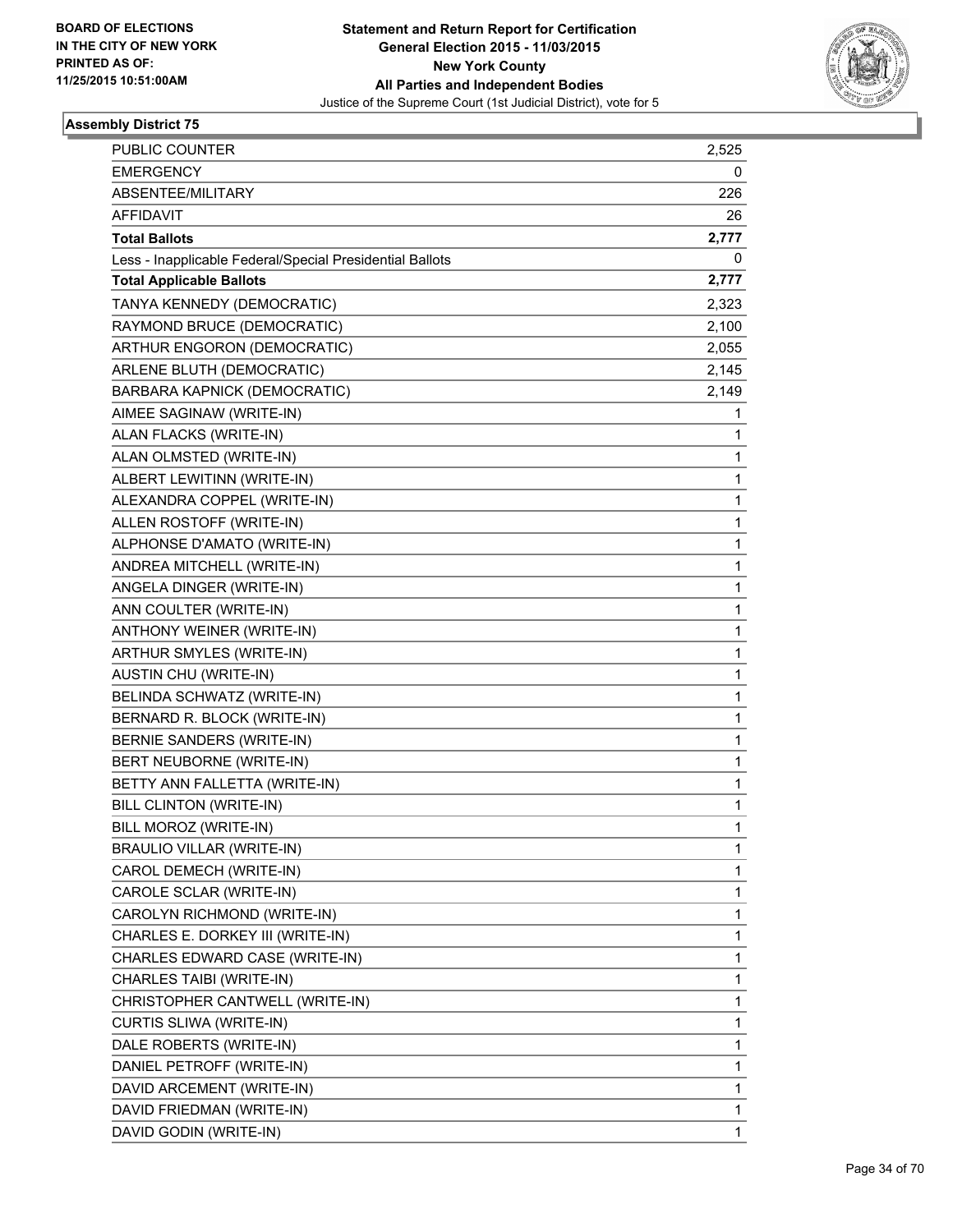

| DAVID M. COHN (WRITE-IN)              | 1 |
|---------------------------------------|---|
| DAVID PATTERSON (WRITE-IN)            | 1 |
| DEBORAH LAUTER (WRITE-IN)             | 1 |
| DECLAN GOMEZ (WRITE-IN)               | 1 |
| DENNIS HAMMILL (WRITE-IN)             | 1 |
| DONALD TRUMP (WRITE-IN)               | 4 |
| DOUGLAS LONDON (WRITE-IN)             | 1 |
| EARLY HOWARD (WRITE-IN)               | 1 |
| EDDIE VLASTO (WRITE-IN)               | 1 |
| EDWARD MECHMAN (WRITE-IN)             | 1 |
| ELIZABETH SANTEIX (WRITE-IN)          | 1 |
| ELLEN SORRIN (WRITE-IN)               | 1 |
| EMMETT SMITH (WRITE-IN)               | 1 |
| ERAN FARBER (WRITE-IN)                | 1 |
| ERIC HENDEL (WRITE-IN)                | 1 |
| ERIC SEILER (WRITE-IN)                | 1 |
| ETHAN MARCAVICI (WRITE-IN)            | 1 |
| FORREST MAHHEIMER (WRITE-IN)          | 1 |
| FRANK MURANO (WRITE-IN)               | 1 |
| FRED SMITH (WRITE-IN)                 | 1 |
| GAIL D. COHEN (WRITE-IN)              | 1 |
| <b>GEORGE BENNETT (WRITE-IN)</b>      | 1 |
| <b>GLENN GRINDLINGER (WRITE-IN)</b>   | 1 |
| <b>GREGORY BOUSQUETTE (WRITE-IN)</b>  | 1 |
|                                       |   |
| HAROLD C. BORTON I (WRITE-IN)         | 1 |
| HAROLD CHARLES BORTON I (WRITE-IN)    | 1 |
| HELENE JNANE (WRITE-IN)               | 2 |
| HON. PATRICIA M. FILIBERTO (WRITE-IN) | 1 |
| HUGH FRANCIS (WRITE-IN)               | 1 |
| HUGH MACMENUS (WRITE-IN)              | 1 |
| IAN BOCEKO (WRITE-IN)                 | 1 |
| JAMES BRESLIN (WRITE-IN)              | 1 |
| JAMES DESILVA (WRITE-IN)              | 1 |
| JAMES LEMONEDES (WRITE-IN)            | 1 |
| JAY NEWMAN (WRITE-IN)                 | 1 |
| JEFF KAUFMAN (WRITE-IN)               | 1 |
| JEFFERY TUCKER (WRITE-IN)             | 1 |
| JENNIFER DAY (WRITE-IN)               | 1 |
| JESSE LARNER (WRITE-IN)               | 1 |
| JIMMY MCMILLAN (WRITE-IN)             | 1 |
| JOAN HENTH (WRITE-IN)                 | 1 |
| JOHN GROMADA (WRITE-IN)               | 1 |
| JOHN LIU (WRITE-IN)                   | 1 |
| JOHN ROBERTS (WRITE-IN)               | 1 |
| JON H. HAMMER ESQ (WRITE-IN)          | 1 |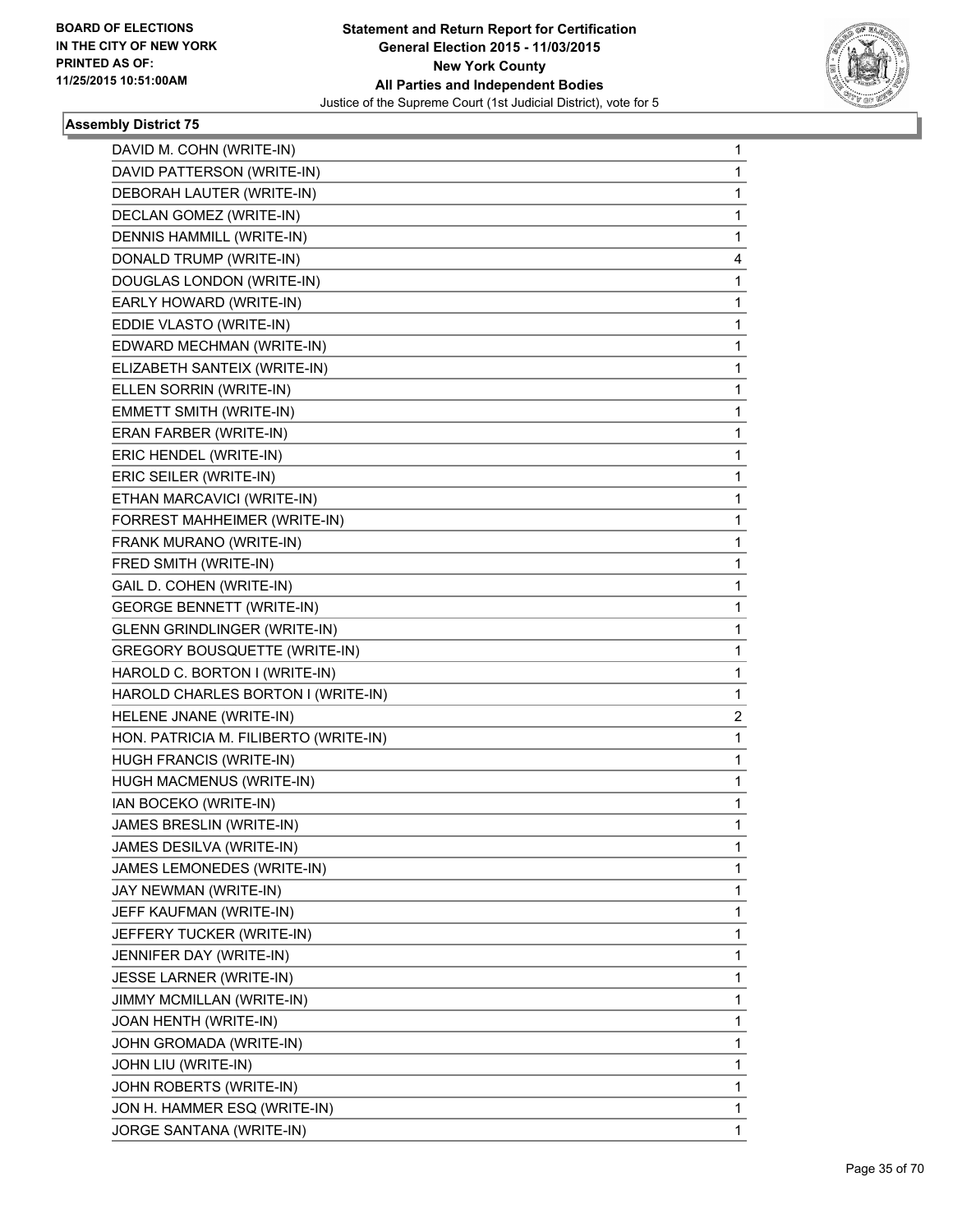

| JOSE DAZA (WRITE-IN)                 | 1              |
|--------------------------------------|----------------|
| JOSEPH FUSCO (WRITE-IN)              | 1              |
| JOSEPH MOSCATT (WRITE-IN)            | 1              |
| JOSH MENDELSOHN (WRITE-IN)           | 1              |
| JOSHUA MELLEN (WRITE-IN)             | 2              |
| JUSTICE MARCY FRIEDMAN (WRITE-IN)    | 1              |
| JUSTICE SANDRA SOTO MAYOR (WRITE-IN) | 1              |
| KARAN LUND STRAM (WRITE-IN)          | 1              |
| KAREN CASAMASSIMA (WRITE-IN)         | 2              |
| KATY KAOS (WRITE-IN)                 | 1              |
| KENNETH LYON (WRITE-IN)              | 1              |
| LAWRENCE LESSIG (WRITE-IN)           | 1              |
| LESLIE GEVIRTE (WRITE-IN)            | 1              |
| LOUIS GOMEZ (WRITE-IN)               | 1              |
| LUCY MORTY (WRITE-IN)                | 1              |
| MALINDA BOOTHE (WRITE-IN)            | 1              |
| MARC SUFFREN (WRITE-IN)              | 1              |
| MARCO RUBIO (WRITE-IN)               | 2              |
| MARGARET RATNERKUNSTLER (WRITE-IN)   | 1              |
| MARJORIE KAYE, JR. (WRITE-IN)        | 1              |
| MARK LEVIN (WRITE-IN)                | 1              |
| MARK N. FROEBA (WRITE-IN)            | 1              |
| MERDITH CARMAN (WRITE-IN)            | 1              |
| MERIDITH CARMAN (WRITE-IN)           | 1              |
| METER NORCOR (WRITE-IN)              | 1              |
| MICHAEL BLOOMBERG (WRITE-IN)         | 3              |
| MICHELLE CURUSO (WRITE-IN)           | 1              |
| MONICA CROWLEY (WRITE-IN)            | 1              |
| MURRAY ORBUCH (WRITE-IN)             | 1              |
| NEIL DEGRASSE TYSON (WRITE-IN)       | 1              |
| PATRICE MARTIN (WRITE-IN)            | 1              |
| PAUL NIEHAUS (WRITE-IN)              | $\overline{2}$ |
| PERRY WHITE (WRITE-IN)               | 1              |
| PETER C. HEIN (WRITE-IN)             | 1              |
| PETER EIDE (WRITE-IN)                | 1              |
| PETER HARNGTON (WRITE-IN)            | 1              |
| PETER HEIN (WRITE-IN)                | 1              |
| PETER VALENTYNE (WRITE-IN)           | 1              |
| PHILIP ALAN GREENBERG (WRITE-IN)     | 1              |
| RAND PAUL (WRITE-IN)                 | 1              |
| RANDELL JACKSON (WRITE-IN)           | 1              |
| RAYMOND VALERIO (WRITE-IN)           | 2              |
| RICHARD RAVITCH (WRITE-IN)           | 1              |
| RICHARD UDELL. ESQ. (WRITE-IN)       | 1              |
| ROBERT GALLAGHER (WRITE-IN)          | $\mathbf{1}$   |
| ROBERT GARDINO (WRITE-IN)            | 1.             |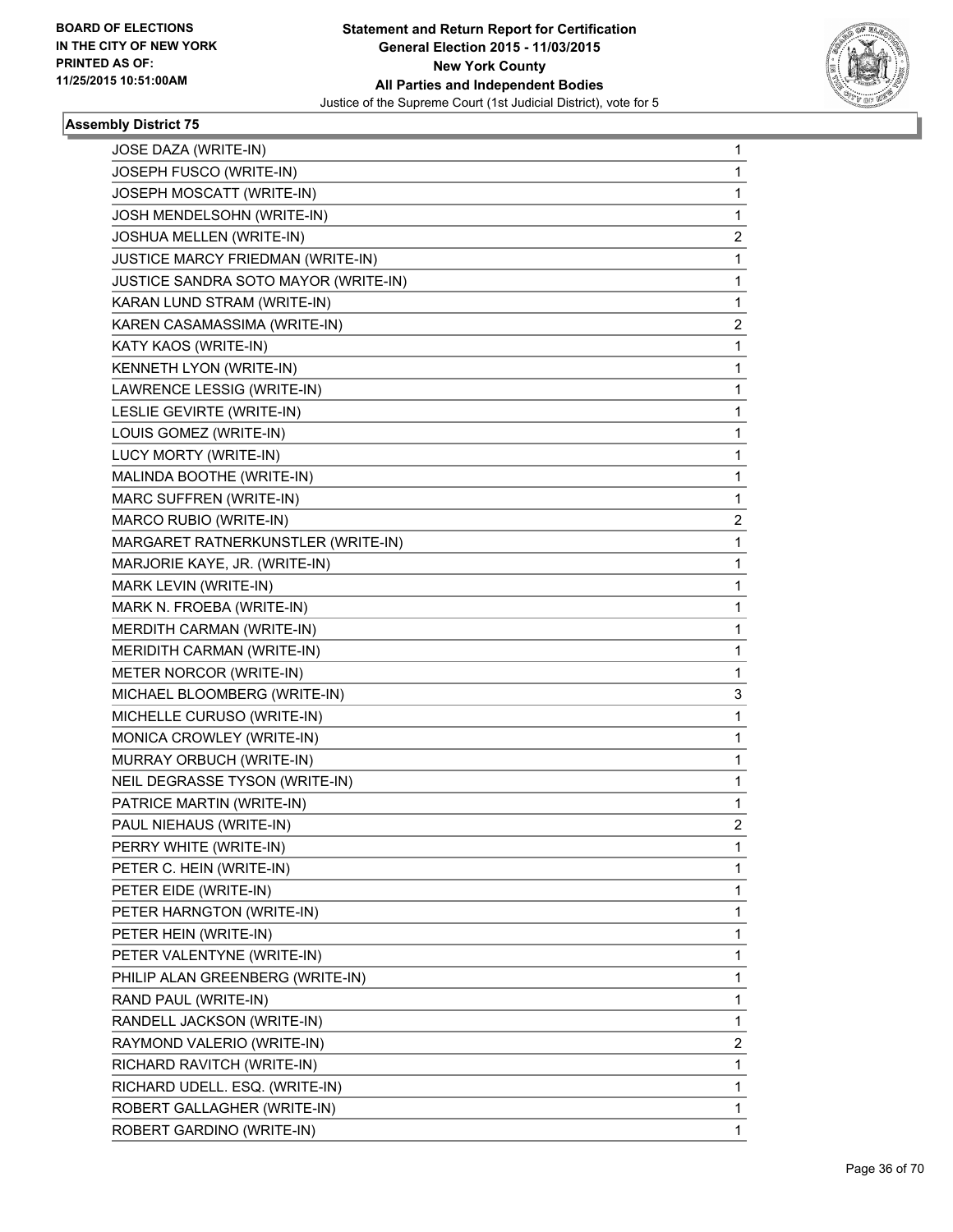

| ROBERT JOHN JORDAN (WRITE-IN)      | 1      |
|------------------------------------|--------|
| ROBERT JOHN WYATT (WRITE-IN)       | 1      |
| ROBERT L MORGAN SR. (WRITE-IN)     | 1      |
| ROBERT MARTIN (WRITE-IN)           | 1      |
| ROBIN D. WEAVER (WRITE-IN)         | 1      |
| RON PAUL (WRITE-IN)                | 1      |
| ROSEMARY MOSCATT (WRITE-IN)        | 1      |
| RUDOLPH GIULIANI (WRITE-IN)        | 3      |
| SAMUEL SCHWARTZ (WRITE-IN)         | 1      |
| SEAN VERA (WRITE-IN)               | 1      |
| SHAREEF HADID JENKINS (WRITE-IN)   | 1      |
| SPRAQUE BRODIE (WRITE-IN)          | 1      |
| STEPHEN W. DIZARD (WRITE-IN)       | 1      |
| TAMRA CRONIN (WRITE-IN)            | 1      |
| TED CRUZ (WRITE-IN)                | 1      |
| THOMAS DAVIS (WRITE-IN)            | 1      |
| TIMOTHY TRAUAUFQI (WRITE-IN)       | 1      |
| UNATTRIBUTABLE WRITE-IN (WRITE-IN) | 173    |
| VALERIA MACE. ESQ. (WRITE-IN)      | 1      |
| VINCENT GARDINO (WRITE-IN)         | 1      |
| WILLIAM KLEIN (WRITE-IN)           | 1      |
| <b>Total Votes</b>                 | 11,104 |
| Unrecorded                         | 2,781  |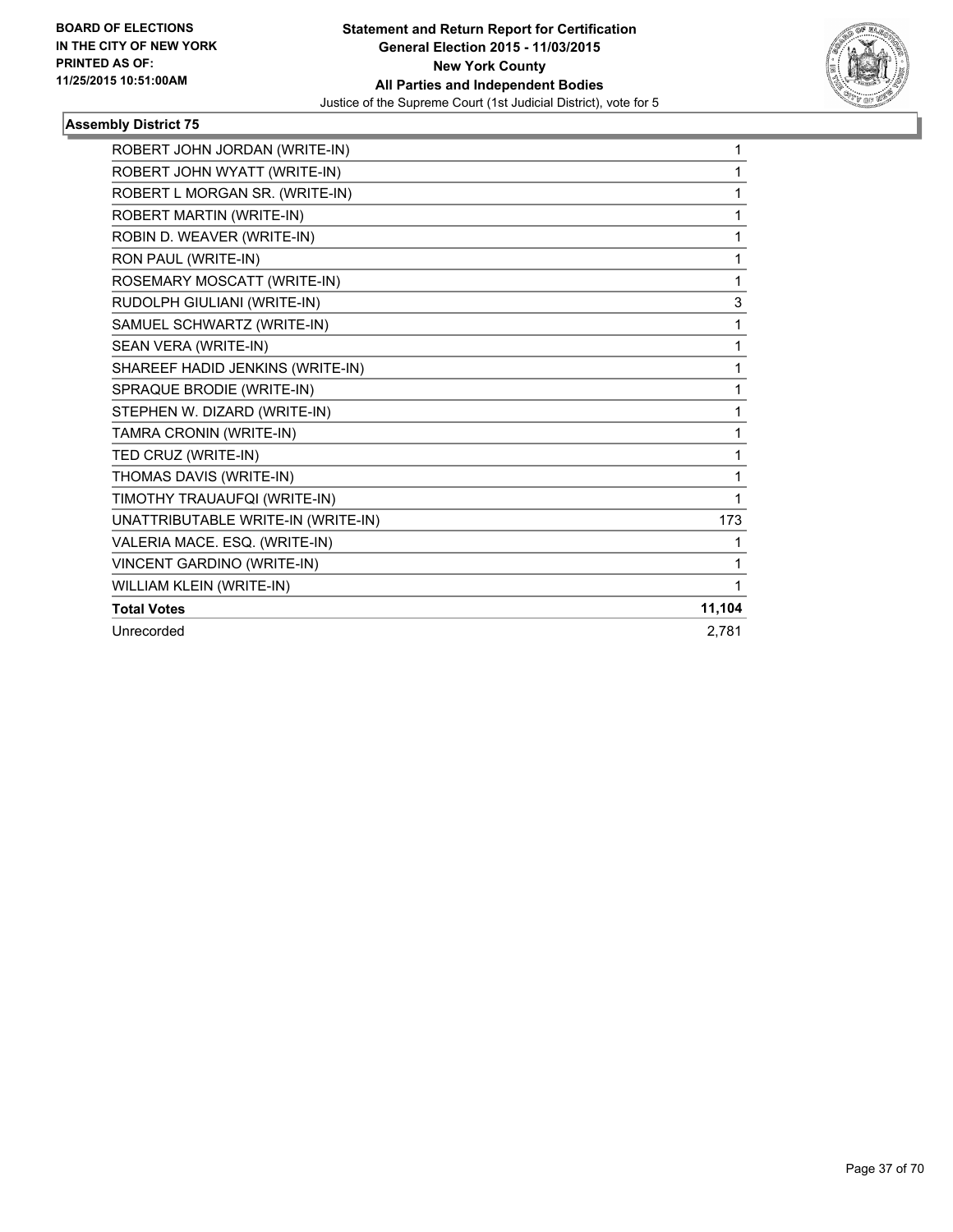

| PUBLIC COUNTER                                           | 2,176        |
|----------------------------------------------------------|--------------|
| <b>EMERGENCY</b>                                         | 0            |
| ABSENTEE/MILITARY                                        | 188          |
| <b>AFFIDAVIT</b>                                         | 22           |
| <b>Total Ballots</b>                                     | 2,386        |
| Less - Inapplicable Federal/Special Presidential Ballots | 0            |
| <b>Total Applicable Ballots</b>                          | 2,386        |
| TANYA KENNEDY (DEMOCRATIC)                               | 1,987        |
| RAYMOND BRUCE (DEMOCRATIC)                               | 1,868        |
| ARTHUR ENGORON (DEMOCRATIC)                              | 1,852        |
| ARLENE BLUTH (DEMOCRATIC)                                | 1,916        |
| BARBARA KAPNICK (DEMOCRATIC)                             | 1,974        |
| ADELE MALPASS (WRITE-IN)                                 | 2            |
| ALAN FLACKS (WRITE-IN)                                   | 1            |
| ALEXANDER PAYKIN (WRITE-IN)                              | 1            |
| ALLIE NIGOLIAN (WRITE-IN)                                | 1            |
| ALLISON FITZPATRICK (WRITE-IN)                           | 1            |
| AMY HONG (WRITE-IN)                                      | 1            |
| ANDREA MOSLEY (WRITE-IN)                                 | 1            |
| ANDREW L. GUTTELAITE ESQ. (WRITE-IN)                     | 1            |
| ANNE MCCAUGHEY (WRITE-IN)                                | 1            |
| ANTONIN SCALIA (WRITE-IN)                                | 1            |
| BERNIE SANDERS (WRITE-IN)                                | 1            |
| <b>BOB MORGAN (WRITE-IN)</b>                             | 1            |
| <b>BOB STROUGO (WRITE-IN)</b>                            | 1            |
| BOVI PACE RONSEY (WRITE-IN)                              | 1            |
| BRAD LANDER (WRITE-IN)                                   | 1            |
| <b>BRENDAN KENNY (WRITE-IN)</b>                          | 1            |
| <b>BRENT CHILDERHOSE (WRITE-IN)</b>                      | 1            |
| BRET DELAIRE (WRITE-IN)                                  | 1            |
| <b>BRIAN KRIST (WRITE-IN)</b>                            | 1            |
| BRIAN MORGENSTERN (WRITE-IN)                             | 1            |
| BRIAN SMITH (WRITE-IN)                                   | 1            |
| <b>BRUCE WAYNE (WRITE-IN)</b>                            | 2            |
| BURTOLO COLON (WRITE-IN)                                 | 1            |
| CABOT MARKS (WRITE-IN)                                   | 1            |
| CALDWALD DOLAN (WRITE-IN)                                | 1            |
| CAMILE MONTAQUE (WRITE-IN)                               | 1            |
| CATHY L. GRUHN (WRITE-IN)                                | 1            |
| CESAR SUAREZ (WRITE-IN)                                  | 1            |
| CHARLES E. HUGHES (WRITE-IN)                             | 1            |
| CHARLES KELLERT (WRITE-IN)                               | 1            |
| CHCARENS ORSLAND (WRITE-IN)                              | 1            |
| CHRIS CHIRSTIE (WRITE-IN)                                | 2            |
| CHRIS STRATAKIS (WRITE-IN)                               | 1            |
| CHRISTOPHER MACDOUGAL (WRITE-IN)                         | $\mathbf{1}$ |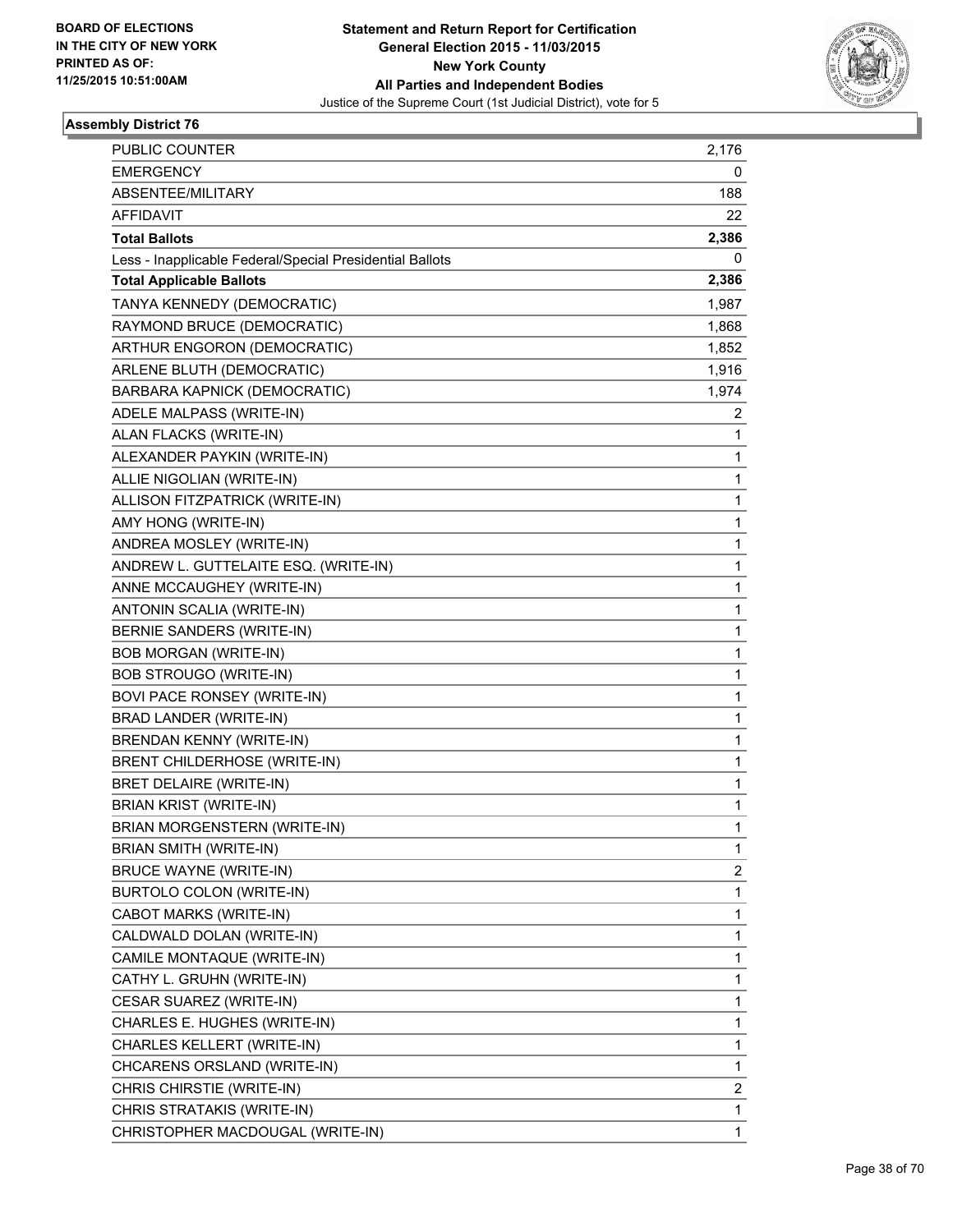

| CHRISTOPHER P. REGAN (WRITE-IN)       | 1 |
|---------------------------------------|---|
| CHRISTOPHER REID (WRITE-IN)           | 1 |
| CLARENCE DARROW (WRITE-IN)            | 1 |
| D. CAMERON MOXLEY (WRITE-IN)          | 1 |
| DANIEL ISAACS (WRITE-IN)              | 1 |
| DARA GALA CATOS (WRITE-IN)            | 1 |
| DAVID CASAVIS (WRITE-IN)              | 3 |
| DAVID FRUM (WRITE-IN)                 | 1 |
| DAVID KOLODNEY (WRITE-IN)             | 1 |
| DENIS G. KELLY (WRITE-IN)             | 1 |
| DEREK CHAMPAGNE (WRITE-IN)            | 1 |
| DOMINIC CHIARIELLA (WRITE-IN)         | 1 |
| DON ARSHACK (WRITE-IN)                | 1 |
| DONALD TRUMP (WRITE-IN)               | 7 |
| DOUGLAS WEIR (WRITE-IN)               | 1 |
| E FYALA KAPLOUN (WRITE-IN)            | 1 |
| EARL WARREN (WRITE-IN)                | 1 |
| EARTHA KITT (WRITE-IN)                | 1 |
| ED MEESE (WRITE-IN)                   | 1 |
| ED POTTER (WRITE-IN)                  | 1 |
| ELI MANNING (WRITE-IN)                | 1 |
| ELIZABETH MARIS (WRITE-IN)            | 1 |
| ELIZABETH STEINER (WRITE-IN)          | 1 |
| ELYSE LAZANSKY (WRITE-IN)             | 1 |
| EMILY KERN (WRITE-IN)                 | 1 |
| ENILIMO "MARTIN" DELUCA (WRITE-IN)    | 1 |
| FRANK SCALA (WRITE-IN)                | 1 |
| FRANK SEDTA III (WRITE-IN)            | 1 |
| FREDERIC UMANE (WRITE-IN)             | 4 |
| <b>GEORGE KONTOGIANNIS (WRITE-IN)</b> | 1 |
| GEORGE W. BUSH (WRITE-IN)             | 1 |
| GREGG M. BROWN (WRITE-IN)             | 1 |
| GREGORY LEHMAN (WRITE-IN)             | 1 |
| <b>GREGORY SOUMAS (WRITE-IN)</b>      | 1 |
| HADLEY ARKES (WRITE-IN)               | 1 |
| HARON SHOHET (WRITE-IN)               | 1 |
| HARRY LEWIS (WRITE-IN)                | 1 |
| HELENE JNANE (WRITE-IN)               | 3 |
| HOWARD BAUM (WRITE-IN)                | 1 |
| HOWARD BENJAMIN STEINER (WRITE-IN)    | 1 |
| <b>ISABEL JOHNSON (WRITE-IN)</b>      | 1 |
| JACOB DEGROM (WRITE-IN)               | 3 |
| JAIME L. REGAN (WRITE-IN)             | 1 |
| JANET DIFIORE (WRITE-IN)              | 1 |
| JANICE DOONER (WRITE-IN)              | 1 |
| JEANNE PIRRO (WRITE-IN)               | 1 |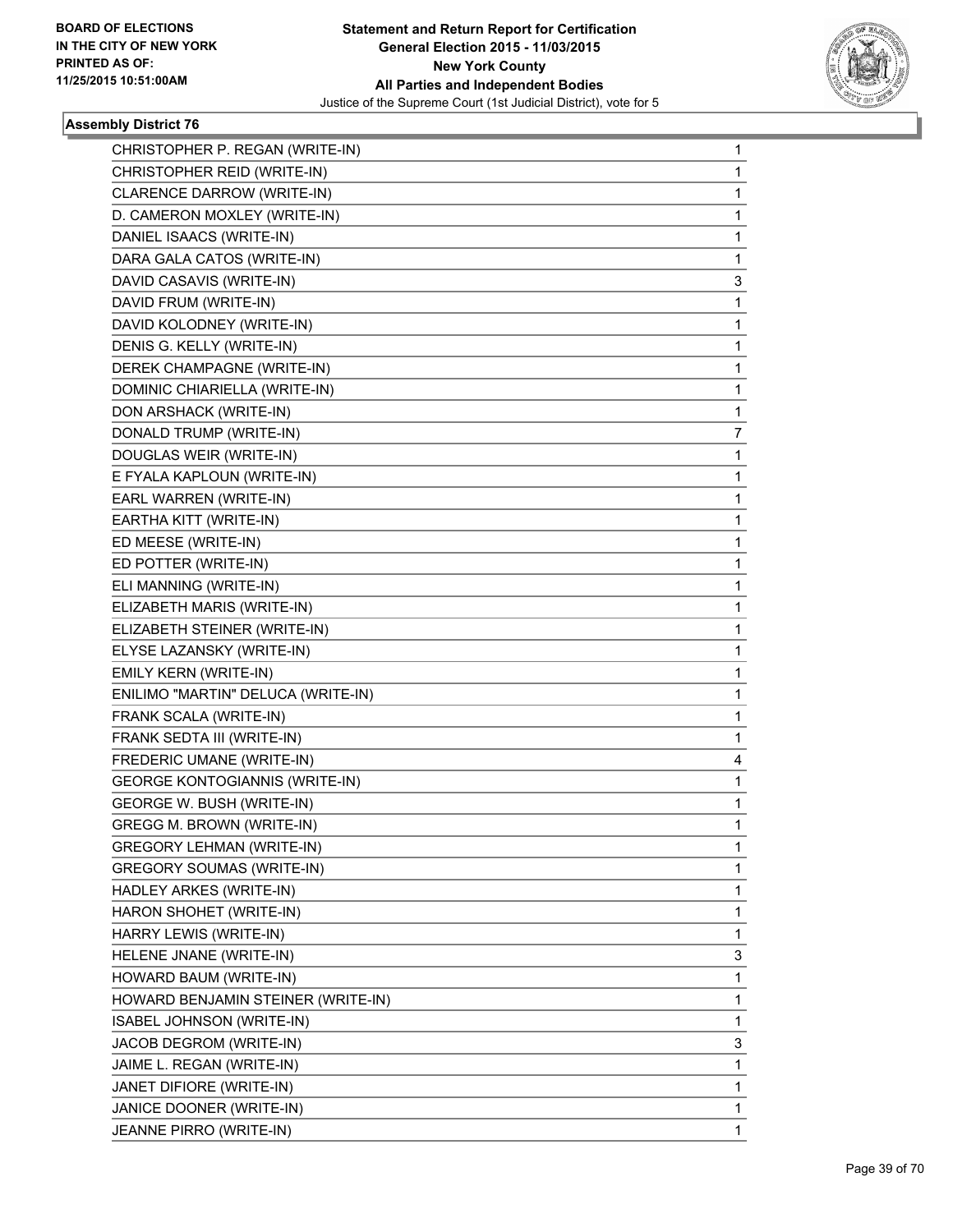

| JEB BUSH (WRITE-IN)                | 1 |
|------------------------------------|---|
| JEFF ROWLEY (WRITE-IN)             | 1 |
| JEFFREY CAMPISI (WRITE-IN)         | 1 |
| JOAN FIDEN (WRITE-IN)              | 1 |
| JOHN E CROWLEY (WRITE-IN)          | 1 |
| JOHN JAY (WRITE-IN)                | 1 |
| JOHN MARSHALL (WRITE-IN)           | 1 |
| JOHN SMITH (WRITE-IN)              | 1 |
| JOHN TULLY (WRITE-IN)              | 1 |
| JON CHANANIE (WRITE-IN)            | 1 |
| JONATHAN SILBERMANN (WRITE-IN)     | 1 |
| JONATHAN STEINER (WRITE-IN)        | 1 |
| JOSEFIN JOHNSON (WRITE-IN)         | 1 |
| JOSEPH ALLMAN (WRITE-IN)           | 1 |
| JOSEPH PIAZZA (WRITE-IN)           | 1 |
| JOSEPH REMY (WRITE-IN)             | 1 |
| JOYCE TOY (WRITE-IN)               | 1 |
| JUMAANE WILLIAMS (WRITE-IN)        | 1 |
| JUSTINE RAMIREZ (WRITE-IN)         | 1 |
| KAREN GUTHEIL (WRITE-IN)           | 1 |
| KATHRYN PETERS (WRITE-IN)          | 1 |
| KENNETH MOLTNER (WRITE-IN)         | 2 |
| KEVIN C. MCGRATH (WRITE-IN)        | 1 |
| KEVIN HANNATTY (WRITE-IN)          | 1 |
| LEONA LEO (WRITE-IN)               | 1 |
| LISA BARATTA (WRITE-IN)            | 1 |
| LUZ JOHNSON (WRITE-IN)             | 1 |
| MARCO RUBIO (WRITE-IN)             | 3 |
| MARIA FRANZESE (WRITE-IN)          | 1 |
| MARIA PIRRAGLIA (WRITE-IN)         | 1 |
| MARION AMORE (WRITE-IN)            | 1 |
| MARK A. PULLANO (WRITE-IN)         | 1 |
| MARK LEVIN (WRITE-IN)              | 1 |
| MARY ANDERSON-GALLAGHER (WRITE-IN) | 1 |
| MARY LOUISE GUTHNANN (WRITE-IN)    | 1 |
| MATT HARVEY (WRITE-IN)             | 1 |
| MATTHEW SPALDING (WRITE-IN)        | 1 |
| MICHAEL BLOOMBERG (WRITE-IN)       | 2 |
| MICHAEL ZUMBLUSKAS (WRITE-IN)      | 1 |
| MORRIE L. KLEINBART (WRITE-IN)     | 1 |
| NICK VIEST (WRITE-IN)              | 1 |
| NILSA SANTIAGO (WRITE-IN)          | 1 |
| NOAH SYNDERGAARD (WRITE-IN)        | 2 |
| PATTY MARKS (WRITE-IN)             | 1 |
| PAUL NIEHAUS (WRITE-IN)            | 6 |
| PAUL NTUHANS (WRITE-IN)            | 1 |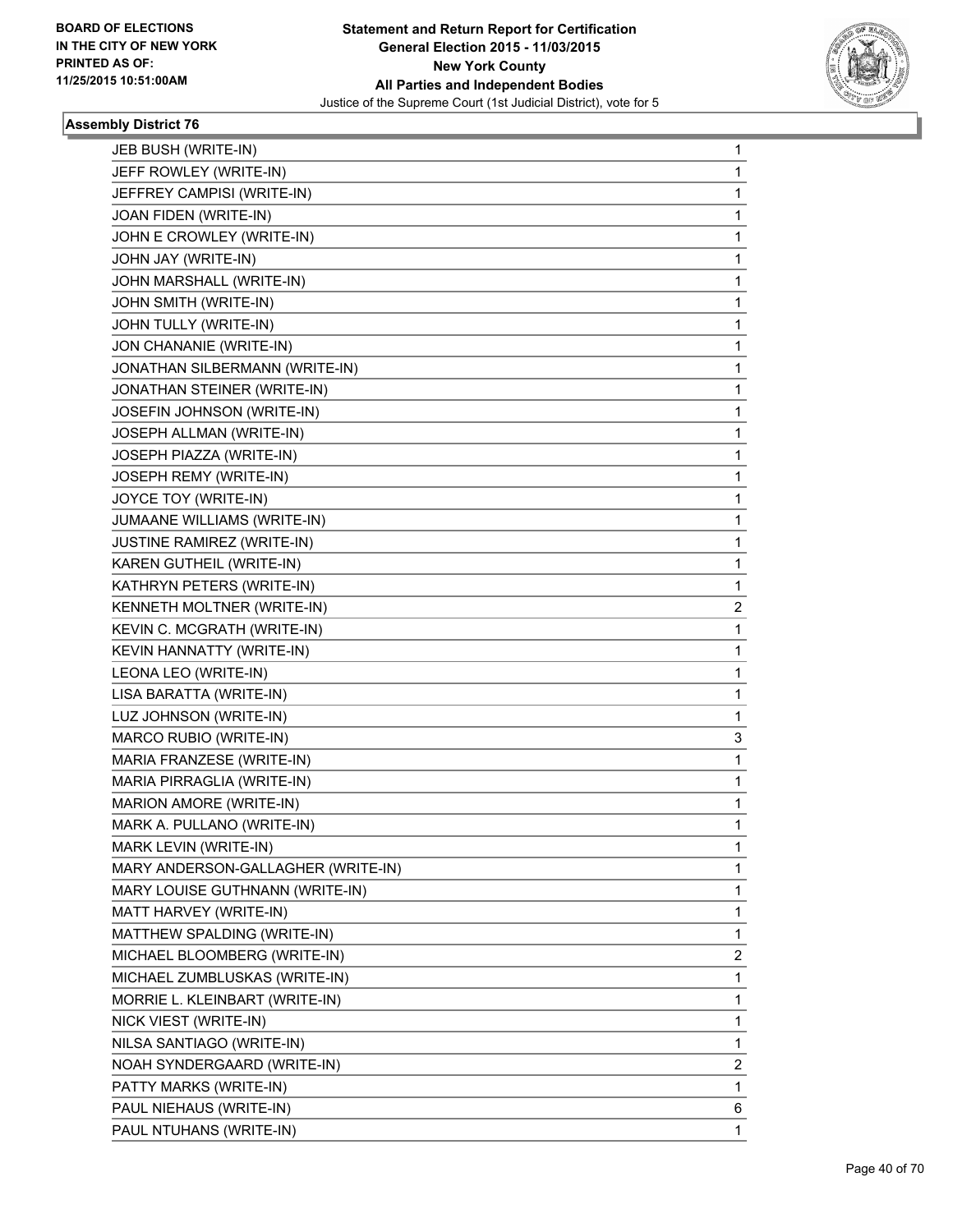

| PETER C. HEIN (WRITE-IN)          | 3 |
|-----------------------------------|---|
| PETER CHRIS (WRITE-IN)            | 1 |
| PETER HEIN (WRITE-IN)             | 1 |
| PETER PARKER (WRITE-IN)           | 1 |
| PETER SHAY (WRITE-IN)             | 1 |
| PIETER VAN TOL (WRITE-IN)         | 1 |
| RACHEL EVE STEIN (WRITE-IN)       | 1 |
| RAND PAUL (WRITE-IN)              | 2 |
| REBECCA SEAWRIGHT (WRITE-IN)      | 1 |
| REBECCA WATSON (WRITE-IN)         | 1 |
| RICHARD NIXON (WRITE-IN)          | 1 |
| ROBERT BORK (WRITE-IN)            | 1 |
| ROBERT GEORGE (WRITE-IN)          | 1 |
| ROBERT JOHNSON (WRITE-IN)         | 1 |
| ROBERT JORDAN (WRITE-IN)          | 1 |
| ROBERT L MOISNA (WRITE-IN)        | 1 |
| ROBERT L. HAIG (WRITE-IN)         | 1 |
| ROBERT L. MORGAN (WRITE-IN)       | 1 |
| ROBERT M. BRILL (WRITE-IN)        | 1 |
| ROBERT MITCHELL THEISS (WRITE-IN) | 1 |
| ROBERT MORGAN (WRITE-IN)          | 4 |
| ROBERT STROUGO (WRITE-IN)         | 1 |
| ROBIN D. WEAVER (WRITE-IN)        | 2 |
| ROBIN WEAVER (WRITE-IN)           | 2 |
|                                   |   |
| ROGER BLANK (WRITE-IN)            | 1 |
| RON PAUL (WRITE-IN)               | 1 |
| RORY LANCMAN (WRITE-IN)           | 1 |
| ROSE MENDEZ (WRITE-IN)            | 1 |
| RUDOLPH GIULIANI (WRITE-IN)       | 3 |
| RUSH LIMBAUGH (WRITE-IN)          | 1 |
| RUTH PICKHOLZ (WRITE-IN)          | 2 |
| RYAN NORMAN (WRITE-IN)            | 1 |
| SAN JAY GUPTA (WRITE-IN)          | 1 |
| SANDRA SHOHET (WRITE-IN)          | 1 |
| SARA STEINER (WRITE-IN)           | 1 |
| SARAH PALIN (WRITE-IN)            | 1 |
| SARAH SHAMOON (WRITE-IN)          | 1 |
| SCOTT FALK (WRITE-IN)             | 1 |
| SEAN HANNITY (WRITE-IN)           | 2 |
| SETH KORNBLUTH (WRITE-IN)         | 1 |
| SHAWN T. KELLY (WRITE-IN)         | 1 |
| SID JUSTICE (WRITE-IN)            | 1 |
| SPENCER TIBBALS (WRITE-IN)        | 1 |
| STAN LEE (WRITE-IN)               | 1 |
| STELLA CASHMAN (WRITE-IN)         | 1 |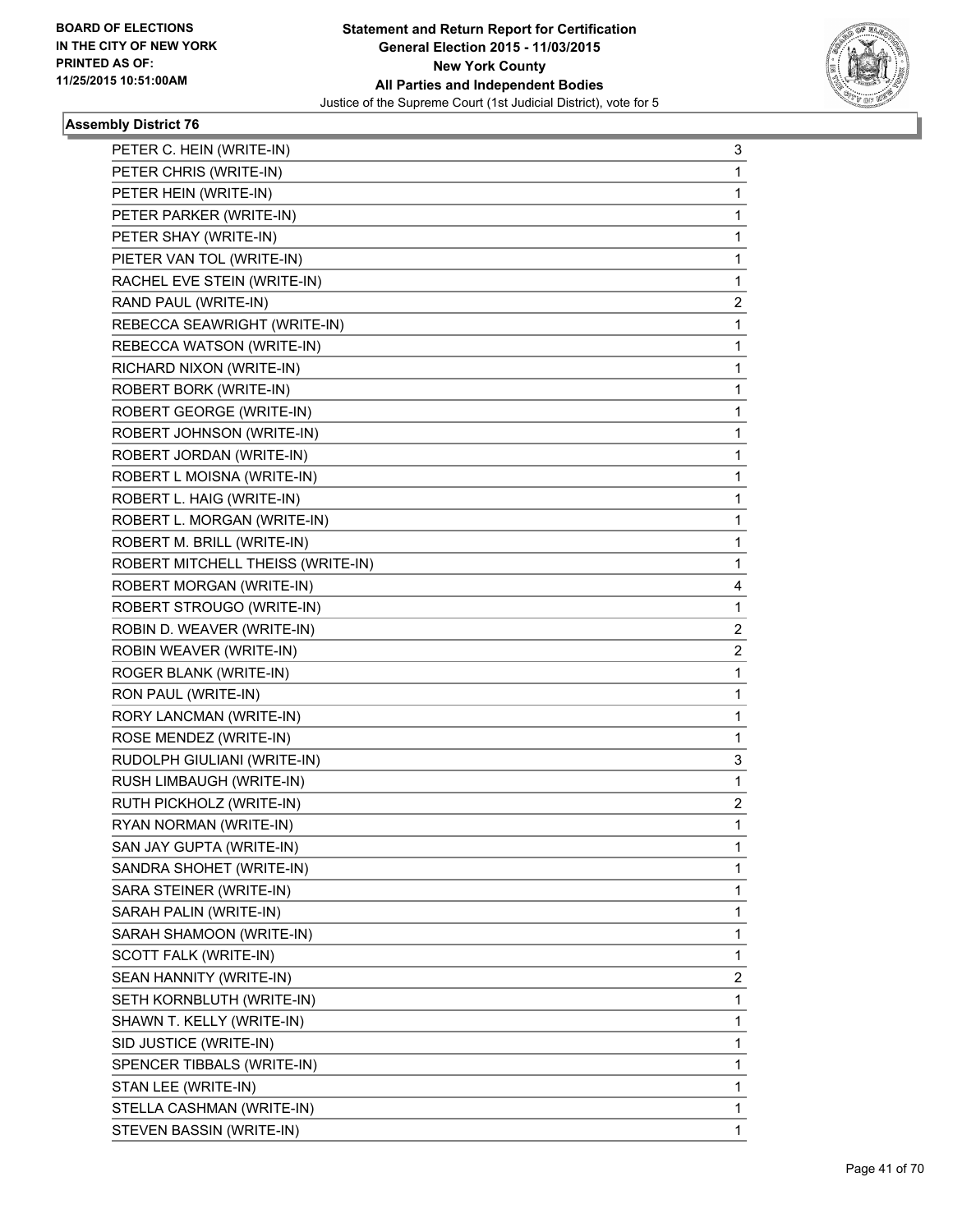

| STEVEN MATZ (WRITE-IN)             | 1              |
|------------------------------------|----------------|
| SUSAN CURR (WRITE-IN)              | 1              |
| SUSAN HOCHBERG (WRITE-IN)          | $\overline{2}$ |
| SUSAN LENT HIRSCH (WRITE-IN)       | 1              |
| TAMI ALPERT (WRITE-IN)             | 1              |
| TED CRUZ (WRITE-IN)                | $\overline{2}$ |
| TERESA PEPKE (WRITE-IN)            | 1              |
| TIMOTHY THOMPSON (WRITE-IN)        | 1              |
| TONY STARK (WRITE-IN)              | 1              |
| TONYKA WILSON (WRITE-IN)           | 1              |
| TORI VOUGHT (WRITE-IN)             | 1              |
| TROY JOHNSON (WRITE-IN)            | 1              |
| UNATTRIBUTABLE WRITE-IN (WRITE-IN) | 201            |
| <b>VERMIN SUPREME (WRITE-IN)</b>   | 1              |
| VICTOR CRUZ (WRITE-IN)             | 1              |
| WILLIAM PEARLMAN (WRITE-IN)        | 1              |
| WILLIAM WINCER (WRITE-IN)          | 1              |
| YOENIS CESPEDIS (WRITE-IN)         | 1              |
| <b>Total Votes</b>                 | 10,029         |
| Unrecorded                         | 1,901          |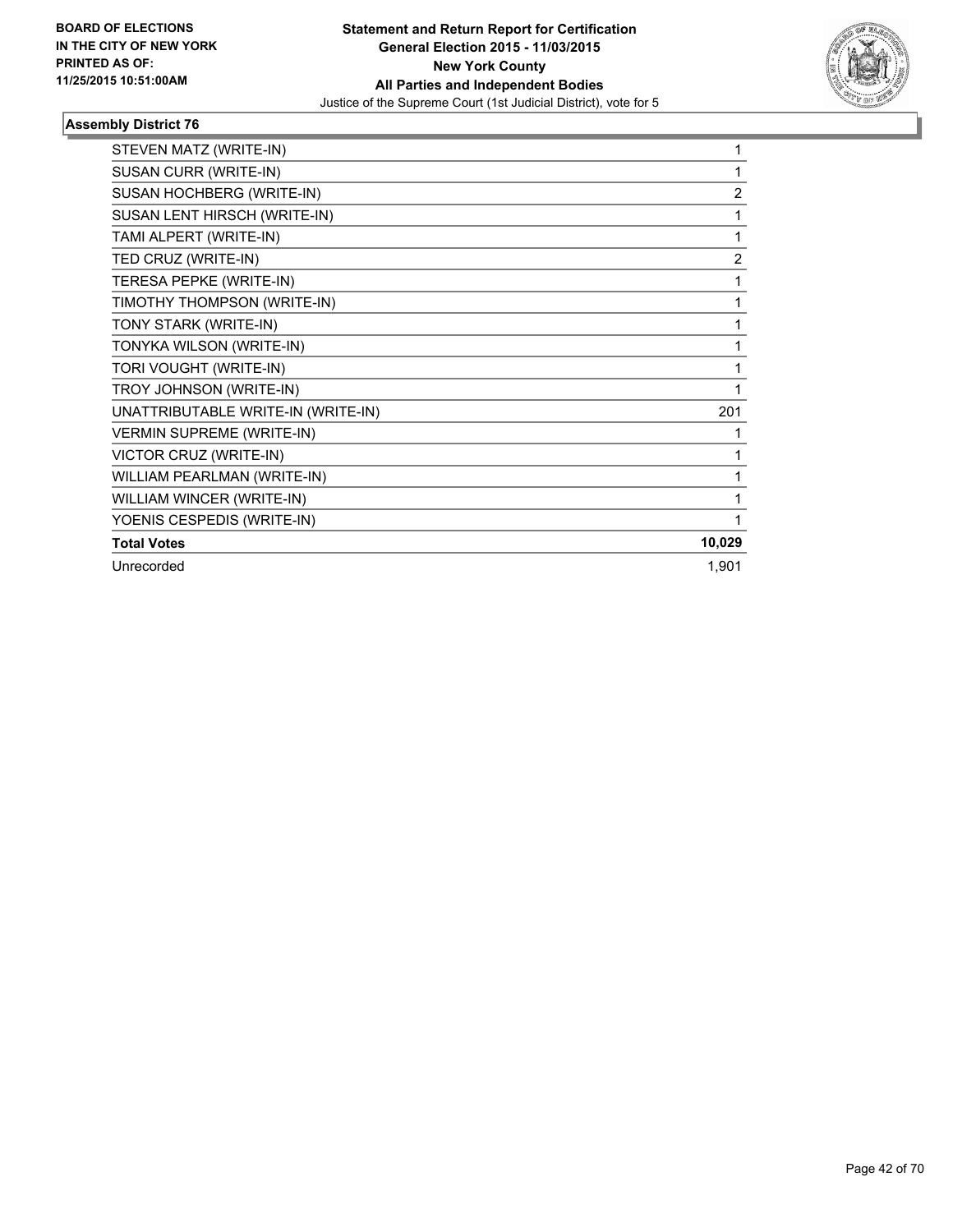

| PUBLIC COUNTER                                           | 33,884       |
|----------------------------------------------------------|--------------|
| <b>EMERGENCY</b>                                         | 11           |
| ABSENTEE/MILITARY                                        | 2,595        |
| AFFIDAVIT                                                | 421          |
| <b>Total Ballots</b>                                     | 36,911       |
| Less - Inapplicable Federal/Special Presidential Ballots | 0            |
| <b>Total Applicable Ballots</b>                          | 36,911       |
| TANYA KENNEDY (DEMOCRATIC)                               | 30,452       |
| RAYMOND BRUCE (DEMOCRATIC)                               | 25,030       |
| ARTHUR ENGORON (DEMOCRATIC)                              | 24,040       |
| ARLENE BLUTH (DEMOCRATIC)                                | 25,260       |
| BARBARA KAPNICK (DEMOCRATIC)                             | 25,503       |
| AARON HASPEL (WRITE-IN)                                  | 1            |
| ABE FORTAS (WRITE-IN)                                    | 1            |
| ABE LINCOLN (WRITE-IN)                                   | 1            |
| ABEL GANCE (WRITE-IN)                                    | 1            |
| ABRAHAM JANOS (WRITE-IN)                                 | 2            |
| ADAM BENBASSAT (WRITE-IN)                                | 1            |
| ADAM JACOBSON (WRITE-IN)                                 | 1            |
| ADAM OUSTATCHER (WRITE-IN)                               | 1            |
| ADAM SHLAHET (WRITE-IN)                                  | $\mathbf{1}$ |
| ADAM SUSSMAN (WRITE-IN)                                  | 1            |
| ADAM V. SUSSMAN (WRITE-IN)                               | 1            |
| ADAM WALDMAN (WRITE-IN)                                  | 1            |
| ADELE MALPASS (WRITE-IN)                                 | 2            |
| AFUE ALTA MERON (WRITE-IN)                               | 1            |
| AHMED TIGHANI (WRITE-IN)                                 | $\mathbf{1}$ |
| AIMEE SAGINAW (WRITE-IN)                                 | 1            |
| AL FAGEE (WRITE-IN)                                      | 1            |
| ALAN FLACKS (WRITE-IN)                                   | 8            |
| ALAN OLMSTED (WRITE-IN)                                  | 1            |
| ALBERT LEWITINN (WRITE-IN)                               | 1            |
| ALEKSANDER POWIETREYNSKI (WRITE-IN)                      | 1            |
| ALESSAND J. OLIVIAN (WRITE-IN)                           | 1            |
| ALESSANDRO OLIVIEM (WRITE-IN)                            | 1            |
| ALEX MEDWEDEW (WRITE-IN)                                 | 1            |
| ALEXANDE KRAN III (WRITE-IN)                             | 1            |
| ALEXANDER PAYKIN (WRITE-IN)                              | 1            |
| ALEXANDER YELLOU (WRITE-IN)                              | 1            |
| ALEXANDRA COPPEL (WRITE-IN)                              | 1            |
| ALEXIS CIREL (WRITE-IN)                                  | 1            |
| ALFRED E. NEWMAN (WRITE-IN)                              | 3            |
| ALICE COOPER (WRITE-IN)                                  | 1            |
| ALICE D. WEINER (WRITE-IN)                               | 1            |
| ALICE LEMOS (WRITE-IN)                                   | 1            |
| ALLEN MELLEN (WRITE-IN)                                  | 1            |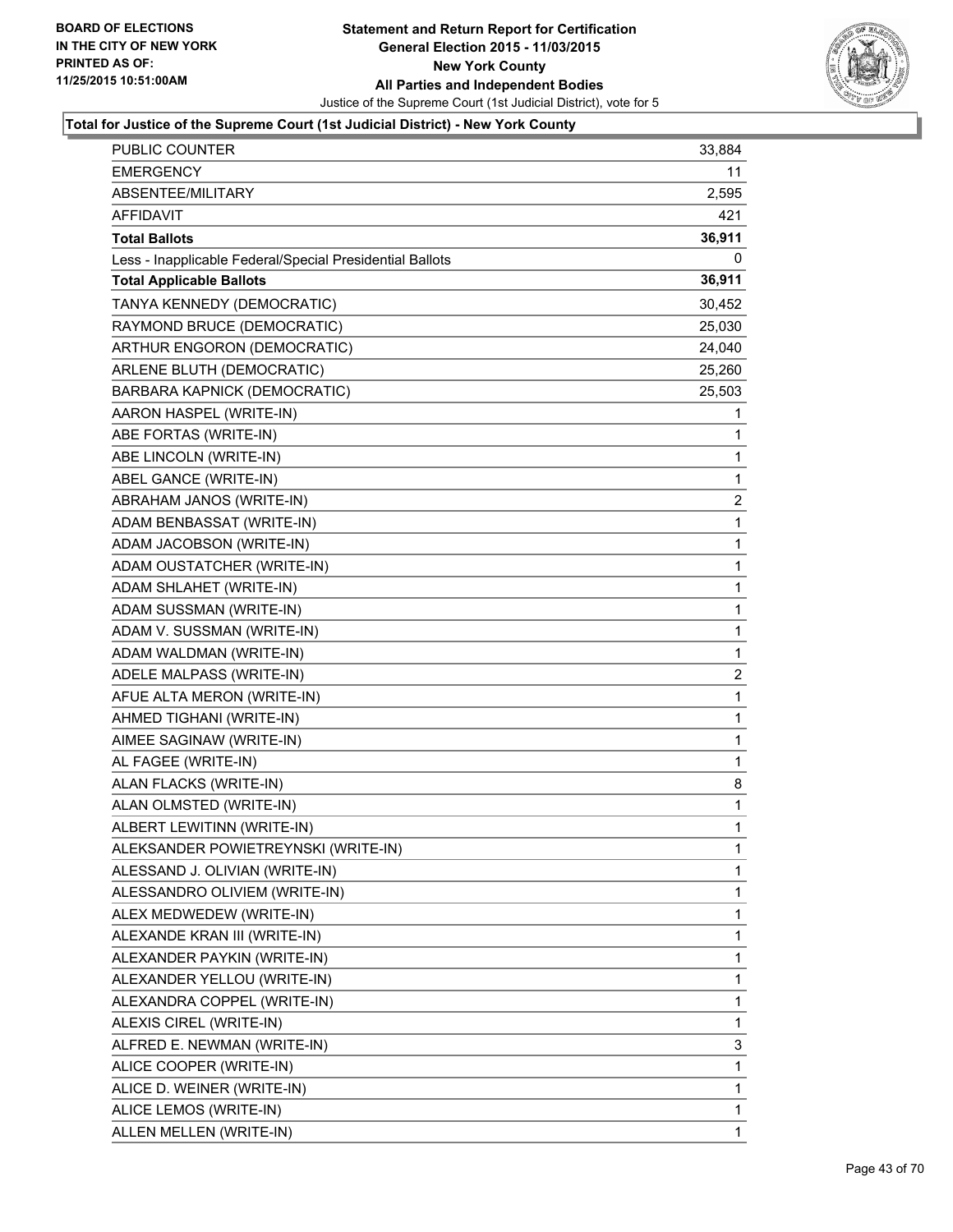

| ALLEN ROSTOFF (WRITE-IN)             | 1              |
|--------------------------------------|----------------|
| ALLIE NIGOLIAN (WRITE-IN)            | 1              |
| ALLISON FITZPATRICK (WRITE-IN)       | 1              |
| ALLISON KHEDARIAN (WRITE-IN)         | 1              |
| ALLISON SWIHART (WRITE-IN)           | 1              |
| ALON SASSON (WRITE-IN)               | 1              |
| ALPHONSE D'AMATO (WRITE-IN)          | $\overline{2}$ |
| ALTON H. MADDOX JR. (WRITE-IN)       | 1              |
| ALTON H. MADDOX, JR. (WRITE-IN)      | 1              |
| AMANDA DENARO (WRITE-IN)             | 1              |
| AMANDA OBERMAN (WRITE-IN)            | 1              |
| AMY FRITZ (WRITE-IN)                 | 1              |
| AMY HONG (WRITE-IN)                  | 1              |
| AMY STONE (WRITE-IN)                 | 1              |
| ANAIS FLORES (WRITE-IN)              | 1              |
| ANDRE J. BAJUK (WRITE-IN)            | 1              |
| ANDREA GONZALEZ (WRITE-IN)           | 1              |
| ANDREA MAISLEY (WRITE-IN)            | 1              |
| ANDREA MITCHELL (WRITE-IN)           | 1              |
| ANDREA MOSLEY (WRITE-IN)             | 1              |
| ANDREA PSORAS (WRITE-IN)             | 1              |
| ANDREA SHAPIRO DAVIS (WRITE-IN)      | 1              |
| ANDREW ARONS (WRITE-IN)              | 1              |
| ANDREW B. LEIDER (WRITE-IN)          | 1              |
| ANDREW CLAY (WRITE-IN)               | 1              |
| ANDREW E LEHRER (WRITE-IN)           | 1              |
| ANDREW FREIFELD, ESQ (WRITE-IN)      | 1              |
| ANDREW L. GUTTELAITE ESQ. (WRITE-IN) | 1              |
| ANDREW NAPOLITANO (WRITE-IN)         | 3              |
| ANDREW P. NAPOLITANO (WRITE-IN)      | 1              |
| ANDREW PADELIN (WRITE-IN)            | 1              |
| ANDREW WOLLINSKY (WRITE-IN)          | 1              |
| ANGELA CAUANG (WRITE-IN)             | 1              |
| ANGELA DAVIS (WRITE-IN)              | 1              |
| ANGELA DINGER (WRITE-IN)             | 1              |
| ANGELA HUA (WRITE-IN)                | 1              |
| ANN COULTER (WRITE-IN)               | 1              |
| ANNA HAYES LEVIN (WRITE-IN)          | 1              |
| ANNE EDEUSTEIN (WRITE-IN)            | 1              |
| ANNE ELIOT (WRITE-IN)                | 1              |
| ANNE MCCAUGHEY (WRITE-IN)            | 1              |
| ANNIE SHI (WRITE-IN)                 | 1              |
| ANTHONY BOURDAIN (WRITE-IN)          | 1              |
| ANTHONY CARONNA (WRITE-IN)           | 1              |
| ANTHONY CROWELL (WRITE-IN)           | 1              |
| ANTHONY JARA (WRITE-IN)              | $\mathbf 1$    |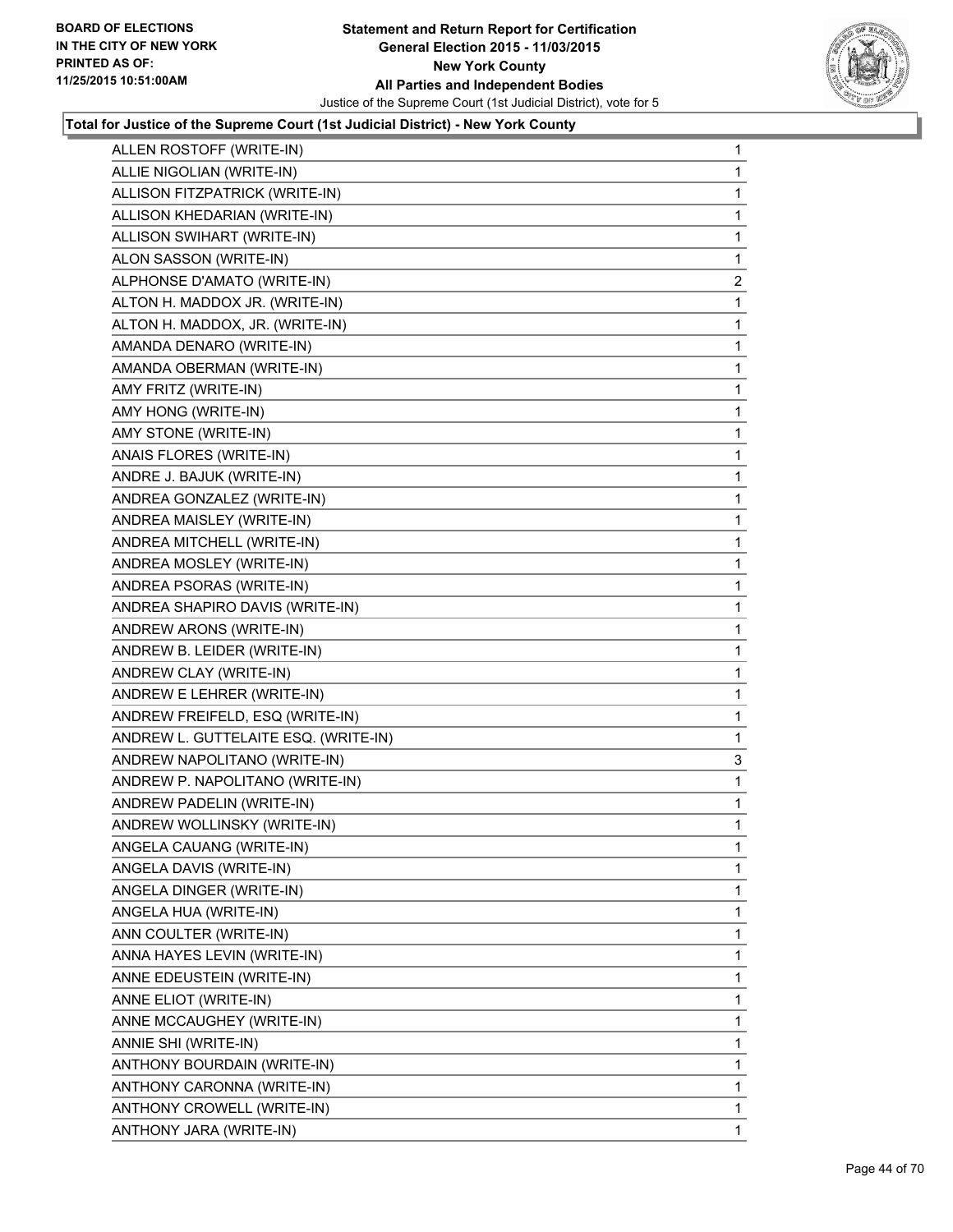

| ANTHONY LORD (WRITE-IN)         | 1              |
|---------------------------------|----------------|
| ANTHONY WALKER (WRITE-IN)       | 1              |
| ANTHONY WEINER (WRITE-IN)       | 2              |
| ANTON MIKOFSKY (WRITE-IN)       | 1              |
| ANTONIN SCALIA (WRITE-IN)       | 4              |
| ARAM GUMUSYAN (WRITE-IN)        | 1              |
| ARI LUPKIS (WRITE-IN)           | 1              |
| ARIELLA GOLDSTEIN (WRITE-IN)    | 1              |
| ARLYNE ZWYER (WRITE-IN)         | 1              |
| ARMANDO MARTINEZ (WRITE-IN)     | 1              |
| ARMIN VANBUUREN (WRITE-IN)      | 1              |
| ARTHUR LEONARD (WRITE-IN)       | 1              |
| ARTHUR SCHWARTZ (WRITE-IN)      | 3              |
| ARTHUR SILVERMOON (WRITE-IN)    | 1              |
| ARTHUR SMYLES (WRITE-IN)        | 1              |
| ASLEY WINTERS (WRITE-IN)        | 1              |
| AUBREY LEES (WRITE-IN)          | 1              |
| AUSTIN BRAMWELL (WRITE-IN)      | 1              |
| AUSTIN CHU (WRITE-IN)           | 1              |
| <b>AUSTIN RAMME (WRITE-IN)</b>  | 1              |
| <b>AUSTIN RUSE (WRITE-IN)</b>   | 1              |
| AYESHA GRICE (WRITE-IN)         | 1              |
| AYRAM SHAPIRO (WRITE-IN)        | 1              |
| <b>BANSKY GREEN (WRITE-IN)</b>  | 1              |
| BANSKY I. MISS GREEN (WRITE-IN) | 1              |
| <b>BARACK OBAMA (WRITE-IN)</b>  | 1              |
| BARBARA ADVOCATE (WRITE-IN)     | 1              |
| BARBARA C. WALSH (WRITE-IN)     | 1.             |
| BARBARA JAFFE (WRITE-IN)        | 4              |
| BARBARA ROETNER (WRITE-IN)      | 1              |
| BARRY ALLEN (WRITE-IN)          | 1.             |
| <b>BARRY ELIAS (WRITE-IN)</b>   | 1              |
| BEJAMIN SEMEL (WRITE-IN)        | 1              |
| BELINDA SCHWATZ (WRITE-IN)      | $\mathbf{1}$   |
| <b>BEN CARSON (WRITE-IN)</b>    | 2              |
| BEN SHIN (WRITE-IN)             | 1              |
| BENAMIN SEMEL (WRITE-IN)        | 1              |
| BENJAMAN CALEV (WRITE-IN)       | $\overline{2}$ |
| BENJAMIN PRED (WRITE-IN)        | 1              |
| BENJAMIN WOODRUFF (WRITE-IN)    | 1              |
| BERNARD R. BLOCK (WRITE-IN)     | 1              |
| BERNARD TARVER (WRITE-IN)       | 1              |
| BERNIE SANDERS (WRITE-IN)       | 6              |
| BERT NEUBORNE (WRITE-IN)        | 1              |
| BETHANY JENKINS (WRITE-IN)      | 1              |
| BETSY MCCAUGHY ROSS (WRITE-IN)  | 1.             |
|                                 |                |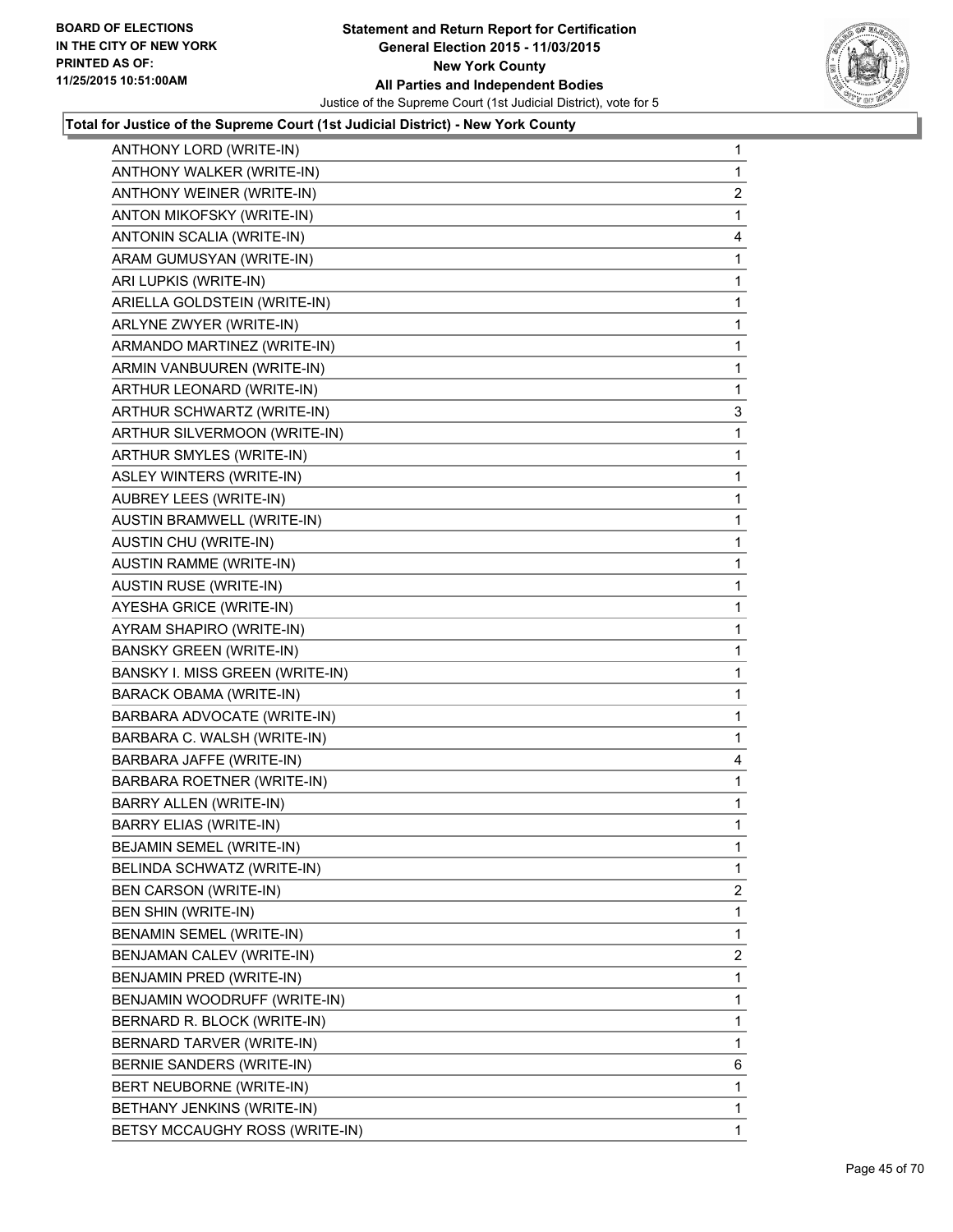

| BETTY ANN FALLETTA (WRITE-IN)      | 1                       |
|------------------------------------|-------------------------|
| BEYONCE KNOWLES (WRITE-IN)         | 1                       |
| BIG MIKE (WRITE-IN)                | 1                       |
| BILL BRADLEY (WRITE-IN)            | 1                       |
| BILL BRATTON (WRITE-IN)            | $\overline{\mathbf{c}}$ |
| BILL CLINTON (WRITE-IN)            | 1                       |
| BILL DE BLASIO (WRITE-IN)          | 3                       |
| BILL KATCHER (WRITE-IN)            | 1                       |
| BILL MOROZ (WRITE-IN)              | 1                       |
| BILL PERKINS (WRITE-IN)            | 1                       |
| BILL SALSZO (WRITE-IN)             | 1                       |
| BILL SHORT (WRITE-IN)              | 1                       |
| BILL TAZOR (WRITE-IN)              | 1                       |
| BLAIR FENSTERSTOCK (WRITE-IN)      | 1                       |
| <b>BLAKE FINTZ (WRITE-IN)</b>      | $\overline{2}$          |
| <b>BLOSSOM CORYAT (WRITE-IN)</b>   | 1                       |
| <b>BOB MORGAN (WRITE-IN)</b>       | 1                       |
| BOB STROUGO (WRITE-IN)             | 1                       |
| <b>BOB TURNER (WRITE-IN)</b>       | 1                       |
| <b>BOBA FETT (WRITE-IN)</b>        | 1                       |
| <b>BOBBIE BATISTA (WRITE-IN)</b>   | 1                       |
| <b>BOBBIE SUE DUTCH (WRITE-IN)</b> | 1                       |
| <b>BOBBY KOLIN (WRITE-IN)</b>      | 1                       |
| <b>BONNIE GOULD (WRITE-IN)</b>     | 1                       |
| <b>BONNIE HARPER (WRITE-IN)</b>    | 1                       |
| BOVI PACE RONSEY (WRITE-IN)        | 1                       |
| BRAD LANDER (WRITE-IN)             | 1                       |
| BRAD VOGEL (WRITE-IN)              | 1                       |
| <b>BRADLEY ELI (WRITE-IN)</b>      | 1                       |
| <b>BRANDT GOLDSTEIN (WRITE-IN)</b> | 1                       |
| <b>BRAULIO VILLAR (WRITE-IN)</b>   | 1                       |
| <b>BRAYDEN SERPHOS (WRITE-IN)</b>  | 1                       |
| <b>BRENDAN KENNY (WRITE-IN)</b>    | 1                       |
| BRENT CHILDERHOSE (WRITE-IN)       | 1                       |
| BRET DELAIRE (WRITE-IN)            | 1                       |
| <b>BRETT AIKEN (WRITE-IN)</b>      | 1                       |
| BRETT JOSHPE (WRITE-IN)            | $\overline{2}$          |
| BRIAN DAVID MOONEY (WRITE-IN)      | 1                       |
| BRIAN KRIST (WRITE-IN)             | 1                       |
| BRIAN KROGMAN (WRITE-IN)           | 1                       |
| BRIAN LEHRER (WRITE-IN)            | 1                       |
| BRIAN LEVY (WRITE-IN)              | 1                       |
| BRIAN MORGENSTERN (WRITE-IN)       | 1                       |
| BRIAN QUILTER (WRITE-IN)           | 1                       |
| BRIAN SMITH (WRITE-IN)             | 1                       |
| <b>BRUCE DICICCO (WRITE-IN)</b>    | 1                       |
|                                    |                         |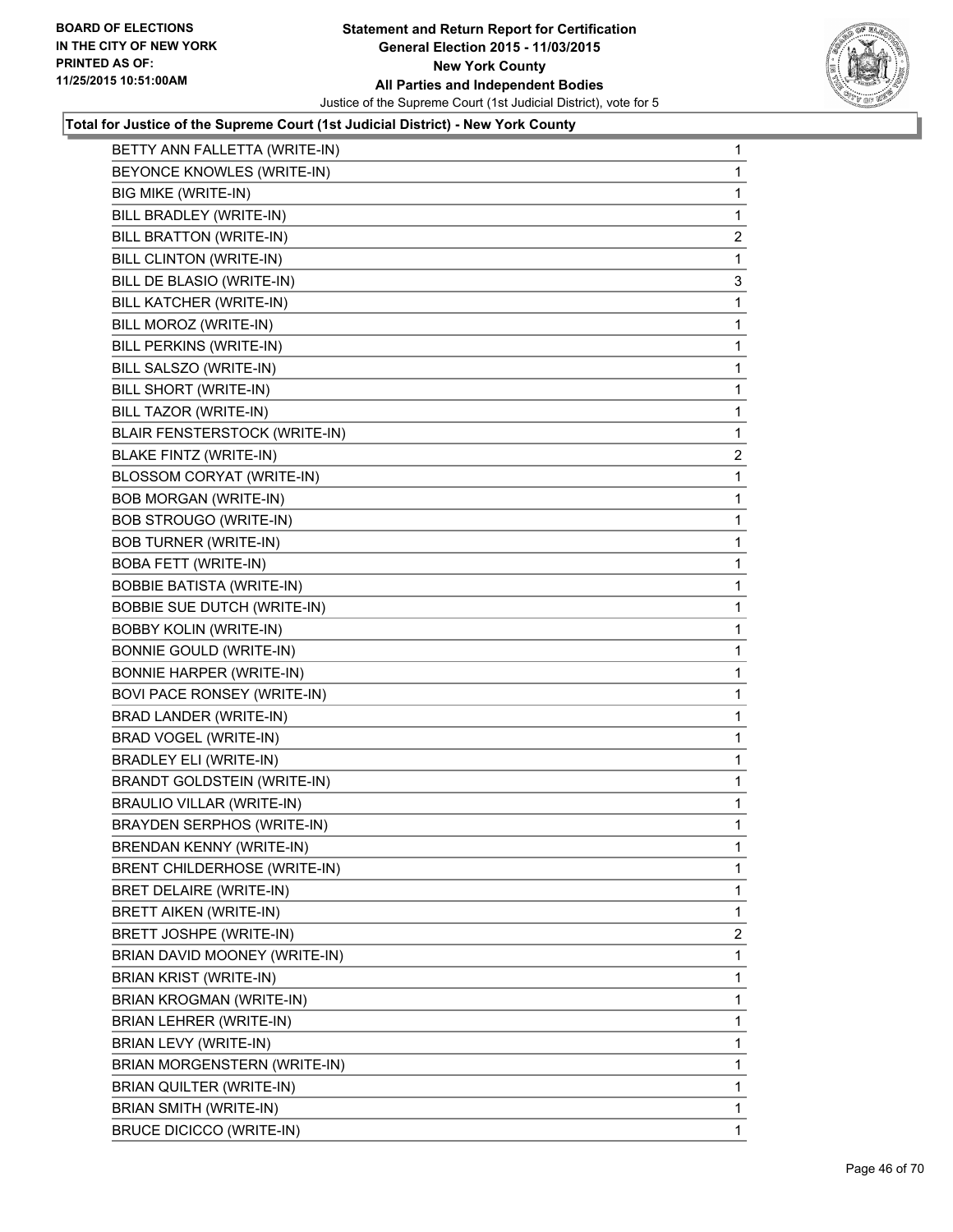

| <b>BRUCE ROSEN (WRITE-IN)</b><br><b>BRUCE WAYNE (WRITE-IN)</b><br><b>BUD MCKALE (WRITE-IN)</b><br>BURTOLO COLON (WRITE-IN)<br>CABOT MARKS (WRITE-IN)<br>CAILLEY FRANK- LEHRCA (WRITE-IN)<br>CALDWALD DOLAN (WRITE-IN)<br>CAMILE FLETCHER (WRITE-IN)<br>CAMILE MONTAQUE (WRITE-IN)<br>CAMILLE WILLIAMS (WRITE-IN)<br>CARL MCCALL (WRITE-IN)<br>CARL PARRAN (WRITE-IN)<br>CAROL DEMECH (WRITE-IN)<br>CAROL EDMEAD (WRITE-IN)<br>CAROLE SCLAR (WRITE-IN)<br>CAROLYN CONABOY (WRITE-IN)<br>CAROLYN RICHMOND (WRITE-IN)<br>CAS HOLLOWAY (WRITE-IN)<br>CASEY ANIS (WRITE-IN)<br>CATHERINE GRAD (WRITE-IN)<br>CATHERINE LEWIS MCMILLAN (WRITE-IN)<br>CATHY L. GRUHN (WRITE-IN)<br>CATHY STEXYART (WRITE-IN)<br>CESAR SUAREZ (WRITE-IN)<br>CHARLE UDOTT (WRITE-IN)<br>CHARLES COLEMAN III (WRITE-IN)<br>CHARLES E. DORKEY III (WRITE-IN)<br>CHARLES E. HUGHES (WRITE-IN)<br>CHARLES EDWARD CASE (WRITE-IN)<br>CHARLES KELLERT (WRITE-IN)<br>CHARLES RANGEL (WRITE-IN)<br>CHARLES SCHUMER (WRITE-IN)<br>CHARLES STURCKEN (WRITE-IN)<br>CHARLES TAIBI (WRITE-IN)<br>CHARLIE HEBDO (WRITE-IN)<br>CHARLIE RANGEL (WRITE-IN)<br>CHCARENS ORSLAND (WRITE-IN)<br>CHIRIS MILES (WRITE-IN)<br>CHRIS BARLOW (WRITE-IN)<br>CHRIS CHIRSTIE (WRITE-IN)<br>CHRIS CLARK (WRITE-IN)<br>CHRIS G. MURRAY (WRITE-IN)<br>CHRIS REID (WRITE-IN)<br>CHRIS RHODENBAUGH (WRITE-IN) | <b>BRUCE MOND (WRITE-IN)</b> | 1              |
|----------------------------------------------------------------------------------------------------------------------------------------------------------------------------------------------------------------------------------------------------------------------------------------------------------------------------------------------------------------------------------------------------------------------------------------------------------------------------------------------------------------------------------------------------------------------------------------------------------------------------------------------------------------------------------------------------------------------------------------------------------------------------------------------------------------------------------------------------------------------------------------------------------------------------------------------------------------------------------------------------------------------------------------------------------------------------------------------------------------------------------------------------------------------------------------------------------------------------------------------------------------------------------------------------------------------------------------------------|------------------------------|----------------|
|                                                                                                                                                                                                                                                                                                                                                                                                                                                                                                                                                                                                                                                                                                                                                                                                                                                                                                                                                                                                                                                                                                                                                                                                                                                                                                                                                    |                              | $\mathbf{1}$   |
|                                                                                                                                                                                                                                                                                                                                                                                                                                                                                                                                                                                                                                                                                                                                                                                                                                                                                                                                                                                                                                                                                                                                                                                                                                                                                                                                                    |                              | 4              |
|                                                                                                                                                                                                                                                                                                                                                                                                                                                                                                                                                                                                                                                                                                                                                                                                                                                                                                                                                                                                                                                                                                                                                                                                                                                                                                                                                    |                              | 1              |
|                                                                                                                                                                                                                                                                                                                                                                                                                                                                                                                                                                                                                                                                                                                                                                                                                                                                                                                                                                                                                                                                                                                                                                                                                                                                                                                                                    |                              | 1              |
|                                                                                                                                                                                                                                                                                                                                                                                                                                                                                                                                                                                                                                                                                                                                                                                                                                                                                                                                                                                                                                                                                                                                                                                                                                                                                                                                                    |                              | 1              |
|                                                                                                                                                                                                                                                                                                                                                                                                                                                                                                                                                                                                                                                                                                                                                                                                                                                                                                                                                                                                                                                                                                                                                                                                                                                                                                                                                    |                              | 1              |
|                                                                                                                                                                                                                                                                                                                                                                                                                                                                                                                                                                                                                                                                                                                                                                                                                                                                                                                                                                                                                                                                                                                                                                                                                                                                                                                                                    |                              | 1              |
|                                                                                                                                                                                                                                                                                                                                                                                                                                                                                                                                                                                                                                                                                                                                                                                                                                                                                                                                                                                                                                                                                                                                                                                                                                                                                                                                                    |                              | 1              |
|                                                                                                                                                                                                                                                                                                                                                                                                                                                                                                                                                                                                                                                                                                                                                                                                                                                                                                                                                                                                                                                                                                                                                                                                                                                                                                                                                    |                              | 1              |
|                                                                                                                                                                                                                                                                                                                                                                                                                                                                                                                                                                                                                                                                                                                                                                                                                                                                                                                                                                                                                                                                                                                                                                                                                                                                                                                                                    |                              | 1              |
|                                                                                                                                                                                                                                                                                                                                                                                                                                                                                                                                                                                                                                                                                                                                                                                                                                                                                                                                                                                                                                                                                                                                                                                                                                                                                                                                                    |                              | 1              |
|                                                                                                                                                                                                                                                                                                                                                                                                                                                                                                                                                                                                                                                                                                                                                                                                                                                                                                                                                                                                                                                                                                                                                                                                                                                                                                                                                    |                              | 1              |
|                                                                                                                                                                                                                                                                                                                                                                                                                                                                                                                                                                                                                                                                                                                                                                                                                                                                                                                                                                                                                                                                                                                                                                                                                                                                                                                                                    |                              | 1              |
|                                                                                                                                                                                                                                                                                                                                                                                                                                                                                                                                                                                                                                                                                                                                                                                                                                                                                                                                                                                                                                                                                                                                                                                                                                                                                                                                                    |                              | 1              |
|                                                                                                                                                                                                                                                                                                                                                                                                                                                                                                                                                                                                                                                                                                                                                                                                                                                                                                                                                                                                                                                                                                                                                                                                                                                                                                                                                    |                              | 1              |
|                                                                                                                                                                                                                                                                                                                                                                                                                                                                                                                                                                                                                                                                                                                                                                                                                                                                                                                                                                                                                                                                                                                                                                                                                                                                                                                                                    |                              | 1              |
|                                                                                                                                                                                                                                                                                                                                                                                                                                                                                                                                                                                                                                                                                                                                                                                                                                                                                                                                                                                                                                                                                                                                                                                                                                                                                                                                                    |                              | 1              |
|                                                                                                                                                                                                                                                                                                                                                                                                                                                                                                                                                                                                                                                                                                                                                                                                                                                                                                                                                                                                                                                                                                                                                                                                                                                                                                                                                    |                              | 1              |
|                                                                                                                                                                                                                                                                                                                                                                                                                                                                                                                                                                                                                                                                                                                                                                                                                                                                                                                                                                                                                                                                                                                                                                                                                                                                                                                                                    |                              | 1              |
|                                                                                                                                                                                                                                                                                                                                                                                                                                                                                                                                                                                                                                                                                                                                                                                                                                                                                                                                                                                                                                                                                                                                                                                                                                                                                                                                                    |                              | 1              |
|                                                                                                                                                                                                                                                                                                                                                                                                                                                                                                                                                                                                                                                                                                                                                                                                                                                                                                                                                                                                                                                                                                                                                                                                                                                                                                                                                    |                              | 1              |
|                                                                                                                                                                                                                                                                                                                                                                                                                                                                                                                                                                                                                                                                                                                                                                                                                                                                                                                                                                                                                                                                                                                                                                                                                                                                                                                                                    |                              | 1              |
|                                                                                                                                                                                                                                                                                                                                                                                                                                                                                                                                                                                                                                                                                                                                                                                                                                                                                                                                                                                                                                                                                                                                                                                                                                                                                                                                                    |                              | 1              |
|                                                                                                                                                                                                                                                                                                                                                                                                                                                                                                                                                                                                                                                                                                                                                                                                                                                                                                                                                                                                                                                                                                                                                                                                                                                                                                                                                    |                              | 1              |
|                                                                                                                                                                                                                                                                                                                                                                                                                                                                                                                                                                                                                                                                                                                                                                                                                                                                                                                                                                                                                                                                                                                                                                                                                                                                                                                                                    |                              | 1              |
|                                                                                                                                                                                                                                                                                                                                                                                                                                                                                                                                                                                                                                                                                                                                                                                                                                                                                                                                                                                                                                                                                                                                                                                                                                                                                                                                                    |                              | 1              |
|                                                                                                                                                                                                                                                                                                                                                                                                                                                                                                                                                                                                                                                                                                                                                                                                                                                                                                                                                                                                                                                                                                                                                                                                                                                                                                                                                    |                              | 1              |
|                                                                                                                                                                                                                                                                                                                                                                                                                                                                                                                                                                                                                                                                                                                                                                                                                                                                                                                                                                                                                                                                                                                                                                                                                                                                                                                                                    |                              | 1              |
|                                                                                                                                                                                                                                                                                                                                                                                                                                                                                                                                                                                                                                                                                                                                                                                                                                                                                                                                                                                                                                                                                                                                                                                                                                                                                                                                                    |                              | 1              |
|                                                                                                                                                                                                                                                                                                                                                                                                                                                                                                                                                                                                                                                                                                                                                                                                                                                                                                                                                                                                                                                                                                                                                                                                                                                                                                                                                    |                              | 1              |
|                                                                                                                                                                                                                                                                                                                                                                                                                                                                                                                                                                                                                                                                                                                                                                                                                                                                                                                                                                                                                                                                                                                                                                                                                                                                                                                                                    |                              | 1              |
|                                                                                                                                                                                                                                                                                                                                                                                                                                                                                                                                                                                                                                                                                                                                                                                                                                                                                                                                                                                                                                                                                                                                                                                                                                                                                                                                                    |                              | 1              |
|                                                                                                                                                                                                                                                                                                                                                                                                                                                                                                                                                                                                                                                                                                                                                                                                                                                                                                                                                                                                                                                                                                                                                                                                                                                                                                                                                    |                              | 1              |
|                                                                                                                                                                                                                                                                                                                                                                                                                                                                                                                                                                                                                                                                                                                                                                                                                                                                                                                                                                                                                                                                                                                                                                                                                                                                                                                                                    |                              | 1              |
|                                                                                                                                                                                                                                                                                                                                                                                                                                                                                                                                                                                                                                                                                                                                                                                                                                                                                                                                                                                                                                                                                                                                                                                                                                                                                                                                                    |                              | 1              |
|                                                                                                                                                                                                                                                                                                                                                                                                                                                                                                                                                                                                                                                                                                                                                                                                                                                                                                                                                                                                                                                                                                                                                                                                                                                                                                                                                    |                              | 1              |
|                                                                                                                                                                                                                                                                                                                                                                                                                                                                                                                                                                                                                                                                                                                                                                                                                                                                                                                                                                                                                                                                                                                                                                                                                                                                                                                                                    |                              | 1              |
|                                                                                                                                                                                                                                                                                                                                                                                                                                                                                                                                                                                                                                                                                                                                                                                                                                                                                                                                                                                                                                                                                                                                                                                                                                                                                                                                                    |                              | 1              |
|                                                                                                                                                                                                                                                                                                                                                                                                                                                                                                                                                                                                                                                                                                                                                                                                                                                                                                                                                                                                                                                                                                                                                                                                                                                                                                                                                    |                              | 1              |
|                                                                                                                                                                                                                                                                                                                                                                                                                                                                                                                                                                                                                                                                                                                                                                                                                                                                                                                                                                                                                                                                                                                                                                                                                                                                                                                                                    |                              | $\overline{2}$ |
|                                                                                                                                                                                                                                                                                                                                                                                                                                                                                                                                                                                                                                                                                                                                                                                                                                                                                                                                                                                                                                                                                                                                                                                                                                                                                                                                                    |                              | 1              |
|                                                                                                                                                                                                                                                                                                                                                                                                                                                                                                                                                                                                                                                                                                                                                                                                                                                                                                                                                                                                                                                                                                                                                                                                                                                                                                                                                    |                              | 1              |
|                                                                                                                                                                                                                                                                                                                                                                                                                                                                                                                                                                                                                                                                                                                                                                                                                                                                                                                                                                                                                                                                                                                                                                                                                                                                                                                                                    |                              | 1              |
|                                                                                                                                                                                                                                                                                                                                                                                                                                                                                                                                                                                                                                                                                                                                                                                                                                                                                                                                                                                                                                                                                                                                                                                                                                                                                                                                                    |                              | 1              |
|                                                                                                                                                                                                                                                                                                                                                                                                                                                                                                                                                                                                                                                                                                                                                                                                                                                                                                                                                                                                                                                                                                                                                                                                                                                                                                                                                    | CHRIS STAPLES (WRITE-IN)     | $\mathbf{1}$   |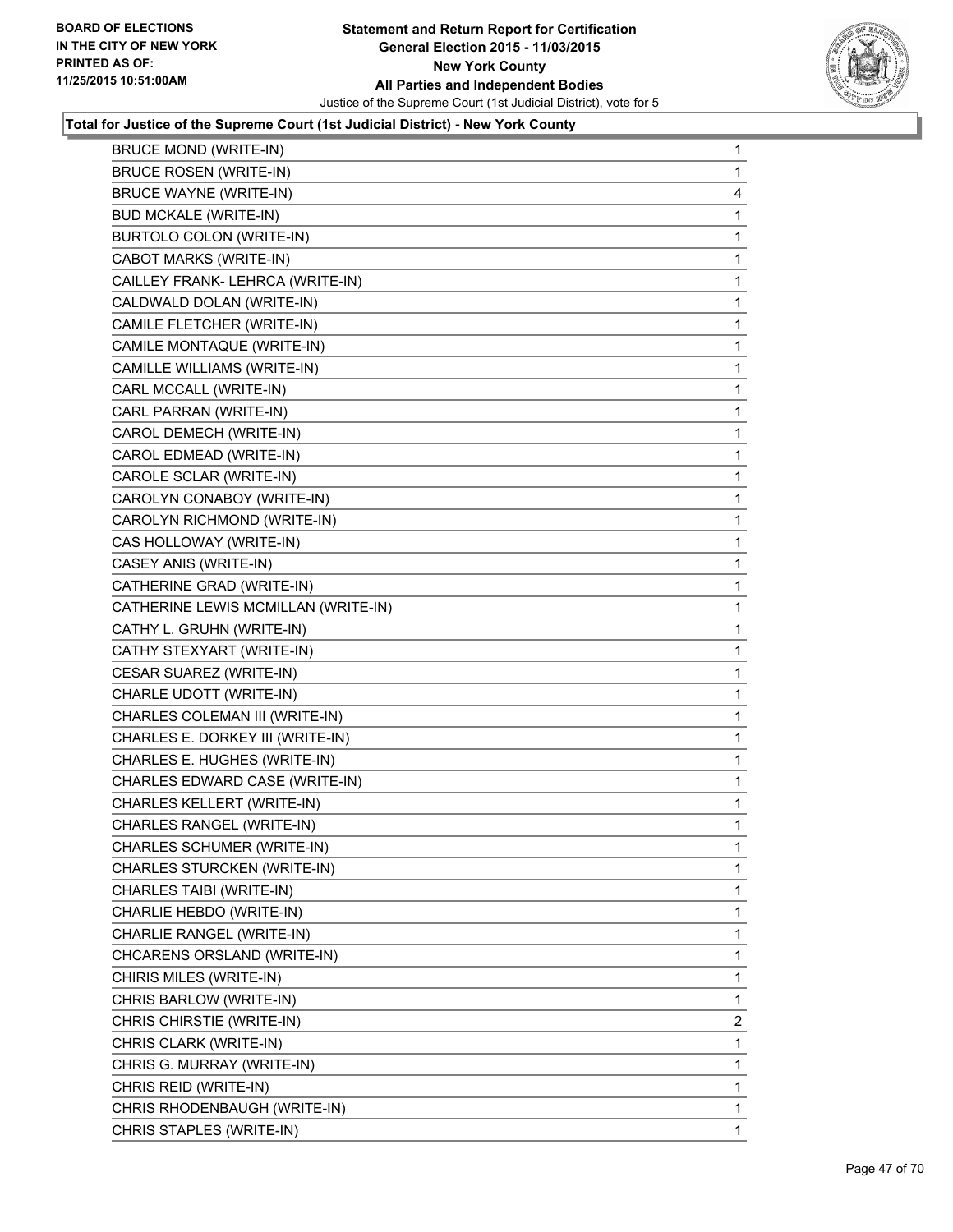

| CHRIS STEIN (WRITE-IN)            | 1              |
|-----------------------------------|----------------|
| CHRIS STRATAKIS (WRITE-IN)        | 1              |
| CHRISTIAN BECKER (WRITE-IN)       | 1              |
| CHRISTINA DJORDJEVICH (WRITE-IN)  | 1              |
| CHRISTINE ANNECHINO (WRITE-IN)    | 2              |
| CHRISTINE QUINN (WRITE-IN)        | 1              |
| CHRISTOPHER A. JETER (WRITE-IN)   | 1              |
| CHRISTOPHER B. GARVEY (WRITE-IN)  | 1              |
| CHRISTOPHER BASTARDI (WRITE-IN)   | 1              |
| CHRISTOPHER BERG (WRITE-IN)       | 1              |
| CHRISTOPHER CANTWELL (WRITE-IN)   | 1              |
| CHRISTOPHER MACDOUGAL (WRITE-IN)  | 1              |
| CHRISTOPHER P. REGAN (WRITE-IN)   | 1              |
| CHRISTOPHER REID (WRITE-IN)       | 1              |
| CHUCK BARTELT (WRITE-IN)          | 1              |
| CINDY WADE (WRITE-IN)             | 1              |
| CLAIRE STOTTLEMYER (WRITE-IN)     | 1              |
| CLARA CHUNG (WRITE-IN)            | 1              |
| CLARE BRODY (WRITE-IN)            | 1              |
| CLARENCE DARROW (WRITE-IN)        | 1              |
| <b>CLARENCE THOMAS (WRITE-IN)</b> | 2              |
| CLARK KENT (WRITE-IN)             | $\overline{2}$ |
| CLAUDE MILLMAN (WRITE-IN)         | 1              |
| COREY SHOOCK (WRITE-IN)           | 2              |
| CRAIG DORAN (WRITE-IN)            | 1              |
| CURTIS SLIWA (WRITE-IN)           | 2              |
| CUTLIN BRONNER (WRITE-IN)         | 1              |
| D. CAMERON MOXLEY (WRITE-IN)      | 1              |
| DAISY DANG (WRITE-IN)             | 1              |
| DALE ROBERTS (WRITE-IN)           | 1              |
| DAMIEN KERAN (WRITE-IN)           | 1              |
| DAN ARSHACK (WRITE-IN)            | 1              |
| DAN DONOVAN (WRITE-IN)            | 1              |
| DAN SOULELES (WRITE-IN)           | 1              |
| DANA HOCKENBURG - BING (WRITE-IN) | 1              |
| DANIEL A PETROFF (WRITE-IN)       | 1              |
| DANIEL ALTERMAN (WRITE-IN)        | 1              |
| DANIEL CONVISER (WRITE-IN)        | 1              |
| DANIEL GARODNICK (WRITE-IN)       | 1              |
| DANIEL ISAACS (WRITE-IN)          | 1              |
| DANIEL J. KOOB (WRITE-IN)         | 1              |
| DANIEL LIPSMAN (WRITE-IN)         | 1              |
|                                   |                |
| DANIEL M SEMEL (WRITE-IN)         | 1              |
| DANIEL PAUL-MARTIN (WRITE-IN)     | 1              |
| DANIEL PETROFF (WRITE-IN)         | 1              |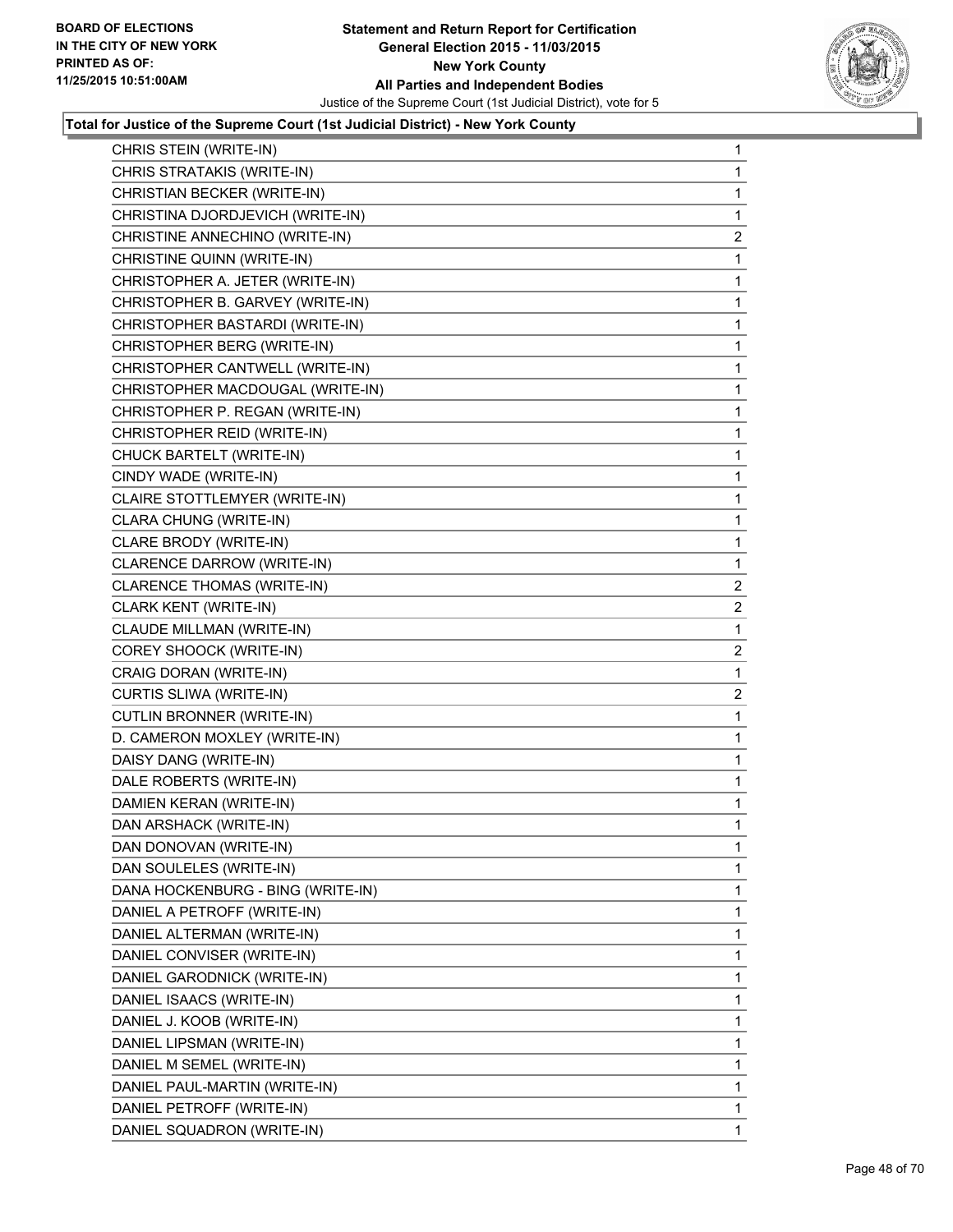

| DARA GALA CATOS (WRITE-IN)        | 1  |
|-----------------------------------|----|
| DARROW WOOD (WRITE-IN)            | 1  |
| DARSHANE G. LOPEZ (WRITE-IN)      | 1  |
| DAVID ARCEMENT (WRITE-IN)         | 1  |
| DAVID BAILY (WRITE-IN)            | 1  |
| DAVID BOWIE (WRITE-IN)            | 1  |
| DAVID CASAVIS (WRITE-IN)          | 10 |
| DAVID D. STRACHAN JR. (WRITE-IN)  | 1  |
| DAVID DINKINS (WRITE-IN)          | 3  |
| DAVID FRIEDMAN (WRITE-IN)         | 1  |
| DAVID FRUM (WRITE-IN)             | 1  |
| DAVID GETZ (WRITE-IN)             | 1  |
| DAVID GODIN (WRITE-IN)            | 1  |
| DAVID J. FAULKNER (WRITE-IN)      | 1  |
| DAVID JAROSCAWICZ (WRITE-IN)      | 1  |
| DAVID KOLODNEY (WRITE-IN)         | 1  |
| DAVID M. COHN (WRITE-IN)          | 1  |
| DAVID PATTERSON (WRITE-IN)        | 2  |
| DAVID ROSA (WRITE-IN)             | 1  |
| DAVID SACK (WRITE-IN)             | 2  |
| DAVID SILVA (WRITE-IN)            | 1  |
| DAVID SINOA (WRITE-IN)            | 1  |
| DAVID SPIES (WRITE-IN)            | 1  |
| DAVID TOLCHIN (WRITE-IN)          | 1  |
| DAVID WALLACE (WRITE-IN)          | 1  |
| DAWN SANDOW (WRITE-IN)            | 1  |
| DEANNA BARLOW (WRITE-IN)          | 1  |
| DEBBIE HARRY (WRITE-IN)           | 1  |
| DEBORAH LAUTER (WRITE-IN)         | 1  |
| DEBORAH POULOS (WRITE-IN)         | 1  |
| DECLAN GOMEZ (WRITE-IN)           | 1  |
| DENIS G. KELLY (WRITE-IN)         | 1  |
| DENISE HAYWARD (WRITE-IN)         | 1  |
| DENISE MIRANDA (WRITE-IN)         | 1  |
| DENNIS GEISEL (WRITE-IN)          | 1  |
| <b>DENNIS HAMMILL (WRITE-IN)</b>  | 1  |
| DENNIS WEINER (WRITE-IN)          | 1  |
| DENNISON YOUNG (WRITE-IN)         | 1  |
| DENNISON YOUNG, JR. (WRITE-IN)    | 1  |
| DEREK CHAMPAGNE (WRITE-IN)        | 1  |
| DEREK JETER (WRITE-IN)            | 1  |
| DIANA PRINCE (WRITE-IN)           | 1  |
| DIANE KINNERET GRAYSON (WRITE-IN) | 1  |
| DIANE LACEY-WINLEY (WRITE-IN)     | 1  |
| DINO LAVERGHETTA (WRITE-IN)       | 1  |
| DIOGENES MEJ (WRITE-IN)           | 1  |
|                                   |    |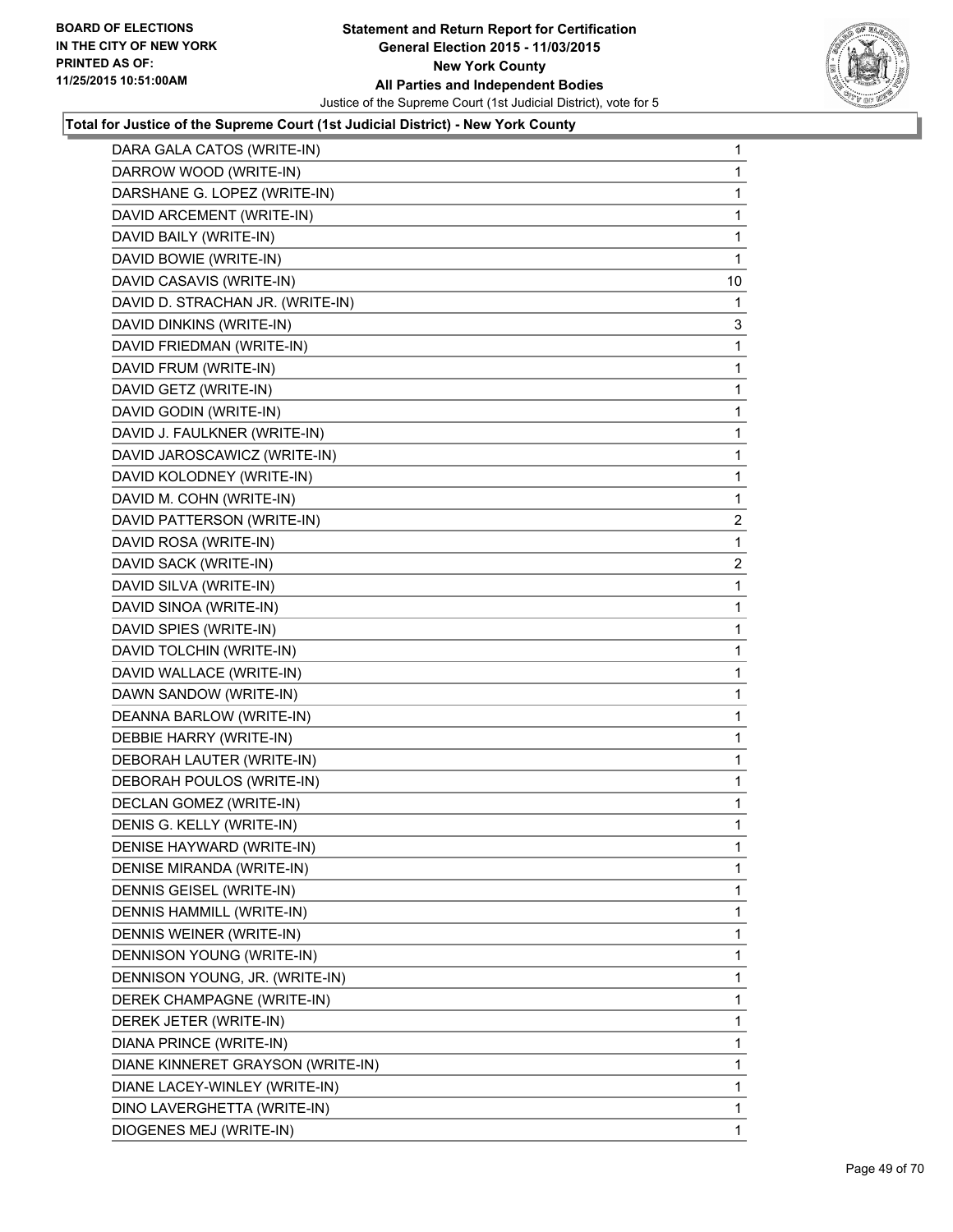

| DJ SNAKE (WRITE-IN)                | 1              |
|------------------------------------|----------------|
| DOE REIM (WRITE-IN)                | 1              |
| DOMINIC CHIARIELLA (WRITE-IN)      | 1              |
| DON ARSHACK (WRITE-IN)             | 1              |
| DON FAGGEN (WRITE-IN)              | 1              |
| DON MCAUOY (WRITE-IN)              | 1              |
| DON VAN VLIET (WRITE-IN)           | 1              |
| DONALD HAY (WRITE-IN)              | 1              |
| DONALD J. TOUMEY (WRITE-IN)        | 1              |
| DONALD TRUMP (WRITE-IN)            | 29             |
| DONALD V. MURRAY (WRITE-IN)        | 1              |
| DORENE MALLON (WRITE-IN)           | 1              |
| DORIS LING-COHAN (WRITE-IN)        | 1              |
| DOUGLAS KELLNER (WRITE-IN)         | 1              |
| DOUGLAS LONDON (WRITE-IN)          | 1              |
| DOUGLAS WEIR (WRITE-IN)            | 1              |
| E FYALA KAPLOUN (WRITE-IN)         | 1              |
| EARL AERETOLA (WRITE-IN)           | 1              |
| EARL MONROE (WRITE-IN)             | 1              |
| EARL WARREN (WRITE-IN)             | $\overline{2}$ |
| EARLY HOWARD (WRITE-IN)            | 1              |
| EARTHA KITT (WRITE-IN)             | 1              |
| ED COX (WRITE-IN)                  | 2              |
| ED FACCIO (WRITE-IN)               | 1              |
| ED JONES (WRITE-IN)                | 1              |
| ED KROUITY (WRITE-IN)              | 1              |
| ED MEESE (WRITE-IN)                | 1              |
| ED POTTER (WRITE-IN)               | 1              |
| EDDIE VLASTO (WRITE-IN)            | 1              |
| EDWARD J. FILEMYR IV (WRITE-IN)    | 1              |
| EDWARD M. BRADY (WRITE-IN)         | 1              |
| EDWARD MCNALLY (WRITE-IN)          | 2              |
| EDWARD MECHMAN (WRITE-IN)          | 1              |
| EDWARD MISHUAN (WRITE-IN)          | 1              |
| EDWARD RUEDA (WRITE-IN)            | 1              |
| EDWARD SNOWDEN (WRITE-IN)          | $\mathbf{2}$   |
| EDWINA HAYWARD (WRITE-IN)          | 1              |
| EILEEN BUDD (WRITE-IN)             | 1              |
| ELI MANNING (WRITE-IN)             | 1              |
| ELIOT SPITZER (WRITE-IN)           | 1              |
| ELISABETH BENNET (WRITE-IN)        | 1              |
| ELISON DASHWOOD (WRITE-IN)         | 1              |
| ELIZABETH EILENDER (WRITE-IN)      | $\overline{2}$ |
| ELIZABETH HIGGINS (WRITE-IN)       | 1              |
| ELIZABETH LORRIS RITTER (WRITE-IN) | 1              |
| ELIZABETH MARIS (WRITE-IN)         | 1              |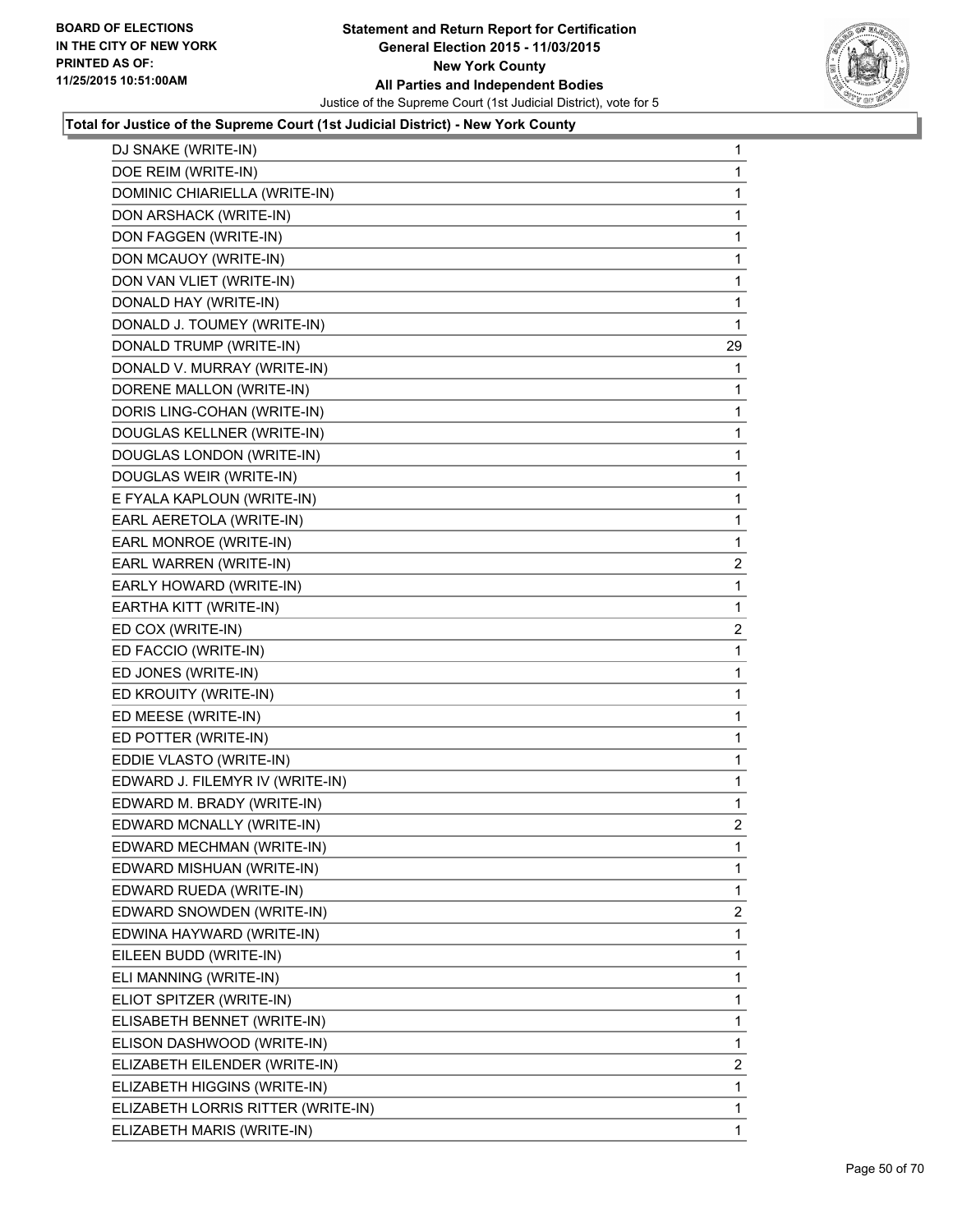

| ELIZABETH SALAZAR (WRITE-IN)          | 1              |
|---------------------------------------|----------------|
| ELIZABETH SANTEIX (WRITE-IN)          | 1              |
| ELIZABETH STEINER (WRITE-IN)          | 1              |
| ELIZABETH TERRELL (WRITE-IN)          | 1              |
| ELLEN SORRIN (WRITE-IN)               | 1              |
| ELLIOTT SPITZER (WRITE-IN)            | 1              |
| ELMER FRAZEE (WRITE-IN)               | 5              |
| ELMORE LEONARD (WRITE-IN)             | 1              |
| ELYSE LAZANSKY (WRITE-IN)             | 1              |
| EMANUEL CHOSAK (WRITE-IN)             | 1              |
| EMANUEL J. CHOSAK (WRITE-IN)          | 1              |
| EMILIE HEDAYU (WRITE-IN)              | 1              |
| EMILY HIGGINS (WRITE-IN)              | 1              |
| EMILY KERN (WRITE-IN)                 | 1              |
| EMILY RUBEN (WRITE-IN)                | 1              |
| EMMA WOODHOUSE (WRITE-IN)             | 1              |
| EMMETT SMITH (WRITE-IN)               | 1              |
| ENILIMO "MARTIN" DELUCA (WRITE-IN)    | 1              |
| EPHRAIM ROSENBAUM (WRITE-IN)          | 1              |
| ERAN FARBER (WRITE-IN)                | 1              |
| ERIC EICHENHOLTZ (WRITE-IN)           | 1              |
| ERIC HATZIMEUNOS (WRITE-IN)           | 1              |
| ERIC HENDEL (WRITE-IN)                | $\mathbf{1}$   |
| ERIC SEILER (WRITE-IN)                | 1              |
| ERIC STIEGLITZ (WRITE-IN)             | $\overline{a}$ |
| ERIK CASPERSON (WRITE-IN)             | 1              |
| ERIKA MCDANIEL EDWARDS (WRITE-IN)     | 1              |
| ESTELLE LAZARSON (WRITE-IN)           | 1              |
| ESTER LAZARSON (WRITE-IN)             | 1              |
| ETHAN GOLDSTEIN (WRITE-IN)            | 1              |
| ETHAN MARCAVICI (WRITE-IN)            | 1              |
| ETHAN V. FINNERAN (WRITE-IN)          | $\mathbf{1}$   |
| EUSIAH GRAY (WRITE-IN)                | 1              |
| EVAN DRUTMAN (WRITE-IN)               | 1              |
| EVAN MCNALLY (WRITE-IN)               | 1              |
| EVAN ROLK (WRITE-IN)                  | 1              |
| EVE MOSKOWITZ (WRITE-IN)              | 1              |
| FAITH SCHANER (WRITE-IN)              | 1              |
| FATIMA JIHADA (WRITE-IN)              | 1              |
| FELIX FRANKFURT (WRITE-IN)            | 1              |
| FERNANDO BOQUEZ (WRITE-IN)            | 1              |
| FILEEN HOLMES HAGGARDY (WRITE-IN)     | 1              |
| FLO KENNEDY (WRITE-IN)                | 1              |
| FORREST MAHHEIMER (WRITE-IN)          | 1              |
| FRAN HALPER (WRITE-IN)                | 1              |
|                                       | 1              |
| FRANCIS J. LONGOBARDI, III (WRITE-IN) |                |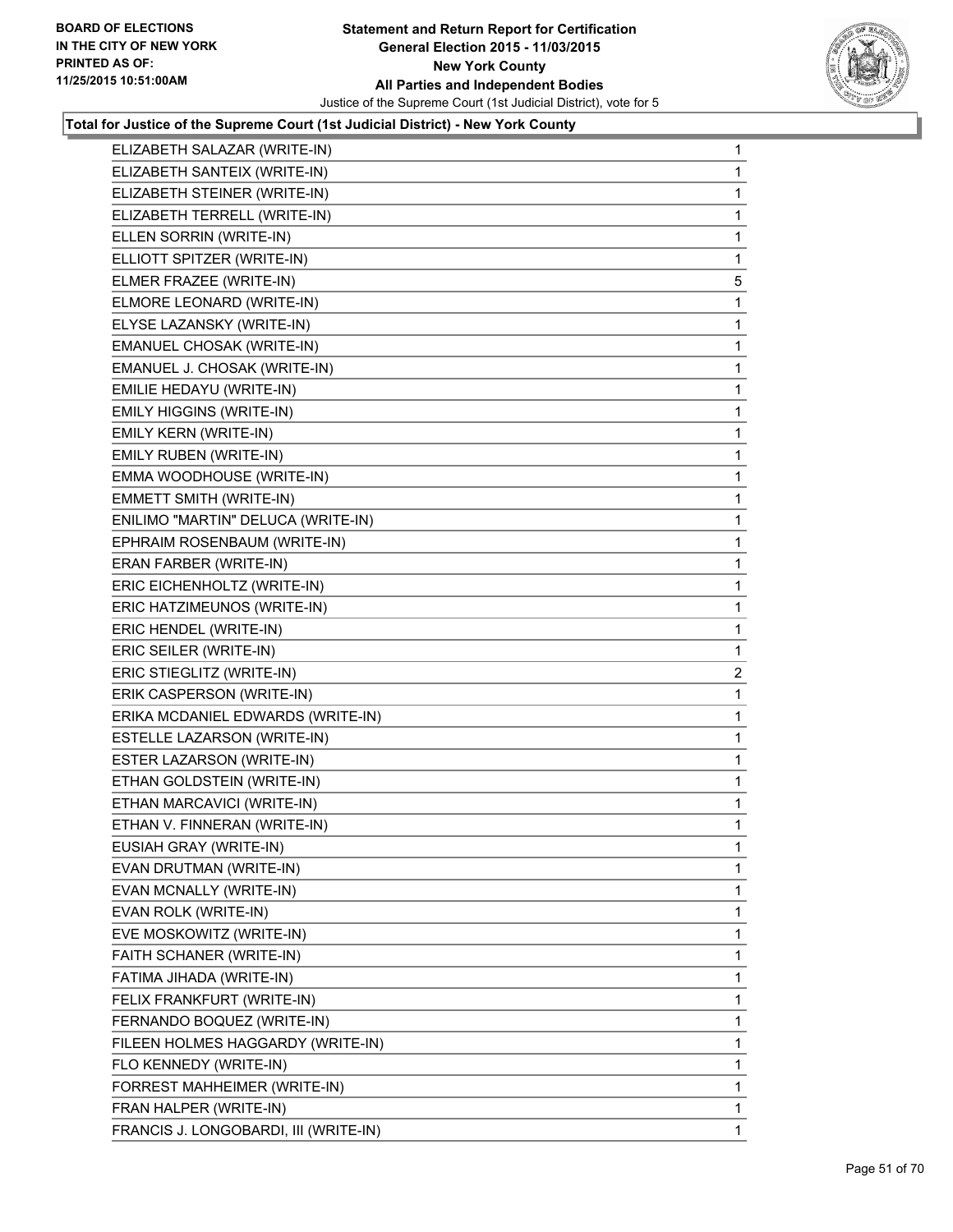

| FRANCIS MARTINE III (WRITE-IN)         | 1            |
|----------------------------------------|--------------|
| FRANCOS BRENNAN (WRITE-IN)             | 1            |
| FRANK FERRARO (WRITE-IN)               | 1            |
| FRANK HANDLEMAN (WRITE-IN)             | 1            |
| FRANK MURANO (WRITE-IN)                | 1            |
| FRANK NERVO (WRITE-IN)                 | 1            |
| FRANK SCALA (WRITE-IN)                 | 1            |
| FRANK SEDTA III (WRITE-IN)             | 1            |
| FRANK ZAPPA (WRITE-IN)                 | 1            |
| FRED SMITH (WRITE-IN)                  | 1            |
| FRED WISTOW (WRITE-IN)                 | 1            |
| FREDERIC UMANE (WRITE-IN)              | 4            |
| FREDRICK HAYEK (WRITE-IN)              | 1            |
| FRUIDA YOLHAVED FRIEDMAN (WRITE-IN)    | 1            |
| <b>GABRIEL AUGUST PANEK (WRITE-IN)</b> | 1            |
| GAIL D. COHEN (WRITE-IN)               | 1            |
| <b>GAIL R GREMS (WRITE-IN)</b>         | 1            |
| <b>GARY FERTMAN (WRITE-IN)</b>         | 1            |
| GARY MINDLIN (WRITE-IN)                | 1            |
| <b>GARY POPKIN (WRITE-IN)</b>          | 1            |
| <b>GATES MCFADDEN (WRITE-IN)</b>       | 1            |
| <b>GEORGE BENNETT (WRITE-IN)</b>       | 1            |
| GEORGE CLOONEY (WRITE-IN)              | 1            |
| <b>GEORGE KONTOGIANNIS (WRITE-IN)</b>  | 1            |
| GEORGE T. PETERS (WRITE-IN)            | 1            |
| GEORGE W. BUSH (WRITE-IN)              | $\mathbf{2}$ |
| <b>GEORGE WASHINGTON (WRITE-IN)</b>    | 1            |
| <b>GEORGE WHITE (WRITE-IN)</b>         | 1            |
| <b>GEORGE WILL (WRITE-IN)</b>          | 1            |
| <b>GHITA SCHWARZ (WRITE-IN)</b>        | 1            |
| GIFTY ASOMAH (WRITE-IN)                | 1            |
| GIL SANTAMORIUM (WRITE-IN)             | 1            |
| GILARY CLINTON (WRITE-IN)              | 1            |
| GILLIAN KRAMER (WRITE-IN)              | 1            |
| GINA COSTANZA (WRITE-IN)               | 1            |
| GINA HAWLEY (WRITE-IN)                 | 1            |
| GINNY EDWARDS (WRITE-IN)               | 1            |
| GLENN GRINDLINGER (WRITE-IN)           | 1            |
| <b>GLENN MITCHELL (WRITE-IN)</b>       | 1            |
| <b>GREG BERMAN (WRITE-IN)</b>          | 1            |
| GREG MATTEDON (WRITE-IN)               | 1            |
| GREGG M. BROWN (WRITE-IN)              | 1            |
| <b>GREGORIO MORALES (WRITE-IN)</b>     | 1            |
| GREGORY BOUSQUETTE (WRITE-IN)          | 1            |
| <b>GREGORY BRONNER (WRITE-IN)</b>      | 1            |
| <b>GREGORY LEHMAN (WRITE-IN)</b>       | $\mathbf{1}$ |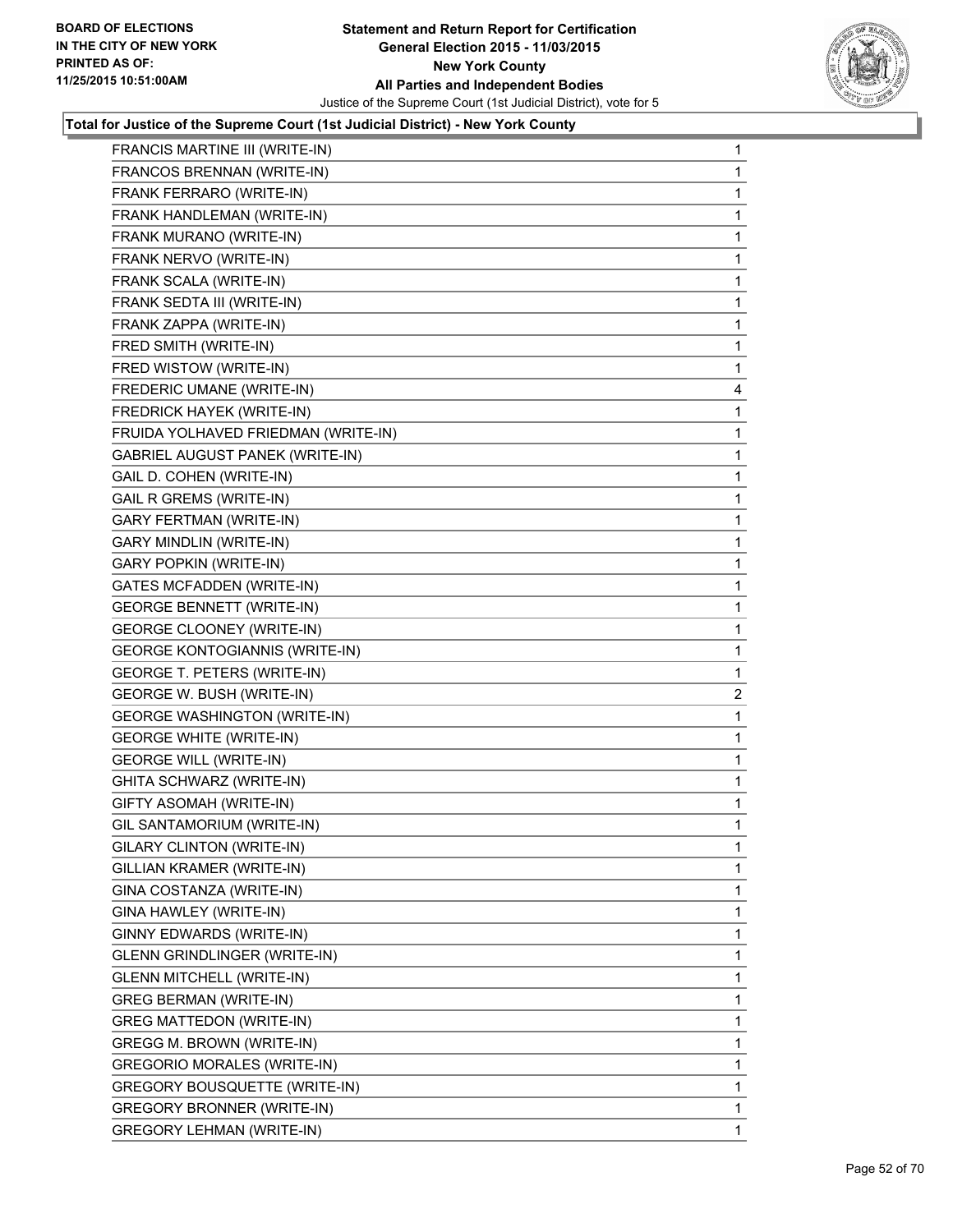

| <b>GREGORY SOUMAS (WRITE-IN)</b>      | 1            |
|---------------------------------------|--------------|
| GUILIARA CLINTO (WRITE-IN)            | 1            |
| HADLEY ARKES (WRITE-IN)               | 1            |
| HAL JORDAN (WRITE-IN)                 | 1            |
| HANK SPALLONE (WRITE-IN)              | 1            |
| HARD WELL (WRITE-IN)                  | 1            |
| HAROLD C. BORTON I (WRITE-IN)         | 1            |
| HAROLD CHARLES BORTON I (WRITE-IN)    | 1            |
| HAROLD DERINGO (WRITE-IN)             | 1            |
| HAROLD ZOID (WRITE-IN)                | 1            |
| HARON SHOHET (WRITE-IN)               | 1            |
| HARRY KRESKY (WRITE-IN)               | 1            |
| HARRY LEWIS (WRITE-IN)                | 1            |
| HEATH M. SHERMAN (WRITE-IN)           | 1            |
| HEATHER CANNADY (WRITE-IN)            | 1            |
| HEATHER FLYNN (WRITE-IN)              | 1            |
| HEATHER STRUCK (WRITE-IN)             | 1            |
| HELDENS OLIVER (WRITE-IN)             | 1            |
| HELEN HERMAN (WRITE-IN)               | 1            |
| HELEN LUKIEVIC (WRITE-IN)             | 1            |
| HELEN ONEHALL (WRITE-IN)              | 1            |
| HELENE JNANE (WRITE-IN)               | 30           |
| HELENE ZERA (WRITE-IN)                | 1            |
| HENRI BRESSON (WRITE-IN)              | 1            |
| HENRY CORNELL (WRITE-IN)              | 1            |
| HENRY MASS (WRITE-IN)                 | 1            |
| HERB LONDON (WRITE-IN)                | 1            |
| HILARY HASSLER (WRITE-IN)             | 1            |
| HILLARY CLINTON (WRITE-IN)            | 4            |
| HON. PATRICIA M. FILIBERTO (WRITE-IN) | 1            |
| HOWARD BAUM (WRITE-IN)                | $\mathbf{2}$ |
| HOWARD BENJAMIN STEINER (WRITE-IN)    | $\mathbf{1}$ |
| HOWARD K. AGRAN (WRITE-IN)            | 1            |
| HOWARD STEVN (WRITE-IN)               | 1            |
| HUGH FRANCIS (WRITE-IN)               | 1            |
| HUGH MACMENUS (WRITE-IN)              | 1            |
| HYMAN SILVERPLAD (WRITE-IN)           | 1            |
| IAN BOCEKO (WRITE-IN)                 | 1            |
| IGGY POP (WRITE-IN)                   | 1            |
| INES ROSALES (WRITE-IN)               | 1            |
| INEZ DICKENS (WRITE-IN)               | 1            |
| INNA AVRASINA (WRITE-IN)              | 1            |
| IRA DEMBROW (WRITE-IN)                | 1            |
| IRA SAIGER (WRITE-IN)                 | 1            |
| ISAAK DUZUTSKY (WRITE-IN)             | 1            |
| ISABEL JOHNSON (WRITE-IN)             | 1.           |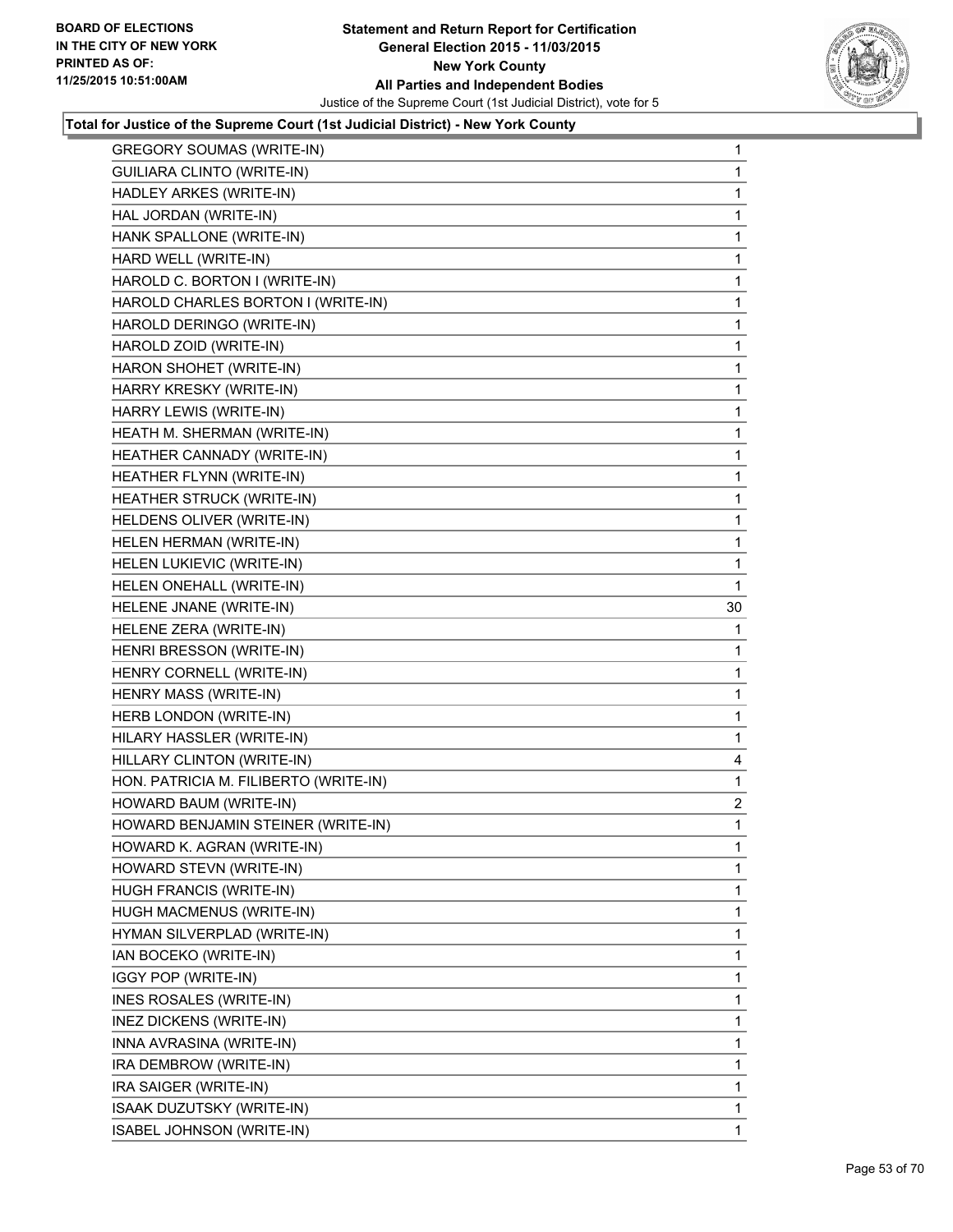

| JABRI M. VAUGHN (WRITE-IN)           | 1            |
|--------------------------------------|--------------|
| JACK RUCKER (WRITE-IN)               | 1            |
| JACKIE SALIT (WRITE-IN)              | 1            |
| JACOB DEGROM (WRITE-IN)              | 5            |
| JACOB SHER (WRITE-IN)                | 4            |
| JACQUELINE BLUALAQUA (WRITE-IN)      | 1            |
| JACQUELINE CAROL THOMPSON (WRITE-IN) | 1            |
| JAIME L. REGAN (WRITE-IN)            | 1            |
| JAMES A. GOLDSTEIN (WRITE-IN)        | 1            |
| JAMES AMLER ESQ. (WRITE-IN)          | 1            |
| JAMES BERMAN (WRITE-IN)              | 1            |
| JAMES BRESLIN (WRITE-IN)             | 1            |
| JAMES BURKE (WRITE-IN)               | 1            |
| JAMES C. MOSELY (WRITE-IN)           | 1            |
| JAMES DESILVA (WRITE-IN)             | 1            |
| JAMES FOORATT (WRITE-IN)             | 1            |
| JAMES FRYER (WRITE-IN)               | 1            |
| JAMES GUIDA (WRITE-IN)               | 1            |
| JAMES JOHNSON (WRITE-IN)             | 1            |
| JAMES JORDAN (WRITE-IN)              | 1            |
| JAMES KUSHNER (WRITE-IN)             | 1            |
| JAMES LEMONEDES (WRITE-IN)           | 1            |
| JAMES MADISON (WRITE-IN)             | 1            |
| JAMES MONROE (WRITE-IN)              | 1            |
| JAMES O'NEIL (WRITE-IN)              | 1            |
| JAMES P. GRAY (WRITE-IN)             | 1            |
| JAMES RHODES (WRITE-IN)              | 1            |
| JAMES SINAR (WRITE-IN)               | 1            |
| JAMIE E. CHOSAK (WRITE-IN)           | 1            |
| JAMILAH CLARK (WRITE-IN)             | 1            |
| JAN ESCHWIND (WRITE-IN)              | 1            |
| JANA LEVIN (WRITE-IN)                | 1            |
| JANE BLOW (WRITE-IN)                 | 1            |
| JANE DOE (WRITE-IN)                  | $\mathbf{2}$ |
| JANE SMITH (WRITE-IN)                | 1            |
| JANE SULLIVAN (WRITE-IN)             | 1            |
| JANET DIFIORE (WRITE-IN)             | 1            |
| JANET HAYES (WRITE-IN)               | 1            |
| JANICE DOONER (WRITE-IN)             | 1            |
| JANIS JOPLIN (WRITE-IN)              | 1            |
| JARED EVANS (WRITE-IN)               | 1            |
| JASIEL MEJIA (WRITE-IN)              | 1            |
| JASON LOWE (WRITE-IN)                | 1            |
| JASPER VAN SANTEN (WRITE-IN)         | 1            |
| JAVIER R. TAPIA (WRITE-IN)           | 1            |
| JAY DANKBERG (WRITE-IN)              | $\mathbf 1$  |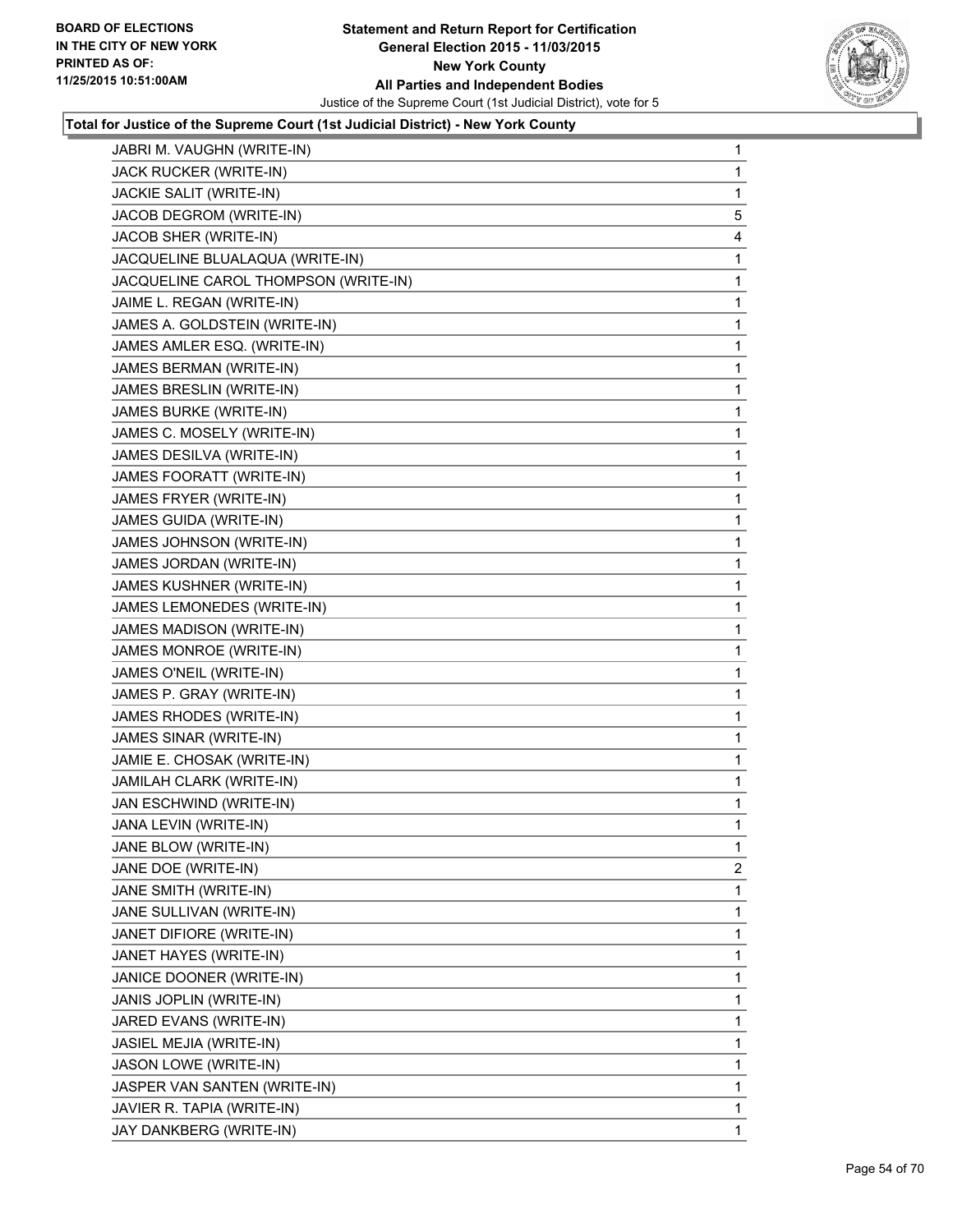

| JAY NEWMAN (WRITE-IN)                | 1              |
|--------------------------------------|----------------|
| JAYNE KIM (WRITE-IN)                 | 1              |
| JEAN SCHNEIDER (WRITE-IN)            | 1              |
| JEANETTE MORRISON (WRITE-IN)         | 1              |
| JEANNE PIRRO (WRITE-IN)              | 1              |
| JEB BUSH (WRITE-IN)                  | 1              |
| JEFF COLLINS (WRITE-IN)              | 1              |
| JEFF KAUFMAN (WRITE-IN)              | 1              |
| JEFF LICHTSTEIN (WRITE-IN)           | 1              |
| JEFF PRIORE (WRITE-IN)               | 1              |
| JEFF ROWLEY (WRITE-IN)               | 1              |
| JEFF STRYKER (WRITE-IN)              | 1              |
| JEFFERY TUCKER (WRITE-IN)            | 1              |
| JEFFRERY B. PETIGROW (WRITE-IN)      | 1              |
| JEFFREY CAMPISI (WRITE-IN)           | 1              |
| JEFFREY DAHMER (WRITE-IN)            | 1              |
| JEFFREY ROWLAND (WRITE-IN)           | 1              |
| JEFFREY S. GOLDENBERG (WRITE-IN)     | 1              |
| JENEIL BAMBERG (WRITE-IN)            | 1              |
| JENNIFER DAY (WRITE-IN)              | 1              |
| JEREMY CLARKSON (WRITE-IN)           | 1              |
| JEREMY GOULD (WRITE-IN)              | 1              |
| JEREMY RICHARDSON (WRITE-IN)         | 1              |
| JEREMY SCHIFFRES (WRITE-IN)          | 1              |
| JERRY GOKLMAN (WRITE-IN)             | 1              |
| JERRY NADLER (WRITE-IN)              | 1              |
| JESSE LARNER (WRITE-IN)              | 1              |
| JESSICA BAEZ (WRITE-IN)              | 1              |
| JILL STEIN (WRITE-IN)                | 1              |
| JIM COLE (WRITE-IN)                  | 1              |
| JIM WEBB (WRITE-IN)                  | 1              |
| JIMI HENDRIX (WRITE-IN)              | 1              |
| JIMMY CARTER (WRITE-IN)              | 1              |
| JIMMY FALLON (WRITE-IN)              | $\overline{2}$ |
| JIMMY MCMILLAN (WRITE-IN)            | $\overline{2}$ |
| JIN KIM (WRITE-IN)                   | 1              |
| JO ANN H. WHITEHORN (WRITE-IN)       | 1              |
| JOAN FIDEN (WRITE-IN)                | 1              |
| JOAN HENTH (WRITE-IN)                | 1              |
| JOAN LEVIN (WRITE-IN)                | 1              |
| JOANNA SHEERS SEIDENSTEIN (WRITE-IN) | 1              |
| JOB BLUTH (WRITE-IN)                 | 1              |
| JOE BLOW (WRITE-IN)                  | 1              |
| JOE BROWN (WRITE-IN)                 | 1              |
| JOE ESPESITO (WRITE-IN)              | 1              |
| JOE LHOTA (WRITE-IN)                 | $\mathbf{1}$   |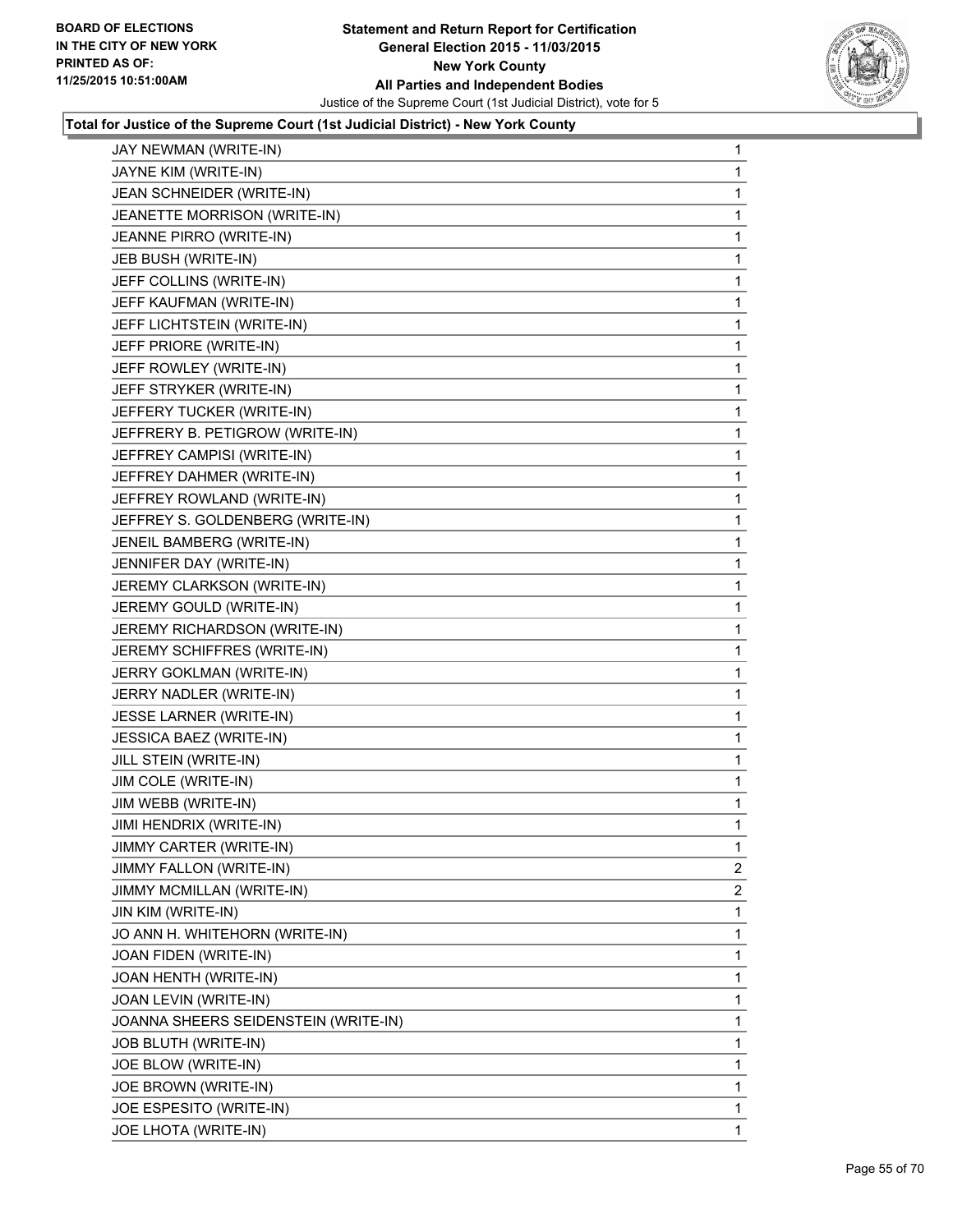

| JOE MASSE (WRITE-IN)            | 2              |
|---------------------------------|----------------|
| JOE REZNIK (WRITE-IN)           | 1              |
| JOE SULLIVAN (WRITE-IN)         | 1              |
| JOEL GREENBERG (WRITE-IN)       | 1              |
| JOEL S. HIRSCHTRITTI (WRITE-IN) | 1              |
| JOG FARRALL (WRITE-IN)          | 1              |
| JOHANNA GARCIA (WRITE-IN)       | 1              |
| JOHN ADAM (WRITE-IN)            | 1              |
| JOHN ALLEN (WRITE-IN)           | 1              |
| JOHN B GRIFFIN (WRITE-IN)       | 1              |
| JOHN B. COFFEY (WRITE-IN)       | 1              |
| JOHN BRODERICK (WRITE-IN)       | 1              |
| JOHN BURNETT (WRITE-IN)         | 7              |
| JOHN DOE (WRITE-IN)             | $\overline{2}$ |
| JOHN E CROWLEY (WRITE-IN)       | 1              |
| JOHN GROMADA (WRITE-IN)         | 1              |
| JOHN HIGGINS (WRITE-IN)         | 1              |
| JOHN J. CASLIN (WRITE-IN)       | 1              |
| JOHN JAY (WRITE-IN)             | $\overline{2}$ |
| JOHN JONES (WRITE-IN)           | 1              |
| JOHN JULES STEIN (WRITE-IN)     | 1              |
| JOHN KASICH (WRITE-IN)          | 1              |
| JOHN KLINE (WRITE-IN)           | 1              |
| JOHN LENNON (WRITE-IN)          | 1              |
| JOHN LIU (WRITE-IN)             | $\overline{2}$ |
| JOHN MARSHALL (WRITE-IN)        | 1              |
| JOHN MCCABA (WRITE-IN)          | 1              |
| JOHN MCKERVEY (WRITE-IN)        | 1              |
| JOHN MCMAHON (WRITE-IN)         | 1              |
| JOHN MIRAS (WRITE-IN)           | 1              |
| JOHN MORIN (WRITE-IN)           | 1              |
| JOHN MUDDEN (WRITE-IN)          | 1              |
| JOHN ROBERTS (WRITE-IN)         | 1              |
| JOHN SANCHEZ (WRITE-IN)         | 1              |
| JOHN SMITH (WRITE-IN)           | 2              |
| JOHN STAMOS (WRITE-IN)          | 1              |
| JOHN TATLOCK (WRITE-IN)         | 2              |
| JOHN TEITZ (WRITE-IN)           | 1              |
| JOHN TULLY (WRITE-IN)           | 1              |
| JOHN YOU (WRITE-IN)             | 1              |
| JON CHANANIE (WRITE-IN)         | 1              |
| JON H. HAMMER ESQ (WRITE-IN)    | 1              |
| JONATHAN FRANKES (WRITE-IN)     | 1              |
| JONATHAN GOLDIN (WRITE-IN)      | 1              |
| JONATHAN GUNZALSKI (WRITE-IN)   | 1              |
| JONATHAN LUPKIN (WRITE-IN)      | 1              |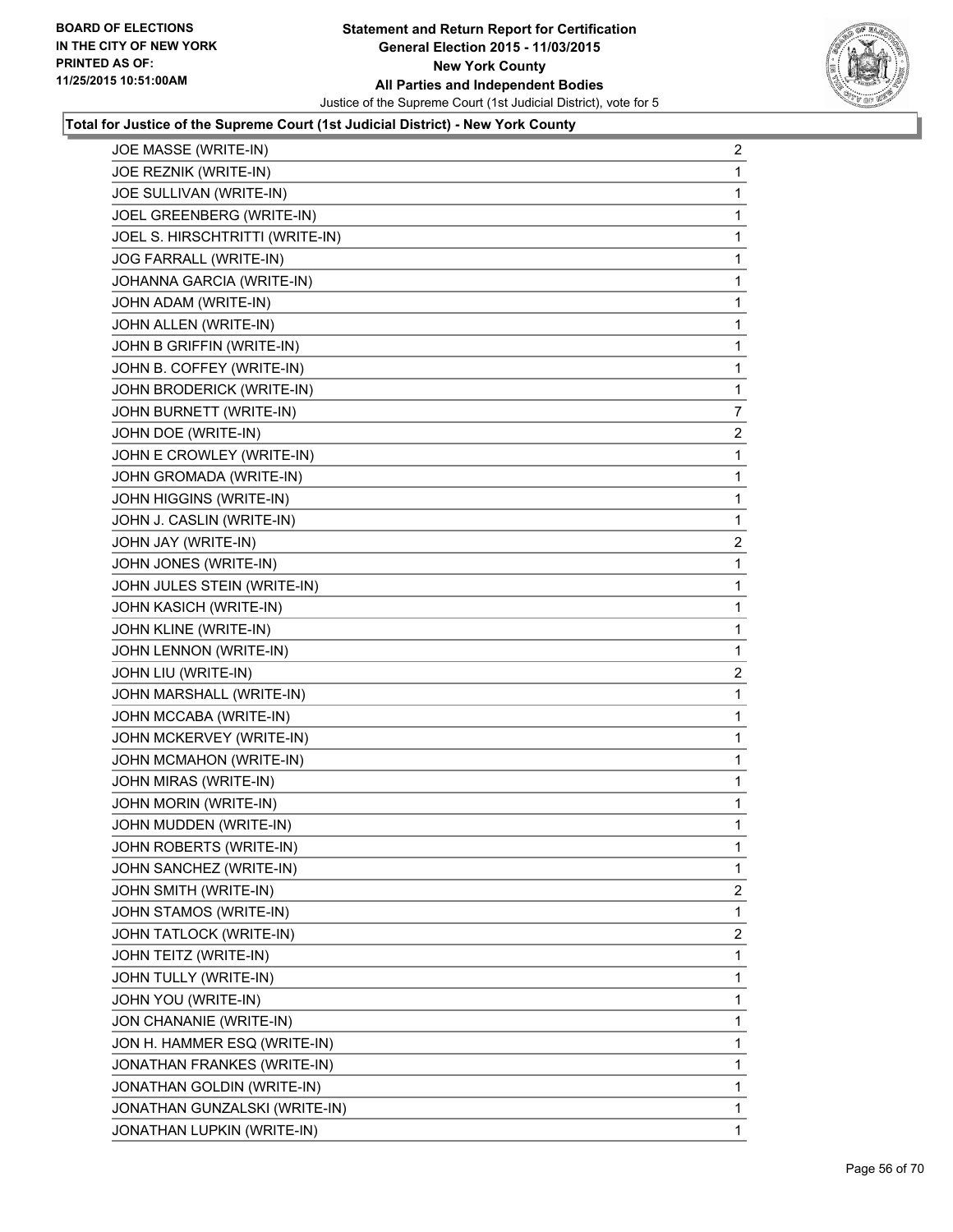

| JONATHAN SILBERMANN (WRITE-IN)       | $\mathbf{1}$ |
|--------------------------------------|--------------|
| JONATHAN STEINER (WRITE-IN)          | 1            |
| JORDAN AUSTANDER (WRITE-IN)          | 1            |
| JORGE SANTANA (WRITE-IN)             | 1            |
| JOSE DAZA (WRITE-IN)                 | 1            |
| JOSEF STALIN (WRITE-IN)              | 1            |
| JOSEFIN JOHNSON (WRITE-IN)           | 1            |
| JOSEPH ALLMAN (WRITE-IN)             | 1            |
| JOSEPH CONZA (WRITE-IN)              | 1            |
| JOSEPH DORMAN (WRITE-IN)             | 1            |
| JOSEPH E. VAUGHAN JR. (WRITE-IN)     | 2            |
| JOSEPH FORCE CRATER (WRITE-IN)       | 1            |
| JOSEPH FUSCO (WRITE-IN)              | 1            |
| JOSEPH GRANCIO (WRITE-IN)            | 1            |
| JOSEPH L. MCELVEE (WRITE-IN)         | 1            |
| JOSEPH M. RESNICK (WRITE-IN)         | 1            |
| JOSEPH MOSCATT (WRITE-IN)            | 1            |
| JOSEPH PIAZZA (WRITE-IN)             | 1            |
| JOSEPH REMY (WRITE-IN)               | 1            |
| JOSEPH S TOECI (WRITE-IN)            | 1            |
| JOSEPH SASSON (WRITE-IN)             | 1            |
| JOSEPH STALIN (WRITE-IN)             | 1            |
| JOSEPH TORES (WRITE-IN)              | 1            |
| JOSEPH TRAVER (WRITE-IN)             | 1            |
| JOSH MENDELSOHN (WRITE-IN)           | 1            |
| JOSHUA ABOODY (WRITE-IN)             | 1            |
| JOSHUA D. CHOSAK (WRITE-IN)          | 1            |
| <b>JOSHUA MELLEN (WRITE-IN)</b>      | $\mathbf{2}$ |
| JOSHUA REVESZ (WRITE-IN)             | 1            |
| JOSIAH BARTLET (WRITE-IN)            | 1            |
| JOYCE TOY (WRITE-IN)                 | 1            |
| JUANITA DIAZ (WRITE-IN)              | 1            |
| JUDAH SIFF (WRITE-IN)                | 1            |
| JUDGE HAROLD J. LYNCH (WRITE-IN)     | 1            |
| JUDITH JACOBSON (WRITE-IN)           | 1            |
| JUDITH L. SILVER (WRITE-IN)          | 1            |
| JUDITH SCHEINDLIN (WRITE-IN)         | 1            |
| JUDITH WOOD (WRITE-IN)               | 1            |
| JUDY SINCLAIR (WRITE-IN)             | 1            |
| <b>JULIAN CLAYTON (WRITE-IN)</b>     | 1            |
| JULIAN M. HILL (WRITE-IN)            | 1            |
| JUMAANE WILLIAMS (WRITE-IN)          | 1            |
| JUSTICE MARCY FRIEDMAN (WRITE-IN)    | 1            |
| JUSTICE SANDRA SOTO MAYOR (WRITE-IN) | 1            |
| JUSTIN MODEL (WRITE-IN)              | 1            |
| JUSTIN MOSSEL (WRITE-IN)             | 1            |
|                                      |              |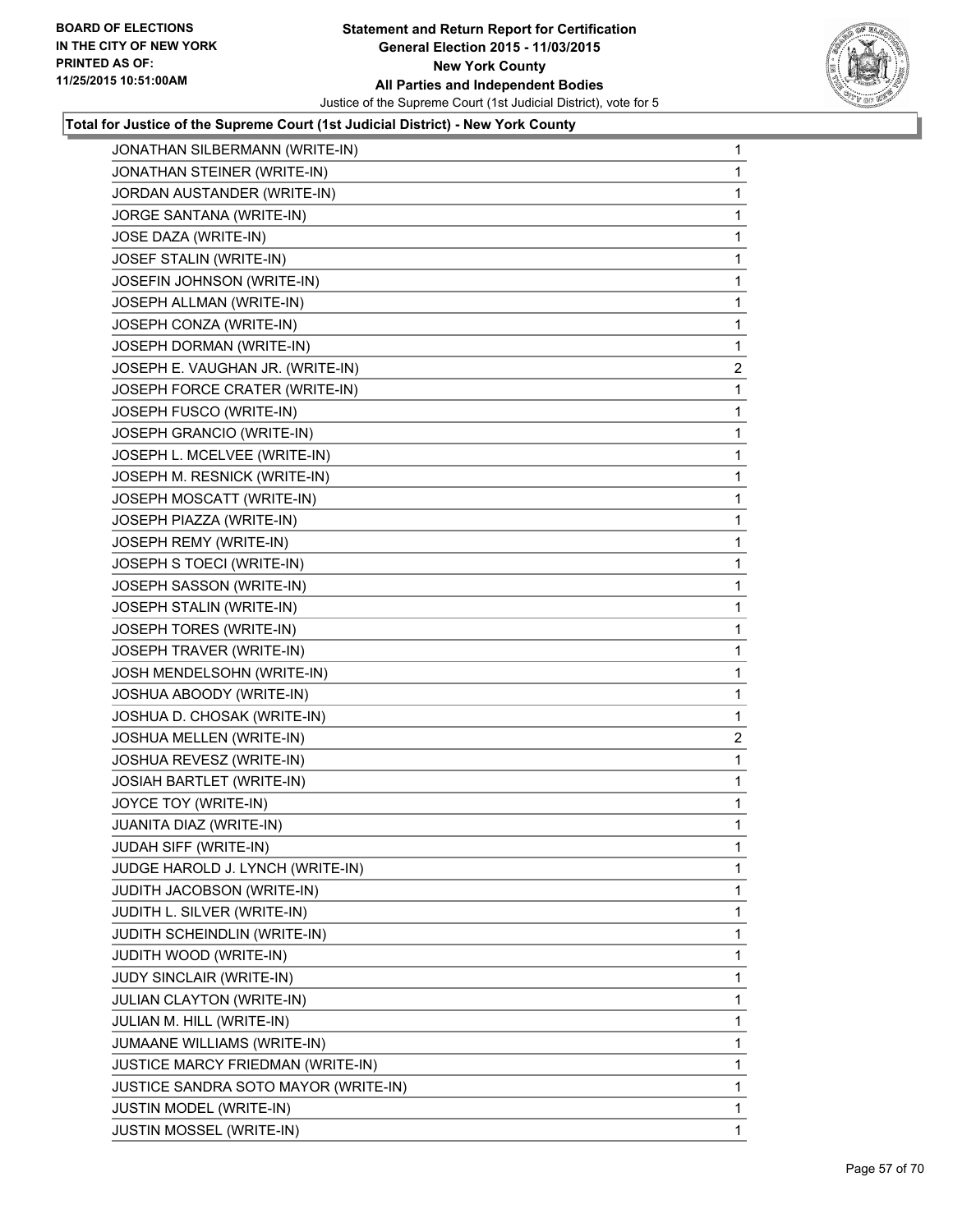

| 1              |
|----------------|
| 1              |
| $\overline{2}$ |
| 1              |
| 2              |
| 1              |
| 1              |
| 1              |
| 1              |
| 2              |
| 1              |
| 1              |
| 1              |
| 1              |
| 1              |
| 1              |
| 1              |
| 1              |
| 1              |
| 3              |
| 1              |
| 1              |
|                |
| 1              |
| 1              |
| $\overline{c}$ |
| 1              |
| 1              |
| 1              |
| 1              |
| 1              |
| 1              |
| 2              |
| 1              |
| $\mathbf{2}$   |
| 1              |
| 1              |
| 1              |
| 1              |
| 1              |
| $\mathbf{2}$   |
| 1              |
| 1              |
| 1              |
| 1              |
|                |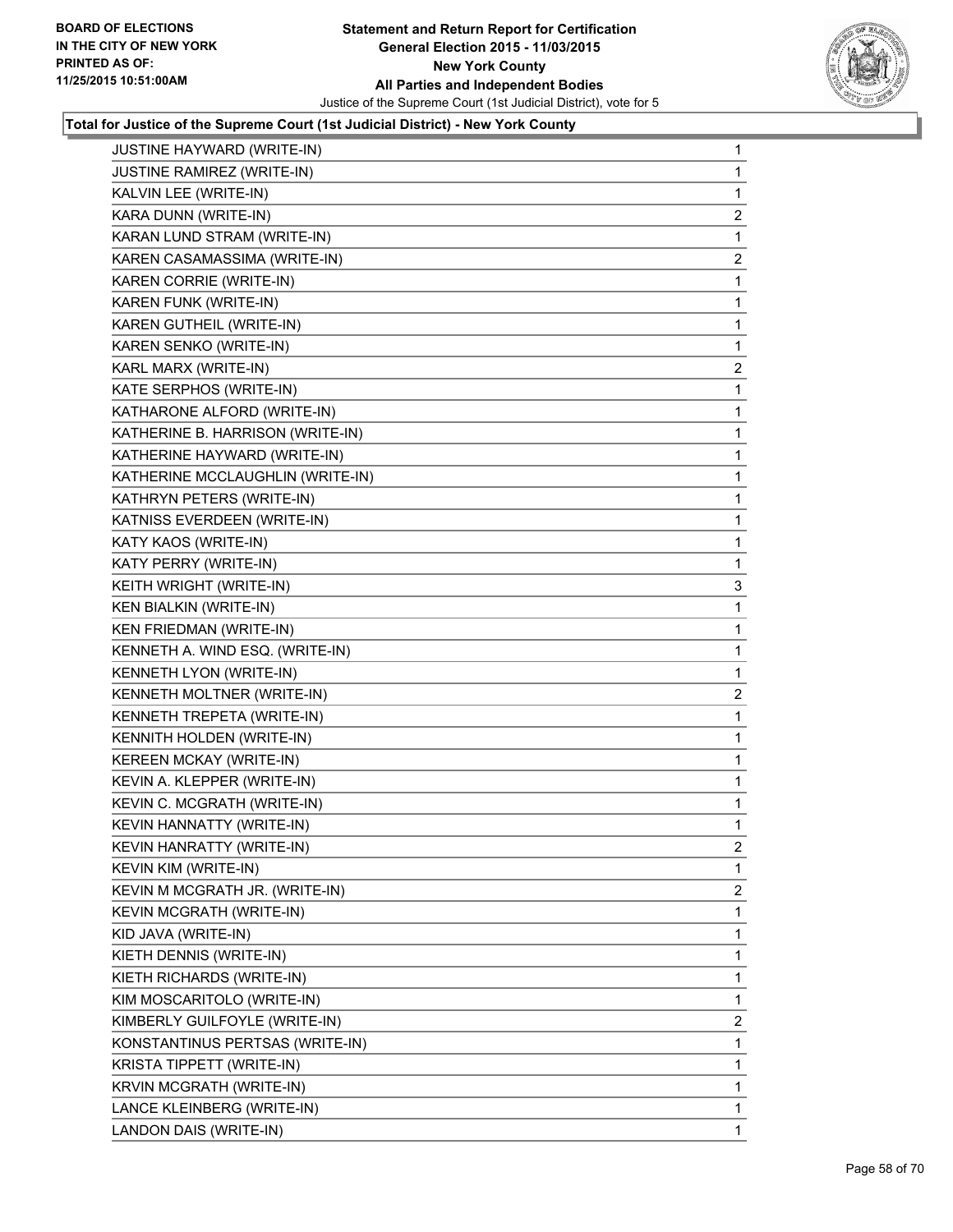

| 1 |
|---|
| 1 |
| 1 |
| 1 |
| 1 |
| 1 |
| 1 |
| 1 |
| 1 |
| 1 |
| 1 |
| 1 |
| 1 |
| 1 |
| 1 |
| 1 |
| 1 |
| 1 |
| 1 |
| 1 |
| 1 |
| 1 |
| 1 |
| 1 |
| 1 |
| 1 |
| 1 |
| 1 |
| 1 |
| 1 |
| 1 |
| 1 |
| 1 |
| 1 |
| 1 |
| 1 |
| 1 |
| 1 |
| 1 |
| 1 |
| 1 |
| 1 |
| 1 |
| 1 |
| 1 |
| 1 |
|   |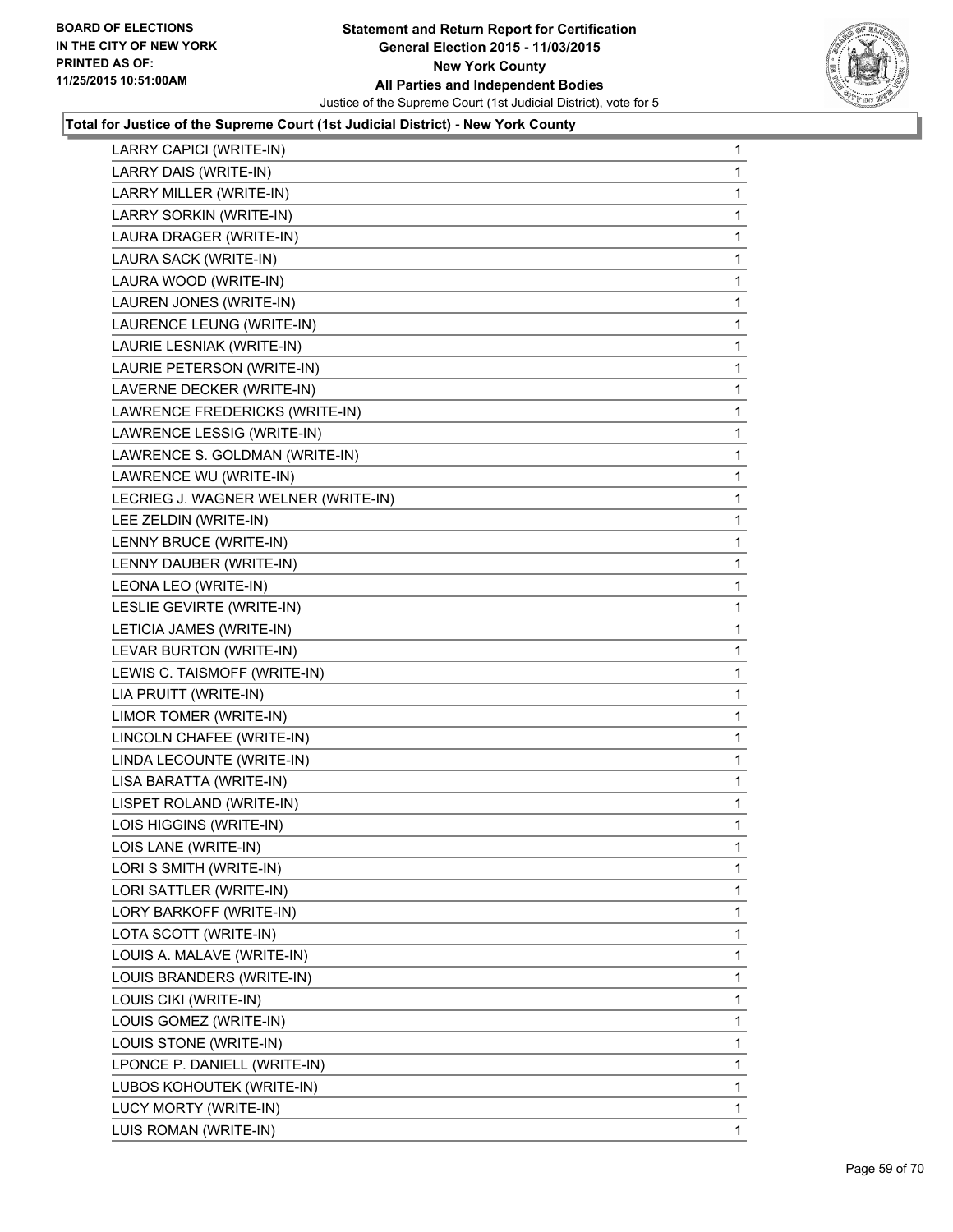

| LUIS TEJADA (WRITE-IN)             | 1                       |
|------------------------------------|-------------------------|
| LUPITA TOVAR KOHNER (WRITE-IN)     | 1                       |
| LUZ JOHNSON (WRITE-IN)             | 1                       |
| LYNDON BAYNES JOHNSON (WRITE-IN)   | 1                       |
| LYNNE STEWART (WRITE-IN)           | 3                       |
| M. OREN EPSTEIN ESQ. (WRITE-IN)    | 1                       |
| MACK SCHLEFER (WRITE-IN)           | 1                       |
| MADALINE SABINO (WRITE-IN)         | 1                       |
| MADONNA NIANWAN (WRITE-IN)         | 1                       |
| MAGALLY GOMILLA (WRITE-IN)         | 1                       |
| MALAIKA BLANEL (WRITE-IN)          | 1                       |
| MALINDA BOOTHE (WRITE-IN)          | 1                       |
| MANUEL MENDEZ (WRITE-IN)           | 1                       |
| MAO TSE TUNG (WRITE-IN)            | 1                       |
| MARA NULL (WRITE-IN)               | 1                       |
| MARC AGNIFILO (WRITE-IN)           | 1                       |
| MARC KAPNICK (WRITE-IN)            | $\overline{\mathbf{c}}$ |
| MARC LANDIS (WRITE-IN)             | 1                       |
| MARC LEWICKI (WRITE-IN)            | 1                       |
| MARC MELZER (WRITE-IN)             | 1                       |
| MARC MUKASAY (WRITE-IN)            | 1                       |
| MARC SUFFREN (WRITE-IN)            | 1                       |
| MARCO RUBIO (WRITE-IN)             | 7                       |
| MARCY FRIEDMAN (WRITE-IN)          | 1                       |
| MARGARET CHAN (WRITE-IN)           | $\mathbf{2}$            |
| MARGARET RATNERKUNSTLER (WRITE-IN) | 1                       |
| MARGARITA LOPEZ-TORRES (WRITE-IN)  | $\overline{2}$          |
| MARGIE BECHARA (WRITE-IN)          | 1                       |
| MARIA CASTIO (WRITE-IN)            | 1                       |
| MARIA FRANZESE (WRITE-IN)          | 1                       |
| MARIA MARTINEZ (WRITE-IN)          | 1                       |
| MARIA PIRRAGLIA (WRITE-IN)         | 1                       |
| MARIA VALLO (WRITE-IN)             | 1                       |
| MARIAH CAREY (WRITE-IN)            | 1                       |
| MARIAIN COLLUSO (WRITE-IN)         | 1                       |
| MARIAN RICH (WRITE-IN)             | 1                       |
| MARIANNE DASHWOOD (WRITE-IN)       | 1                       |
| MARIE DONOHUE (WRITE-IN)           | 1                       |
| MARIE VAS (WRITE-IN)               | 1                       |
| MARILYN MILIAN (WRITE-IN)          | 1                       |
|                                    |                         |
| MARINA SILIS (WRITE-IN)            | 1                       |
| MARIO COUMO (WRITE-IN)             | 1                       |
| MARION AMORE (WRITE-IN)            | 1                       |
| MARISSA JOUHSUN (WRITE-IN)         | 1                       |
| MARJORIE KAYE, JR. (WRITE-IN)      | 1                       |
|                                    |                         |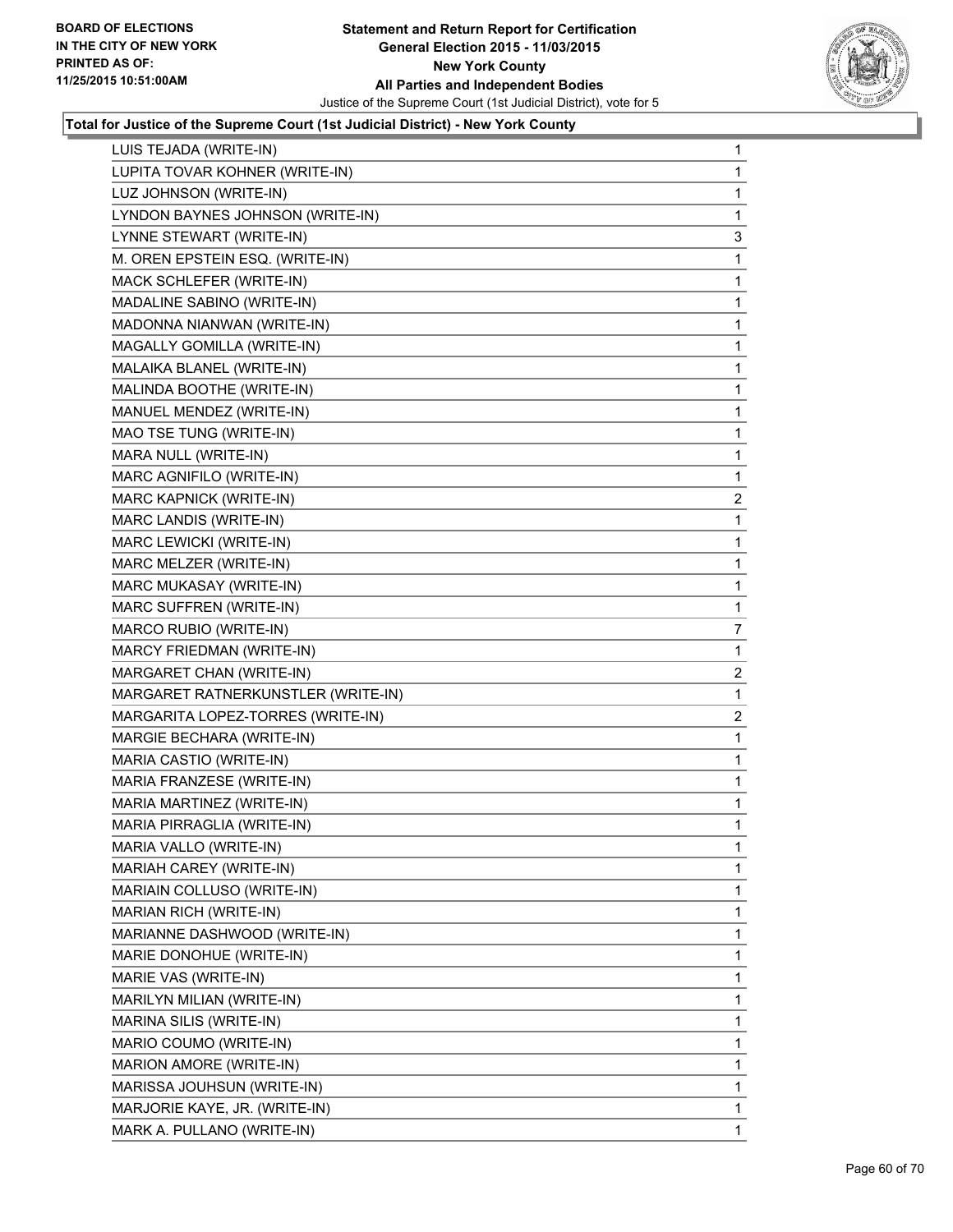

| MARK AXINN (WRITE-IN) | 1                                                                                                                                                                                                                                                                                                                                                                                                                                                                                                                                                                                                                                                                                                                                                                                                                                                                                                                                                                                                                                                                                                                                                                                                                                                                                                                                                                          |
|-----------------------|----------------------------------------------------------------------------------------------------------------------------------------------------------------------------------------------------------------------------------------------------------------------------------------------------------------------------------------------------------------------------------------------------------------------------------------------------------------------------------------------------------------------------------------------------------------------------------------------------------------------------------------------------------------------------------------------------------------------------------------------------------------------------------------------------------------------------------------------------------------------------------------------------------------------------------------------------------------------------------------------------------------------------------------------------------------------------------------------------------------------------------------------------------------------------------------------------------------------------------------------------------------------------------------------------------------------------------------------------------------------------|
|                       | 1                                                                                                                                                                                                                                                                                                                                                                                                                                                                                                                                                                                                                                                                                                                                                                                                                                                                                                                                                                                                                                                                                                                                                                                                                                                                                                                                                                          |
|                       | 1                                                                                                                                                                                                                                                                                                                                                                                                                                                                                                                                                                                                                                                                                                                                                                                                                                                                                                                                                                                                                                                                                                                                                                                                                                                                                                                                                                          |
|                       | 1                                                                                                                                                                                                                                                                                                                                                                                                                                                                                                                                                                                                                                                                                                                                                                                                                                                                                                                                                                                                                                                                                                                                                                                                                                                                                                                                                                          |
|                       | 1                                                                                                                                                                                                                                                                                                                                                                                                                                                                                                                                                                                                                                                                                                                                                                                                                                                                                                                                                                                                                                                                                                                                                                                                                                                                                                                                                                          |
|                       | 1                                                                                                                                                                                                                                                                                                                                                                                                                                                                                                                                                                                                                                                                                                                                                                                                                                                                                                                                                                                                                                                                                                                                                                                                                                                                                                                                                                          |
|                       | 1                                                                                                                                                                                                                                                                                                                                                                                                                                                                                                                                                                                                                                                                                                                                                                                                                                                                                                                                                                                                                                                                                                                                                                                                                                                                                                                                                                          |
|                       | 1                                                                                                                                                                                                                                                                                                                                                                                                                                                                                                                                                                                                                                                                                                                                                                                                                                                                                                                                                                                                                                                                                                                                                                                                                                                                                                                                                                          |
|                       | 6                                                                                                                                                                                                                                                                                                                                                                                                                                                                                                                                                                                                                                                                                                                                                                                                                                                                                                                                                                                                                                                                                                                                                                                                                                                                                                                                                                          |
|                       | 1                                                                                                                                                                                                                                                                                                                                                                                                                                                                                                                                                                                                                                                                                                                                                                                                                                                                                                                                                                                                                                                                                                                                                                                                                                                                                                                                                                          |
|                       | 1                                                                                                                                                                                                                                                                                                                                                                                                                                                                                                                                                                                                                                                                                                                                                                                                                                                                                                                                                                                                                                                                                                                                                                                                                                                                                                                                                                          |
|                       | 1                                                                                                                                                                                                                                                                                                                                                                                                                                                                                                                                                                                                                                                                                                                                                                                                                                                                                                                                                                                                                                                                                                                                                                                                                                                                                                                                                                          |
|                       | 1                                                                                                                                                                                                                                                                                                                                                                                                                                                                                                                                                                                                                                                                                                                                                                                                                                                                                                                                                                                                                                                                                                                                                                                                                                                                                                                                                                          |
|                       | 1                                                                                                                                                                                                                                                                                                                                                                                                                                                                                                                                                                                                                                                                                                                                                                                                                                                                                                                                                                                                                                                                                                                                                                                                                                                                                                                                                                          |
|                       | 1                                                                                                                                                                                                                                                                                                                                                                                                                                                                                                                                                                                                                                                                                                                                                                                                                                                                                                                                                                                                                                                                                                                                                                                                                                                                                                                                                                          |
|                       | 1                                                                                                                                                                                                                                                                                                                                                                                                                                                                                                                                                                                                                                                                                                                                                                                                                                                                                                                                                                                                                                                                                                                                                                                                                                                                                                                                                                          |
|                       | 1                                                                                                                                                                                                                                                                                                                                                                                                                                                                                                                                                                                                                                                                                                                                                                                                                                                                                                                                                                                                                                                                                                                                                                                                                                                                                                                                                                          |
|                       | 1                                                                                                                                                                                                                                                                                                                                                                                                                                                                                                                                                                                                                                                                                                                                                                                                                                                                                                                                                                                                                                                                                                                                                                                                                                                                                                                                                                          |
|                       | 1                                                                                                                                                                                                                                                                                                                                                                                                                                                                                                                                                                                                                                                                                                                                                                                                                                                                                                                                                                                                                                                                                                                                                                                                                                                                                                                                                                          |
|                       | 1                                                                                                                                                                                                                                                                                                                                                                                                                                                                                                                                                                                                                                                                                                                                                                                                                                                                                                                                                                                                                                                                                                                                                                                                                                                                                                                                                                          |
|                       | 1                                                                                                                                                                                                                                                                                                                                                                                                                                                                                                                                                                                                                                                                                                                                                                                                                                                                                                                                                                                                                                                                                                                                                                                                                                                                                                                                                                          |
|                       | 1                                                                                                                                                                                                                                                                                                                                                                                                                                                                                                                                                                                                                                                                                                                                                                                                                                                                                                                                                                                                                                                                                                                                                                                                                                                                                                                                                                          |
|                       | 4                                                                                                                                                                                                                                                                                                                                                                                                                                                                                                                                                                                                                                                                                                                                                                                                                                                                                                                                                                                                                                                                                                                                                                                                                                                                                                                                                                          |
|                       | 1                                                                                                                                                                                                                                                                                                                                                                                                                                                                                                                                                                                                                                                                                                                                                                                                                                                                                                                                                                                                                                                                                                                                                                                                                                                                                                                                                                          |
|                       | 1                                                                                                                                                                                                                                                                                                                                                                                                                                                                                                                                                                                                                                                                                                                                                                                                                                                                                                                                                                                                                                                                                                                                                                                                                                                                                                                                                                          |
|                       | 1                                                                                                                                                                                                                                                                                                                                                                                                                                                                                                                                                                                                                                                                                                                                                                                                                                                                                                                                                                                                                                                                                                                                                                                                                                                                                                                                                                          |
|                       | 1                                                                                                                                                                                                                                                                                                                                                                                                                                                                                                                                                                                                                                                                                                                                                                                                                                                                                                                                                                                                                                                                                                                                                                                                                                                                                                                                                                          |
|                       | 1                                                                                                                                                                                                                                                                                                                                                                                                                                                                                                                                                                                                                                                                                                                                                                                                                                                                                                                                                                                                                                                                                                                                                                                                                                                                                                                                                                          |
|                       | 1                                                                                                                                                                                                                                                                                                                                                                                                                                                                                                                                                                                                                                                                                                                                                                                                                                                                                                                                                                                                                                                                                                                                                                                                                                                                                                                                                                          |
|                       | 1                                                                                                                                                                                                                                                                                                                                                                                                                                                                                                                                                                                                                                                                                                                                                                                                                                                                                                                                                                                                                                                                                                                                                                                                                                                                                                                                                                          |
|                       | 1                                                                                                                                                                                                                                                                                                                                                                                                                                                                                                                                                                                                                                                                                                                                                                                                                                                                                                                                                                                                                                                                                                                                                                                                                                                                                                                                                                          |
|                       | 1                                                                                                                                                                                                                                                                                                                                                                                                                                                                                                                                                                                                                                                                                                                                                                                                                                                                                                                                                                                                                                                                                                                                                                                                                                                                                                                                                                          |
|                       | 1                                                                                                                                                                                                                                                                                                                                                                                                                                                                                                                                                                                                                                                                                                                                                                                                                                                                                                                                                                                                                                                                                                                                                                                                                                                                                                                                                                          |
|                       | 1                                                                                                                                                                                                                                                                                                                                                                                                                                                                                                                                                                                                                                                                                                                                                                                                                                                                                                                                                                                                                                                                                                                                                                                                                                                                                                                                                                          |
|                       | 1                                                                                                                                                                                                                                                                                                                                                                                                                                                                                                                                                                                                                                                                                                                                                                                                                                                                                                                                                                                                                                                                                                                                                                                                                                                                                                                                                                          |
|                       | 1                                                                                                                                                                                                                                                                                                                                                                                                                                                                                                                                                                                                                                                                                                                                                                                                                                                                                                                                                                                                                                                                                                                                                                                                                                                                                                                                                                          |
|                       | 3                                                                                                                                                                                                                                                                                                                                                                                                                                                                                                                                                                                                                                                                                                                                                                                                                                                                                                                                                                                                                                                                                                                                                                                                                                                                                                                                                                          |
|                       | 1                                                                                                                                                                                                                                                                                                                                                                                                                                                                                                                                                                                                                                                                                                                                                                                                                                                                                                                                                                                                                                                                                                                                                                                                                                                                                                                                                                          |
|                       | 1                                                                                                                                                                                                                                                                                                                                                                                                                                                                                                                                                                                                                                                                                                                                                                                                                                                                                                                                                                                                                                                                                                                                                                                                                                                                                                                                                                          |
|                       | 1                                                                                                                                                                                                                                                                                                                                                                                                                                                                                                                                                                                                                                                                                                                                                                                                                                                                                                                                                                                                                                                                                                                                                                                                                                                                                                                                                                          |
|                       | 1                                                                                                                                                                                                                                                                                                                                                                                                                                                                                                                                                                                                                                                                                                                                                                                                                                                                                                                                                                                                                                                                                                                                                                                                                                                                                                                                                                          |
|                       | 1                                                                                                                                                                                                                                                                                                                                                                                                                                                                                                                                                                                                                                                                                                                                                                                                                                                                                                                                                                                                                                                                                                                                                                                                                                                                                                                                                                          |
|                       | 1                                                                                                                                                                                                                                                                                                                                                                                                                                                                                                                                                                                                                                                                                                                                                                                                                                                                                                                                                                                                                                                                                                                                                                                                                                                                                                                                                                          |
|                       | 12                                                                                                                                                                                                                                                                                                                                                                                                                                                                                                                                                                                                                                                                                                                                                                                                                                                                                                                                                                                                                                                                                                                                                                                                                                                                                                                                                                         |
|                       | $\overline{2}$                                                                                                                                                                                                                                                                                                                                                                                                                                                                                                                                                                                                                                                                                                                                                                                                                                                                                                                                                                                                                                                                                                                                                                                                                                                                                                                                                             |
|                       | 1                                                                                                                                                                                                                                                                                                                                                                                                                                                                                                                                                                                                                                                                                                                                                                                                                                                                                                                                                                                                                                                                                                                                                                                                                                                                                                                                                                          |
|                       | MARK BLOOM (WRITE-IN)<br>MARK BUTLER (WRITE-IN)<br>MARK CALLOWAY (WRITE-IN)<br>MARK GREEN (WRITE-IN)<br>MARK GURDERSON (WRITE-IN)<br>MARK HERSENBERG (WRITE-IN)<br>MARK LANDIS (WRITE-IN)<br>MARK LEVIN (WRITE-IN)<br>MARK MIX (WRITE-IN)<br>MARK N. FROEBA (WRITE-IN)<br>MARK RZEPECKI (WRITE-IN)<br>MARLENE JACKSON (WRITE-IN)<br>MARTIN BRAUN (WRITE-IN)<br>MARTIN GARRIX (WRITE-IN)<br>MARTIN O'MALLEY (WRITE-IN)<br>MARY ANDERSON-GALLAGHER (WRITE-IN)<br>MARY FARLEY (WRITE-IN)<br>MARY GAIL LEARNS (WRITE-IN)<br>MARY LOUISE GUTHNANN (WRITE-IN)<br>MARY ROSADO (WRITE-IN)<br>MATHEW PROBASCO (WRITE-IN)<br>MATT HARVEY (WRITE-IN)<br>MATTHEW CLINE (WRITE-IN)<br>MATTHEW DE CLEREQ (WRITE-IN)<br>MATTHEW FUTORTI (WRITE-IN)<br>MATTHEW G. SMITH (WRITE-IN)<br>MATTHEW GRIECO (WRITE-IN)<br>MATTHEW SPALDING (WRITE-IN)<br>MATTHEW TUCKER (WRITE-IN)<br>MAUREEN KOETZ (WRITE-IN)<br>MAURICE MATHIS (WRITE-IN)<br>MAURICE OWEN-MICHANE (WRITE-IN)<br>MAX REGINALD SARINSKY (WRITE-IN)<br>MEAGAN GARLAND STERLING (WRITE-IN)<br>MELISSA TOTH (WRITE-IN)<br>MELITA SCOTT (WRITE-IN)<br>MELLIE BRONNER (WRITE-IN)<br>MELVIN ALSTON (WRITE-IN)<br>MERDITH CARMAN (WRITE-IN)<br>MERIDITH CARMAN (WRITE-IN)<br>METER NORCOR (WRITE-IN)<br>MEVIA COFFINAS, ESQ (WRITE-IN)<br>MICHAEL BLOOMBERG (WRITE-IN)<br>MICHAEL GURAL-MAIELLO (WRITE-IN)<br>MICHAEL MUKASAY (WRITE-IN) |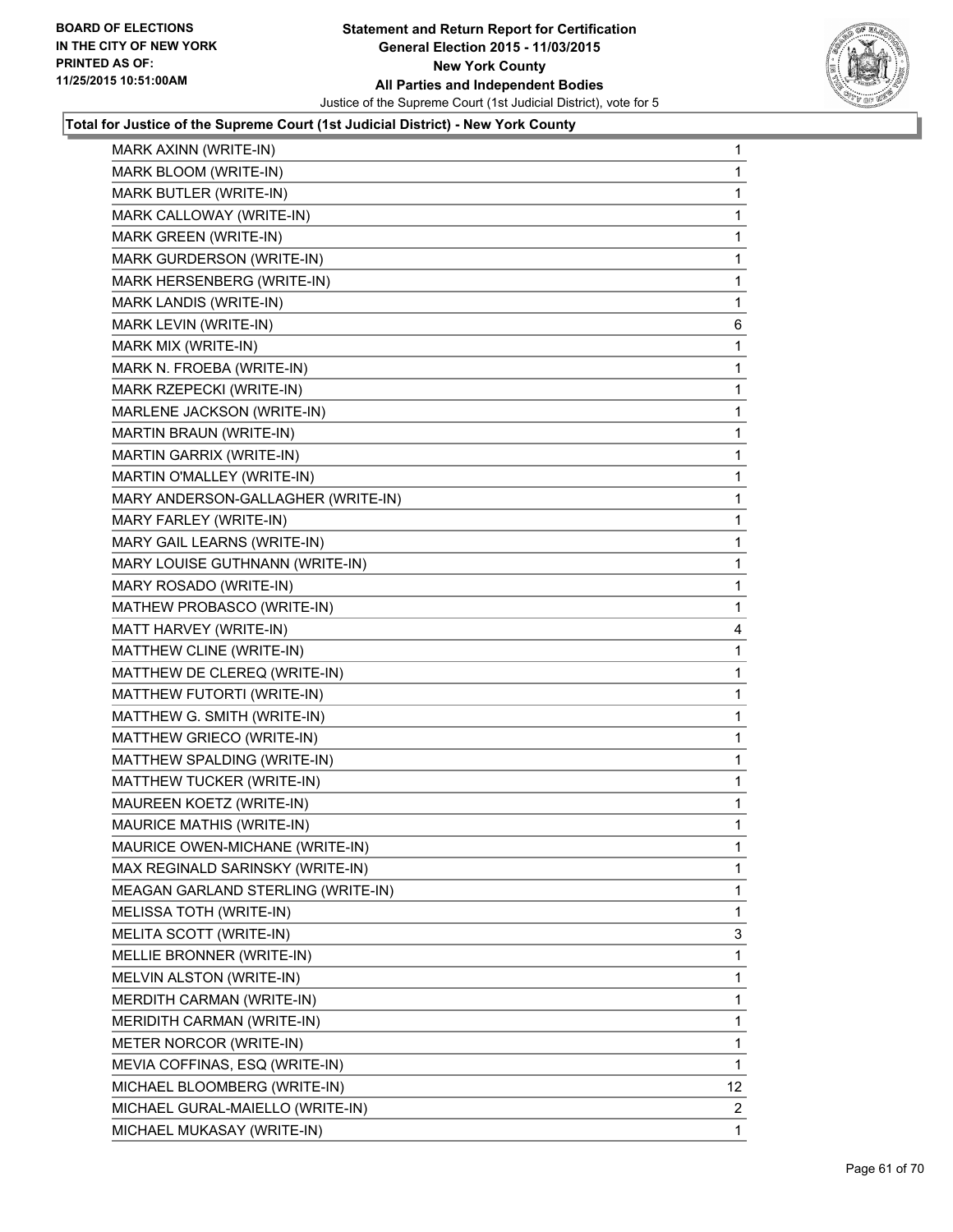

| MICHAEL NADLER (WRITE-IN)        | 1              |
|----------------------------------|----------------|
| MICHAEL RATNER (WRITE-IN)        | 1              |
| MICHAEL ROBINSON (WRITE-IN)      | 1              |
| MICHAEL S. DANIELL (WRITE-IN)    | 1              |
| MICHAEL SANCHEZ (WRITE-IN)       | 1              |
| MICHAEL TALLEY (WRITE-IN)        | 1              |
| MICHAEL TITOWSKY (WRITE-IN)      | 1              |
| MICHAEL WALDRONE (WRITE-IN)      | 1              |
| MICHAEL WORRIS (WRITE-IN)        | 1              |
| MICHAEL XYEINSTEN (WRITE-IN)     | 1              |
| MICHAEL ZUMBLUSKAS (WRITE-IN)    | 8              |
| MICHELLE CURUSO (WRITE-IN)       | 1              |
| MICHELLE DA SAVIGNY (WRITE-IN)   | 1              |
| MICHELLE FRANCIS (WRITE-IN)      | 1              |
| MICHELLE HOCMAU SHOOK (WRITE-IN) | 1              |
| MICHELLE OBAMA (WRITE-IN)        | $\mathbf{2}$   |
| MICHELLE SCHREIDER (WRITE-IN)    | 1              |
| MICKEE FANST (WRITE-IN)          | 1              |
| MIKAYLA R. THOMPSON (WRITE-IN)   | 1              |
| MIKE BLOOMBERG (WRITE-IN)        | $\overline{c}$ |
| MIKE HUANG (WRITE-IN)            | 1              |
| MIKE NEWTON (WRITE-IN)           | 1              |
| MIKE WOODS (WRITE-IN)            | 1              |
| MILES BUDDE (WRITE-IN)           | 1              |
| MILTON FRIEDMAN (WRITE-IN)       | 1              |
| MILTON TINGLING (WRITE-IN)       | 1              |
| MIRIAN SACK (WRITE-IN)           | 2              |
| MIRIANA LISANTI (WRITE-IN)       | 1              |
| MITCHELL TENZER (WRITE-IN)       | $\mathbf{1}$   |
| MITT ROMNEY (WRITE-IN)           | 1              |
| MOHAMED OURAIS (WRITE-IN)        | 1              |
| MOLLY HOAGLAND (WRITE-IN)        | $\mathbf{1}$   |
| MONICA CROWLEY (WRITE-IN)        | 1              |
| MONTGOMERY DELANEY (WRITE-IN)    | 1              |
| MORRIE L. KLEINBART (WRITE-IN)   | 1              |
| MOSHE SASSON (WRITE-IN)          | 1              |
| MUFFIN LIPSKY (WRITE-IN)         | 1              |
| MURRAY ORBUCH (WRITE-IN)         | 1              |
| MYNA BUCHHOLZ (WRITE-IN)         | 1              |
| NANCY BLOOMGARDA (WRITE-IN)      | 1              |
| NANCY WANN (WRITE-IN)            | 1              |
| NAOMI ABRANOWITZ (WRITE-IN)      | 1              |
| NATASHA GURAL-MAIELLO (WRITE-IN) | 2              |
| NATHAN BROWN (WRITE-IN)          | 1              |
| NATHAN GEBERT (WRITE-IN)         | 1              |
| NATHANIEL BOTWINICK (WRITE-IN)   | $\mathbf{2}$   |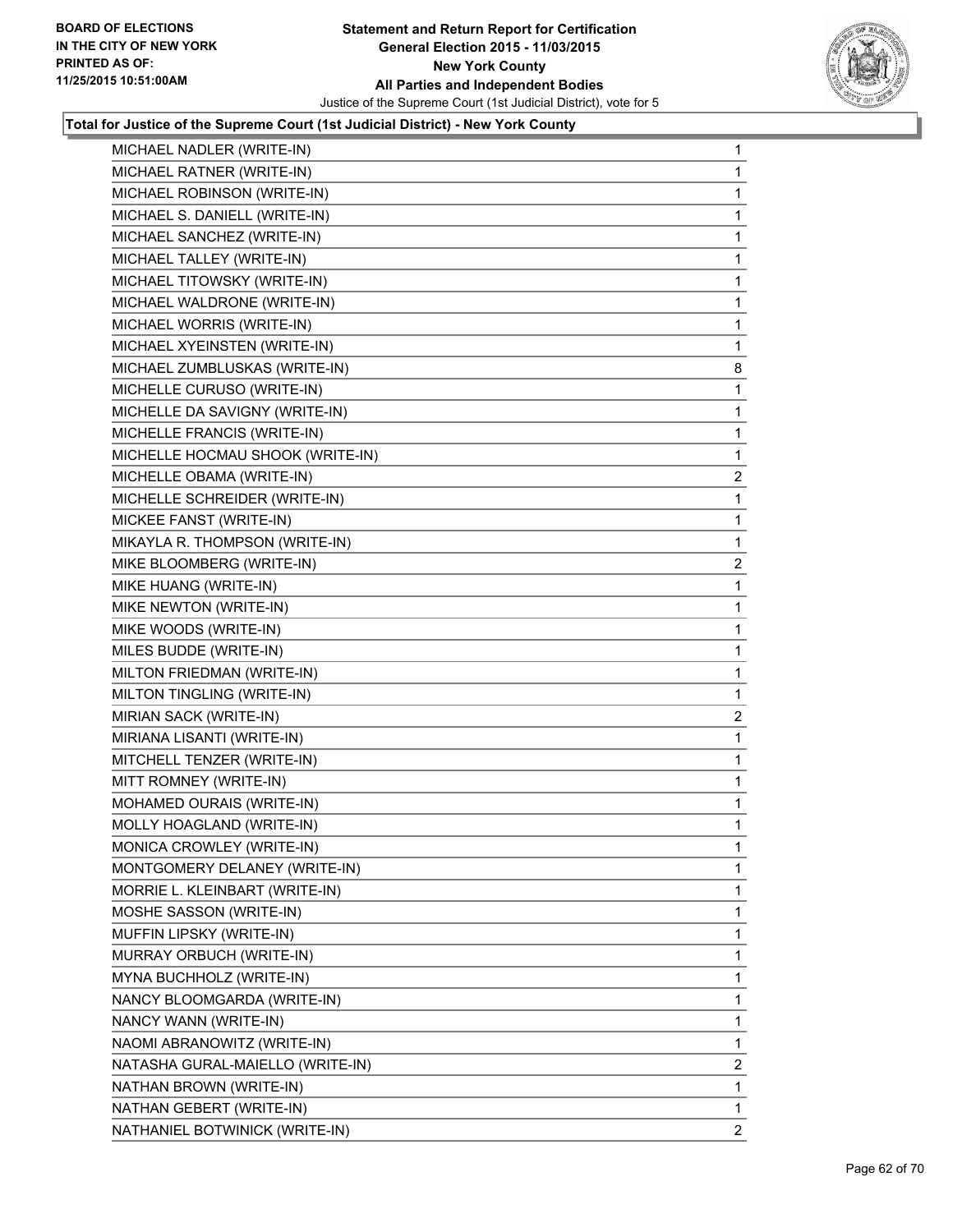

| NEIL DEGRASSE TYSON (WRITE-IN)    | 1                       |
|-----------------------------------|-------------------------|
| NEIL RISS (WRITE-IN)              | 1                       |
| NELSON C. DARLING, III (WRITE-IN) | 1                       |
| NEVA D. STROM (WRITE-IN)          | 1                       |
| NICHOLAS C. MINERVA (WRITE-IN)    | 1                       |
| NICK BARNABY (WRITE-IN)           | 1                       |
| NICK LUNGO (WRITE-IN)             | 1                       |
| NICK MOYNE (WRITE-IN)             | 1                       |
| NICK SPANOS (WRITE-IN)            | 1                       |
| NICK VIEST (WRITE-IN)             | 1                       |
| NICK WUSICZKO (WRITE-IN)          | 1                       |
| NICOLAS HAYWARD (WRITE-IN)        | 1                       |
| NICOLE JORDAN (WRITE-IN)          | 1                       |
| NILSA SANTIAGO (WRITE-IN)         | 1                       |
| NOAH SYNDERGAARD (WRITE-IN)       | $\overline{\mathbf{c}}$ |
| NOEL BRENNAN (WRITE-IN)           | 1                       |
| NORMAN MASSRY (WRITE-IN)          | 1                       |
| NORMAN SIEGAL (WRITE-IN)          | 2                       |
| NORTHWEST BEE (WRITE-IN)          | 1                       |
| NUN BASES (WRITE-IN)              | 1                       |
| OBIE BING (WRITE-IN)              | 1                       |
| OGHEN GOELET (WRITE-IN)           | 1                       |
| OLGA CARTER DAIS (WRITE-IN)       | 1                       |
| P.O. STEVEN MCDONALD (WRITE-IN)   | 1                       |
| PASSANANTE-DERR (WRITE-IN)        | 1                       |
| PAT HOUG-ERTY (WRITE-IN)          | 1                       |
| PAT TURNER (WRITE-IN)             | 1                       |
| PATRICE MARTIN (WRITE-IN)         | 1                       |
| PATRICIA DIMANGO (WRITE-IN)       | 1                       |
| PATRICIA JORDAN (WRITE-IN)        | 1                       |
| PATRICIA M. SAWICKI (WRITE-IN)    | 1                       |
| PATRICK DALY (WRITE-IN)           | 1                       |
| PATRICK MCELHONE (WRITE-IN)       | 1                       |
| PATRICK SINCLAIR (WRITE-IN)       | $\mathbf{1}$            |
| PATRICK STEWART (WRITE-IN)        | 1                       |
| PATTY MARKS (WRITE-IN)            | 1                       |
| PAUL BLART (WRITE-IN)             | 1                       |
| PAUL CORRADI (WRITE-IN)           | 1                       |
| PAUL KINGSBERG (WRITE-IN)         | 1                       |
| PAUL KUPPICH (WRITE-IN)           | 1                       |
| PAUL LEVESQUE (WRITE-IN)          | 1                       |
| PAUL NIEHAUS (WRITE-IN)           | 36                      |
| PAUL NTUHANS (WRITE-IN)           | 1                       |
| PAULA DIAMOND-ROMAN (WRITE-IN)    | 1                       |
| PERRY WHITE (WRITE-IN)            | 1                       |
| PETER B. SULLIVAN (WRITE-IN)      | $\mathbf{1}$            |
|                                   |                         |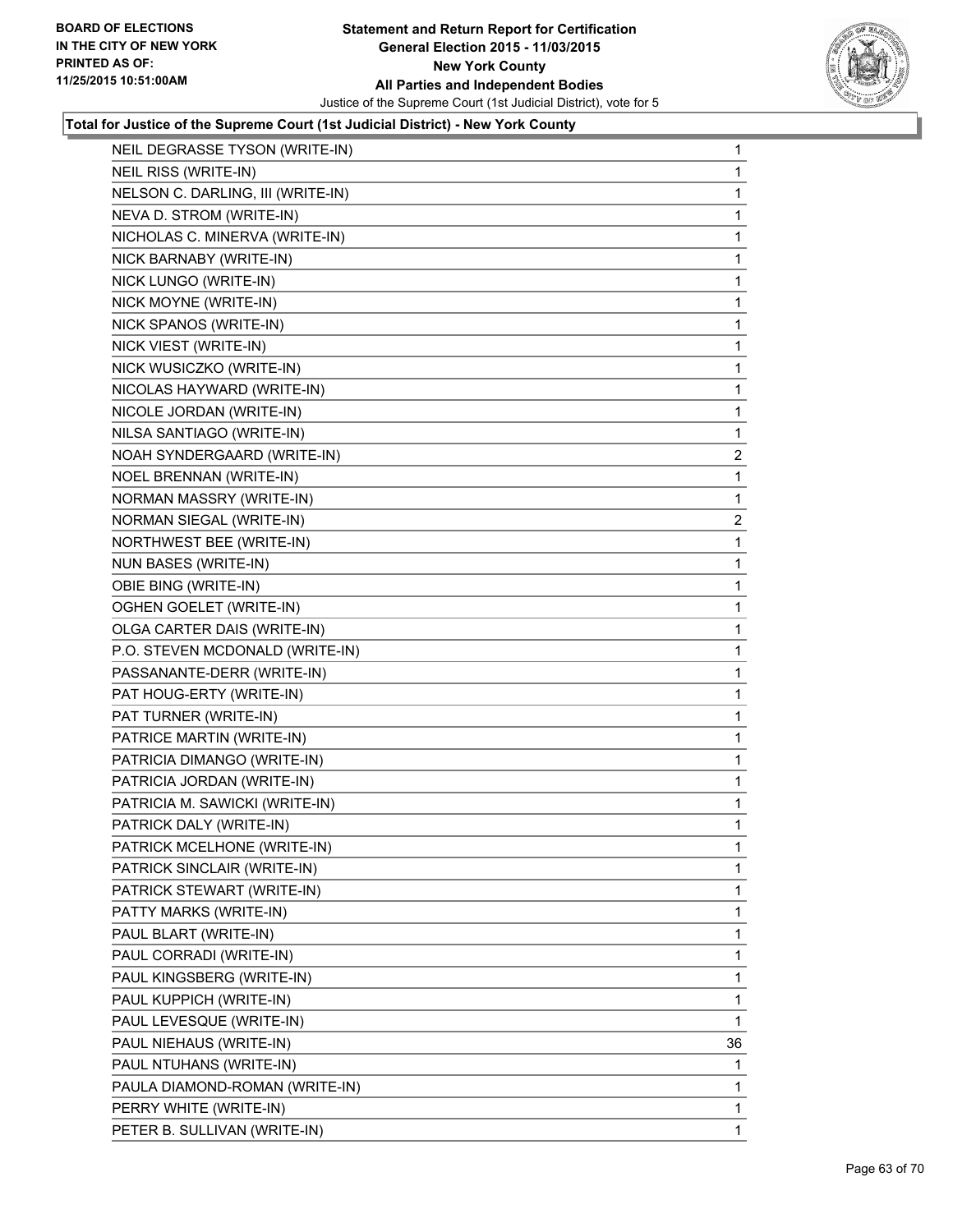

| PETER BIENSTOCK (WRITE-IN)            | 1              |
|---------------------------------------|----------------|
| PETER C. HEIN (WRITE-IN)              | 21             |
| PETER CHRIS (WRITE-IN)                | 1              |
| PETER EIDE (WRITE-IN)                 | 1              |
| PETER EVANGELISTA (WRITE-IN)          | 1              |
| PETER HALASZ (WRITE-IN)               | 1              |
| PETER HARNGTON (WRITE-IN)             | 1              |
| PETER HEIN (WRITE-IN)                 | 6              |
| PETER J. LAVIANO (WRITE-IN)           | 1              |
| PETER LUBITZ (WRITE-IN)               | 1              |
| PETER MILLIGAN (WRITE-IN)             | 1              |
| PETER PARKER (WRITE-IN)               | 1              |
| PETER PATTAKOS (WRITE-IN)             | 1              |
| PETER POWERS (WRITE-IN)               | 1              |
| PETER SHAY (WRITE-IN)                 | 1              |
| PETER VALENTYNE (WRITE-IN)            | 1              |
| PETER VALLONE JR. (WRITE-IN)          | 1              |
| PHILIP ALAN GREENBERG (WRITE-IN)      | 1              |
| PHOEBE YU (WRITE-IN)                  | 1              |
| PHYLLIS DAYBACH (WRITE-IN)            | 1              |
| PHYLLIS MINTZ (WRITE-IN)              | 1              |
| PIETER VAN TOL (WRITE-IN)             | 1              |
| PROF. MATTHEW STEILEN ESQ. (WRITE-IN) | 1              |
| RACHEL EVE STEIN (WRITE-IN)           | 1              |
| RACHEL SCHILLER (WRITE-IN)            | 1              |
| RAFAEL L. HERNANDEZ (WRITE-IN)        | 1              |
| RALPH A. FABIRIZZO JR (WRITE-IN)      | 1              |
| RALPH FABRIZIO (WRITE-IN)             | 1              |
| RAMAND BRUCE (WRITE-IN)               | 1              |
| RAND PAUL (WRITE-IN)                  | 4              |
| RANDELL JACKSON (WRITE-IN)            | 1              |
| RANDY ENG (WRITE-IN)                  | 1              |
| RANDY MACOTRO (WRITE-IN)              | 1              |
| RANDY MASTRO (WRITE-IN)               | 2              |
| RAYMOND BROWN (WRITE-IN)              | 1              |
| RAYMOND C. TEIATUM (WRITE-IN)         | 1              |
| RAYMOND D'ONOFRIO (WRITE-IN)          | 1              |
| RAYMOND KELLY (WRITE-IN)              | $\overline{7}$ |
| RAYMOND LEWIS (WRITE-IN)              | 1              |
| RAYMOND VALERIO (WRITE-IN)            | 2              |
| REBECCA SACK (WRITE-IN)               | $\mathbf{2}$   |
| REBECCA SEAWRIGHT (WRITE-IN)          | 1              |
| REBECCA WALDMAN (WRITE-IN)            | 1              |
| REBECCA WATSON (WRITE-IN)             | 1              |
| REGGIE WHITE (WRITE-IN)               | 1              |
| REGINA ESTELA (WRITE-IN)              | 1              |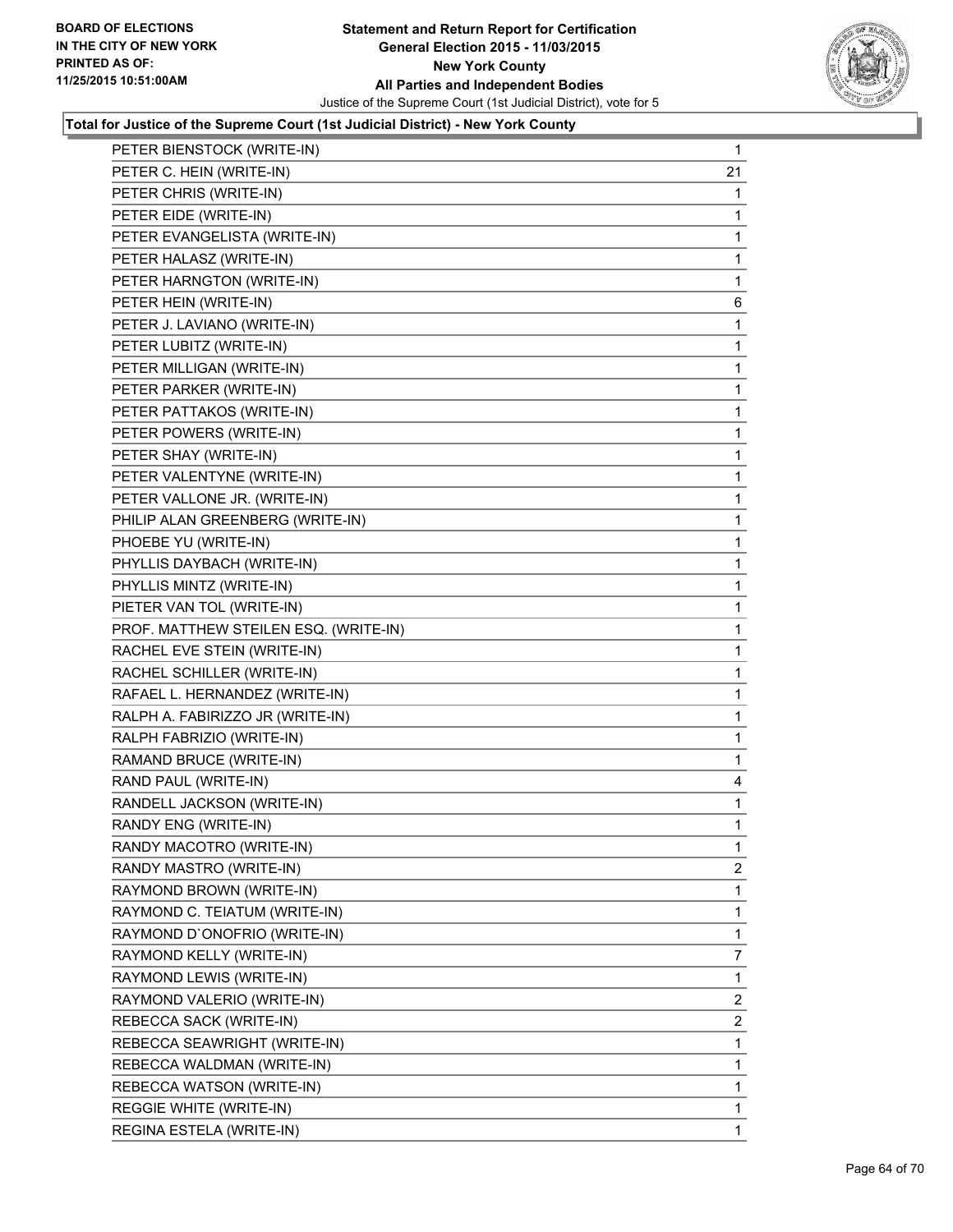

| RHODEE LELINA (WRITE-IN)     | 1                                                                                                                                                                                                                                                                                                                                                                                                                                                                                                                                                                                                                                                                                                                                                                                                                                                                                                                                                                                                                                                                                                                                                                     |
|------------------------------|-----------------------------------------------------------------------------------------------------------------------------------------------------------------------------------------------------------------------------------------------------------------------------------------------------------------------------------------------------------------------------------------------------------------------------------------------------------------------------------------------------------------------------------------------------------------------------------------------------------------------------------------------------------------------------------------------------------------------------------------------------------------------------------------------------------------------------------------------------------------------------------------------------------------------------------------------------------------------------------------------------------------------------------------------------------------------------------------------------------------------------------------------------------------------|
|                              | 1                                                                                                                                                                                                                                                                                                                                                                                                                                                                                                                                                                                                                                                                                                                                                                                                                                                                                                                                                                                                                                                                                                                                                                     |
|                              | 1                                                                                                                                                                                                                                                                                                                                                                                                                                                                                                                                                                                                                                                                                                                                                                                                                                                                                                                                                                                                                                                                                                                                                                     |
|                              | 1                                                                                                                                                                                                                                                                                                                                                                                                                                                                                                                                                                                                                                                                                                                                                                                                                                                                                                                                                                                                                                                                                                                                                                     |
|                              | 1                                                                                                                                                                                                                                                                                                                                                                                                                                                                                                                                                                                                                                                                                                                                                                                                                                                                                                                                                                                                                                                                                                                                                                     |
| RICHARD MCCORMICK (WRITE-IN) | 1                                                                                                                                                                                                                                                                                                                                                                                                                                                                                                                                                                                                                                                                                                                                                                                                                                                                                                                                                                                                                                                                                                                                                                     |
|                              | 1                                                                                                                                                                                                                                                                                                                                                                                                                                                                                                                                                                                                                                                                                                                                                                                                                                                                                                                                                                                                                                                                                                                                                                     |
|                              | $\overline{c}$                                                                                                                                                                                                                                                                                                                                                                                                                                                                                                                                                                                                                                                                                                                                                                                                                                                                                                                                                                                                                                                                                                                                                        |
|                              | 1                                                                                                                                                                                                                                                                                                                                                                                                                                                                                                                                                                                                                                                                                                                                                                                                                                                                                                                                                                                                                                                                                                                                                                     |
|                              | $\overline{2}$                                                                                                                                                                                                                                                                                                                                                                                                                                                                                                                                                                                                                                                                                                                                                                                                                                                                                                                                                                                                                                                                                                                                                        |
|                              | 1                                                                                                                                                                                                                                                                                                                                                                                                                                                                                                                                                                                                                                                                                                                                                                                                                                                                                                                                                                                                                                                                                                                                                                     |
|                              | 1                                                                                                                                                                                                                                                                                                                                                                                                                                                                                                                                                                                                                                                                                                                                                                                                                                                                                                                                                                                                                                                                                                                                                                     |
|                              | 1                                                                                                                                                                                                                                                                                                                                                                                                                                                                                                                                                                                                                                                                                                                                                                                                                                                                                                                                                                                                                                                                                                                                                                     |
|                              | 1                                                                                                                                                                                                                                                                                                                                                                                                                                                                                                                                                                                                                                                                                                                                                                                                                                                                                                                                                                                                                                                                                                                                                                     |
|                              | 1                                                                                                                                                                                                                                                                                                                                                                                                                                                                                                                                                                                                                                                                                                                                                                                                                                                                                                                                                                                                                                                                                                                                                                     |
|                              | 1                                                                                                                                                                                                                                                                                                                                                                                                                                                                                                                                                                                                                                                                                                                                                                                                                                                                                                                                                                                                                                                                                                                                                                     |
|                              | 1                                                                                                                                                                                                                                                                                                                                                                                                                                                                                                                                                                                                                                                                                                                                                                                                                                                                                                                                                                                                                                                                                                                                                                     |
|                              | 1                                                                                                                                                                                                                                                                                                                                                                                                                                                                                                                                                                                                                                                                                                                                                                                                                                                                                                                                                                                                                                                                                                                                                                     |
|                              | 1                                                                                                                                                                                                                                                                                                                                                                                                                                                                                                                                                                                                                                                                                                                                                                                                                                                                                                                                                                                                                                                                                                                                                                     |
|                              | 1                                                                                                                                                                                                                                                                                                                                                                                                                                                                                                                                                                                                                                                                                                                                                                                                                                                                                                                                                                                                                                                                                                                                                                     |
|                              | 1                                                                                                                                                                                                                                                                                                                                                                                                                                                                                                                                                                                                                                                                                                                                                                                                                                                                                                                                                                                                                                                                                                                                                                     |
|                              | 1                                                                                                                                                                                                                                                                                                                                                                                                                                                                                                                                                                                                                                                                                                                                                                                                                                                                                                                                                                                                                                                                                                                                                                     |
|                              | 1                                                                                                                                                                                                                                                                                                                                                                                                                                                                                                                                                                                                                                                                                                                                                                                                                                                                                                                                                                                                                                                                                                                                                                     |
|                              | 1                                                                                                                                                                                                                                                                                                                                                                                                                                                                                                                                                                                                                                                                                                                                                                                                                                                                                                                                                                                                                                                                                                                                                                     |
|                              | 1                                                                                                                                                                                                                                                                                                                                                                                                                                                                                                                                                                                                                                                                                                                                                                                                                                                                                                                                                                                                                                                                                                                                                                     |
|                              | 1                                                                                                                                                                                                                                                                                                                                                                                                                                                                                                                                                                                                                                                                                                                                                                                                                                                                                                                                                                                                                                                                                                                                                                     |
|                              | 1                                                                                                                                                                                                                                                                                                                                                                                                                                                                                                                                                                                                                                                                                                                                                                                                                                                                                                                                                                                                                                                                                                                                                                     |
|                              | 3                                                                                                                                                                                                                                                                                                                                                                                                                                                                                                                                                                                                                                                                                                                                                                                                                                                                                                                                                                                                                                                                                                                                                                     |
|                              | $\overline{\mathbf{c}}$                                                                                                                                                                                                                                                                                                                                                                                                                                                                                                                                                                                                                                                                                                                                                                                                                                                                                                                                                                                                                                                                                                                                               |
|                              | 1                                                                                                                                                                                                                                                                                                                                                                                                                                                                                                                                                                                                                                                                                                                                                                                                                                                                                                                                                                                                                                                                                                                                                                     |
|                              | 1                                                                                                                                                                                                                                                                                                                                                                                                                                                                                                                                                                                                                                                                                                                                                                                                                                                                                                                                                                                                                                                                                                                                                                     |
| ROBERT KLAPPER (WRITE-IN)    | 1                                                                                                                                                                                                                                                                                                                                                                                                                                                                                                                                                                                                                                                                                                                                                                                                                                                                                                                                                                                                                                                                                                                                                                     |
| ROBERT L MOISNA (WRITE-IN)   | 1                                                                                                                                                                                                                                                                                                                                                                                                                                                                                                                                                                                                                                                                                                                                                                                                                                                                                                                                                                                                                                                                                                                                                                     |
| ROBERT L MORGAN (WRITE-IN)   | 1.                                                                                                                                                                                                                                                                                                                                                                                                                                                                                                                                                                                                                                                                                                                                                                                                                                                                                                                                                                                                                                                                                                                                                                    |
|                              | 1                                                                                                                                                                                                                                                                                                                                                                                                                                                                                                                                                                                                                                                                                                                                                                                                                                                                                                                                                                                                                                                                                                                                                                     |
|                              | 1                                                                                                                                                                                                                                                                                                                                                                                                                                                                                                                                                                                                                                                                                                                                                                                                                                                                                                                                                                                                                                                                                                                                                                     |
|                              | 17                                                                                                                                                                                                                                                                                                                                                                                                                                                                                                                                                                                                                                                                                                                                                                                                                                                                                                                                                                                                                                                                                                                                                                    |
|                              | 2                                                                                                                                                                                                                                                                                                                                                                                                                                                                                                                                                                                                                                                                                                                                                                                                                                                                                                                                                                                                                                                                                                                                                                     |
| ROBERT MARTIN (WRITE-IN)     | 1                                                                                                                                                                                                                                                                                                                                                                                                                                                                                                                                                                                                                                                                                                                                                                                                                                                                                                                                                                                                                                                                                                                                                                     |
|                              | 1                                                                                                                                                                                                                                                                                                                                                                                                                                                                                                                                                                                                                                                                                                                                                                                                                                                                                                                                                                                                                                                                                                                                                                     |
|                              | 1                                                                                                                                                                                                                                                                                                                                                                                                                                                                                                                                                                                                                                                                                                                                                                                                                                                                                                                                                                                                                                                                                                                                                                     |
|                              | 9                                                                                                                                                                                                                                                                                                                                                                                                                                                                                                                                                                                                                                                                                                                                                                                                                                                                                                                                                                                                                                                                                                                                                                     |
|                              | 1.                                                                                                                                                                                                                                                                                                                                                                                                                                                                                                                                                                                                                                                                                                                                                                                                                                                                                                                                                                                                                                                                                                                                                                    |
|                              | 1                                                                                                                                                                                                                                                                                                                                                                                                                                                                                                                                                                                                                                                                                                                                                                                                                                                                                                                                                                                                                                                                                                                                                                     |
| ROBERT RODRIGUEZ (WRITE-IN)  | 1                                                                                                                                                                                                                                                                                                                                                                                                                                                                                                                                                                                                                                                                                                                                                                                                                                                                                                                                                                                                                                                                                                                                                                     |
| ROBERT S. JOHNSON (WRITE-IN) | 1                                                                                                                                                                                                                                                                                                                                                                                                                                                                                                                                                                                                                                                                                                                                                                                                                                                                                                                                                                                                                                                                                                                                                                     |
|                              | RICHARD CHEN (WRITE-IN)<br>RICHARD KRAMER (WRITE-IN)<br>RICHARD M. NIXON (WRITE-IN)<br>RICHARD MARK (WRITE-IN)<br>RICHARD NERSESIAN (WRITE-IN)<br>RICHARD NIXON (WRITE-IN)<br>RICHARD RAVITCH (WRITE-IN)<br>RICHARD TSAI (WRITE-IN)<br>RICHARD UDELL. ESQ. (WRITE-IN)<br>RICKY JONES (WRITE-IN)<br>ROBERT BORK (WRITE-IN)<br>ROBERT BRILL (WRITE-IN)<br>ROBERT CANNATA (WRITE-IN)<br>ROBERT CLARKE (WRITE-IN)<br>ROBERT DELLOFF (WRITE-IN)<br>ROBERT DOLE (WRITE-IN)<br>ROBERT EVANS (WRITE-IN)<br>ROBERT GALLAGHER (WRITE-IN)<br>ROBERT GARDINO (WRITE-IN)<br>ROBERT GEORGE (WRITE-IN)<br>ROBERT HARDING (WRITE-IN)<br>ROBERT JACKSON (WRITE-IN)<br>ROBERT JACKSON FORMER CITY COUNCIL (WRITE-IN)<br>ROBERT JOHN JORDAN (WRITE-IN)<br>ROBERT JOHN WYATT (WRITE-IN)<br>ROBERT JOHNSON (WRITE-IN)<br>ROBERT JORDAN (WRITE-IN)<br>ROBERT KANTER (WRITE-IN)<br>ROBERT KIRK (WRITE-IN)<br>ROBERT L MORGAN SR. (WRITE-IN)<br>ROBERT L. HAIG (WRITE-IN)<br>ROBERT L. MORGAN (WRITE-IN)<br>ROBERT M. BRILL (WRITE-IN)<br>ROBERT MENKEN (WRITE-IN)<br>ROBERT MITCHELL THEISS (WRITE-IN)<br>ROBERT MORGAN (WRITE-IN)<br>ROBERT PHANSALKAR (WRITE-IN)<br>ROBERT REED (WRITE-IN) |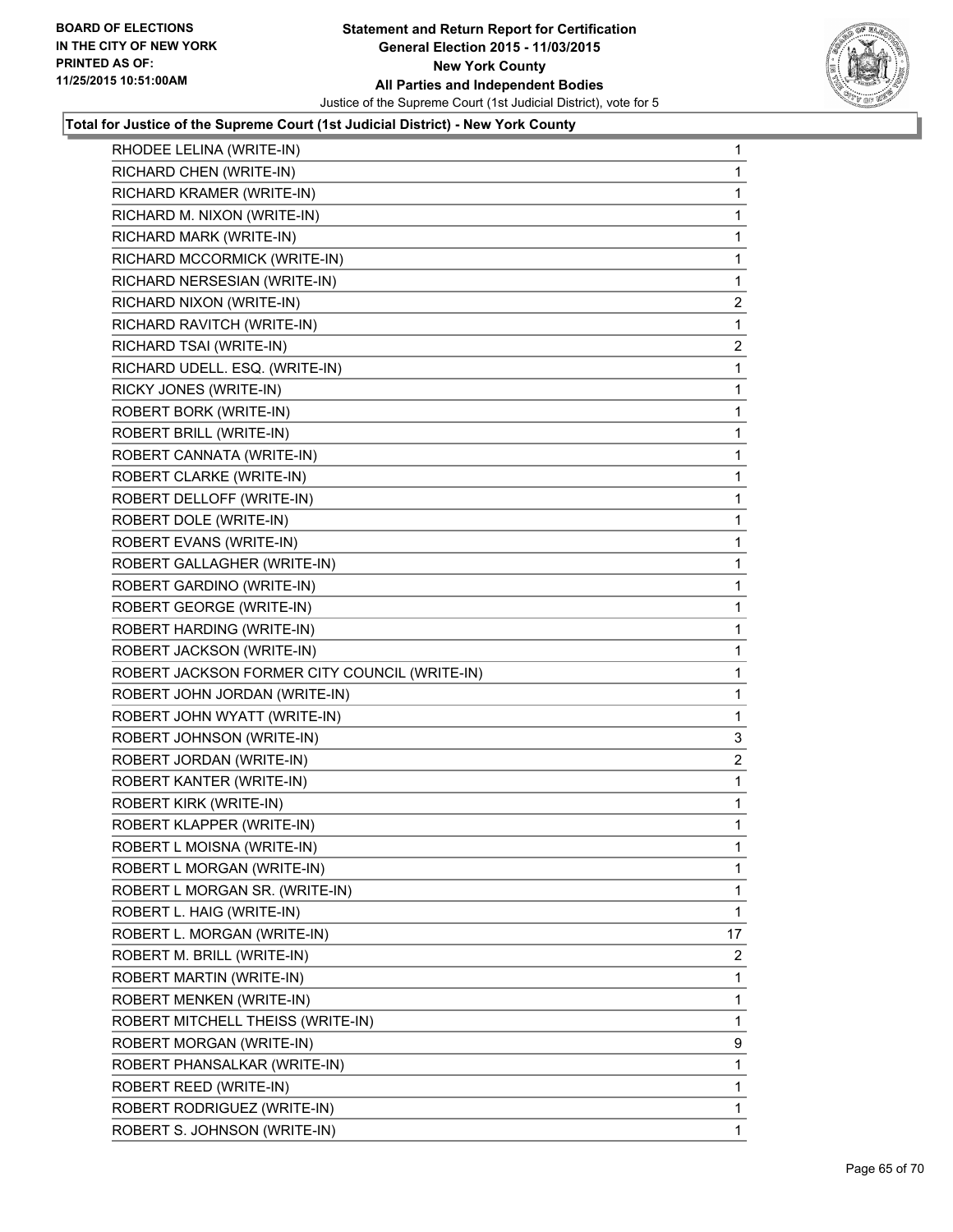

| ROBERT STROUGO (WRITE-IN)<br>$\mathbf{1}$<br>ROBIN D. WEANER (WRITE-IN)<br>1<br>ROBIN D. WEAVER (WRITE-IN)<br>16<br>ROBIN D.WEAVER (WRITE-IN)<br>1<br>ROBIN WEAVER (WRITE-IN)<br>6<br>ROCKET J. SQUIRREL (WRITE-IN)<br>1<br>ROGER BLANK (WRITE-IN)<br>1<br>ROGER E SMITH (WRITE-IN)<br>1<br>ROGER F. LOMENZO (WRITE-IN)<br>1<br>ROGER FINE (WRITE-IN)<br>1<br>ROMAN PAPNOKI (WRITE-IN)<br>1<br>ROMICA SINGH (WRITE-IN)<br>1<br>RON COHEN (WRITE-IN)<br>1<br>RON MAYER (WRITE-IN)<br>1<br>RON PAUL (WRITE-IN)<br>3<br>RONALD CLARK (WRITE-IN)<br>1<br>RONALD D HARIRI (WRITE-IN)<br>1<br>RONALD GOODMAN (WRITE-IN)<br>1<br>RONALD REAGAN (WRITE-IN)<br>1<br>RORY LANCMAN (WRITE-IN)<br>1<br>ROSANNA SCOTTO (WRITE-IN)<br>3<br>ROSE MENDEZ (WRITE-IN)<br>1<br>ROSEMARIE WYMAN (WRITE-IN)<br>1<br>ROSEMARY MOSCATT (WRITE-IN)<br>1<br>ROY BEAN (WRITE-IN)<br>1<br>ROY COHN (WRITE-IN)<br>1<br>ROY MUSRAITZ (WRITE-IN)<br>1<br>ROY REARDON (WRITE-IN)<br>1<br>RUDOLPH GIULIANI (WRITE-IN)<br>25<br>RUSH LIMBAUGH (WRITE-IN)<br>1 |
|------------------------------------------------------------------------------------------------------------------------------------------------------------------------------------------------------------------------------------------------------------------------------------------------------------------------------------------------------------------------------------------------------------------------------------------------------------------------------------------------------------------------------------------------------------------------------------------------------------------------------------------------------------------------------------------------------------------------------------------------------------------------------------------------------------------------------------------------------------------------------------------------------------------------------------------------------------------------------------------------------------------------------|
|                                                                                                                                                                                                                                                                                                                                                                                                                                                                                                                                                                                                                                                                                                                                                                                                                                                                                                                                                                                                                              |
|                                                                                                                                                                                                                                                                                                                                                                                                                                                                                                                                                                                                                                                                                                                                                                                                                                                                                                                                                                                                                              |
|                                                                                                                                                                                                                                                                                                                                                                                                                                                                                                                                                                                                                                                                                                                                                                                                                                                                                                                                                                                                                              |
|                                                                                                                                                                                                                                                                                                                                                                                                                                                                                                                                                                                                                                                                                                                                                                                                                                                                                                                                                                                                                              |
|                                                                                                                                                                                                                                                                                                                                                                                                                                                                                                                                                                                                                                                                                                                                                                                                                                                                                                                                                                                                                              |
|                                                                                                                                                                                                                                                                                                                                                                                                                                                                                                                                                                                                                                                                                                                                                                                                                                                                                                                                                                                                                              |
|                                                                                                                                                                                                                                                                                                                                                                                                                                                                                                                                                                                                                                                                                                                                                                                                                                                                                                                                                                                                                              |
|                                                                                                                                                                                                                                                                                                                                                                                                                                                                                                                                                                                                                                                                                                                                                                                                                                                                                                                                                                                                                              |
|                                                                                                                                                                                                                                                                                                                                                                                                                                                                                                                                                                                                                                                                                                                                                                                                                                                                                                                                                                                                                              |
|                                                                                                                                                                                                                                                                                                                                                                                                                                                                                                                                                                                                                                                                                                                                                                                                                                                                                                                                                                                                                              |
|                                                                                                                                                                                                                                                                                                                                                                                                                                                                                                                                                                                                                                                                                                                                                                                                                                                                                                                                                                                                                              |
|                                                                                                                                                                                                                                                                                                                                                                                                                                                                                                                                                                                                                                                                                                                                                                                                                                                                                                                                                                                                                              |
|                                                                                                                                                                                                                                                                                                                                                                                                                                                                                                                                                                                                                                                                                                                                                                                                                                                                                                                                                                                                                              |
|                                                                                                                                                                                                                                                                                                                                                                                                                                                                                                                                                                                                                                                                                                                                                                                                                                                                                                                                                                                                                              |
|                                                                                                                                                                                                                                                                                                                                                                                                                                                                                                                                                                                                                                                                                                                                                                                                                                                                                                                                                                                                                              |
|                                                                                                                                                                                                                                                                                                                                                                                                                                                                                                                                                                                                                                                                                                                                                                                                                                                                                                                                                                                                                              |
|                                                                                                                                                                                                                                                                                                                                                                                                                                                                                                                                                                                                                                                                                                                                                                                                                                                                                                                                                                                                                              |
|                                                                                                                                                                                                                                                                                                                                                                                                                                                                                                                                                                                                                                                                                                                                                                                                                                                                                                                                                                                                                              |
|                                                                                                                                                                                                                                                                                                                                                                                                                                                                                                                                                                                                                                                                                                                                                                                                                                                                                                                                                                                                                              |
|                                                                                                                                                                                                                                                                                                                                                                                                                                                                                                                                                                                                                                                                                                                                                                                                                                                                                                                                                                                                                              |
|                                                                                                                                                                                                                                                                                                                                                                                                                                                                                                                                                                                                                                                                                                                                                                                                                                                                                                                                                                                                                              |
|                                                                                                                                                                                                                                                                                                                                                                                                                                                                                                                                                                                                                                                                                                                                                                                                                                                                                                                                                                                                                              |
|                                                                                                                                                                                                                                                                                                                                                                                                                                                                                                                                                                                                                                                                                                                                                                                                                                                                                                                                                                                                                              |
|                                                                                                                                                                                                                                                                                                                                                                                                                                                                                                                                                                                                                                                                                                                                                                                                                                                                                                                                                                                                                              |
|                                                                                                                                                                                                                                                                                                                                                                                                                                                                                                                                                                                                                                                                                                                                                                                                                                                                                                                                                                                                                              |
|                                                                                                                                                                                                                                                                                                                                                                                                                                                                                                                                                                                                                                                                                                                                                                                                                                                                                                                                                                                                                              |
|                                                                                                                                                                                                                                                                                                                                                                                                                                                                                                                                                                                                                                                                                                                                                                                                                                                                                                                                                                                                                              |
|                                                                                                                                                                                                                                                                                                                                                                                                                                                                                                                                                                                                                                                                                                                                                                                                                                                                                                                                                                                                                              |
|                                                                                                                                                                                                                                                                                                                                                                                                                                                                                                                                                                                                                                                                                                                                                                                                                                                                                                                                                                                                                              |
|                                                                                                                                                                                                                                                                                                                                                                                                                                                                                                                                                                                                                                                                                                                                                                                                                                                                                                                                                                                                                              |
| RUTH MESSINGER (WRITE-IN)<br>$\mathbf{1}$                                                                                                                                                                                                                                                                                                                                                                                                                                                                                                                                                                                                                                                                                                                                                                                                                                                                                                                                                                                    |
| RUTH PICKHOLZ (WRITE-IN)<br>2                                                                                                                                                                                                                                                                                                                                                                                                                                                                                                                                                                                                                                                                                                                                                                                                                                                                                                                                                                                                |
| RYAN FITZ GELPAID (WRITE-IN)<br>1                                                                                                                                                                                                                                                                                                                                                                                                                                                                                                                                                                                                                                                                                                                                                                                                                                                                                                                                                                                            |
| 1<br>RYAN NORMAN (WRITE-IN)                                                                                                                                                                                                                                                                                                                                                                                                                                                                                                                                                                                                                                                                                                                                                                                                                                                                                                                                                                                                  |
| SABRINA CHOSEN (WRITE-IN)<br>1                                                                                                                                                                                                                                                                                                                                                                                                                                                                                                                                                                                                                                                                                                                                                                                                                                                                                                                                                                                               |
| SAHIL KHERA (WRITE-IN)<br>1                                                                                                                                                                                                                                                                                                                                                                                                                                                                                                                                                                                                                                                                                                                                                                                                                                                                                                                                                                                                  |
| 1<br>SALLIE MANZANET DANIELS (WRITE-IN)                                                                                                                                                                                                                                                                                                                                                                                                                                                                                                                                                                                                                                                                                                                                                                                                                                                                                                                                                                                      |
| SAM JONES (WRITE-IN)<br>1                                                                                                                                                                                                                                                                                                                                                                                                                                                                                                                                                                                                                                                                                                                                                                                                                                                                                                                                                                                                    |
| SAMANTHA CAMBRELEN (WRITE-IN)<br>2                                                                                                                                                                                                                                                                                                                                                                                                                                                                                                                                                                                                                                                                                                                                                                                                                                                                                                                                                                                           |
| SAMUEL ALITO (WRITE-IN)<br>1                                                                                                                                                                                                                                                                                                                                                                                                                                                                                                                                                                                                                                                                                                                                                                                                                                                                                                                                                                                                 |
| SAMUEL LEWIS (WRITE-IN)<br>1                                                                                                                                                                                                                                                                                                                                                                                                                                                                                                                                                                                                                                                                                                                                                                                                                                                                                                                                                                                                 |
| SAMUEL SCHWARTZ (WRITE-IN)<br>1                                                                                                                                                                                                                                                                                                                                                                                                                                                                                                                                                                                                                                                                                                                                                                                                                                                                                                                                                                                              |
| 1<br>SAN JAY GUPTA (WRITE-IN)                                                                                                                                                                                                                                                                                                                                                                                                                                                                                                                                                                                                                                                                                                                                                                                                                                                                                                                                                                                                |
| SANDRA SHOHET (WRITE-IN)<br>1                                                                                                                                                                                                                                                                                                                                                                                                                                                                                                                                                                                                                                                                                                                                                                                                                                                                                                                                                                                                |
| SARA LEVINE (WRITE-IN)<br>$\mathbf{1}$                                                                                                                                                                                                                                                                                                                                                                                                                                                                                                                                                                                                                                                                                                                                                                                                                                                                                                                                                                                       |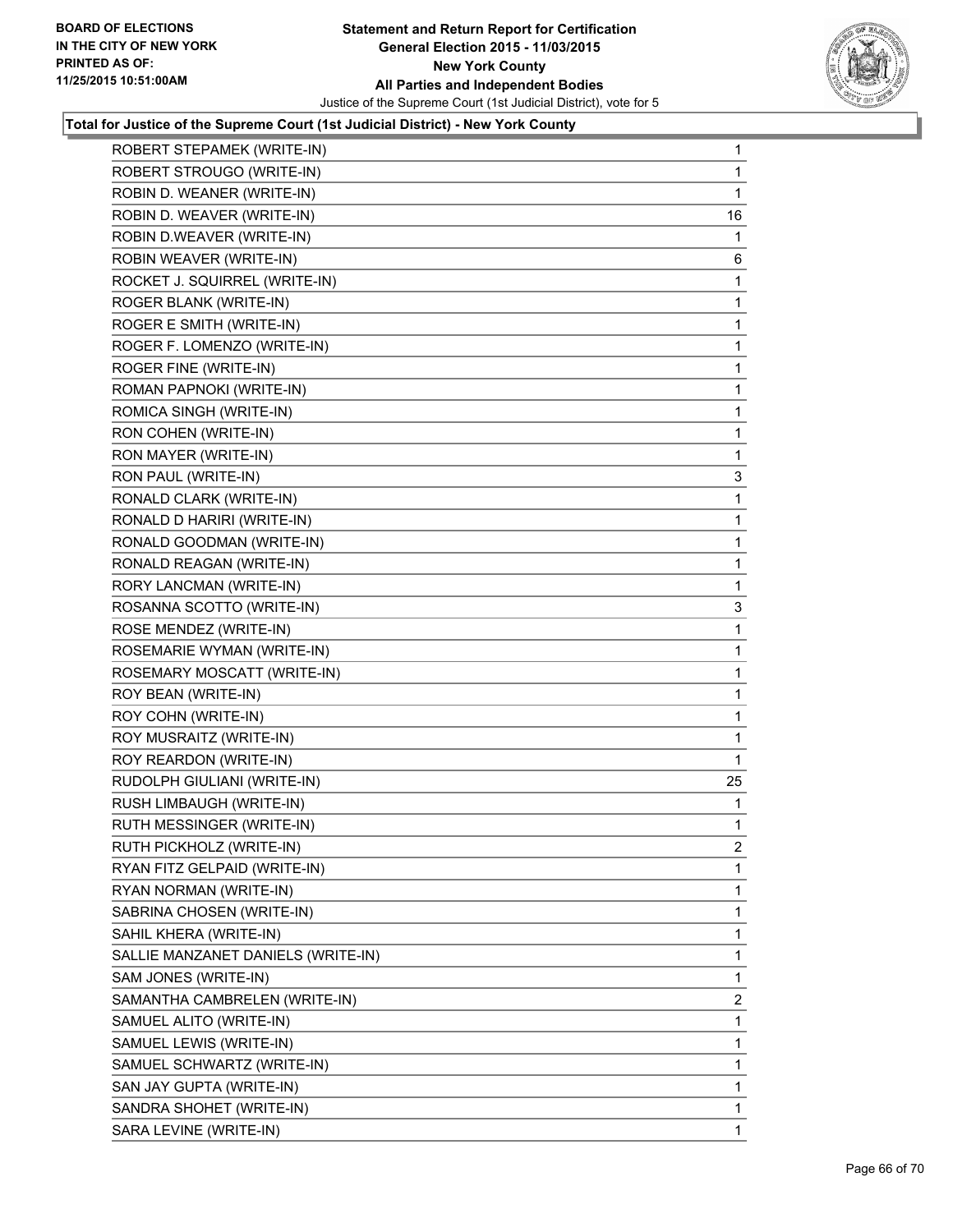

| SARA PURVIN (WRITE-IN)           | 1              |
|----------------------------------|----------------|
| SARA STEINER (WRITE-IN)          | 1              |
| SARA SWISHER (WRITE-IN)          | 1              |
| SARAH LUPKIS (WRITE-IN)          | 1              |
| SARAH PALIN (WRITE-IN)           | 1              |
| SARAH SHAMOON (WRITE-IN)         | 1              |
| SAUNDRA BERMAN (WRITE-IN)        | 1              |
| SCOTT FALK (WRITE-IN)            | 1              |
| SCOTT FINTZ (WRITE-IN)           | $\mathbf{2}$   |
| SCOTT MCELVEEN (WRITE-IN)        | 1              |
| SCOTT RUESTERHOLZ (WRITE-IN)     | 1              |
| SCOTT SPITZER (WRITE-IN)         | 1              |
| SEAN HANNITY (WRITE-IN)          | 3              |
| SEAN VERA (WRITE-IN)             | 1              |
| SEANA WYMAN (WRITE-IN)           | 1              |
| SEBASTIAN ADDOMO (WRITE-IN)      | 1              |
| SEBASTIEN MARTINEZ (WRITE-IN)    | 1              |
| SETH GORDON (WRITE-IN)           | 1              |
| SETH KORNBLUTH (WRITE-IN)        | 1              |
| SETH SHELDEN ESQ. (WRITE-IN)     | 1              |
| SEYMORE SCHORN (WRITE-IN)        | 1              |
| SHAREEF HADID JENKINS (WRITE-IN) | 1              |
| SHARI UNGAR (WRITE-IN)           | 1              |
| SHAWN T. KELLY (WRITE-IN)        | $\overline{2}$ |
| SHAWNISE LESSINGTON (WRITE-IN)   | 1              |
| SHAWNN HIGGINS (WRITE-IN)        | 1              |
| SHEA FINK (WRITE-IN)             | 1              |
| SHELDON SILVER (WRITE-IN)        | 2              |
| SHLOMIT AROUBAS (WRITE-IN)       | 1              |
| SHLOMO HAGLER (WRITE-IN)         | 1              |
| SID JUSTICE (WRITE-IN)           | 1              |
| SIOBHAN NEVILLE (WRITE-IN)       | 1              |
| SONA JHO (WRITE-IN)              | 1              |
| SONALI BOSE (WRITE-IN)           | 1              |
| SOPHIE JACOBI-PARISI (WRITE-IN)  | 1              |
| SOYC DANIELL (WRITE-IN)          | 1              |
| SPENCER TIBBALS (WRITE-IN)       | 1              |
| SPRAQUE BRODIE (WRITE-IN)        | 1              |
| STAN LEE (WRITE-IN)              | 1              |
| STAR JONES (WRITE-IN)            | 1              |
| STELLA CASHMAN (WRITE-IN)        | 1              |
| STEPHANIE ZYCWSKI (WRITE-IN)     | 1              |
| STEPHEN COLBERT (WRITE-IN)       | $\overline{2}$ |
| STEPHEN W. DIZARD (WRITE-IN)     | 1              |
| STETSON KENNEDY (WRITE-IN)       | 1              |
| STEVE DURNS (WRITE-IN)           | $\mathbf{1}$   |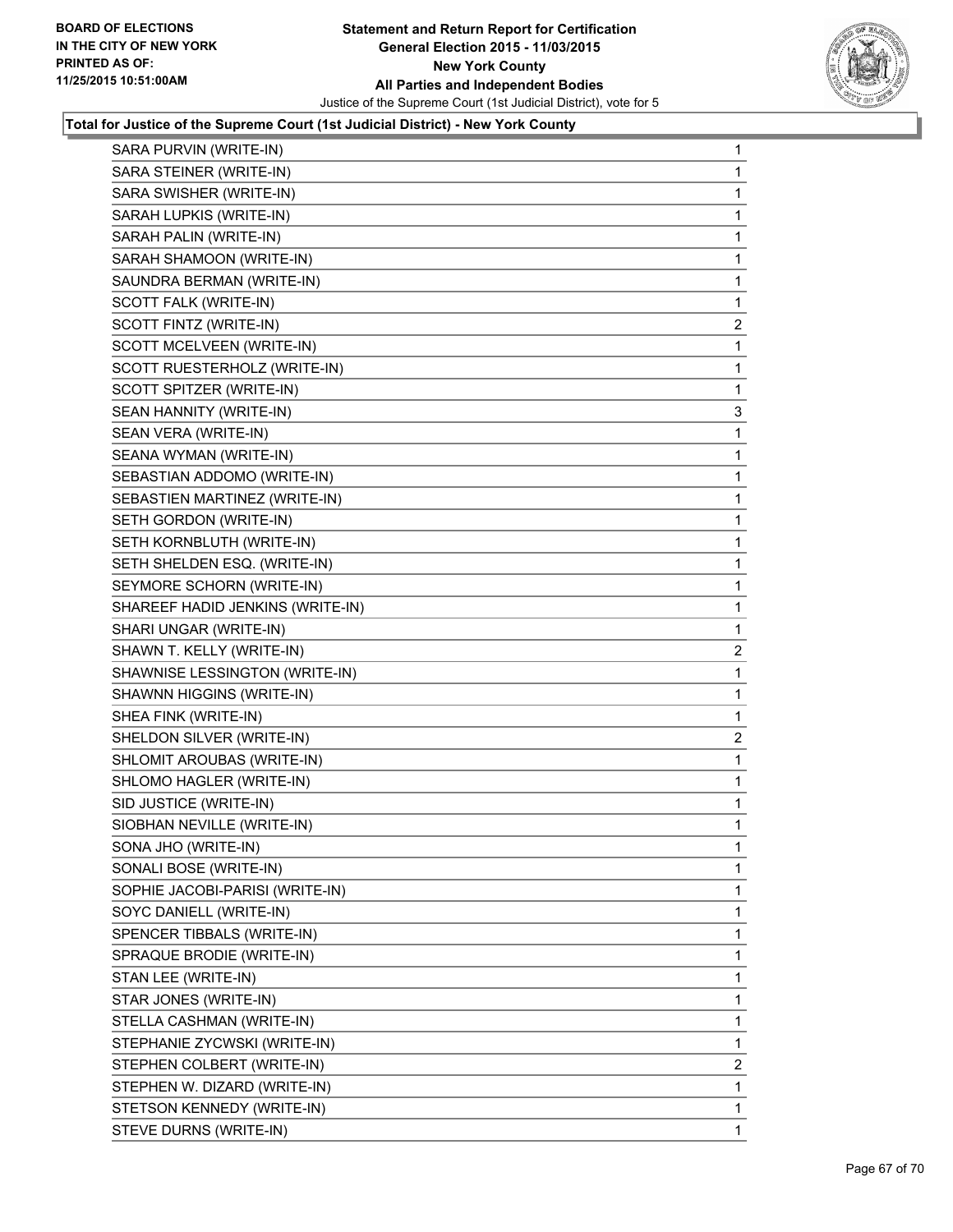

| STEVEN BASSIN (WRITE-IN)             | 1              |
|--------------------------------------|----------------|
| STEVEN E. GREER (WRITE-IN)           | 1              |
| STEVEN HEDAYU (WRITE-IN)             | 1              |
| STEVEN MATZ (WRITE-IN)               | 1              |
| STEVEN P. MOSKOWITZ, ESQ. (WRITE-IN) | 1              |
| SURESH SENEVIRATNE (WRITE-IN)        | 1              |
| SUSAN CURR (WRITE-IN)                | 1              |
| SUSAN HARRIET MILLER (WRITE-IN)      | 1              |
| SUSAN HOCHBERG (WRITE-IN)            | $\mathbf{2}$   |
| SUSAN KEIU (WRITE-IN)                | 1              |
| SUSAN LENT HIRSCH (WRITE-IN)         | 1              |
| SUSAN SCHRIVER (WRITE-IN)            | 1              |
| SUSAN WALTERS (WRITE-IN)             | 1              |
| SUSAN WATSON (WRITE-IN)              | 1              |
| SUSANNE WASSON (WRITE-IN)            | 1              |
| SUSIE GREENBERG FELDSTEIN (WRITE-IN) | 1              |
| SUZANNAH COLE CALLAHAN (WRITE-IN)    | 1              |
| TAL KEDEM (WRITE-IN)                 | 1              |
| TAMI ALPERT (WRITE-IN)               | $\mathbf 1$    |
| TAMIR ROSENBLUM (WRITE-IN)           | 1              |
| TAMMY OLER (WRITE-IN)                | 1              |
| TAMRA CRONIN (WRITE-IN)              | 1              |
| TANDRA DAWSON (WRITE-IN)             | 1              |
| TANYA WARREN (WRITE-IN)              | 1              |
| TARA NEWMAN (WRITE-IN)               | 1              |
| TA-TANISHA JAMES (WRITE-IN)          | $\overline{c}$ |
| TAYIE KENNEDY (WRITE-IN)             | 1              |
| TAYLOR SWIFT (WRITE-IN)              | 1              |
| TED CRUZ (WRITE-IN)                  | 5              |
| TERESA PEPKE (WRITE-IN)              | 1              |
| TERRI DRAKE (WRITE-IN)               | $\mathbf 1$    |
| THOMAS BRENNAN (WRITE-IN)            | 1              |
| THOMAS DAVIS (WRITE-IN)              | 1              |
| THOMAS E. MCGRATH III (WRITE-IN)     | 1              |
| THOMAS ERANE (WRITE-IN)              | 1              |
| THOMAS F. BRENNAN (WRITE-IN)         | 1              |
| THOMAS JEFFERSON (WRITE-IN)          | 1              |
| THOMAS LALA (WRITE-IN)               | 1              |
| THOMAS MCGRATH III (WRITE-IN)        | 1              |
| THOMAS MULLEN (WRITE-IN)             | 1              |
| THOMAS PAOLICELLI (WRITE-IN)         | 1              |
| THURGOOD MARSHAL (WRITE-IN)          | 1              |
| TIERRA OLIVER (WRITE-IN)             | 1              |
| TIM BROWN (WRITE-IN)                 | 1              |
| TIMOTHY THOMPSON (WRITE-IN)          | 1              |
| TIMOTHY TRAUAUFQI (WRITE-IN)         | 1              |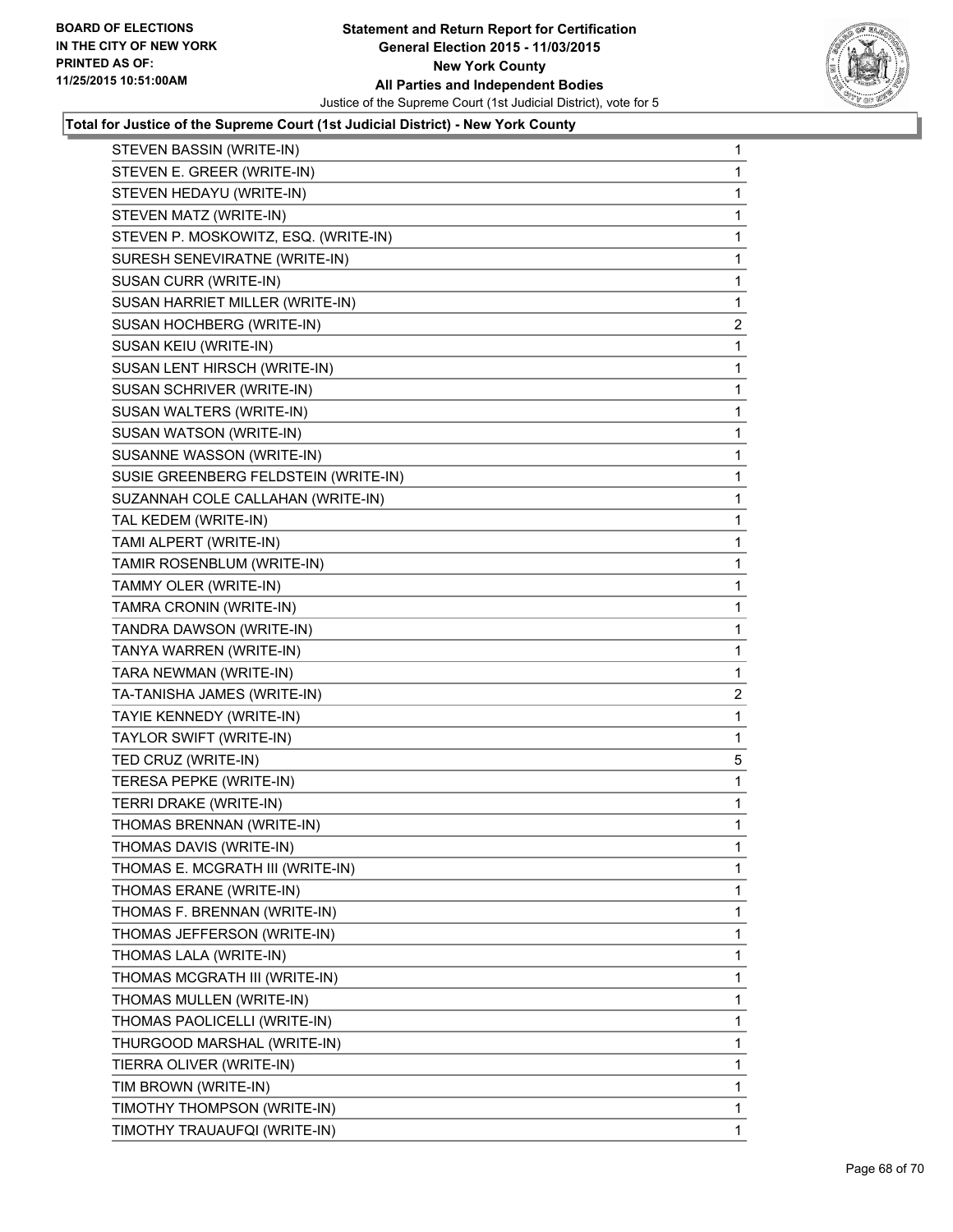

| TODD VAL CONSOLAZIO (WRITE-IN)     | 1            |
|------------------------------------|--------------|
| TOM STEIN (WRITE-IN)               | 1            |
| TOM WERBLIN (WRITE-IN)             | 1            |
| TONY STARK (WRITE-IN)              | 1            |
| TONYKA WILSON (WRITE-IN)           | 1            |
| TORI VOUGHT (WRITE-IN)             | 1            |
| TOURE STRONG (WRITE-IN)            | 1            |
| TREVOR WORRELL (WRITE-IN)          | 2            |
| TRISHA MCHALE (WRITE-IN)           | 1            |
| TROY JOHNSON (WRITE-IN)            | 2            |
| UNATTRIBUTABLE WRITE-IN (WRITE-IN) | 1,996        |
| VAL BOGART (WRITE-IN)              | 1            |
| VALERIA MACE. ESQ. (WRITE-IN)      | 1            |
| VAUNE TRACHTMAN (WRITE-IN)         | 1            |
| <b>VERMIN SUPREME (WRITE-IN)</b>   | 1            |
| VICTOR CASTELLI, ESQ (WRITE-IN)    | 1            |
| VICTOR CRUZ (WRITE-IN)             | 1            |
| <b>VINCE WARREN (WRITE-IN)</b>     | 1            |
| VINCENT GARDINO (WRITE-IN)         | 1            |
| VINCENT TORNA (WRITE-IN)           | 1            |
| VINCENT VANN (WRITE-IN)            | 1            |
| VINNI RESTIANO (WRITE-IN)          | 1            |
| VITZHAK ROBIN (WRITE-IN)           | 1            |
| VLADMIR PUTIN (WRITE-IN)           | 1            |
| WALLY BOLTGOR (WRITE-IN)           | 1            |
| WALLY LOMDO (WRITE-IN)             | 1            |
| WALT FRAZIER (WRITE-IN)            | 1            |
| WAREN J. MURRAY, ESQ (WRITE-IN)    | 1            |
| WESLEY S. CLARK (WRITE-IN)         | 1            |
| WEST AVE (WRITE-IN)                | 1            |
| WILLAM J. TATE (WRITE-IN)          | 1            |
| WILLIAM A. BLACKMAN (WRITE-IN)     | 1            |
| <b>WILLIAM BARLOW (WRITE-IN)</b>   | 1            |
| WILLIAM BRATTON (WRITE-IN)         | 1            |
| WILLIAM BRONNER (WRITE-IN)         | 1            |
| WILLIAM FITZPATRICK (WRITE-IN)     | 1            |
| WILLIAM H. HENZEN (WRITE-IN)       | 1            |
| WILLIAM J. HIBSHEN (WRITE-IN)      | 1            |
| WILLIAM J. THOMASHOWER (WRITE-IN)  | 1            |
| WILLIAM KLEIN (WRITE-IN)           | 1            |
| WILLIAM M. HINEZEN (WRITE-IN)      | 1            |
| WILLIAM PEARLMAN (WRITE-IN)        | 1            |
| WILLIAM PURDY (WRITE-IN)           | 1            |
| WILLIAM R. ATKINSON (WRITE-IN)     | 1            |
| WILLIAM R. OBERING (WRITE-IN)      | 1            |
| WILLIAM RAPFOGEL (WRITE-IN)        | $\mathbf{1}$ |
|                                    |              |